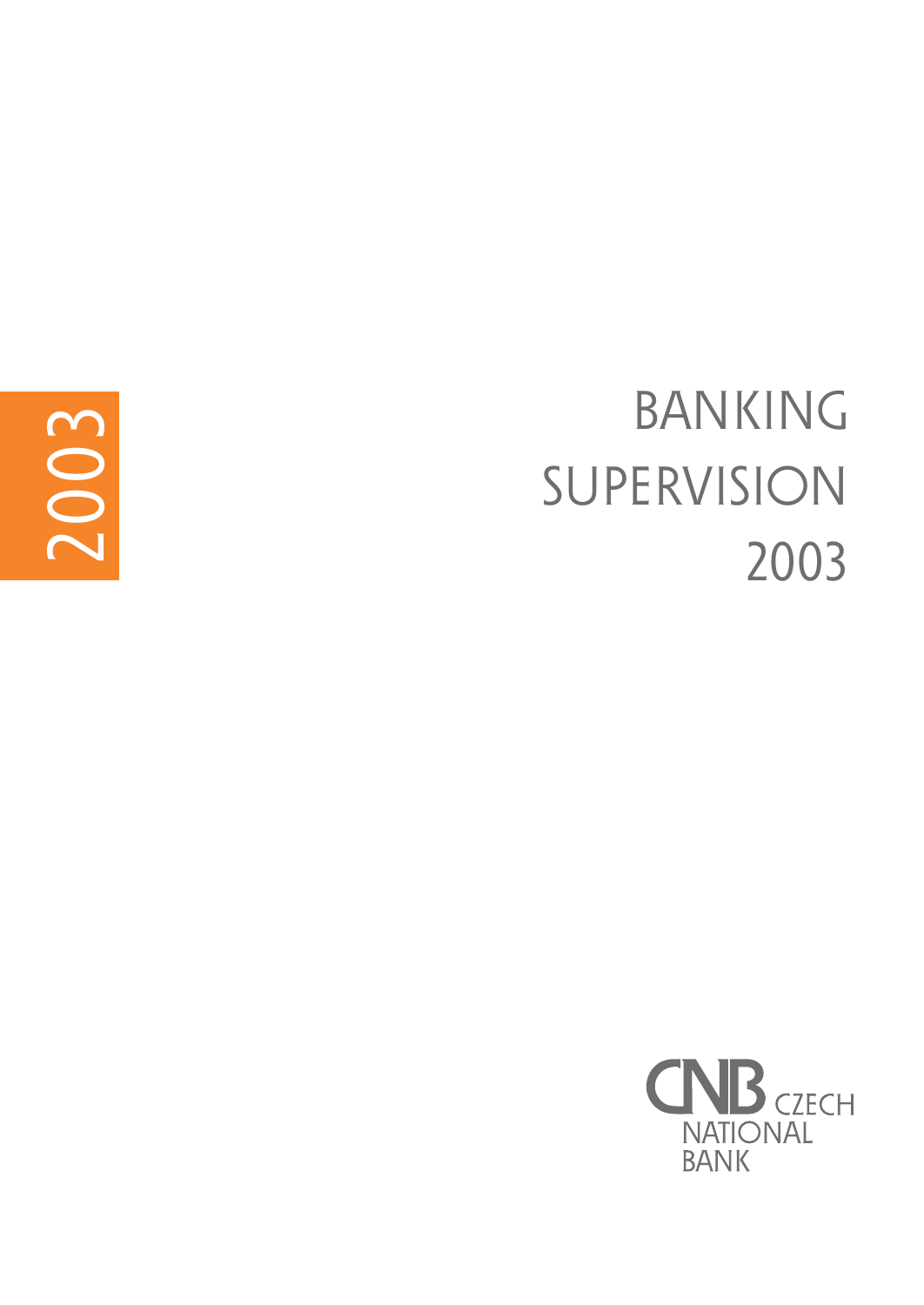# BANKING SUPERVISION 2003

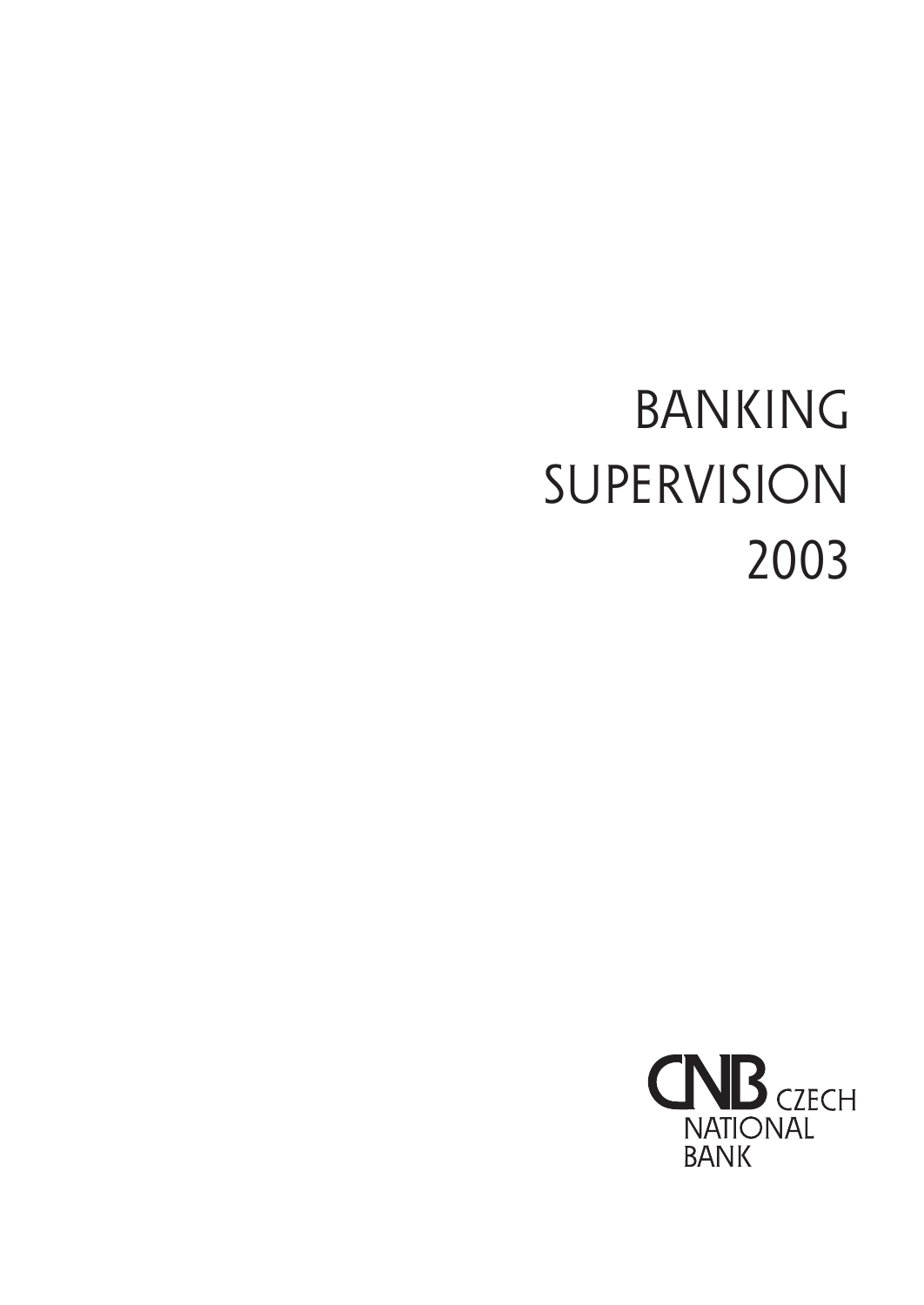# **CONTENTS**

| <b>FOREWORD</b>                                                         | 1              |
|-------------------------------------------------------------------------|----------------|
| A. BANKING SUPERVISION IN 2003                                          | 3              |
| 1. LEGISLATIVE CHANGES IN THE BANKING SECTOR IN 2003                    | $\overline{3}$ |
| 2. PERFORMANCE OF BANKING SUPERVISION<br>2.1 OFF-SITE SURVEILLANCE      | 9<br>9         |
| 2.2 ON-SITE EXAMINATIONS                                                | 11             |
| 3. NEW BASEL CAPITAL ACCORD                                             | 13             |
| 4. CENTRAL REGISTER OF CREDITS                                          | 15             |
| 5. ACTIVITY OF THE FINANCIAL ARBITER                                    | 16             |
| 6. INTERNATIONAL CO-OPERATION                                           | 18             |
| 6.1 EU COMMITTEES AND WORKING GROUPS                                    | 18             |
| 6.2 MEMORANDA OF UNDERSTANDING                                          | 19             |
| 6.3 CO-OPERATION WITHIN CENTRAL AND EASTERN EUROPE                      | 20             |
| 7. CO-OPERATION WITH DOMESTIC REGULATORS AND PROFESSIONAL ORGANISATIONS | 20             |
| 8. MAIN TASKS FOR THE PERIOD AHEAD                                      | 22             |
| <b>B. BANKING SECTOR IN 2003</b>                                        | 23             |
| SUMMARY                                                                 | 23             |
| 1. THE ECONOMIC ENVIRONMENT IN 2003                                     | 23             |
| 2. THE STRUCTURE OF THE BANKING SECTOR IN THE CZECH REPUBLIC            | 25             |
| 2.1 NUMBER OF BANKS                                                     | 25             |
| 2.2 OWNERSHIP STRUCTURE                                                 | 26             |
| 2.3 EMPLOYEES AND BANKING UNITS                                         | 27             |
| <b>2.4 NEW TECHNOLOGY</b>                                               | 28             |
| 2.5 CONCENTRATION                                                       | 29             |
| 2.6 COMPETITIVENESS                                                     | 30             |
| 2.7 ASSETS AND LIABILITIES                                              | 32             |
| 3. RISKS IN BANKING                                                     | 34             |
| 3.1 CREDIT RISK                                                         | 35             |
| 3.1.1 CREDIT STRUCTURE AND CREDIT TRENDS                                | 35             |
| 3.1.2 CLASSIFIED AND NON-PERFORMING CREDITS                             | 37             |
| 3.2 LIQUIDITY RISK                                                      | 39             |
| 3.2.1 PRIMARY FUNDS<br>3.2.2 SECONDARY FUNDS                            | 39<br>41       |
| 3.2.3 QUICK ASSETS                                                      | 42             |
| 3.2.4 MATCHING OF ASSET AND LIABILITY MATURITIES                        | 43             |
| 3.3 MARKET RISK                                                         | 43             |
| 3.3.1 EXCHANGE RATE RISK                                                | 44             |
| 3.3.2 EQUITY RISK                                                       | 46             |
| 3.3.3 DERIVATIVES RISKS                                                 | 47             |
| 3.4 COUNTRY RISK                                                        | 49             |
| 3.4.1 ACTIVITIES VIS-À-VIS NON-RESIDENTS                                | 49             |
| 3.4.2 ACTIVITIES VIS-À-VIS INDIVIDUAL REGIONS AND COUNTRIES             | 51             |
| 4. CAPITAL ADEQUACY                                                     | 53             |
| 5. BANKING SECTOR PERFORMANCE                                           | 55             |
| 5.1 PROFIT FROM FINANCIAL ACTIVITIES                                    | 55             |
| 5.2 NET PROFIT                                                          | 57             |
| 5.3 EFFICIENCY AND PRODUCTIVITY                                         | 58             |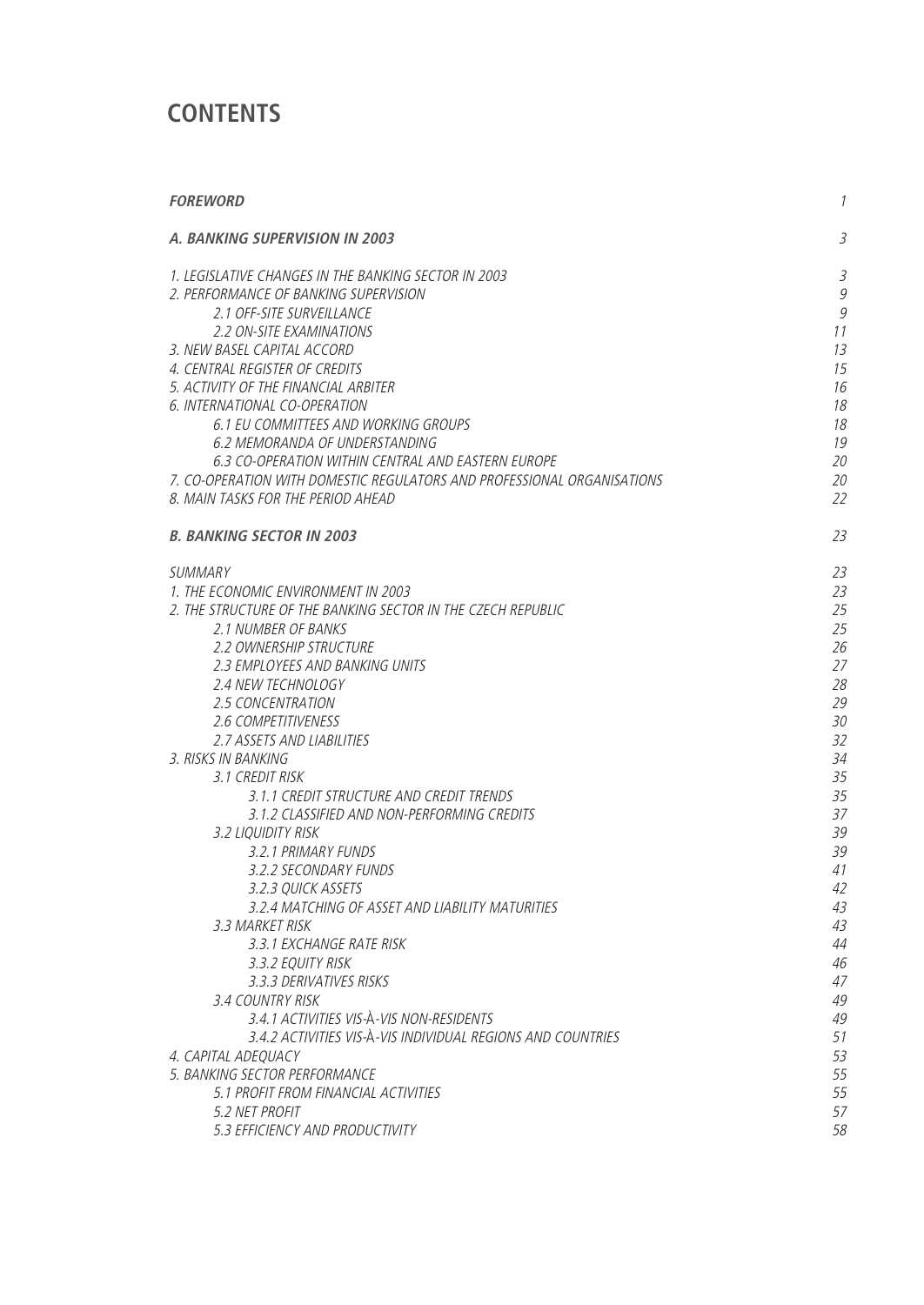| C. APPENDICES                                                               | 61 |
|-----------------------------------------------------------------------------|----|
| SURVEY OF BANKS AND FORFIGN BANK BRANCHES AS OF 31 DECEMBER 2003            | 61 |
| ORGANISATIONAL STRUCTURE OF CNB BANKING SUPERVISION                         | 63 |
| BREAKDOWN OF BANKS INTO GROUPS                                              | 64 |
| MAIN INDICATORS OF MONETARY AND ECONOMIC DEVELOPMENTS IN THE CZECH REPUBLIC | 65 |
| ASSETS                                                                      | 66 |
| <b>I IARII ITIFS</b>                                                        | 67 |
| <i><b>OFF-BALANCE-SHEET ASSETS</b></i>                                      | 68 |
| <i><b>OFF-BALANCE-SHEET LIABILITIES</b></i>                                 | 68 |
| INCOME AND EXPENSES                                                         | 69 |
| PROFITABILITY AND EFFICIENCY                                                | 69 |
| <b>CREDITS</b>                                                              | 70 |
| <b>DEPOSITS</b>                                                             | 70 |
| CAPITAL, CAPITAL REQUIREMENTS AND CAPITAL ADEQUACY                          | 71 |
| <i><b>OUICK ASSETS</b></i>                                                  | 71 |
| CLASSIFIED AND NON-PERFORMING CREDITS                                       | 71 |
| ASSETS AND LIABILITIES BY RESIDUAL MATURITY                                 | 72 |
| <b>FOREIGN EXCHANGE ACTIVITIES</b>                                          | 73 |
| ACTIVITIES VIS-À-VIS NON-RESIDENTS                                          | 74 |
| SELECTED BANK GROUP INDICATORS                                              | 75 |
| CONCENTRATION                                                               | 76 |

#### **METHODOLOGICAL NOTE**

All data used in this publication are for banks licensed as of 31 December 2003, unless stated otherwise in the chapter heading or relevant passage. Data are always taken for the bank as a whole, including its foreign branches, with the exception of the data on the structure of credits and deposits by sector and economic activity, which cover the activities of banks in the Czech Republic only.

The data for 2003 partly reflect the results of external audits, so they may differ from data previously published by the CNB. Some additional changes to the data given in this publication may arise. However, these should not significantly affect the trends described.

Extensive methodological changes to the calculation of particular indicators were introduced in 2002 following amendments to the Act on Banks and the charts of accounts for banks. Wherever possible, previous data have been recalculated using the new methodology in order to ensure maximum comparability over time. Some of the data may therefore differ from those published up to the end of 2001. The main changes are as follows:

- the deduction of securities accepted as collateral in reverse repos from total assets (in past years the value of trading CNB bills accepted by banks in reverse repos had been deducted from total assets) – this prevents reverse repos from being included twice in total assets;
- the introduction of separate monitoring of government coupon bonds, which allows them to be recorded independently of total coupon bonds and included in government bonds;
- the inclusion of creation and use of provisions and reserves for securities in profit/loss from financial activities (from securities transactions), due to the new structure of the profit and loss account;
- the inclusion of write-offs and expenses from transfer of receivables in net creation of reserves, provisions and write-offs, again due to the new structure of the profit and loss account.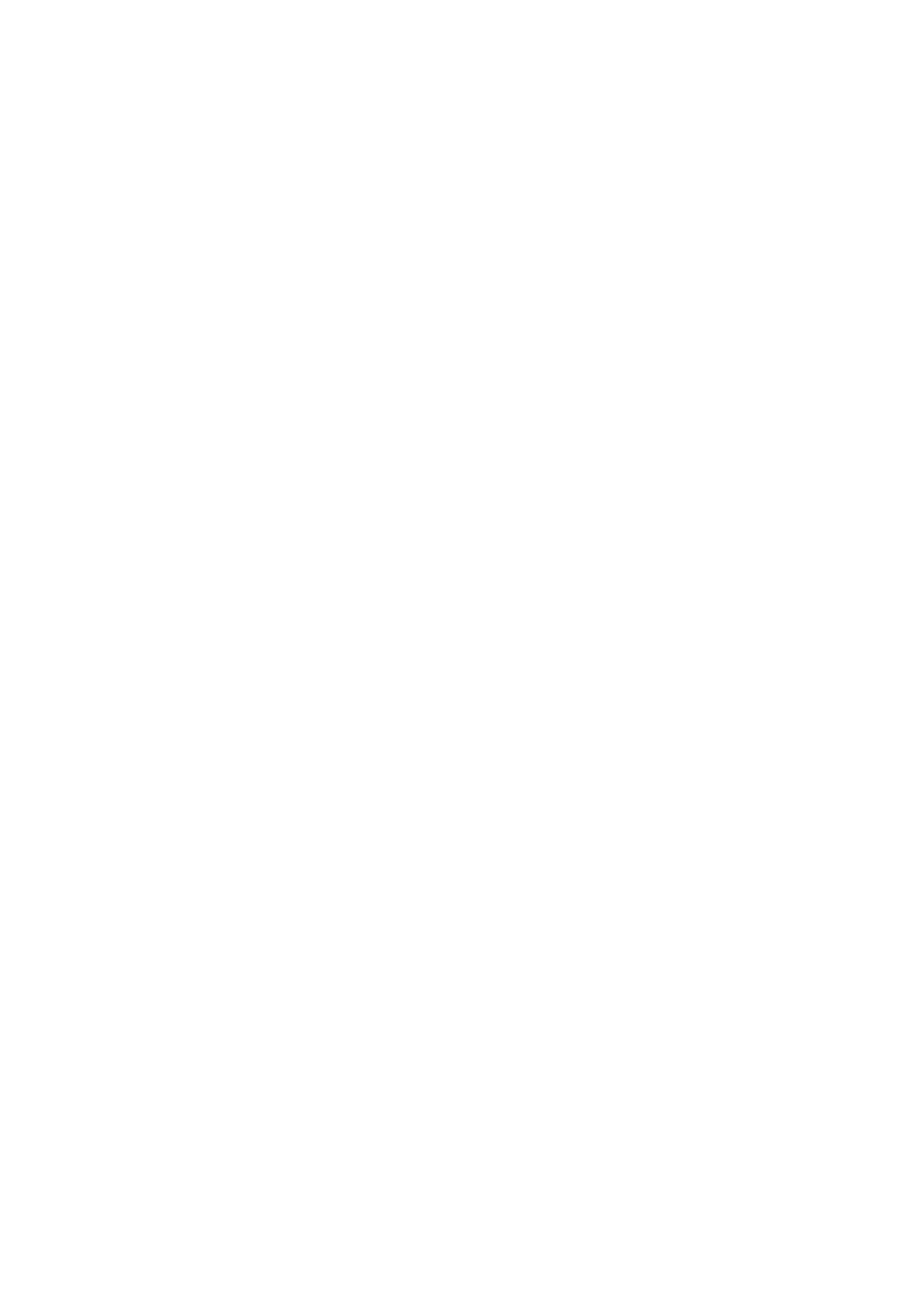# **FOREWORD**

Banking Supervision 2003 is the eighth publication in the series describing the Czech National Bank's activities in the field of banking supervision. This publication aims to provide the public with pooled information on developments in the Czech banking sector over the past year and to inform it about the focus, scope and plans of banking regulation and supervision.

As usual, the publication is divided into two main sections. The first describes the main changes in the banking business environment associated with the work of CNB Banking Supervision. In particular it covers legislative amendments, changes in the performance of banking supervision (on-site examinations and off-site surveillance) and the co-operation between the Czech National Bank and foreign and domestic regulators. The second section presents specific statistical data on the Czech banking sector, covering in particular its structure and performance and the main risks associated with banking business.

Overall we can say that the banking sector as a whole continued to consolidate in 2003. This process was closely linked to previous privatisations and the positive influence of foreign owners on banks' management methods. Despite isolated problems in some institutions (Union banka and Plzeňská banka), the sector's profitability remained high, allowing a further strengthening of its capital adequacy and other prudential indicators.

The new methods and technology brought in by foreign owners meant among other things a huge expansion in lending to households, which grew at a rate of more than 30% last year. The modest economic recovery also contributed to this trend.

In the legislative area, the changes were relatively minor compared to 2002 and were linked more with the coming into effect of previously adopted legal rules and the Czech Republic's accession to the European Union. They chiefly concerned the implementation of the "single licence" concept. As from the accession date, banks licensed in EU member states are allowed to carry on business in the Czech Republic without any additional licensing in the Czech Republic, and likewise banks with a Czech banking licence are allowed to carry on business in EU member states without additional licensing. Although the single licence concept is not expected to be used to any great extent and hence should not present any risk to the stability of the Czech banking sector, the related legislative changes will nonetheless place increased demands on the co-operation between the Czech banking supervisory authority and foreign national regulators and the EU authorities. The Czech National Bank is already very active in this area both on a bilateral level (under "memoranda of understanding") and on a multilateral level (in the committees and working groups of the European Commission and the European Central Bank).

Another legislative change that impinged strongly on the banking sector in 2003 was an amendment to the Building Savings Schemes Act, which decreased the amount of state support to be paid out as from 2004. Expectations of this change led in 2003 to a massive surge in deposits at building societies and to a rise in building societies' share of the banking sector generally. But however great the impacts of this amendment, the changes are temporary in nature and a rapid return to a gradual and smooth trend can be expected.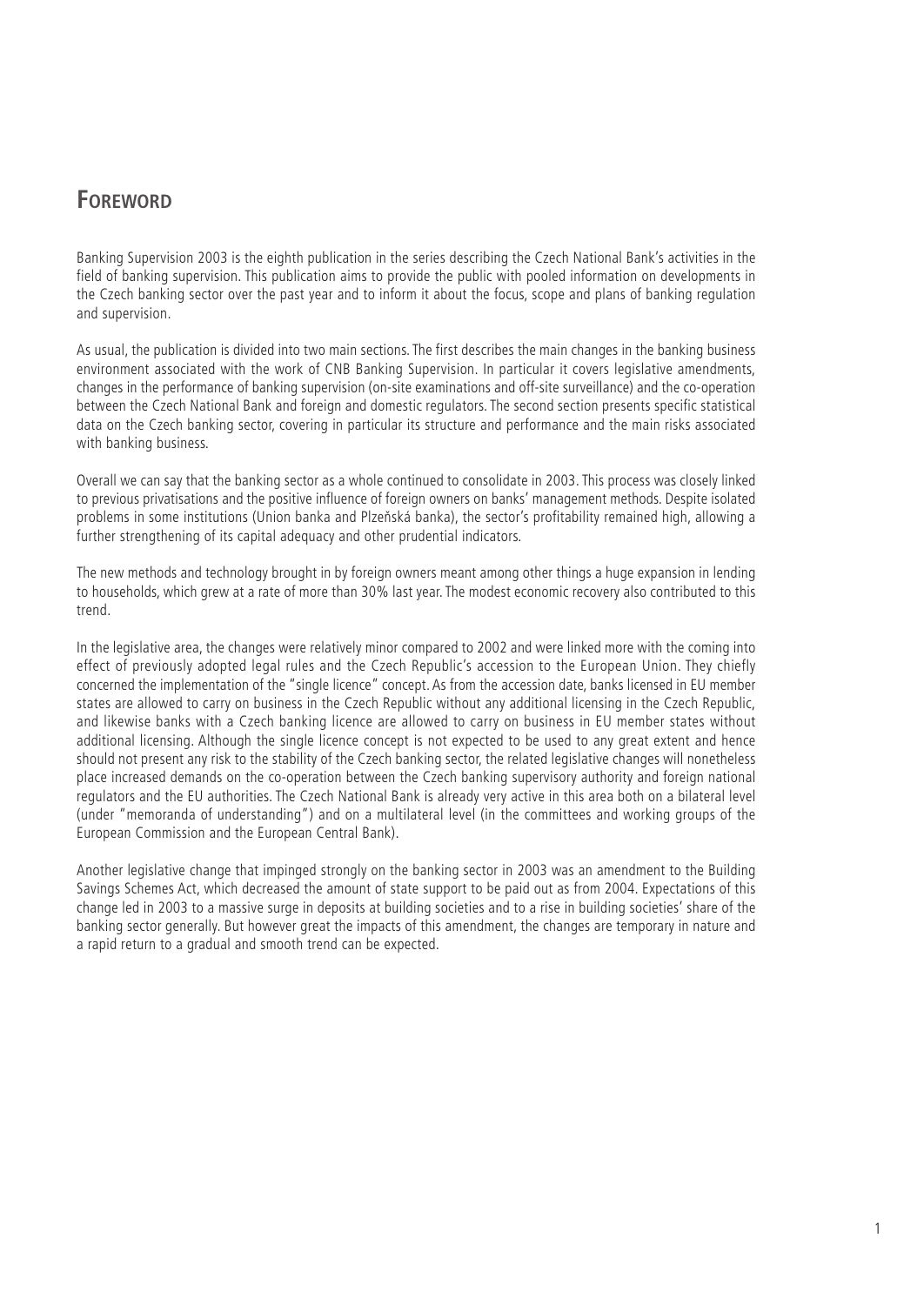Also important for improving the efficiency of banking business and enhancing information flows on the creditworthiness of corporate customers was the launch of the Central Register of Credits (CRC) operated by the Czech National Bank. In its first year of operation the CRC proved itself a truly significant information channel and was much used by banks. Phase II of the CRC's development – which will enable the Register to be used for analytical and research work to a greater extent – will make it even more useful.

Preparations for the implementation of the New Basel Capital Accord (known as "Basel II) also continued in 2003. This should bring regulation much more closely into line with the risk measurement and management methods applied in the most sophisticated banks. As in the past, the Czech National Bank played an active role in drafting the new capital adequacy framework, both in the Basel Committee on Banking Supervision and during the preparation of the EU directives that will incorporate Basel II into European law. As for the domestic financial market, the Czech National Bank continued working on its joint project with the Czech Banking Association and the Czech Chamber of Auditors to prepare the Czech banking market and the related legislation for smooth and timely implementation of the new rules. In May 2003, a Committee on the Co-ordination of Financial Market Supervision – made up of representatives of the Czech National Bank, the Czech Ministry of Finance and the Czech Securities Commission – began work. At its four meetings the Committee addressed the issue of the future institutional structure of the regulation and supervision of the Czech financial market, as well as numerous other problems.

The trends in the Czech banking sector in 2003 can be viewed positively and there are many reasons for believing that the sector will continue to develop smoothly in the years ahead. The Czech National Bank and the commercial banking sector are fully aware of the challenges posed by the Czech Republic's accession to the European Union and are ready to hold their own in the single financial market.

> Pavel Racocha Bank Board Member and Chief Executive Director of the CNB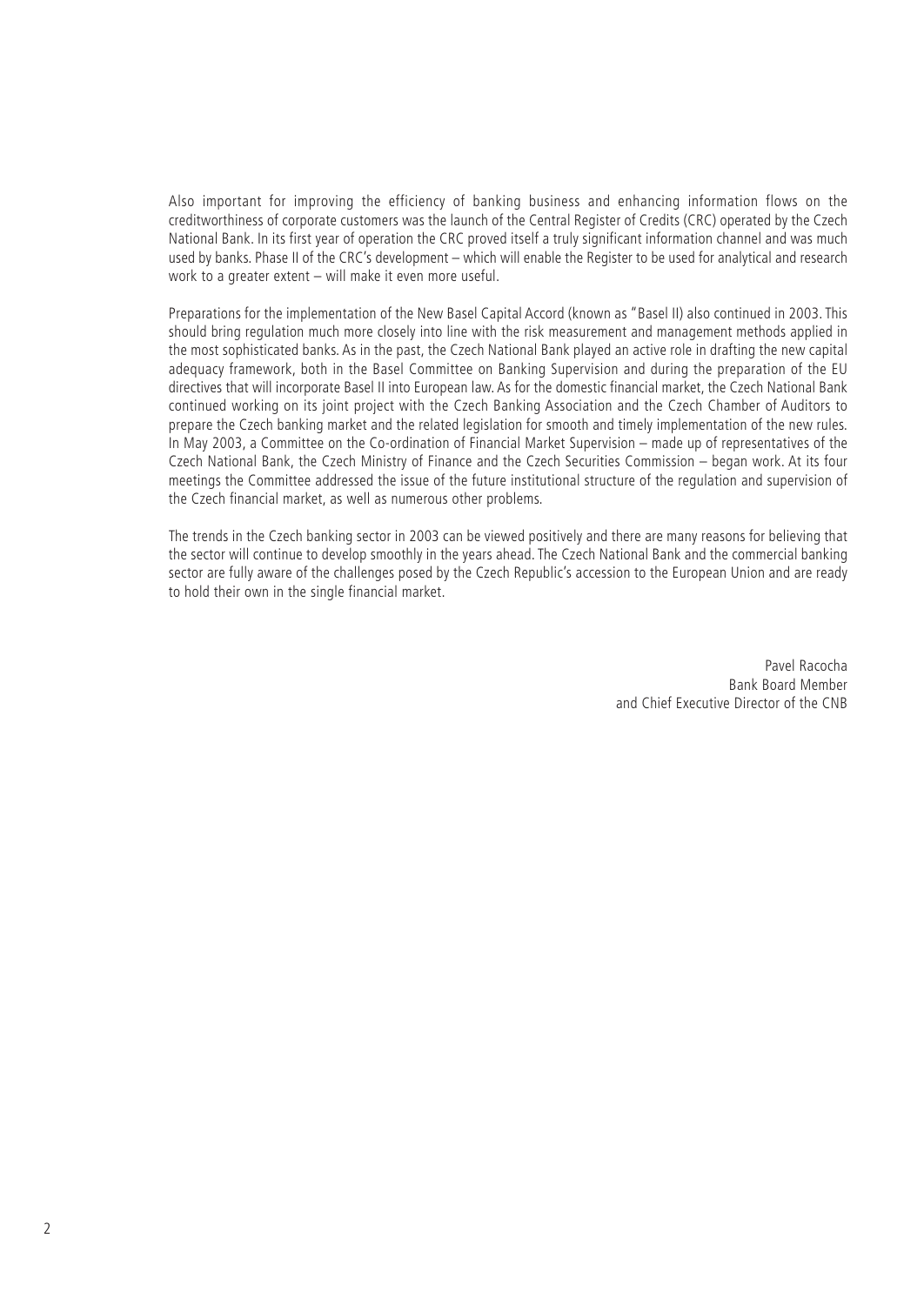# **A. BANKING SUPERVISION IN 2003**

CNB Banking Supervision develops its activities in line with a medium-term plan approved for the three years to the end of 2004. Its supervisory work is focused primarily on improving the quality of on-site and off-site supervision, on forging closer ties with authorities in other countries and other financial market regulators, and on enforcing the rules of supervision on a consolidated basis. Its regulatory activities are targeted at creating a comprehensive regulatory framework for banks and consolidated groups, a framework which must comply with the principles of regulation applied in the EU and the rest of the developed world.

The priorities for 2003 were defined on the basis of the Core Principles for Effective Banking Supervision issued by the Basel Committee on Banking Supervision and the recommendations of the FSAP (Financial Sector Assessment Program) mission.1 These priorities were:

**MAIN SUPERVISORY TASKS IN 2003**

- to base banking supervision on risk assessment,
- to intensify supervision on a consolidated basis,
- to intensify on-site inspections and to concentrate on the risks generated by new banking products,
- to enhance the knowledge of supervisory staff in order to supervise individual banks and consolidated groups according to their risk profiles,
- to enhance the transparency of supervisory activities both to banks and to the public,
- to ensure a fast and efficient supervisory response to deficiencies identified,
- to enhance co-operation with domestic regulators and to eliminate duplication of effort in banking supervision,
- to introduce regulatory provisions stipulating the requirements for the management of banking risks,
- to determine regulatory requirements for anti-money-laundering and anti-terrorismfinancing procedures in banks,
- to enhance co-operation with foreign regulators.

Implementation of the Core Principles continued in 2003. As part of the effort to foster effective banking supervision, supervisory responsibilities and goals were clearly defined. Laws and other regulations establishing a minimum set of prudential standards were adopted. Information on the financial strength and results of the banking sector is disclosed to the public.The independence of CNB Banking Supervision and its funding is provided for in law. CNB Banking Supervision's authority is founded on the professionalism and credibility of its staff.Agreements are in place that ensure the exchange and protection of information between supervisory authorities. There is a system of co-operation in place between the regulators of the domestic banking sector and regulators in other countries.An in-depth and up-to-date report of compliance with the Core Principles is published on the CNB website (http://www.cnb.cz).

#### **1. LEGISLATIVE CHANGES IN THE BANKING SECTOR IN 2003**

Two major revisions to the laws relating to the banking sector were made in 2003. On 1 January 2003, Act No. 124/2002 Coll., on Payment Systems, took effect. The other important change was an amendment to Act No. 96/1993 Coll., on Building Savings Schemes and State Support for Building Savings Schemes (Act No. 423/2003 Coll.), passed in November 2003 with effect from 1 January 2004. This amendment was prepared by the Ministry of Finance of the Czech Republic, assisted significantly by the Czech National Bank.

The Financial Sector Assessment Program was conducted by the International Monetary Fund and the World Bank on the basis of an identification of the financial sector's strengths and weaknesses and system problems, including areas which need to be improved so that the sector can develop and be stable. An integral part of the FSAP is an assessment of compliance with relevant international financial sector standards. The assessment of the Czech Republic's compliance was carried out between 28 November 2000 and 12 December 2000.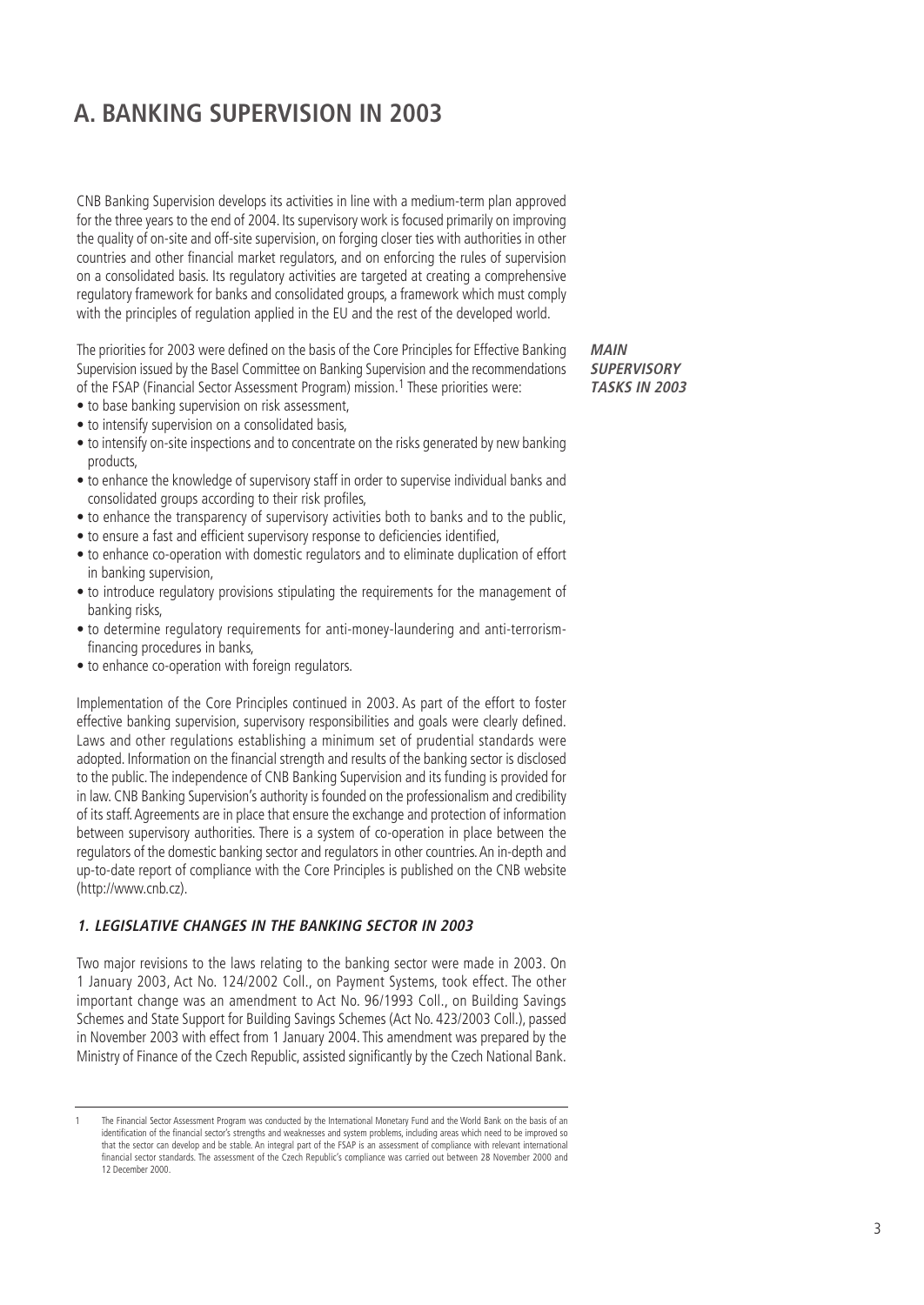#### **MAIN CHANGES TO THE BUILDING SAVINGS SCHEMES ACT**

The main thrust of this amendment was to change the parameters of the state support provided for building savings schemes. Changes to building societies' licensing terms and scope of activities were made at the same time.

Under the previous legislation, any entity wishing to become a building savings scheme operator had to obtain Ministry of Finance approval to establish a building society. Subject to such approval being granted, the Czech National Bank would then issue a banking licence allowing the building society to carry on all the activities laid down in the Building Savings Schemes Act. The Czech National Bank was not authorised to restrict the scope of those activities. The 2003 amendment abolished the requirement for the applicant to submit Ministry of Finance approval for the establishment of a building society. The applicant now goes straight to the Czech National Bank with a banking licence application under Act No. 21/1992 Coll., on Banks, as amended, and may request a licence only for the activities laid down in the Building Savings Schemes Act. Before issuing the licence, the Czech National Bank examines the applicant's preparedness to carry on the activities requested in the licence application. Subject to the results of this examination, it may restrict its scope of activities in relation to both the law and the application.

A building society's core activity is the operation of building savings schemes. In addition, it may carry on the other activities for which it is licensed. By comparison with the previous legislation, these activities have been widened to include trading on own account in bonds issued by OECD member states, central banks and financial institutions of OECD member states and banks having their registered offices in such states, as well as bonds issued by the European Investment Bank, the Nordic Investment Bank and the European Central Bank. Building societies are also now allowed to execute transactions to hedge against foreign exchange risk and interest rate risk, to provide banking information and to operate money broking. The widening of building societies' activities will be the content of new licences issued at the building societies' request. Applications may be submitted not earlier than after the statutory re-licensing process ends. The activities that building societies may carry on differ with regard to material and technical provision. In the area of acquisitions of ownership interests, a building society may acquire stakes in other building societies, in business companies engaged in house building or production for such purposes, and in ancillary banking services undertakings.

From the perspective of savers in such schemes, the main changes concern the payment of state support. Following the revision of the Building Savings Schemes Act the advance payment of state support is 15% of the amount saved in the applicable calendar year on a maximum amount of CZK 20,000, as compared to the original 25% on a maximum of CZK 18,000. The maximum amount of state support has thus fallen from CZK 4,500 to CZK 3,000.

The amendment also extended the minimum saving period to qualify for state support by one year.The advance payment of state support – credited to the saver's account at the end of the saving period – is paid to the saver by the building society provided that:

- a) the saver has not touched the saved amount for a period of six years since signing the contract, or
- b) the saver signed a building savings loan agreement within six years from signing the contract and will use the saved amount, the money from the said loan and the said advance payments of state support for housing purposes.

In other cases the saver is not entitled to state support and the building society is obliged to return the advance payment of state support entered on the saver's account to the Ministry of Finance within two months of ascertaining that the saver has lost his entitlement to state support.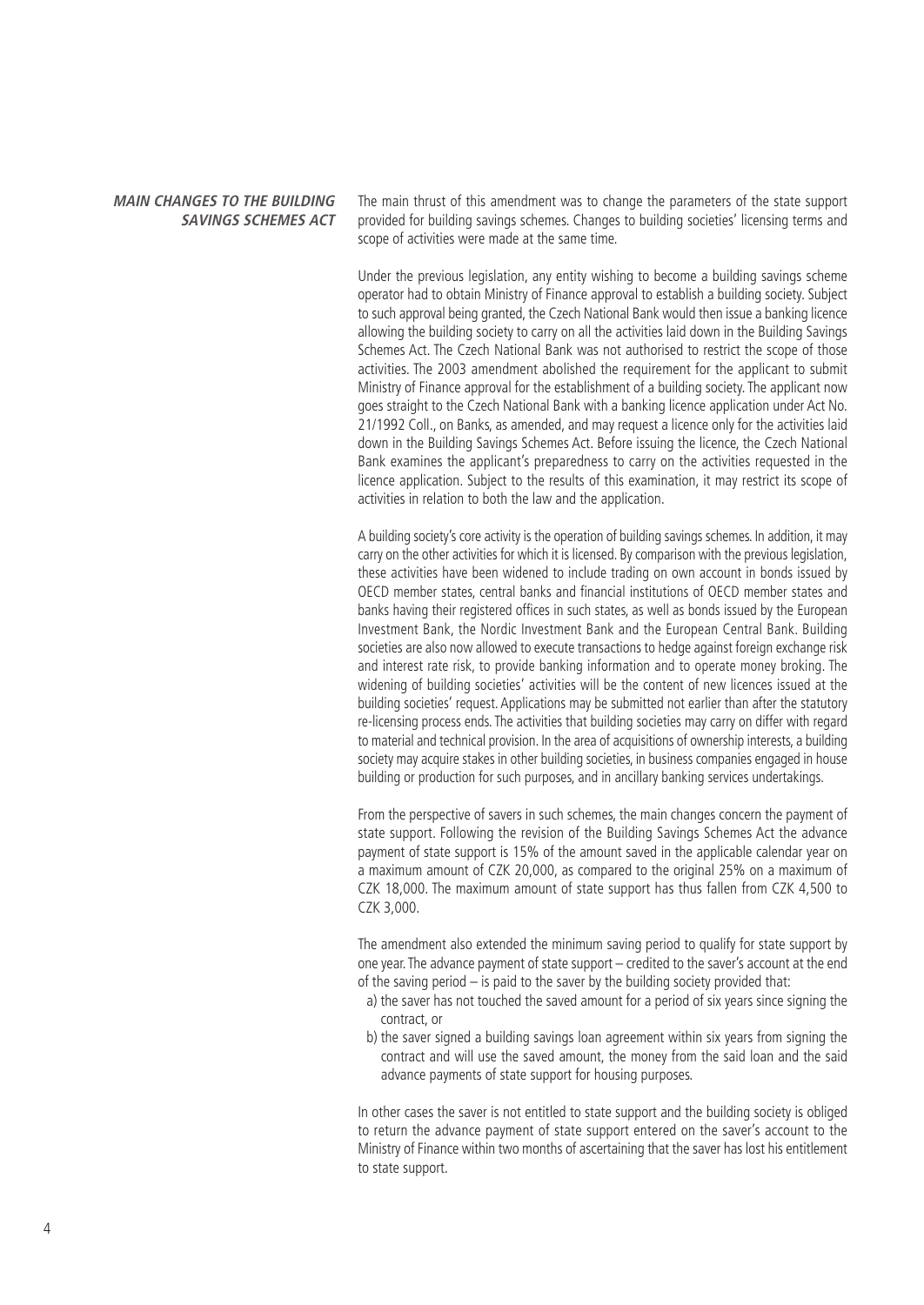On 1 January 2003, the Act on Payment Systems passed in 2002 took effect. This law impinges strongly on banks' business, as it regulates transfers of funds in the Czech Republic, in the Czech currency, cross-border transfers, the issuing and use of electronic payment instruments, and the establishment and operation of payment systems.As transfer institutions, banks must provide the public in advance with clear information in writing and in a readily comprehensible form on their premises regarding their general terms and conditions for transfers. They also have to provide their customers with information on transfers executed. Binding time limits for executing such transfers have also been stipulated. Where such time limits are exceeded, customers are entitled to interest on late payment. For transfers in the Czech currency executed between banks within the Czech Republic, the time limit is one banking business day. For transfers within the same transfer institution, the transfer must be credited to the beneficiary either on the same banking business day or on the following banking business day (if the date of effectiveness of the transfer order is not a banking business day). This duty took effect on 1 January 2004. Cross-border transfers must be executed within five banking business days; this provision does not take effect until the Czech Republic's Treaty of Accession to the European Union enters into force.

The Czech National Bank issues the licence which is a necessary condition for operating a payment system. In addition to conditions for establishing and operating payment systems, the law provides for the principle of irrevocability of orders, even in the event of bankruptcy. The law also lays down conditions for issuing and using electronic payment instruments.The mutual rights and obligations of issuers and holders of electronic payment instruments are set forth in model general terms and conditions issued by the Czech National Bank.

The Act also presumes the existence of a special authority authorised to settle disputes arising during the execution of transfers or the issuing and use of electronic payment instruments.This authority is provided for in Act No. 229/2002 Coll., on the Financial Arbiter, which sets forth the requirements placed on the Arbiter, the way in which he is appointed and dismissed by the Czech Parliament, the financial and administrative support for his activities provided by the CNB, and the proceedings brought before the Arbiter, as well as covering the information duty of institutions and international co-operation. The Financial Arbiter started work on 1 January 2003.

The passing of the Payment System Act also required some revisions to other laws. These are contained in Act No. 125/2002 Coll., which has provisions regulating current account agreements and deposit account agreements under Act No. 513/1991 Coll., the Commercial Code, as amended. The account holder must be clearly identified in current account agreements. The content of such agreements is specified, and the time limits for executing transfers as provided in the Payment System Act are incorporated into current account agreements (except where the bank and the customer have agreed a different time limit). The discharge of current account agreements is also elaborated in more detail, especially in the part relating to the mutual settlement of receivables. The new treatment of deposit account agreements primarily concerns the handling of funds on accounts and the interest rate applicable where no rate is stated in the agreement.

In 2003, the Czech National Bank started to draft new provisions and decrees, and amend existing ones, regulating and changing the regulatory framework for bank business. These measures reflect the need to strengthen internal control systems in banks, disclose information and prevent money laundering.

Requirements for banks' internal control systems and risk management systems are set forth in Provision of the Czech National Bank No. 2 of 3 February 2004, on the Internal Control System of a Bank (promulgated in the CNB Bulletin of 16 February 2004). Most

#### **THE PAYMENT SYSTEM ACT**

**CHANGES TO THE BANKING BUSINESS REGULATIONS**

**INTERNAL CONTROL SYSTEMS**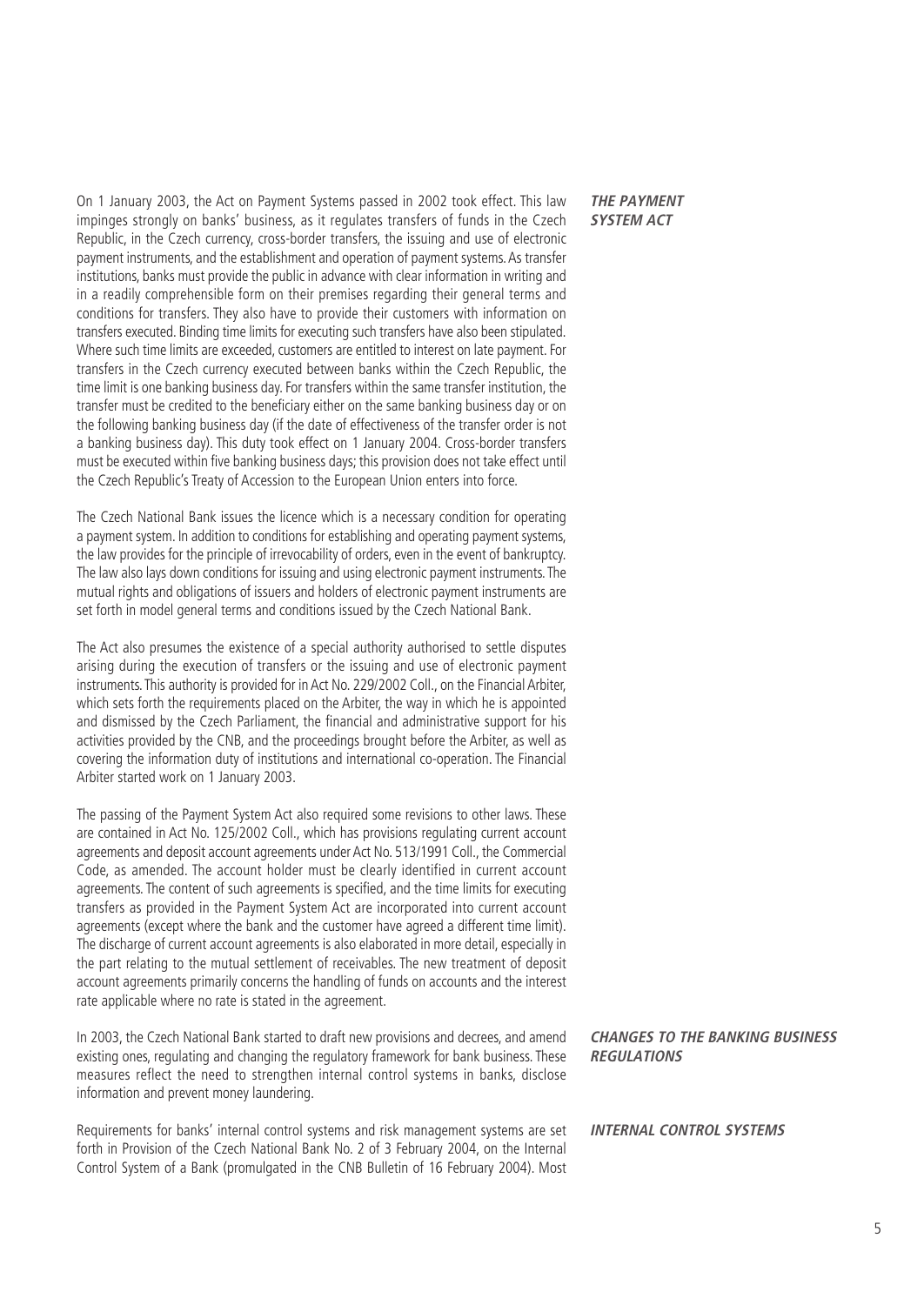of the requirements of this provision were part of previous provisions (on the internal management and control system of a bank, market and credit risk management and liquidity risk management). The requirements of these provisions have been left essentially unchanged in the February 2004 provision. Requirements for internal audit, operational risk management and information systems have been newly incorporated. The reason for including internal audit requirements is the key role that the internal audit plays in the effective functioning of the overall internal control system. The aim is to provide for an appropriate internal audit framework enabling effective and independent control activities to be conducted in the bank.

In the area of operational risk, the provision requires banks to start addressing this risk on a regular basis, i.e. to identify, assess, monitor and, where necessary, reduce it. Owing to the wide variety of approaches applied in this area, detailed requirements are not laid down. A significant component of operational risk is the risks associated with information systems. As the use of information systems in banks increases, so do the related risks and losses. Laying down requirements for this area will enhance the banking environment, reduce losses in this area and ensure compliance with the statutory duty to protect sensitive data on banks' customers. By incorporating requirements for the three areas mentioned above, the provision creates an integrated set of regulatory requirements laying the groundwork for effective internal control systems in banks

#### **DISCLOSURE OF INFORMATION BY BANKS**

Minimum requirements for the disclosure of information by banks are set out in Provision of the Czech National Bank of 30 December 2003. The main reason for issuing this regulation was the fact that the Ministry of Finance's regulation on individual financial statements ceased to be in effect as from 31 December 2003. The parts of this concerning financial statements were replaced as from 1 January 2003 by Decree of the Ministry of Finance of the Czech Republic No. 501/2002 Coll., implementing some provisions of Act No. 563/1991 Coll., on Accounting, as amended, for accounting units that are banks and other financial institutions. However, this Decree does not set forth relative and other indicators (in particular indicators relating to capital adequacy), nor does it specify requirements for annual reports, which had been set out in the aforementioned Ministry of Finance regulation. Therefore, these requirements were incorporated into the Czech National Bank provision stipulating minimum requirements for information disclosure by banks. Another reason for issuing this regulation was the need to specify certain provisions based on the past experience of applying it. The provision sets minimum requirements for the disclosure of information by banks only, not branches of foreign banks.

**PREVENTING MONEY LAUNDERING**

The new Provision of the Czech National Bank of 8 September 2003, on the Internal Control System of a Bank for the Area of Money Laundering Prevention, is based on Act No. 61/1996 Coll., on Certain Measures Against Money Laundering and on the Amendment of Related Acts, as amended, as well as on the recommendations of the Basel Committee on Banking Supervision, the requirements set out in the Core Principles for Effective Banking Supervision, the recommendations of the FSAP and other documents. It is intended to minimise the risk of banks being misused for money laundering. The provision does not simply develop the general principles contained in the aforementioned act, but sets clear rules for applying the "know-your-customer" principle. It lays down rules for how banks should proceed in particular areas. In their internal regulations banks must have procedures for complying with the requirements in the provision with due regard to their size and management method, and the type, character and complexity of the activities that they perform. Compliance with the requirements in the provision should minimise the risk of banks being misused for money laundering. The provision's fundamental requirements include:

- proper customer identification,
- the stipulation and active implementation of a customer acceptance policy,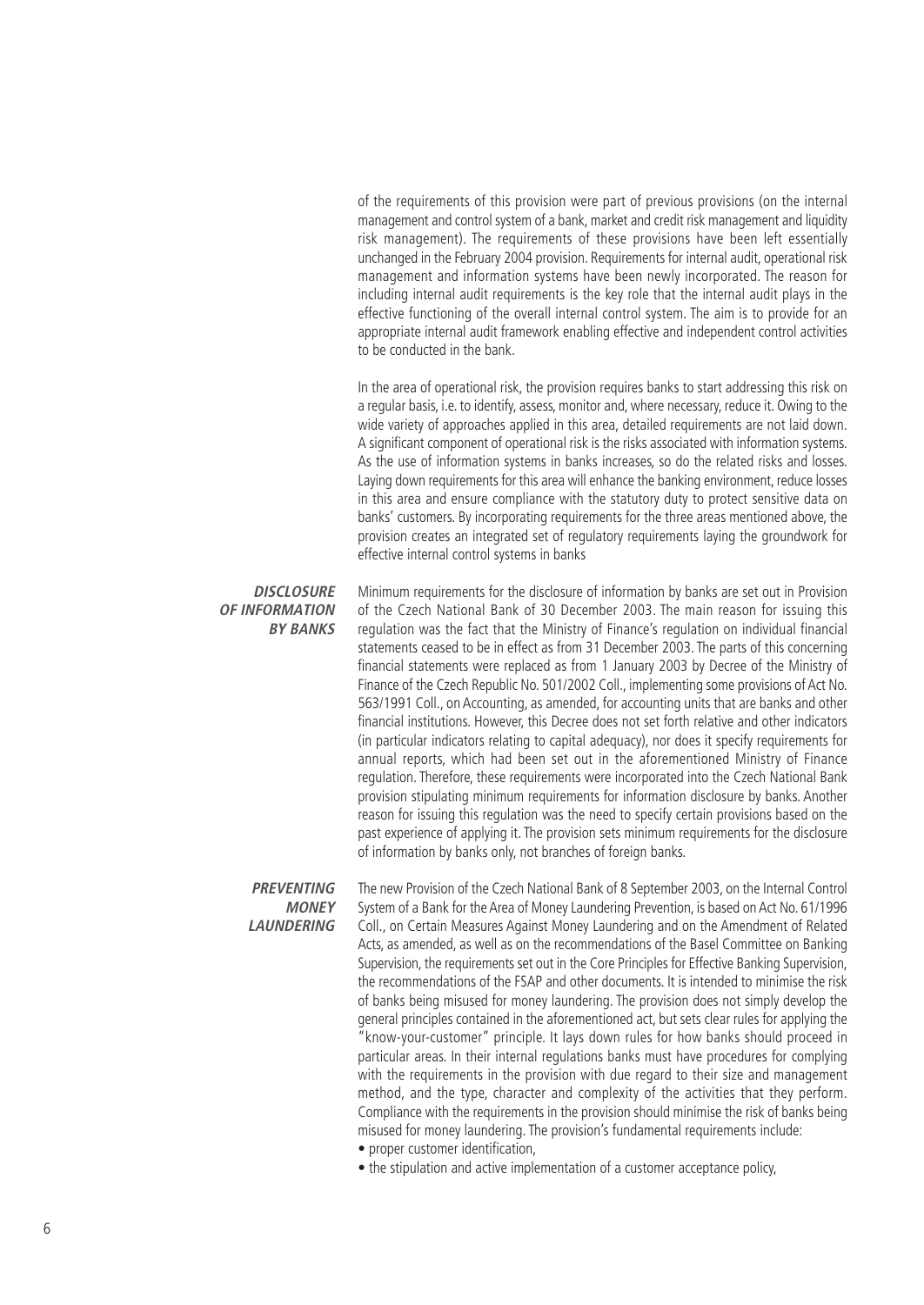- a suspicious transactions evaluation process and the money laundering reporting officer's duties,
- the use of an appropriate information system,
- a suitable training system.

Provision of the Czech National Bank No. 5 of 18 December 2003, amending Provision of the Czech National Bank No. 9 of 6 November 2002, stipulating Rules for the Assessment of Financial Receivables and the Creation of Provisions and Reserves, and Rules for the Acquisition of Certain Types of Assets, was issued with a view to further relaxing the regulations in the area of acquiring shares and participating securities in affiliates of banks. The amendment to Article 12 of CNB Provision No. 9 allows banks to acquire participations in affiliates, provided that the latter are not persons having a qualifying holding in the bank either alone or acting in concert with others. The prohibition on banks acquiring participations or subordinated receivables in persons having a qualifying holding in the bank either alone or acting in concert with others therefore remains in force.

A fundamental change arising from the 2002 amendment to the Act on Banks is the widening of the concept of consolidated supervision from bank groups to groups headed by financial or mixed-activity holding companies. Decree No. 333/2002 Coll. of 3 July 2002, stipulating the Prudential Rules of Parent Undertakings on a Consolidated Basis, is based on the new wording of the Act on Banks. Effective from 1 August 2002, the Decree:

- lays down detailed requirements for information on each member of a consolidated group,
- defines the term "regulated consolidated group" and lays down prudential rules for such groups,
- lays down rules for calculating capital adequacy incorporating credit and market risks and gross exposure for regulated consolidated groups,
- lays down the conditions under which a bank may use its own internal models for setting capital requirements for market risks.

From the banking supervision perspective, banking financial groups form regulated consolidated groups headed by a parent bank. The members of the group are subsidiaries and affiliates. Banking supervision is performed with respect to general risk regulation and with respect to the risk arising from membership of financial groups. The introduction of an information duty requiring banks to submit accounting statements on a quarterly basis for consolidated groups laid the groundwork for supervision on a consolidated basis. The ever closer integration and links between financial market participants also require close cooperation between financial market regulators. Institutionally, the co-operation process was crowned with the signing of a second consecutive revised Memorandum of Understanding for the Performance of Banking Supervision and State Supervision of the Financial Market between the CNB, the Ministry of Finance of the Czech Republic and the Czech Securities Commission in February 2003.

The main area of banking supervision, however, remains the supervision of individual banks, i.e. supervision on a solo basis. On 1 January 2003, Provision of the Czech National Bank No. 2 of 3 July 2002, on Capital Adequacy of Banks and Other Prudential Rules on a Solo Basis (promulgated in the CNB Bulletin in July 2002) took effect. The provision aims to ensure that the methods used to calculate capital adequacy, credit exposure and other prudential indicators on a consolidated basis are consistent with those on a solo basis. This provision is economical in content, merely specifying the differences between the aforementioned calculation methods. The fundamental calculation rules and methods are laid down in the decree stipulating the consolidated prudential rules.

**ASSESSMENT OF FINANCIAL RECEIVABLES, CREATION OF PROVISIONS AND RESERVES, AND RULES FOR THE ACQUISITION OF CERTAIN TYPES OF ASSETS**

#### **CONSOLIDATED SUPERVISION**

## **CAPITAL ADEQUACY ON A SOLO BASIS**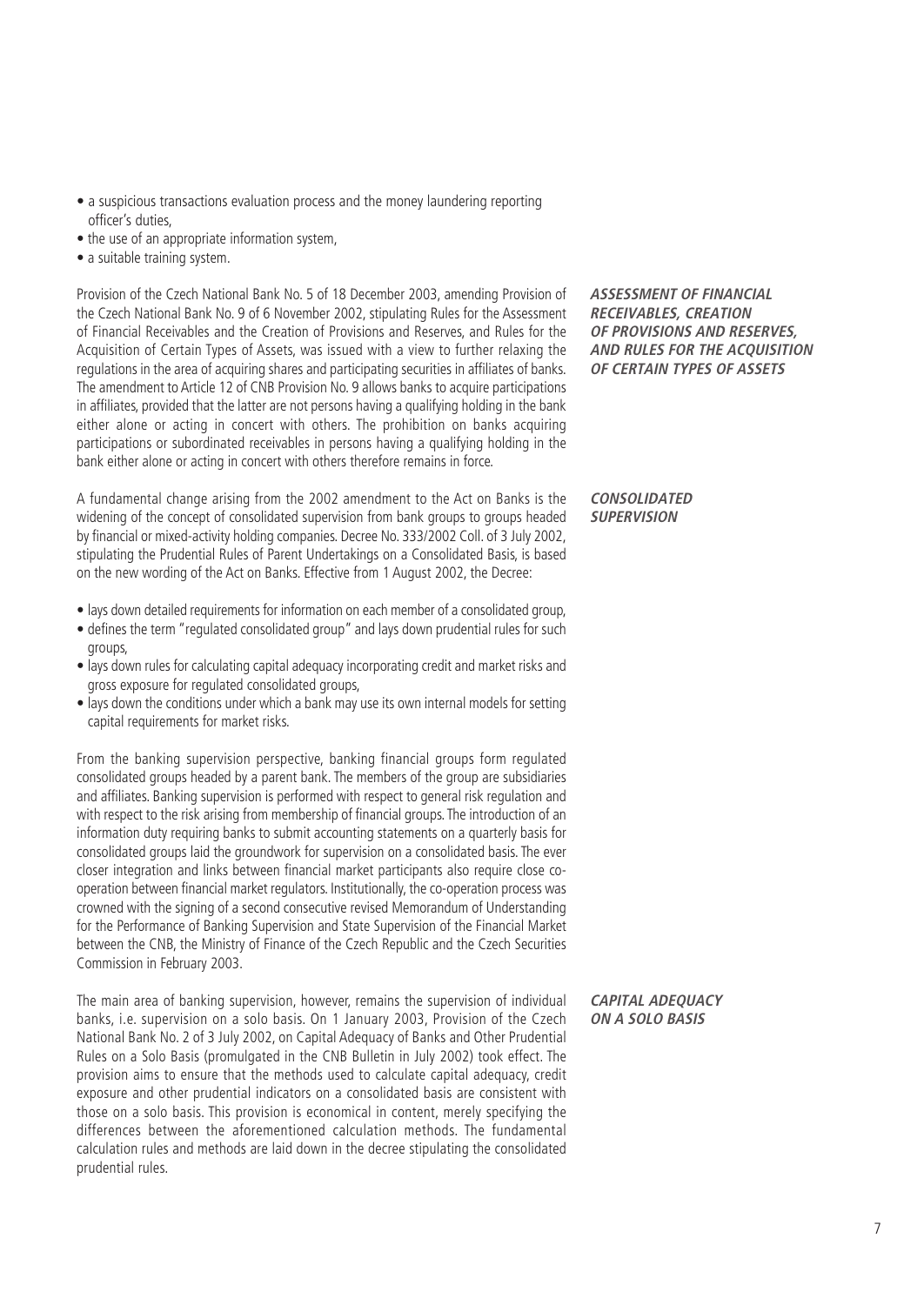**PREPARING THE BANKING SECTOR FOR APPLICATION OF THE SINGLE LICENCE PRINCIPLE** Under the 2002 "harmonisation amendment" to the Act on Banks, provisions relating to the single licence were incorporated into the Act with effect from the date the Czech Republic's Treaty of Accession to the European Union enters into force. An internal document was drawn up in 2003 aimed at analysing all the effects of the single licence principle on the CNB's supervisory activities and potentially on the structure of the Czech banking sector after accession. Another aim was to pinpoint areas that still needed attention in relation to the single licence. Further to this analysis, preparations for the practical application of the single licence on accession were launched. This phase of the preparations involved discussions with regulators from other countries as well as the other regulators in the Czech Republic, namely the Czech Securities Commission and the Ministry of Finance of the Czech Republic.

No less important were the discussions within the Czech National Bank concerning in particular the regulations relating to entities operating under the single licence and the statements and information to be submitted to the Czech National Bank by such entities. Besides changes to the set of licensed entities (foreign entities from EU member states are entitled to carry on business on the territory of another member state without the need for a licence from the host supervisory authority), there are major changes in the host state's powers to supervise such entities.These changes require closer co-operation between the Czech National Bank and other regulators from EU member states. For this reason, too, the Czech National Bank in 2003 continued the process of signing memoranda of understanding. To date it has concentrated on regulators whose banks have branches or subsidiaries in the Czech Republic. In future, however, the Czech National Bank can be expected to sign such agreements with other regulators as well.

The Czech National Bank issued official information on certain provisions of the Act on Banks relating to the single licence, specifying the CNB's policy vis-à-vis entities enjoying the benefits of the single licence. This official information can be found on the CNB's website at http://www.cnb.cz/leg\_bd\_sub01.php. To provide basic information on how the single licence principle works, the Czech National Bank also published on its website a document containing an interpretation of the single licence and its function (http://www.cnb.cz/bd\_bdindex.php).

The provisions and decrees issued by the Czech National Bank were supplemented and clarified by official information of the CNB. In all, five such documents relating to the banking supervision area were issued in 2003, dealing with: **OFFICIAL INFORMATION**

- disclosure of information by banks and branches of foreign banks.
- the CNB's policy on selecting auditing firms (defining independence criteria for auditors),
- the procedure for submitting shareholder lists prior to AGMs,
- the risk weight for receivables from the European Investment Bank,
- the procedure for complying with the information duty in Articles 4 and 5 of CNB Decree No. 333/222 Coll., stipulating the prudential rules of parent undertakings on a consolidated basis.

A full and updated list of the CNB's prudential decrees, provisions and official information currently in force can be found on the CNB website (http://www.cnb.cz/leg\_bd.php).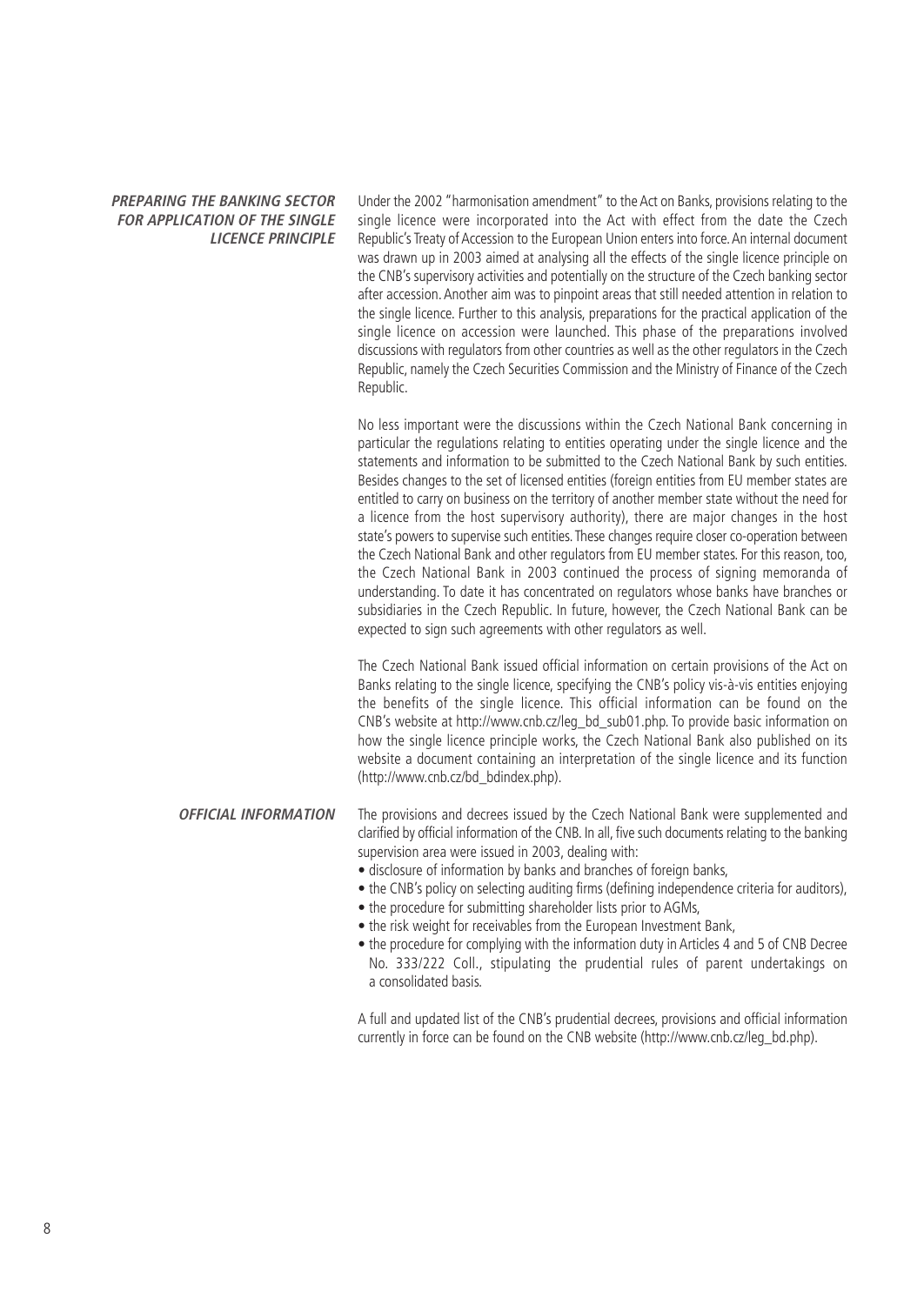#### **2. PERFORMANCE OF BANKING SUPERVISION**

Banking supervision in the Czech Republic takes the form of off-site and on-site supervision. Off-site surveillance is based primarily on regular financial analyses of banks and monitoring of their activities.This area also includes licensing and authorisation activities under the Act on Banks. On-site supervision, consisting of examinations in banks, is the basic tool for assessing qualitative aspects of banks' activities, in particular their management and control mechanisms.

CNB Banking Supervision's organisational structure reflects the main supervisory tasks set out in its medium-term plan. Since the start of 2002, two divisions have been performing off-site supervision (monitoring, analyses and relations with banks), each covering a set of banks classed by size/orientation (large banks, building societies and specialised institutions in one division, and medium-sized banks, small banks and foreign bank branches in the other).This breakdown allows the CNB to make better supervisory provision for the specifics of each bank group.The issue of licensing and penalties is concentrated in the Licensing and Enforcement Division, which also covers activities relating to banks whose licences have been revoked. On-site supervision is performed by two divisions subdivided into four sections specialising in particular risk areas. Division 1 is responsible for credit risk and internal control systems (including money laundering prevention) and Division 2 for market risks and bank information systems.

#### **2.1 OFF-SITE SURVEILLANCE**

Off-site supervision consists chiefly of regular monitoring of each bank's activities, reviews of compliance with the prudential rules and limits, and the imposition of remedial measures when deficiencies are identified. It is based on continuous appraisal of all available information on banks' activities, taken from various sources, in particular the statements and reports regularly submitted by banks, auditors' reports, the results of on-site examinations and information-gathering visits, and others. The main analytical instrument employed in off-site surveillance is regular comprehensive analyses of the condition of banks in relation to the risks they undertake.To catch negative tendencies in time, monthly early warning system on each bank is regularly appraised for the management of CNB Banking Supervision. Proposals are made for further supervisory action in banks showing negative trends.

Staff involved in off-site surveillance use an automated Banking Supervision Information Centre, which pools the data from all the supervisory reports and statements and generates standard outputs. This informational support provides a quick overview of the main indicators of each bank's financial condition and its compliance with the prudential rules.

To acquire additional information on banks' activities, 19 information-gathering visits were made in 2003. Some of these formed part of reviews of building societies' activities and of risk management in foreign banks' subsidiaries and their relations with their parent companies and groups.

In 2003, auditors' reports on banks' internal control systems and risk management systems for 2002 (commissioned for selected banks in a precisely specified scope tailored to their individual risk profiles) were used as a source of information for the first time. The CNB assigned auditors the task of examining 12 control system areas in eight banks. Examinations of credit risk management systems were most frequently requested.Trilateral discussions with individual banks and auditing companies were subsequently held to assess

## **PRINCIPAL OFF-SITE SUPERVISORY ACTIVITIES**

**AUDITORS' REPORTS AS A SOURCE OF INFORMATION**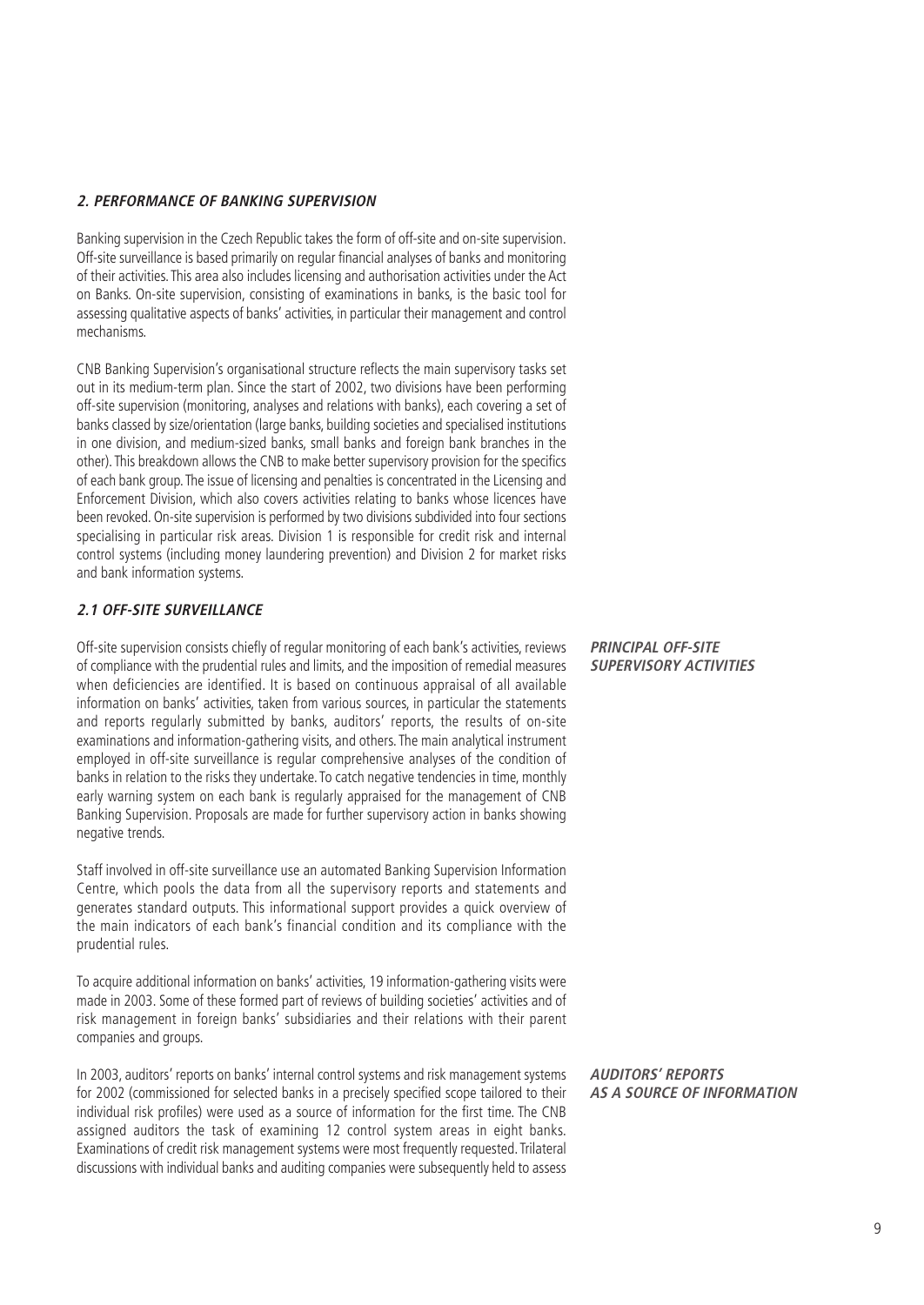the results of these examinations. The CNB's requests for examinations for 2003 were commissioned in the same way.These examinations concern 14 banks, and the results from them will be appraised in 2004.

On the strength of the findings from off-site supervision and on-site inspections, remedial measures were imposed on a total of 18 banks. Most of these required the institutions concerned to eliminate shortcomings in their activities within a set timeframe. Banks' progress in eliminating shortcomings is constantly monitored. **REMEDIAL MEASURES**

**CONSOLIDATED SUPERVISION AND CO-OPERATION WITH REGULATORS** In line with the regulations for banking supervision on a consolidated basis, the supervisor's work in this area was significantly broadened in 2003. Banks started to submit consolidated reports on a quarterly basis, and the co-operation and exchange of information between domestic and foreign regulators was expanded. CNB Banking Supervision started focusing in more detail on the specific features of individual financial groups. In all, ten regulated consolidated groups headed by parent banks are being supervised on a consolidated basis by the Czech National Bank. Consolidated supervision also involved assessing the type of consolidation of two major financial groups. One of them was declared to be a consolidated group of a financial holding company, while the assessment of the other has yet to be concluded.

Following the signing of the Memorandum of Understanding for the Performance of Banking Supervision and State Supervision of the Financial Market on 28 February 2003, a working group for each consolidated group – covering the entities regulated and supervised by the Czech National Bank, the Ministry of Finance of the Czech Republic and the Czech Securities Commission – was set up. The first meetings of these working groups took place in the third quarter of 2003.The main reason for setting them up is the increased emphasis placed on direct co-operation and the exchange of necessary information on entities in consolidated groups, their activities and the work of regulatory bodies.This co-operation is important for more effective banking supervision and state oversight.

The year 2003 saw continuing and ever closer co-operation and exchange of information and experience with the foreign regulators responsible for supervising parent banks that have subsidiaries in the Czech Republic or for supervising the headquarters of foreign bank branches operating in the Czech Republic. This allowed the CNB to acquire information on the methods used to supervise banks and consolidated groups operating on the Czech market.

**LICENSING AND AUTHORISATION ACTIVITIES**

In line with its legal powers, CNB Banking Supervision opened 30 administrative proceedings in the area of licensing and authorisation in 2003. One of its key activities was the re-licensing of banks and branches of foreign banks. Based on the harmonisation amendment to the Act on Banks, No. 126/2002 Coll., this process involved bringing banking licences into line with the banking regulations in force on the Czech Republic's EU accession date. In line with the set timetable the re-licensing process was completed in 11 banks during 2003 (and in the remaining seven banks by the start of 2004; by the same date the process was also under preparation in six building societies). The situation as regards branches of foreign banks active on the market is being dealt with as part of the preparations for the switch to the single licence regime following EU entry.

Other administrative proceedings were also conducted in 2003, these being either proceedings related to requests submitted by banks or proceedings of a punitive nature (opened by the Czech National Bank). Specifically, there were five licence extension proceedings (eBanka, Wüstenrot hypoteční banka, Česká exportní banka, J&T BANKA and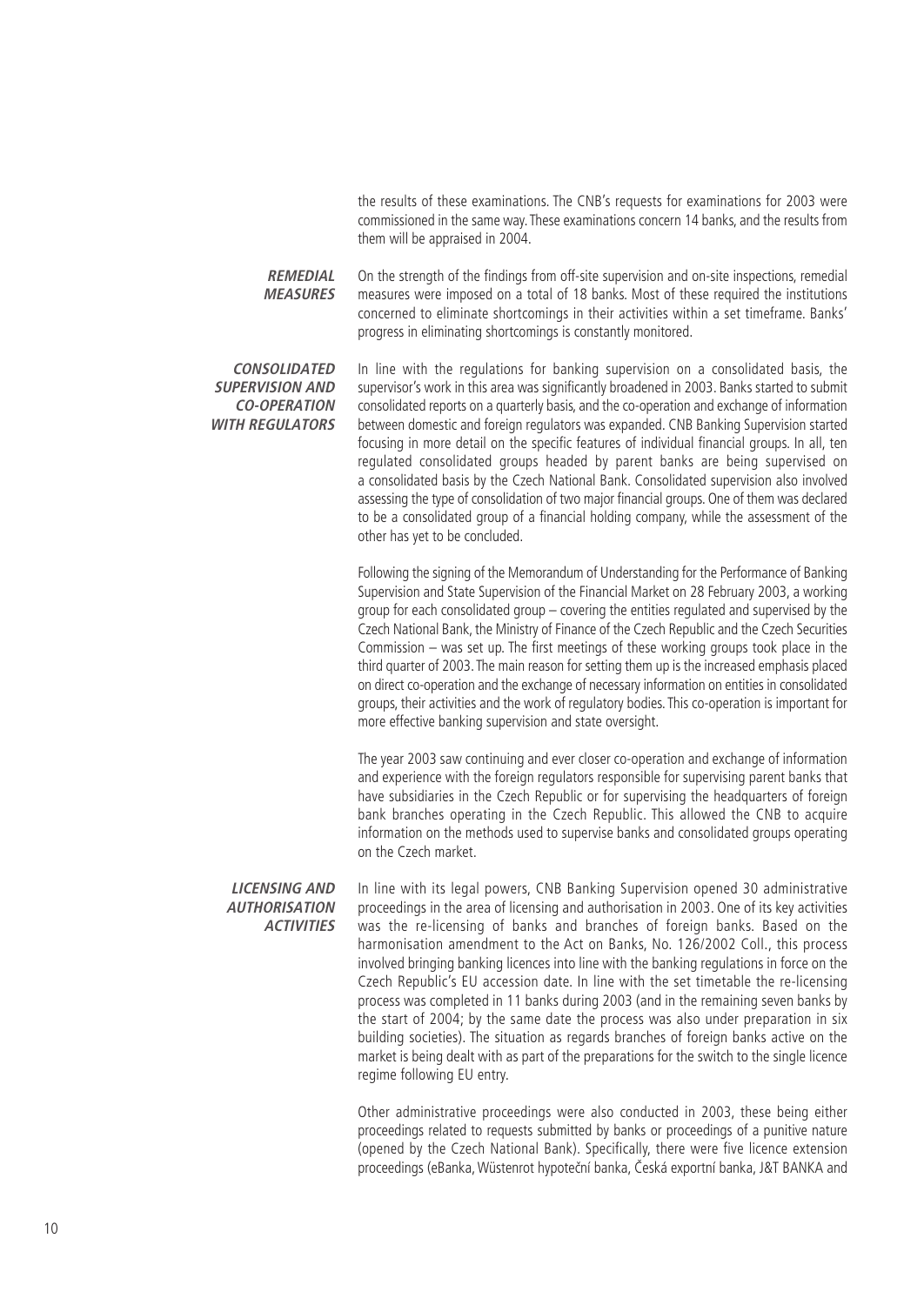První městská banka), two licence revocation proceedings (Union banka and Plzeňská banka) and two fine imposition proceedings.

Another major element of the authorisation work in 2003 was the administrative proceedings relating to applications submitted to the Czech National Bank for consent (prior or subsequent) to the acquisition of qualifying holdings under the Act on Banks. In all, nine such proceedings were opened, most of them concerning changes in shareholder structure or acquisitions of holdings in banks by new, as a rule foreign, shareholders.

In all, 124 decisions were issued outside the framework of administrative proceedings.These included in particular:

- approvals of external bank auditors and specifications of the scope of requirements for the auditing of banks' control systems;
- approvals of shareholder structure prior to general meetings;
- consents to the inclusion of subordinated debt in capital;
- consents to early repayment of subordinated debt;
- approval of internal model for the calculation of capital requirements for market risks;
- notifications of termination of supervision of a consolidated group;
- specifications of the type of a consolidated group;
- and, for building societies, opinions on proposed changes to general business conditions.

CNB Banking Supervision issued 21 opinions on persons nominated for managerial positions, based on written documents and, in some cases, on interviews conducted with the candidates.

Banks have the option of using internal models for determining capital requirements for market risks, provided that they have the supervisor's approval to do so. In this regard, the supervisor's activities also include verifying such models and maintaining ongoing communication with banks on the use of such models. In 2003, one bank was given permission to use its own model.

#### **2.2 ON-SITE EXAMINATIONS**

In 2003, CNB Banking Supervision undertook 18 examinations in 15 banks and foreign bank branches, two of them comprehensive and 16 partial (focusing on selected types of risks undertaken). The supervisors primarily targeted the systems used for credit risk and market risk management, the functionality and effectiveness of internal control systems, and the area of risks connected with information systems and technology.The examinations usually involve either specific risks (partial examinations) or all the main risk areas (comprehensive examinations).

Another important aspect of the examinations is to check the system the bank uses for its regular reporting to CNB Banking Supervision. The reports and statements drawn up by banks on, for example, their credit portfolios, capital adequacy and liquidity and submitted regularly (monthly and quarterly) to the supervisor are important identifiers of their soundness and are vital information for off-site supervision. Consequently, it is very important that the system for compiling such reports in banks generates accurate information.

The examinations of selected risk management systems focus on credit risk (linked not only with lending transactions, but also with trading on financial markets), market risks (i.e. interest rate risk, equity risk, foreign exchange risk and commodity risk), liquidity risk, information systems and information technology (IS/IT) risks, and risks connected with striking, processing and settling deals on the money, capital and forex markets. In this **EXAMINATIONS OF INDIVIDUAL RISK MANAGEMENT SYSTEMS**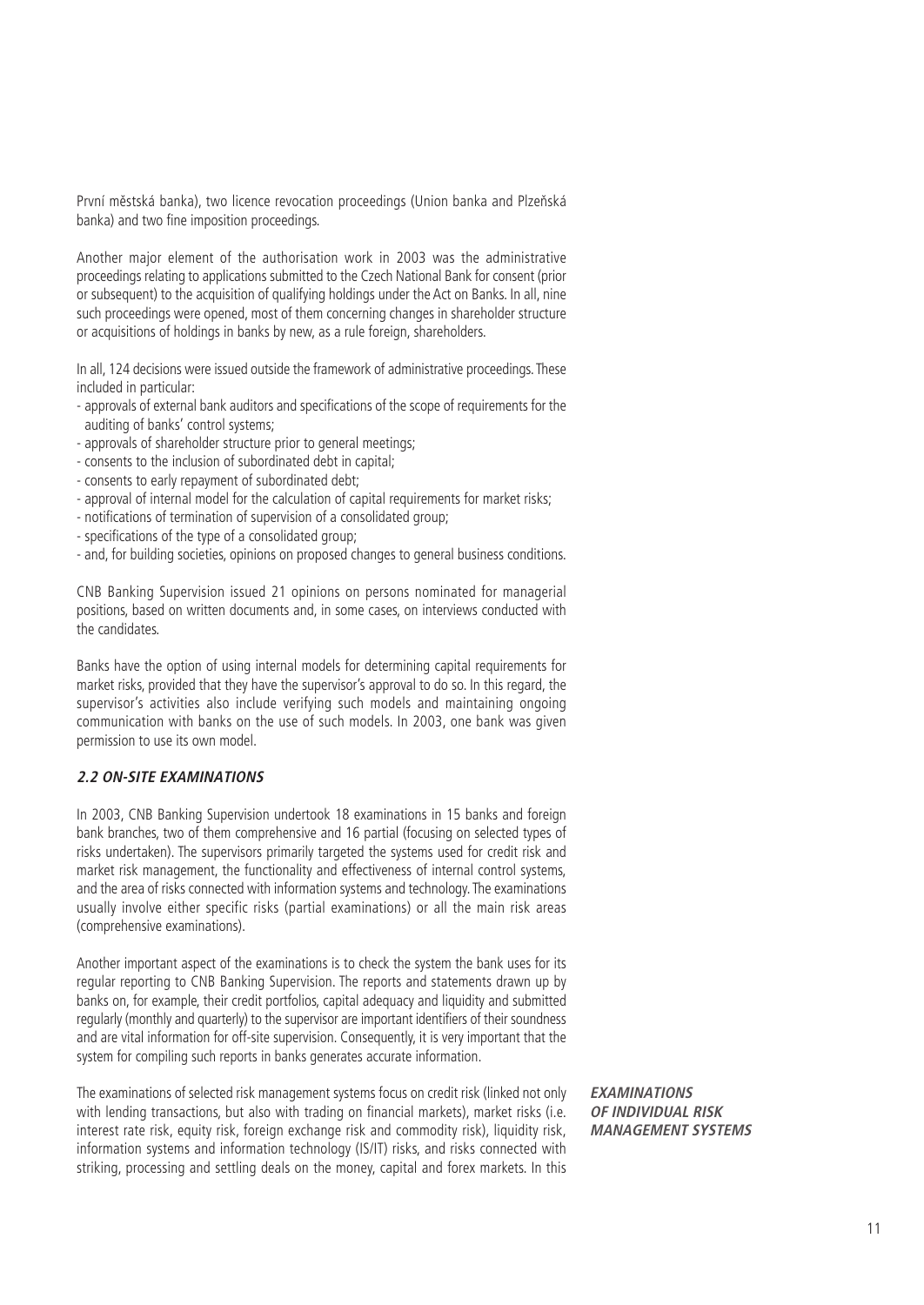context, the examinations assess in particular whether the bank has in place the basic organisational prerequisites for efficient and effective management of the risks it undertakes (e.g. whether its organisational structure meets the requirements for the segregation of conflicting duties and whether it has a comprehensive, integrated and upto-date set of regulations etc.).

The examinations also involve assessing the methods used to measure and monitor risks, including whether the related data in the bank's information system are correct, reliable and up-to-date, as well as the efficiency and effectiveness of its internal control function in the areas examined. Close attention is paid to the system of limits used to mitigate market risks.

Credit risk remains the largest risk undertaken by banks. The examination of credit risk management systems involves checking a sample of loan receivables from non-bank clients. This is taken from various client segments so as to provide the information needed to assess the condition and quality of the bank's credit portfolio and credit risk management system. Also assessed are its systems for evaluating client creditworthiness, identifying and monitoring groups of connected entities, managing and assessing credit transaction quality, creating provisions, and assessing and valuing collateral. Credit risk checks were conducted in five banks in 2003, focusing on credit risk management systems for transactions with non-bank clients.

Besides the standard checks, market risk examinations also usually involve assessing the risks arising from acting as a depositary, providing custody services and managing clients' assets.These examinations are primarily intended to evaluate whether the bank is complying with the legislation and generally recommended procedures. Market risk examinations were conducted in five banks in 2003.

In line with the growing use of information technology in banking, which is increasing the share of IS risks in banks' overall risk profiles, the Czech National Bank stepped up its checks of the security and functionality of bank information systems in 2003.When assessing banks' IS risks, supervisors focused on IS management, security and operation. Besides assessing management and control procedures, they scrutinised the way in which banks identify, evaluate and control the related risks. A standard element of the examinations is a review of logical, physical and personal IS security. Four IS/IT examinations were conducted in 2003.

**VERIFYING THE OPERATION AND EFFECTIVENESS OF INTERNAL CONTROL SYSTEMS**

Examinations in this area are conducted chiefly as part of the examinations of particular risk management systems or as part of comprehensive examinations. In particular, they involve assessing the operation and effectiveness of the internal control system for the relevant business area of the bank (i.e. for managing the relevant risks), including the overall control environment for that area. The basic areas subject to checking are corporate governance, the compliance function and the internal audit function. Such examinations were conducted in four banks in 2003.

In the area of corporate governance, the examinations focus on evaluating the organisational structure of the bank as a whole, the functioning of the supervisory board and its advisory bodies, the board of directors and other management and advisory bodies, and the links between those bodies. The examinations also involve checks of the efficiency and effectiveness of the control environment, including the individual control mechanisms built into the bank's routine activities.

In the area of compliance, the examinations focus on the bank's system for monitoring legislative developments and for incorporating legislative changes into its internal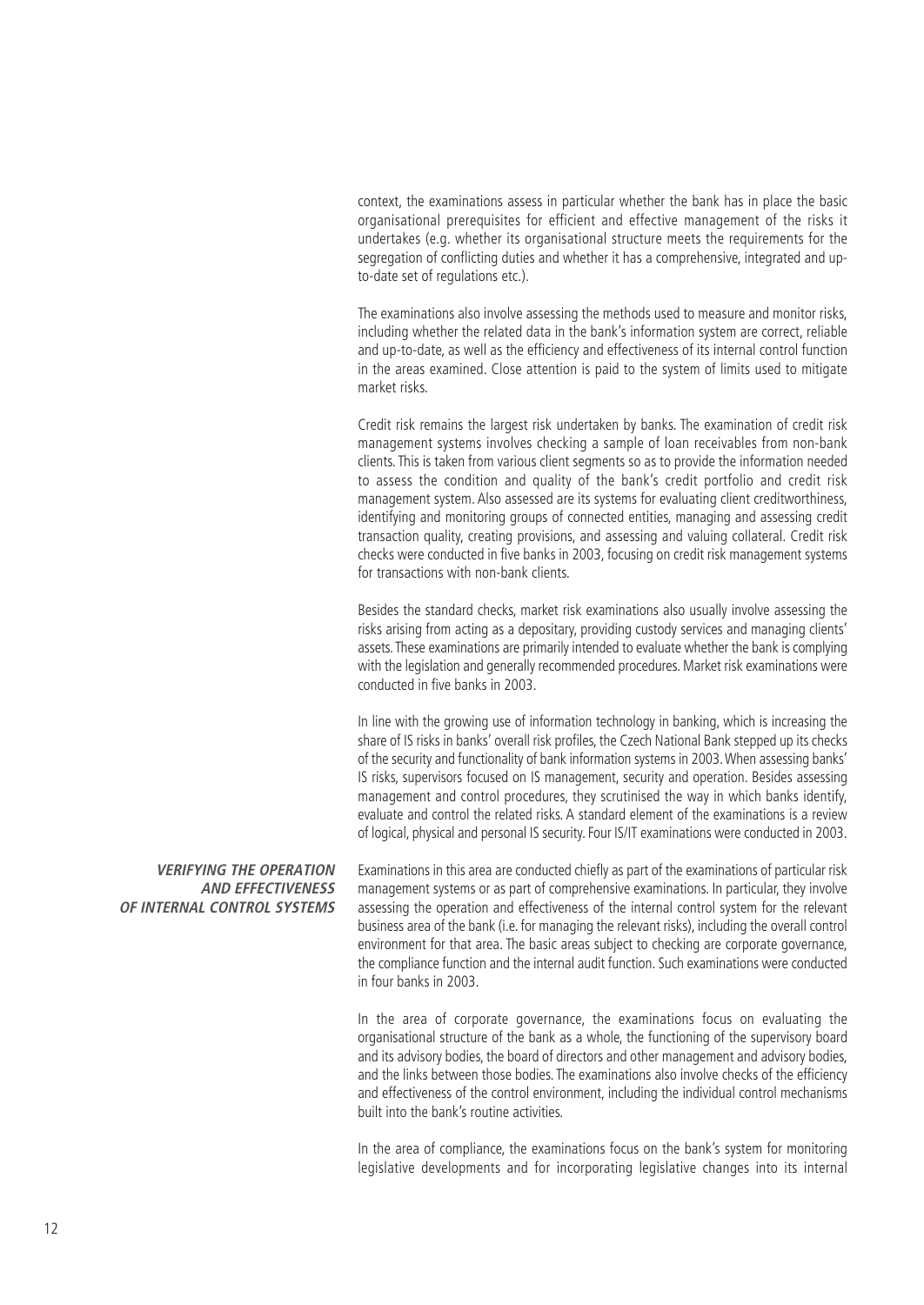regulations. Also verified is whether the bank's external conduct complies with the legislation, whether its regulations and procedures are complete, intelligible and consistent, and whether its staff abide by those regulations and procedures. In this context, an assessment is made of whether the bank applies "soft standards", in particular the principles of the general code of ethics.

In the area of internal auditing, the examinations focus on the organisation, methodology and staffing of the internal audit department. The independence of the internal audit department and its links to each of the company's bodies are evaluated. Also examined is the method whereby the bank's risks are assessed by the internal audit department, the internal audit planning process, the actual orientation of the internal audit department's work, and the quality of the outputs generated by each audit. An assessment is also made of whether the bank has a functional and effective system for eliminating problems identified by the internal audit department and whether the managers of the bank pay sufficient heed to corrective measures.

The operation and effectiveness of the system the bank uses is examined. Supervisors concentrate on the following areas: the strategy and internal control system in this area; the compliance of the bank's system with the legislative requirements; observance of the relevant provisions of the legislation; practical application of an appropriate "know-yourcustomer" policy; and the bank's ability to detect and evaluate suspicious transactions and to notify the Ministry of Finance's Financial Analytical Unit within the statutory time limits. Such examinations were conducted in nine banks in 2003.

The Czech National Bank works closely with the Ministry of Finance's Financial Analytical Unit in this area. In 2003, the Czech National Bank also participated in a pilot assessment project run by the International Monetary Fund and the World Bank in the area of money laundering and terrorist financing in the Czech Republic. The recommendations of the IMF and WB will be incorporated into the future work of CNB Banking Supervision.

#### **3. NEW BASEL CAPITAL ACCORD**

Work continued in 2003 on the preparation and introduction of new rules for setting minimum capital requirements – the New Basel Capital Accord (NBCA), sometimes also referred to as Basel II, drafted in 1999 by the Basel Committee on Banking Supervision (BCBS). By comparison with the current Basle Capital Accord, the new framework concentrates on more accurate risk measurement and on promoting enhanced risk management in banks. By applying more risk-sensitive approaches, banks can make better and more efficient use of capital to cover their risks. The aim is to increase the safety and soundness of financial systems by introducing capital regulation of operational risk and more accurate reflection of credit risk in capital requirements, and to enhance competitive equality among banks and management responsibility. The new rules will facilitate convergence between the banks' internal risk management and measurement systems and the regulatory rules.

The newly proposed framework is more comprehensive and is based on three pillars. Pillar 1 contains methods for risk management and for setting capital requirements for credit, market and (newly) operational risk. The methods for market risk measurement remain unchanged (except for interest rate risk in the banking book). Pillar 2 focuses on the assessment of the bank's capital adequacy by the bank and the regulator. The basic principle consists in having appropriate internal processes in place in the bank to assess the adequacy of its capital in relation to its risk profile.

**PREVENTION OF MONEY LAUNDERING**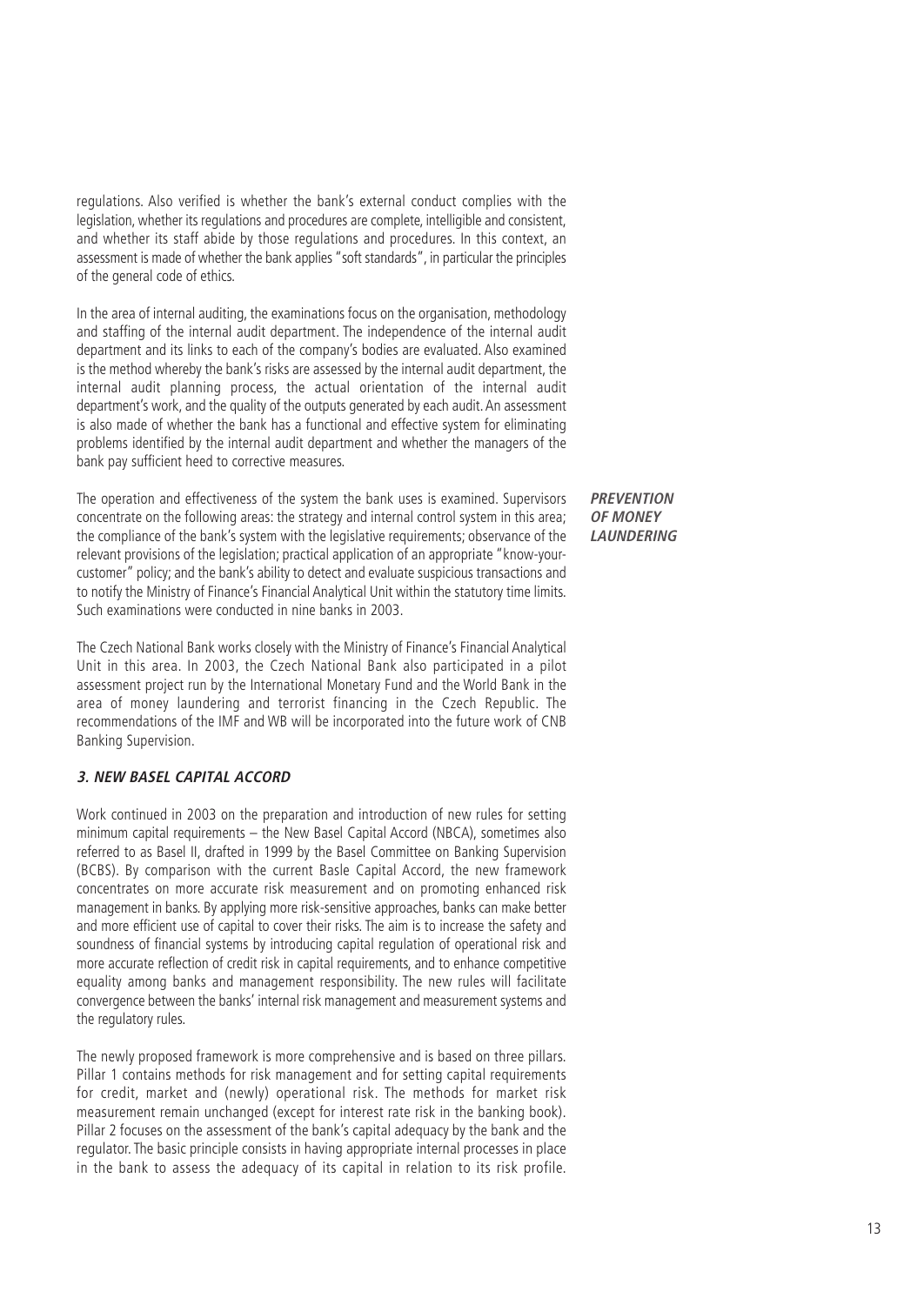Regulators will be entitled to insist on a higher capital requirement than that calculated by the bank. Pillar 3 deals primarily with the issues of bolstering market discipline and attaining market transparency by means of reporting and comprehensive disclosure of relevant information by banks. Full changeover to the new rules is planned for 2007.

#### **CONTINUING CO-OPERATION ON DRAFTING THE EUROPEAN DIRECTIVE**

July 2003 saw the publication of a third consultation paper on the draft European directive known as the RBCD (Risk Based Capital Directive). The RBCD is the mirror image of the NBCA, but is more adapted to the specifics of the European environment. The third consultation paper was a follow-up to the publication of the third consultative version of the NBCA in April 2003. Conceptually, the two documents differ neither from each other nor from previous versions. The goals remained unchanged, although numerous revisions were made to reflect the comments of the banking community and the feedback from an international quantitative impact study (QIS3) aimed at assessing the impact of the capital changes on the banks and banking sectors of each country. The banking community was invited to send comments on both documents. Following the processing of these comments, several problem areas were identified at the end of 2003. These will be addressed by the relevant bodies.

These objectives can only be achieved through active co-operation at national and international level in the preparation and implementation of the NBCA. The Czech Republic took the opportunity to get involved in the drafting of the NBCA. Its involvement in the Core Principles Liaison Group (CPLG) and the CPLG's Working Group on Capital guarantees access to information and enables the Czech side to voice its opinions and help shape the new rules. The BCBS supports international co-operation and to this end has established an Accord Implementation Group (AIG) to address issues relating to the implementation of Pillar 2.

The harmonisation of regulatory and supervisory approaches at European level was addressed by the Banking Advisory Committee (BAC) and the Groupe de Contact, which in 2003 operated on a less formal basis, chiefly as a discussion forum for supervisors from the European Economic Area. Representatives of the Czech National Bank have been regularly attending the meetings of these bodies as observers since 2003. Generally accepted principles and their uniform interpretation ("high level principles") should be main outputs of these bodies in the NBCA area (e.g. Pillar 2 and the validation of internal ratings systems). For the implementation of the NBCA rules in the Czech Republic it is vital for the CNB to work both with individual banks and with professional organisations, especially the Czech Banking Association and the Czech Chamber of Auditors. This co-operation is embodied by a joint Czech financial sector project. The Czech Securities Commission is also involved. The joint project is aimed at ensuring effective implementation of the NBCA in the Czech Republic, establishing a uniform interpretation of the NBCA rules and requirements, and at informing all parties involved of the implementation measures. The success of the project hangs on ensuring that all those involved understand and embrace the NBCA. For this reason the participants decided to entrust the management of the project to a professional manager.

Work on implementing the joint project began in September 2002 and continued intensively in 2003. Each of the participating institutions is represented in working groups assigned specific – and regularly updated – tasks. Within this project, discussions were held in 2003 on the newly issued NBCA document and, later, on the third version of the corresponding draft European directive. Further to these discussions, the Czech National Bank and the Czech Banking Association formulated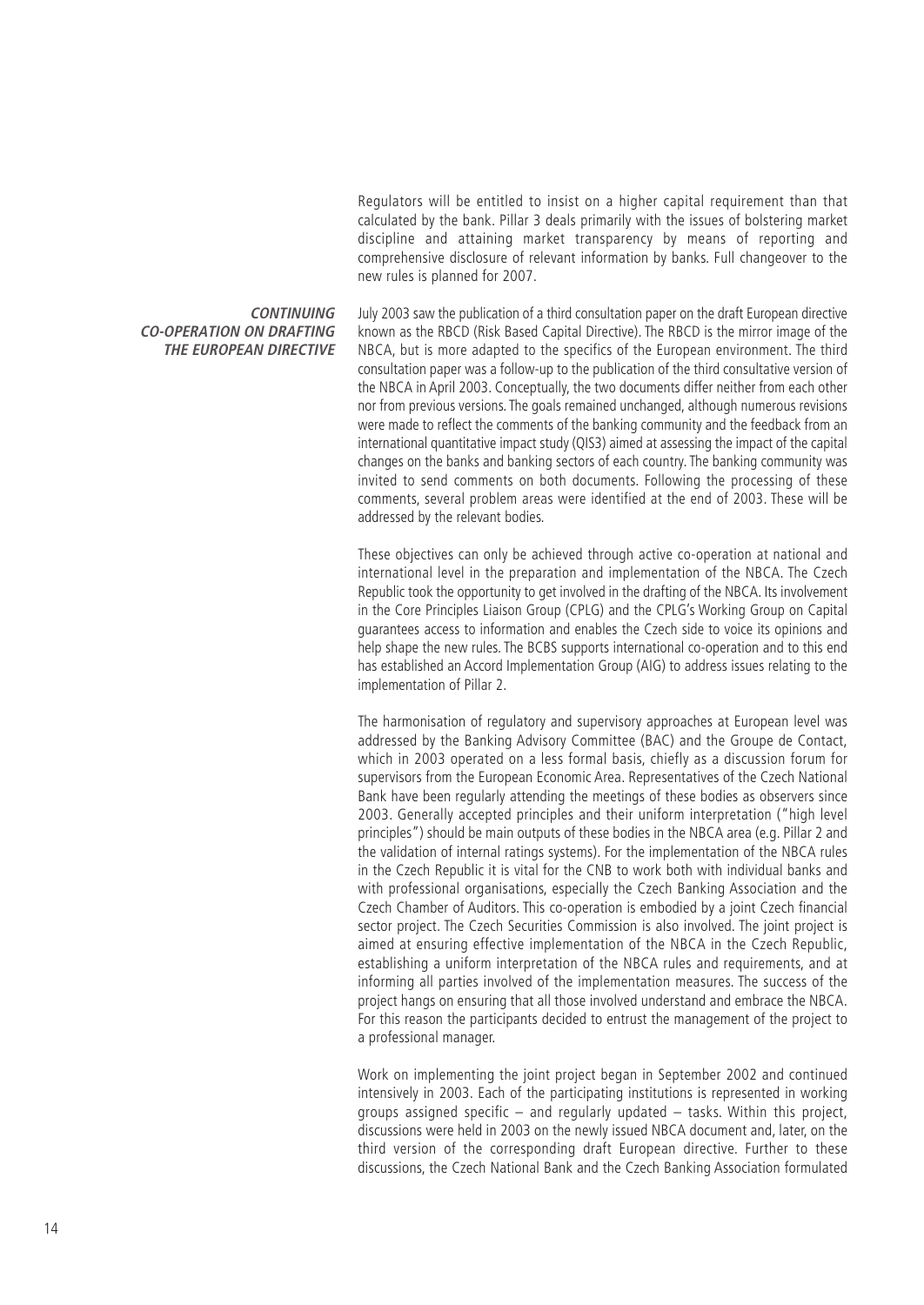comments and joint positions and sent them to the BCBS and the European Commission. At the end of 2003, it was agreed that the project would continue in 2004 with intensive work in teams of experts scrutinising the individual provisions of the draft directive and the options for drawing up more detailed implementation conditions.

In 2003, CNB Banking Supervision geared up for a fundamental change in banking sector regulation connected with the NBCA. Work started on elaborating relevant approaches, incorporating them into the laws and regulations, and subsequently applying them in practice. The new, more complex principles, combined with the individual approach to each bank, will require an upgrading of supervisors' skills and a greater emphasis on teamwork. To ensure success, the entire implementation process will have to be transparent.

The CNB's progress with, and approach to, implementing the NBCA is published and regularly updated on the CNB website at (http://www.cnb.cz/bd\_nbca\_struktura.php)

## **4. CENTRAL REGISTER OF CREDITS**

The Central Register of Credits (CRC) operated by the Czech National Bank facilitates the exchange of information on the soundness and creditworthiness of corporate clients. The system has been in routine operation since November 2002. All banks and branches of foreign banks based in the Czech Republic are connected to it, as is the Czech Consolidation Agency. The system is used to monitor the business-related credit commitments of legal entities (except banks and branches of foreign banks) and individual entrepreneurs. Banks supply information in accordance with CNB Provision No. 5/2002. The information is updated once a month. Users can obtain information on repayments made during the month approximately in the second half of the following month.

Despite the fairly short time that has elapsed since the system went live, banks are starting to make increasing use of the CRC's services. As of 31 December 2003, 1,392 users were registered, from all banks. However, the number of users in each bank depends on the organisation of work within that bank, the size of its branch network and so forth. Some banks prefer all lending staff to have individual access to the register, while in other banks this work is centralised in a selected group of employees, which in turn of course affects the number of users in the bank.

Each bank uses a monthly report on the credit commitments of all its clients. The number of enquiries for information on new applicants for credit, or some other future bank claim entailing credit risk, is rising. The information access rules are laid down in CNB Decree No. 164/2002. Access is given to the individual CRC participants – banks and branches of foreign banks operating in the Czech Republic and the Czech Consolidation Agency – and to the CNB as the CRC operator. Moreover, clients exercise their right to know the information kept on them in the CRC database (as provided for in Article 38a of the Act on Banks). The number of extracts made is constantly rising.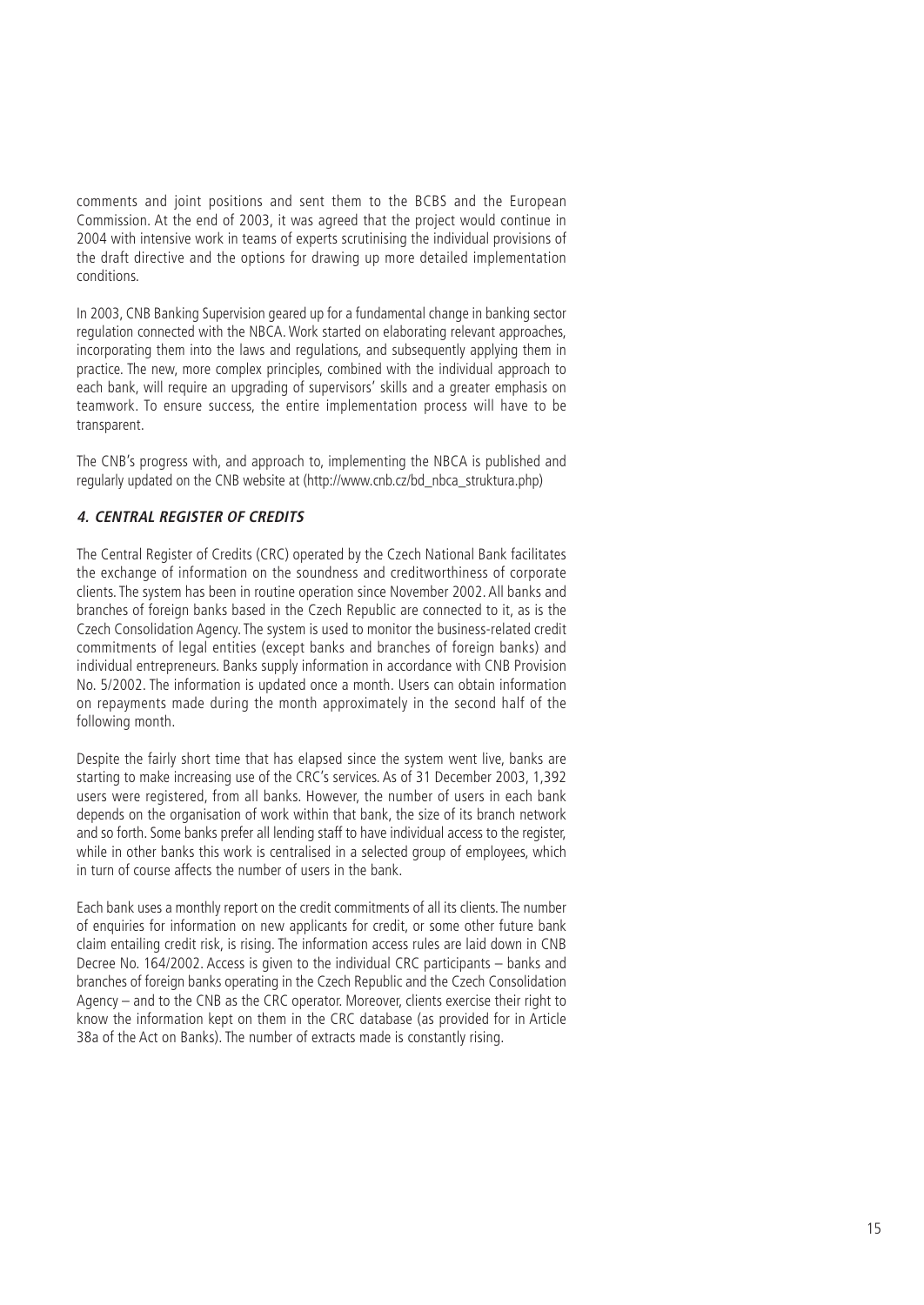#### Key statistics on the CRC in 2003

| 1,392         |
|---------------|
| 256,608       |
| 160,977 (63%) |
| 95,631 (37%)  |
| 225,114       |
| 256,734       |
| 2.820.950     |
|               |
|               |
| 62            |
|               |

The present version of the application offers only basic functions, i.e. data transmission and processing, monthly updates, execution of enquiries on clients and their credit commitments, and generation of predefined reports. On the basis of a CNB Bank Board decision of 3 July 2003, preparatory work started on implementing phase II of the CRC's development. Phase II is targeted at implementing additional functions for the needs of banks and the Czech National Bank, which can use the register as an important information source for its analytical and research work. Some minor modifications will also be made to the application to increase work efficiency (monitoring of economically connected groups, simplification of some modules, enlargement of standard reports, etc.)

#### **5. ACTIVITY OF THE FINANCIAL ARBITER**

The Financial Arbiter has been operating in the Czech Republic since 1 January 2003 under Act No. 229/2002 Coll., on the Financial Arbiter, as amended. The Czech National provides the Financial Arbiter and his four members of staff with premises, material resources and information technology. However, the Arbiter is not dependent on the CNB and is not a part of CNB Banking Supervision. Information on the work and powers of the Arbiter, including conditions for opening proceedings and the option of filing an electronic petition to open proceedings, is published on the Financial Arbiter's website (www.finarbitr.cz). The site also lists the Arbiter's awards and adjudications and gives examples of the disputes that do and do not fall within his jurisdiction. Information on similar institutions in member states of the European Union, states constituting the European Economic Area, and European Union candidate countries is also available.

Any client of an institution may request the Arbiter's assistance, provided that the dispute falls within his jurisdiction. Conversely, a transfer institution or an issuer of electronic payment instruments may not be a plaintiff for the opening of proceedings before the Arbiter.The Arbiter may adjudicate on disputes arising between institutions and their clients during the execution of transfers under parts two and three of the Payment Systems Act, i.e. disputes arising during the execution of domestic and cross-border payments and the clearing of credit card transactions charged to cardholders' accounts.This essentially involves compliance with the statutory time limits for clearing individual payment transactions.To the extent laid down in the law, such disputes can also be settled by the Deputy Financial Arbiter, who also deputises for the Arbiter in his absence to the full extent of his powers and responsibilities. The Financial Arbiter will start settling cross-border payment disputes as of the date of the Czech Republic's accession to the European Union. The Arbiter may settle disputes involving transfers not exceeding EUR 50,000, which is equivalent to around CZK 1.5 million. In other cases a competent court must adjudicate.

Proceedings are opened upon the petition of the plaintiff. Petitions may be filed either in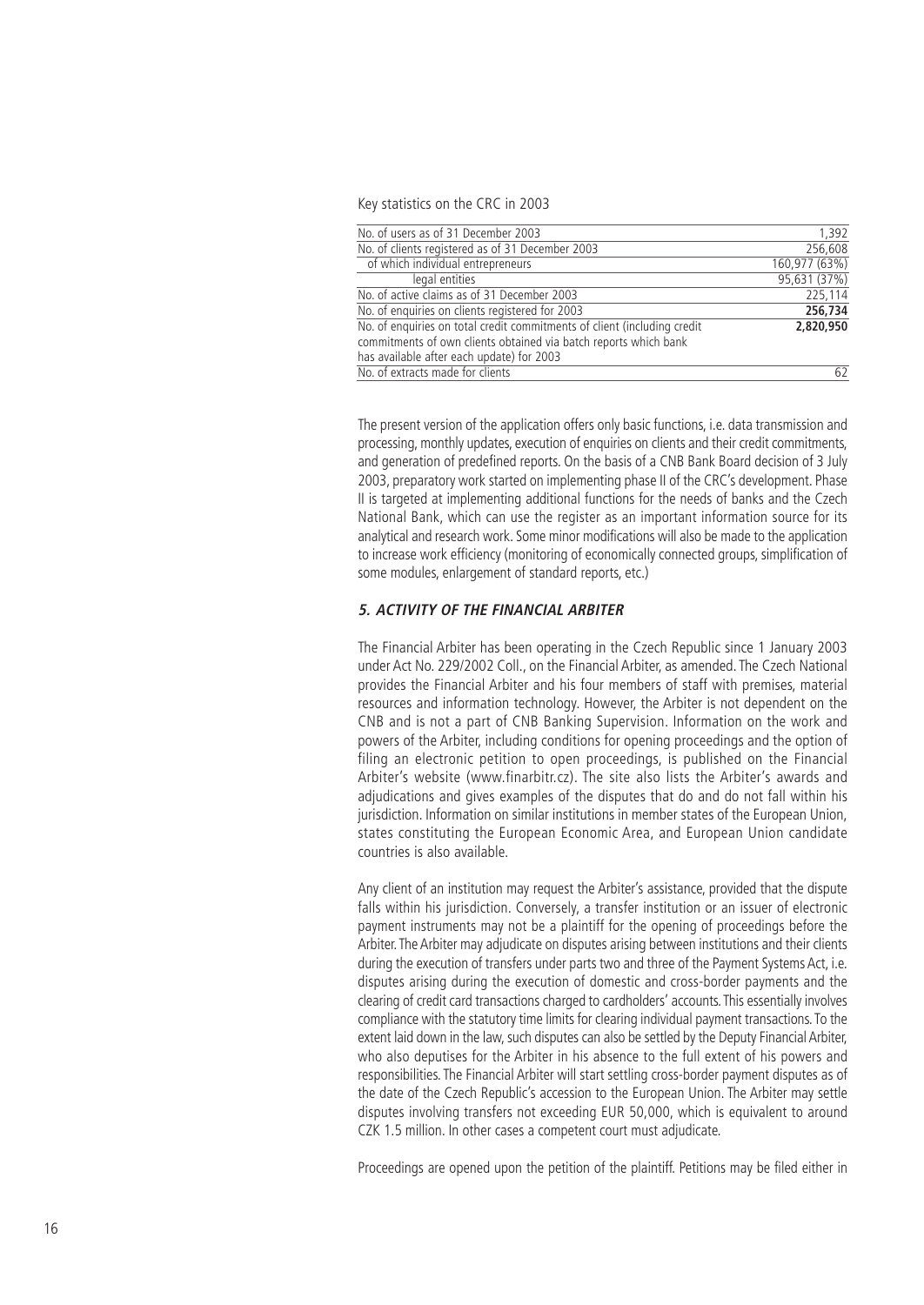writing by letter or on a form issued by the Arbiter. Such forms can be downloaded from the Arbiter's website. Petitions may also be filed by fax.

Petitions must contain all the information prescribed by law. The petitioner must precisely identify himself and the relevant institution with which he has unsuccessfully made a complaint falling under the terms of reference of the Payment Systems Act. This means giving his full name, birth certificate number or date of birth, and permanent address, as well as the institution's full name, identification number and registered address. The petitioning client must give a complete and clear description of all the significant facts of the case and provide evidence, or at least a specification or description of the evidence. Another important part of the petition is a description of what the plaintiff is seeking. An integral part of the petition is a declaration that the case has not been settled before a court of law or by an arbiter.The client must also furnish proof that he has unsuccessfully sought redress with the relevant institution (this will usually be a bank). At the end he must append the date and his signature.

The Arbiter, the Deputy Arbiter or an authorised member of staff will study the petition to see whether or not it has all the information prescribed by law. If any such information is missing, the Arbiter will call upon the petitioner to provide it. If the petition contains all the required elements, proceedings will be opened before the Arbiter.The plaintiff will be notified of this fact in writing and the transfer institution will be called upon to comment on the case within the statutory time limit. The time limit is 30 days and may be extended by 30 days if the institution so requests.

The Arbiter need not be bound by the petition, but may himself acquire other evidence and order a hearing on the merits of the case attended by both parties to the dispute. He is authorised to solicit from the transfer institution all the evidence he requires, as well as to search the institution's systems.

The Financial Arbiter Act requires the Arbiter to co-operate with analogous authorities in the member states of the European Union and the European Economic Area. Preparations for the Financial Arbiter to join FIN-NET (a consumer complaints network for financial services in EU and EEA member states) are currently ongoing with the Ministry of Industry and Trade.

Although the public often does not have the necessary information on the existence of the Financial Arbiter, it has welcomed the establishment of an institution to settle payment disputes. In the first year of operation, the Arbiter settled 66 cases out of a total of 170 motions and petitions submitted. Four of the total of 27 legitimate and opened disputes were discontinued after withdrawal requests were submitted by the plaintiffs. In all, 11 final and conclusive awards were issued. In two cases, institutions appealed (filed objections) within the set time limit. In both these cases, however, the Arbiter – after reviewing the objections – issued decisions on the objections confirming the original award.A total of 13 legitimate cases were suspended because of the declaration of bankruptcy on the transfer institution<sup>2</sup>. In the aforementioned period, two fines were imposed under the Financial Arbiter Act.

The Financial Arbiter Act imposes an information duty on institutions (i.e. transfer institutions and issuers of electronic payment instruments).A regularly updated list of these institutions is maintained on the Arbiter's website. The website also contains a specimen informationduty compliance form. Five fines – totalling CZK 500,000 – were imposed for noncompliance with the information duty in 2003.

<sup>2</sup> T ransfer institutions are institutions that are allowed by law to execute payments.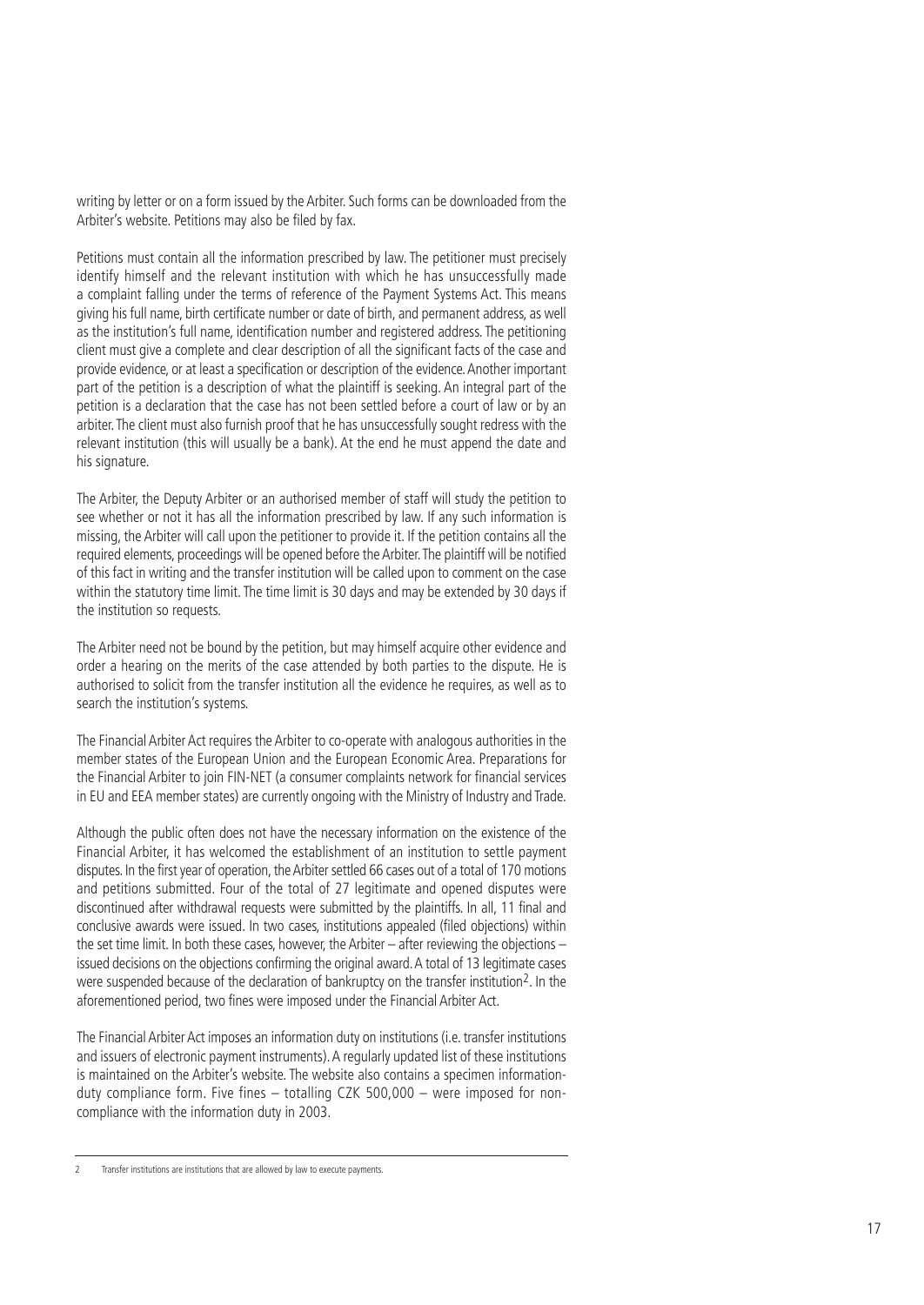The Financial Arbiter is a new institution and the public does not have in-depth information about it. The Financial Arbiter Act is still being misinterpreted and the Office of the Arbiter continues to receive petitions that do not fall within its jurisdiction. In recent months, for instance, the Office of the Arbiter has been contacted by a succession of clients whose cases concern transfers and use of electronic payment instruments outside the Czech Republic and also new fees changed by building societies "for the recording of interest allowances".

With effect from 1 May 2004, the jurisdiction of the Financial Arbiter under the Payment Systems Act was extended to include cross-border payments. Upon the Czech Republic's accession to the EU a rise in the number of complaints can be expected in this area as well.

#### **6. INTERNATIONAL CO-OPERATION**

CNB Banking Supervision is increasingly involved in international co-operation. The bases for developing international co-operation are the activity of foreign entities in the domestic banking sector and co-operation in tackling methodological issues, creating regulations and performing banking supervision in the working groups of the BIS's Basel Committee on Banking Supervision (see section 3) and the committees and working groups of the EU (including the ECB and ESCB). Active co-operation is also evolving with supervisors in countries whose banks operate in the Czech Republic and with other national regulators. The stepping-up of bilateral and multilateral co-operation is linked with the intensification of consolidated supervision (in relation to the structure of individual consolidated groups), the Czech Republic's accession to the EU, and the activities of banks and financial institutions in the single EU market under the single banking licence regime. For effective supervision of banking market entities, co-operation with supervisory institutions from their parent institutions' home countries will be vital.

#### **6.1 EU COMMITTEES AND WORKING GROUPS**

In the context of the stepping-up of the Czech Republic's preparations for joining the European Union and the EU authorities' preparations for EU enlargement, international cooperation developed in 2003 in the committees and working groups of the EU. The Czech National Bank was represented as an observer in bodies whose work relates to banking supervision.

The Banking Advisory Committee (BAC) is involved primarily in discussing proposals for further co-ordination in the area of regulation and supervision of credit institutions in the European Union, including the preparation and unified implementation of new regulations. The Committee of European Banking Supervisors (CEBS) promotes the convergence of supervisory practices in order to ensure consistent implementation of directives, to promote the exchange of information and to provide technical support for the drafting of European banking legislation.

The European Banking Committee (EBC) is to take over the regulatory functions of the BAC once the relevant directive has been adopted. The BAC will then cease to perform those functions. This new structure ensues from the extended application of the Lamfalussy plan to the supervision of credit institutions.

Besides these top-level bodies, the Czech National Bank is also represented in working groups involved in preparing documents for discussion and decision-making by the European Commission and the aforementioned committees. In 2003 these included: The *Groupe de Contact (GdC)*, which is a working group of the Committee of European Banking Supervisors (CEBS). Its activities include the exchange of information and experience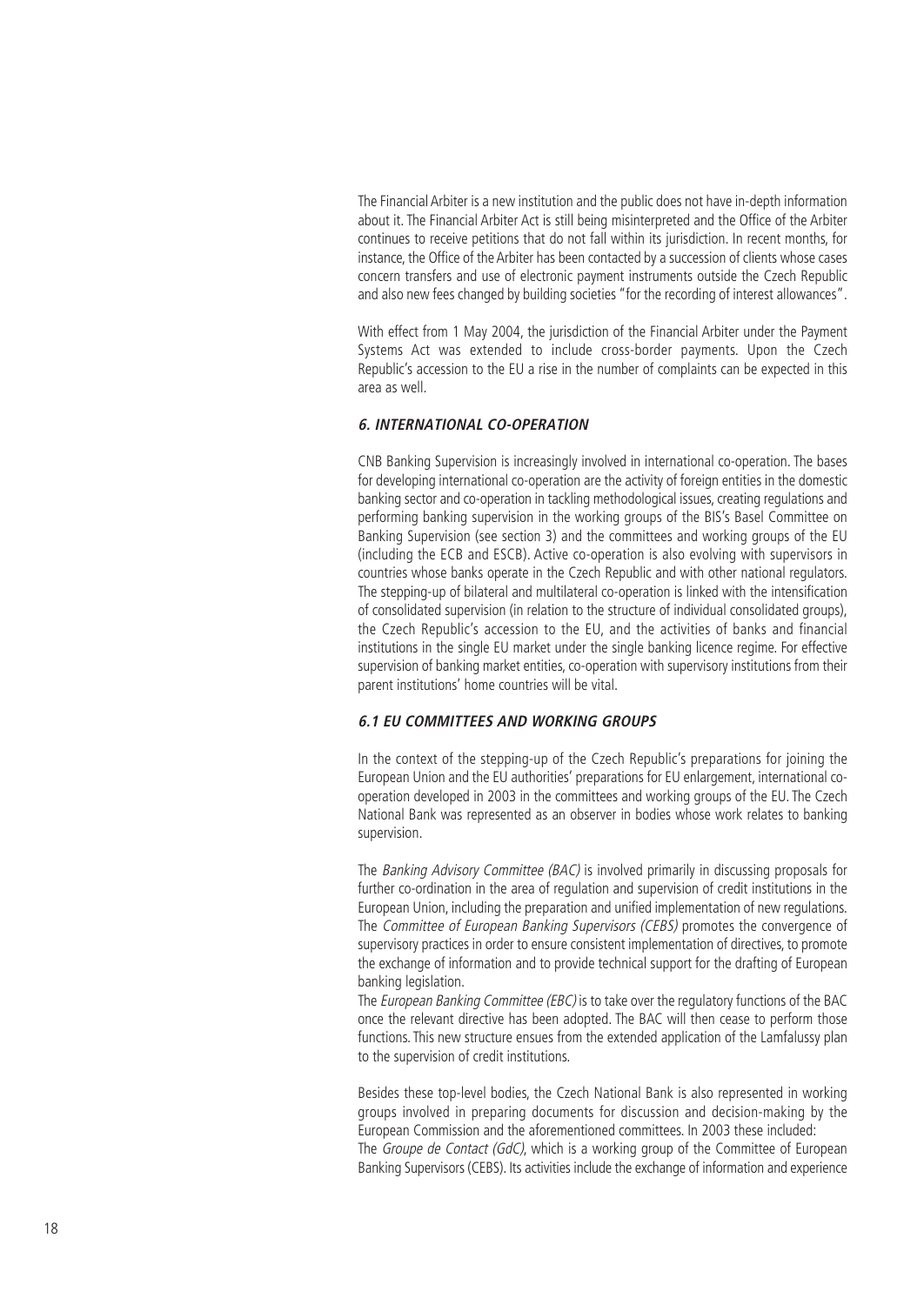from the implementation of banking regulations and performance of supervision, the comparison of regulatory and supervisory approaches, and the drafting of common principles in defined areas of supervision. It focuses in particular on issues relating to the second pillar of the NBCA.

The Working Group on the Capital Requirements for Banks and Investment Firms, which advises the European Commission on the preparation of amendments to Directives 2000/12/EC and 93/6/EEC, which inter alia lay down the prudential rules for banks and securities dealers, in particular concerning capital adequacy and exposures to clients. In 2003 it focused on the incorporation of the NBCA into the European legislation.

In 2003, the Czech National Bank was also involved in the work of other EU working groups for which other institutions – usually the Czech Ministry of Finance – have primary responsibility. CNB staff members gave opinions on specific documents under discussion relating to banks, banking supervision and banking regulation. These working groups consist of experts involved, for instance, in the co-ordination of banking legislation, the interpretation and application of banking directives, the regulation of financial conglomerates, financial services, banking supervision performance, the protection of natural persons (protection of personal data and transfers thereof, including protection during the processing of personal data), accounting, the application of international accounting standards, the regulation of European financial markets and so on.

At the European Central Bank (ECB), the issue of banking supervision and financial stability is addressed by the Banking Supervision Committee (BSC). Its main tasks include monitoring and assessing developments in the financial sector with regard to financial stability, assessing the impact of regulations on the financial sector's stability and structure, and promoting co-operation and exchange of information among central banks and regulatory authorities.

The BSC sets up working groups to perform its tasks. The most important of these are:

- the Working Group on Macro-Prudential Analyses (WGMA), which, besides drafting regular analyses of the financial stability of the banking sector, focuses on topical issues in this area with regard to the potential risks;
- the Working Group on Developments in Banking (WGDB), whose remit includes monitoring structural trends in banking systems both at EU level and in the individual member states.

#### **6.2 MEMORANDA OF UNDERSTANDING**

An important element of international co-operation is the CNB's specific bilateral relations with supervisors in other countries, based contractually on memoranda of understanding. The first of these was signed with the Slovak Republic in 1999. This was replaced by a memorandum of November 2002 reflecting the new treatment of co-operation between home and host supervisors in Directive 2000/12/EC. By the end of 2003 a total of six memoranda had been signed, with the regulators in Austria (Bundesministerium für Finanzen), France (Commission Bancaire), the USA (State of New York Banking Department), Germany (Bundesanstalt für Finanzdienstleistungsaufsicht) and Belgium (Commission Bancaire et Financiere). Draft memoranda are also under negotiation with regulators in the Netherlands and Italy.

The banking supervisors and regulators have set themselves the goals of co-operating in the field of banking supervision, achieving mutual understanding in matters relating to banking regulation and supervisory procedures, and facilitating the exchange of information on supervisory matters such as licensing, mergers and acquisitions, the entry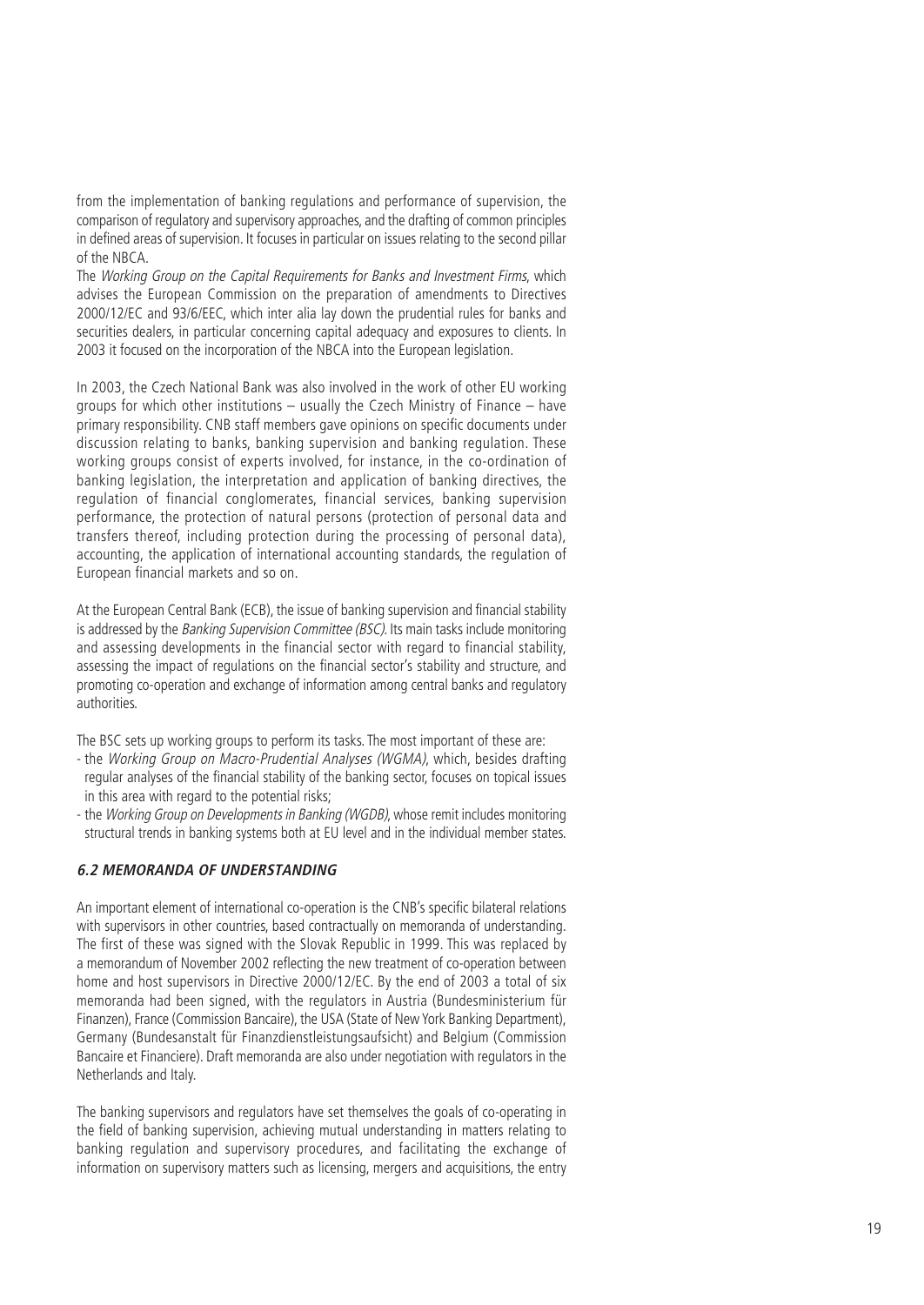of new shareholders, consolidated supervision, and co-operation in the supervision of branches of foreign banks by home supervisors (including co-operation in on-site examinations).

Besides these official agreements, co-operation is being developed with foreign regulators and supervisors based on bilateral contacts to resolve topical supervision-related problems and deal with methodological issues of banking regulation. Representatives of the central bank are actively involved in seminars, training programmes and presentations of the results of partner institutions. Information sharing based on informal contacts is a major source of information.

## **6.3 CO-OPERATION IN CENTRAL AND EASTERN EUROPE**

The Group of Banking Supervisors from Central and Eastern Europe (BSCEE) was formed at the Basel Committee on Banking Supervision back in 1990 to address topical supervisory issues in Central and Eastern European countries. Representatives of the member states meet once a year. The Group's 2003 meeting took place on 29–30 May in Tallin, Estonia. The agenda was devoted to the issues of regulation, supervision of branches of foreign banks, and supervision on a consolidated basis.A seminar "Credit Risk, Risk Mitigation and Securitisation Techniques" took place in September in Prague, attended by 29 foreign and 16 domestic participants. In May 2003, a workshop was held in Croatia on the theme of "New Capital Accord Proposals".

#### **7. CO-OPERATION WITH REGULATORS AND PROFESSIONAL ORGANISATIONS**

To attract clients, the banking and financial institutions operating on the domestic financial market are diversifying their businesses and expanding the range of products and services they offer. To this end they are building strong financial groups and establishing networks of subsidiary and affiliate companies to ensure that the supply of financial products and services satisfies the demand from clients. Banking and financial institutions are joining forces on this interlinked financial market, which in turn is placing increased demands on regulators. In the Czech Republic, the Czech National Bank currently supervises banks, the Ministry of Finance is responsible for the oversight and regulation of insurance companies and pension funds, and the Czech Securities Commission covers securities transactions. The interconnected banking and financial market has generated a need for close cooperation between regulators, a need that culminated in the signing of a tripartite Memorandum of Understanding in 1998. An amendment to this original agreement was signed in early 2003.

The amended version of the Memorandum can be found on the websites of all three signatories. The original Memorandum was modified to reflect the development of consolidated supervision and now specifies the responsible body of supervision on a consolidated basis. The parties have agreed to work together directly without needless formalities. The Memorandum contains an information duty in respect of all material facts. It also covers mutual notification of remedial measures and penalties imposed, and guarantees the exchange of analytical information on sub-sectors of the financial market, the presentation of annual reports for individual sub-sectors and the mutual provision of documents needed for administrative proceedings. The basis of the Memorandum is to coordinate the parties' work in supervising the financial market as a whole. The parties have agreed to co-ordinate their examination plans and on-site examinations (including the option of requesting another party to conduct an on-site examination) and to establish a working group for each consolidated group, made up of representatives of those parties to the Memorandum which perform supervision of at least one member of the consolidated

**MEMORANDUM OF UNDERSTANDING BETWEEN THE CZECH NATIONAL BANK, THE MINISTRY OF FINANCE AND THE CZECH SECURITIES COMMISSION**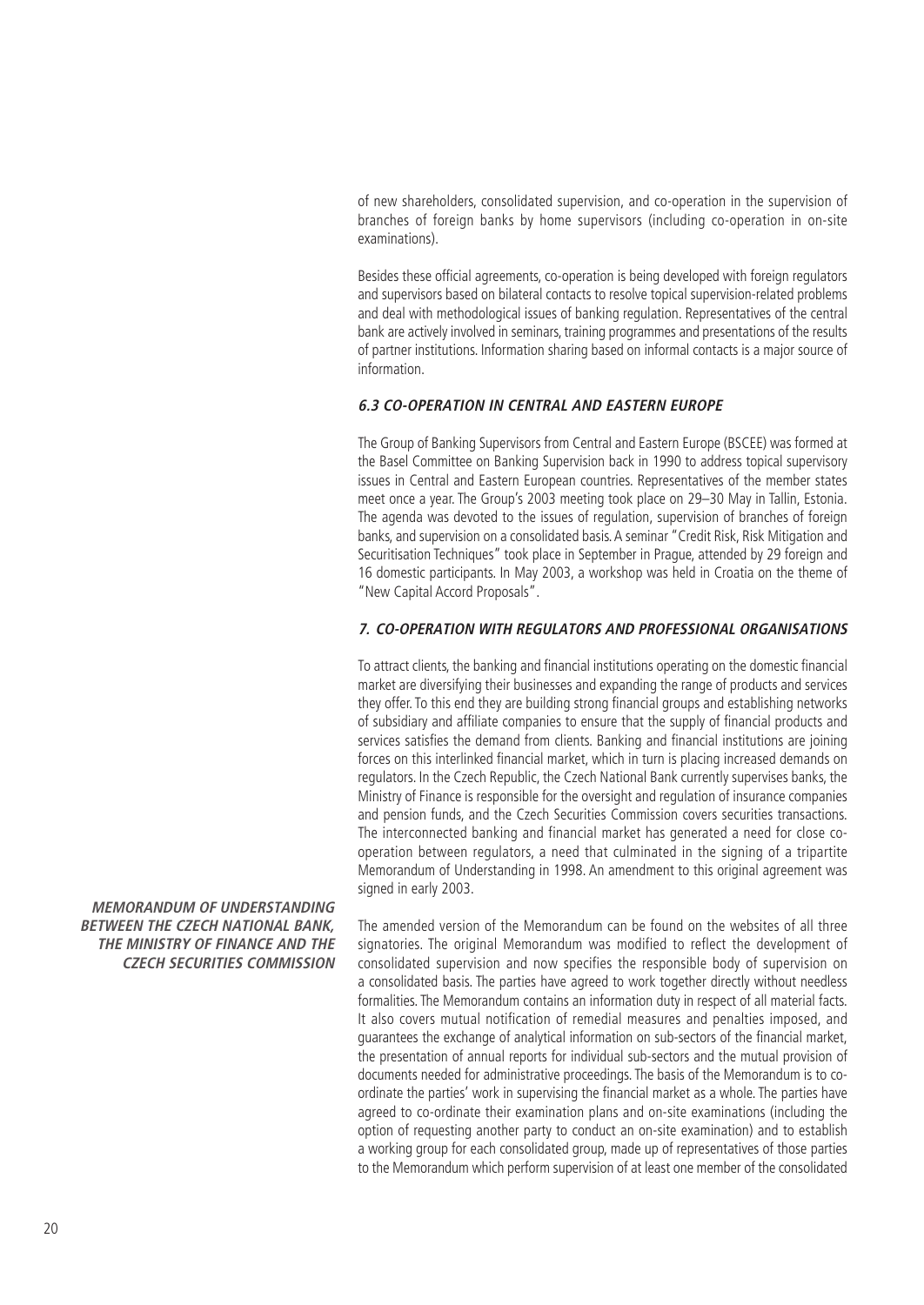group. A very important area is co-operation in creating legislation and regulations in the area of licensing and prior approvals.The supervisory institutions' work is being streamlined by efforts to eliminate duplicate and multiple regulation of analogous relationships and facts and by the setting-up of working groups to carry out long-term and one-off tasks and to fulfil the Memorandum's obligations. At international level, the co-ordination of cooperation with foreign regulators, European Union authorities and international institutions will have positive effects.

The Memorandum of Understanding sets out to deepen the level of co-operation between the regulators in the Czech Republic. In its framework, a Committee on the Co-ordination of Financial Market Supervision, consisting of two representatives of the management of each party, started operating in 2003.The Committee met four times in 2003, discussing in particular the institutional structure of supervision in the Czech Republic, convergence in the application of IAS to supervised entities, and convergence of licensing, supervision and information exchange procedures.

Co-operation with professional organisations developed in 2003 in line with the activities of banking and financial institutions in the Czech Republic, the requirements for supervision and regulation of financial institutions, and, ahead of accession to the EU, the steppingup of international co-operation and involvement in the work of European bodies. Cooperation is evolving in particular with the Czech Banking Association and the Czech Chamber of Auditors.

The cornerstone is co-operation in preparing the regulations issued by the Czech National Bank, when both institutions have an opportunity to express in advance their views on the problems being addressed. The exchange of expert opinions is beneficial to both sides and prevents any problems arising during the implementation of the individual measures. Work also continued in 2003 on a joint project of the Czech National Bank, the Czech Banking Association and the Czech Chamber of Auditors aimed at establishing an effective communication platform and at involving the interested parties in addressing NBCA-related tasks (see section 3).

CNB Banking Supervision is deepening its co-operation with auditing firms, which play a very important role in the general framework of banking regulation. Discussions with individual auditors are already held on a regular basis. In 2003, auditors' reports on banks' internal control systems and risk management systems for 2002 were used as a source of information for the first time. This activity is to continue. The assignments are tailored to the selected banks' individual risk profiles. Every year auditing firms audit the accounts and prudential reports of each bank and send those audits to CNB Banking Supervision. Under CNB Provision No. 11/2002 they also verify the efficiency and effectiveness of particular components of the control systems of selected banks in the given year according to the specific orders of the Czech National Bank. In the presence of representatives of the relevant bank, CNB supervisory staff hold discussions with auditors on any differences that arise between their assessments of the banks they audit and the CNB's own findings. Auditing firms work with the Czech National Bank in the exchange of information, and on request they present their bank auditing methods (including their auditors' risk management procedures) and approaches to the CNB.

CNB Banking Supervision's related active co-operation with the Czech Institute of Internal Auditors (CIIA) continued in 2003. Delegated representatives of both institutions attend official discussion forums for internal auditors. This form of co-operation is again beneficial to both sides, as it provides a platform for sharing information and views.

**CO-OPERATION WITH PROFESSIONAL ORGANISATIONS**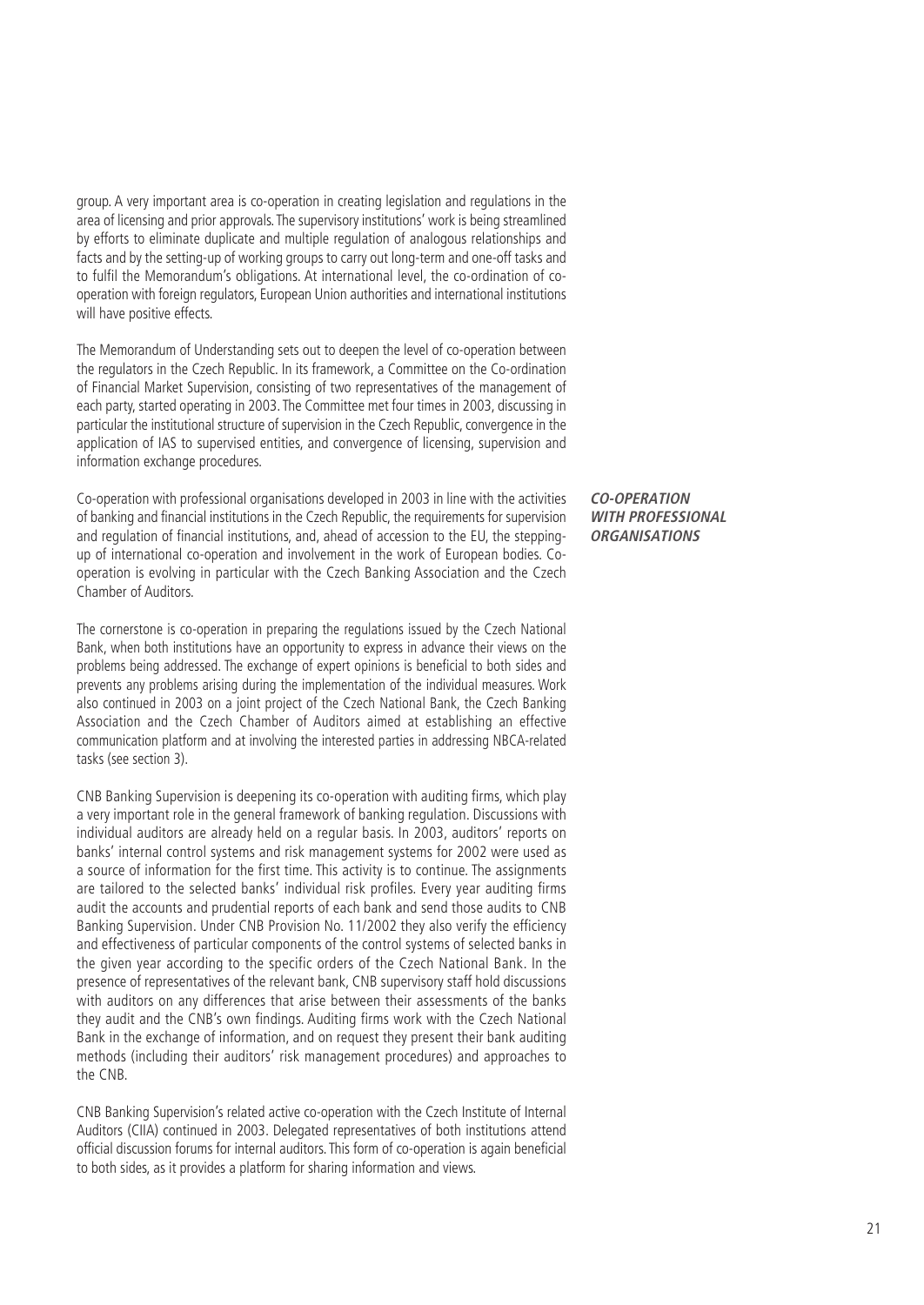## **8. MAIN TASKS FOR THE PERIOD AHEAD**

In 2004, CNB Banking Supervision will continue to focus on the tasks specified in the Medium-term Banking Supervision Plan for 2002–2004 as well as on new tasks. Its main tasks are:

- to collect and appraise suggestions for the drafting of either an amendment to the Act on Banks or a statement of intent for a new Act on Banks;
- to prepare new banking and related laws and the implementation or amendment of laws based on EU legislation;
- to draw up a supervisory methodology based on the risk profiles of banks and consolidated groups, including supervisory methods and co-operation with other domestic and foreign institutions;
- to perform regular inspections of individual banks in relation to the overall level of risk and importance of the banks in the sector;
- to complete the re-licensing of all banks and branches of foreign banks:
- to introduce standard procedures for assessing new shareholders and managers in banks, for imposing penalties, and for dealing with licence applications;
- to undertake supervisory activities associated with entry into the single financial services market, and to contribute actively to the amendment of the existing banking act or the drafting of a new one and to the creation of a new financial collateral act;
- to perform the organisational, technical and legislative tasks ensuing from the government's decision on the integration of supervisory institutions;
- to implement the joint project of the CNB, the Czech Banking Association and the Czech Chamber of Auditors: "Development and Implementation of the New Capital Adequacy Framework in the Czech Republic".

A new banking supervision development plan for 2005–2008 is to be drafted in 2004.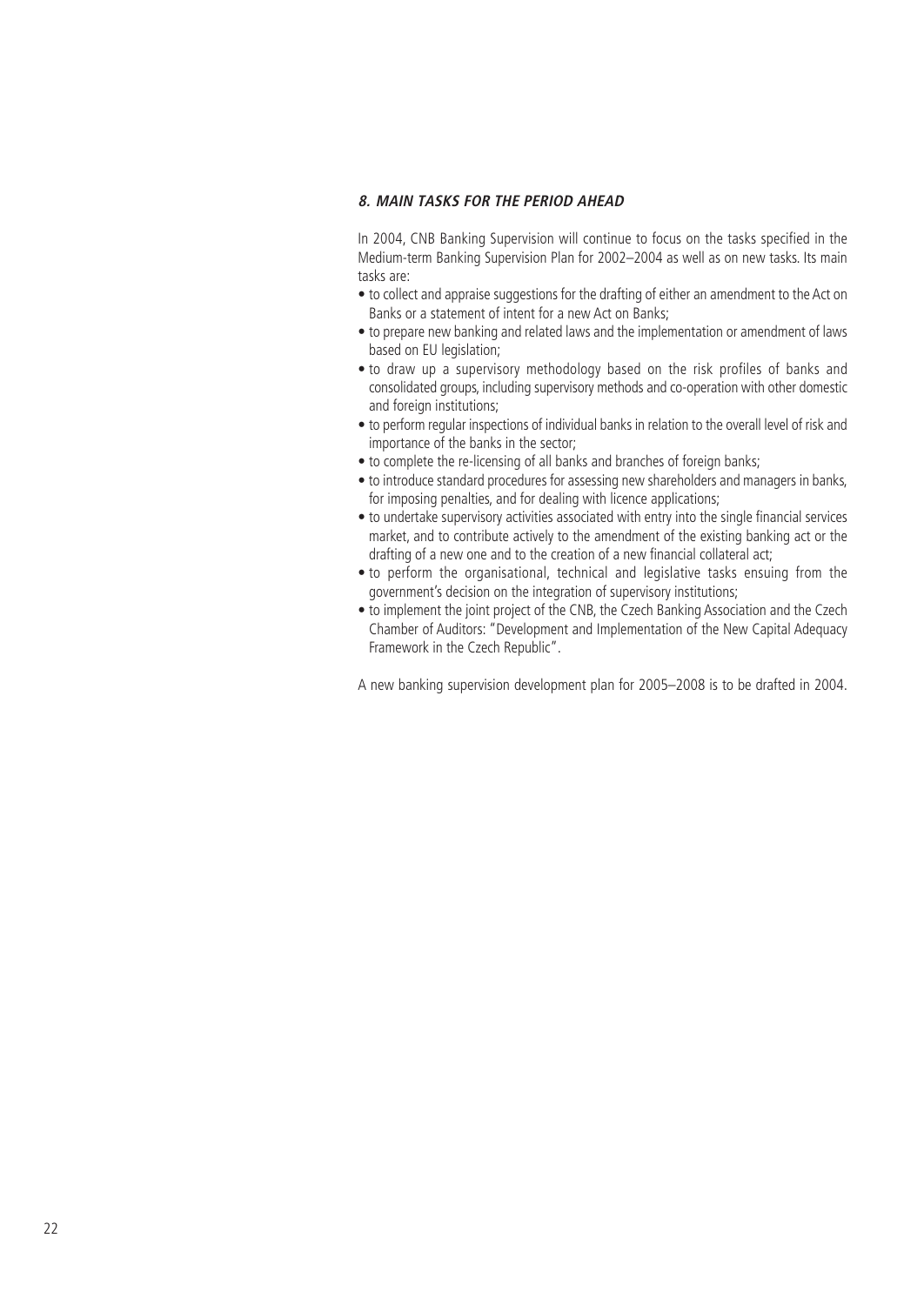# **B. BANKING SECTOR IN 2003**

#### **SUMMARY**

The banking sector was favourably affected in 2003 by the growth of the Czech economy, which developed at a brisker pace than in the previous year. Gross domestic product grew by 0.9 percentage point faster than in 2002. Other factors affecting banks' performance in 2003 included extraordinarily low inflation, repeated reductions of key domestic interest rates, nominal and real wage growth and modest growth in unemployment. The banking sector can be regarded as stable at present. Competition on the banking services market continued to rise in 2003. Even the closure of two banks during 2003 failed to disturb the stability and rising competition on the market.

The ownership structure of banks in 2003 shifted slightly in favour of investors from EU-15 countries. There was a simultaneous fall in the proportion of Czech private capital.

The year 2003 saw continued modest growth in the total assets managed by banks. The main engines of this growth were a rise in lending on the asset side and growth in deposits on the liability side. Banks concentrated primarily on households by offering an attractive range of housing loans and consumer credit. The increase in deposits was largely due to a rise in deposits in building society accounts linked with changes to the legislation governing the terms and conditions for building savings schemes as from January 2004.

The banking sector was profitable for the fourth year in a row in 2003. Profit from financial activities and net profit were only slightly lower than in 2002. Falling rates on the interbank market and on the client transaction market led to a decrease in the interest rate spread and net interest margin. As a result of this development, which was reinforced by an increased range of non-loan and non-deposit services and products, the structure of profit from financial activities changed in favour of profit from fees and commissions. However, interest profit remained the largest component of profit from financial activities.A significant factor underlying the generation of net profit was reduced creation of reserves and provisions, thanks mainly to the improving quality of the credit portfolio.

Credit transactions remain the primary potential source of banking sector risks, owing to a high ratio of lending to total assets. Compared with a year earlier, though, there was a further positive shift in the area of lower-quality assets. The share of non-performing credits in total credits recorded a further significant decrease. At the end of 2003, all the potential risks associated with lending were fully covered by reserves and provisions. Banks' low and steadily falling exposure to foreign currency operations and balanced foreign exchange position is curbing foreign exchange risk. The risks associated with securities transactions are considerably reduced by a high proportion of bonds. Banks have a high ratio of quick assets. Country risk is limited by the banks' diversified international exposure linked with their diversified ownership structure.

The banks' capitalisation was further strengthened in 2003, chiefly as a result of the repeated generation of high net profits. All the banks satisfy the regulatory requirement of a minimum capital ratio of 8%. Banks thus have sufficient capital at present to cover their potential losses.

### **1. THE ECONOMIC ENVIRONMENT IN 2003**

The Czech economy grew at a brisker pace in 2003 than in the previous year. This growth was due to rising domestic demand.The contribution of the external sector to gross domestic product growth remained negative. In 2003, GDP totalled CZK 1,587 billion at constant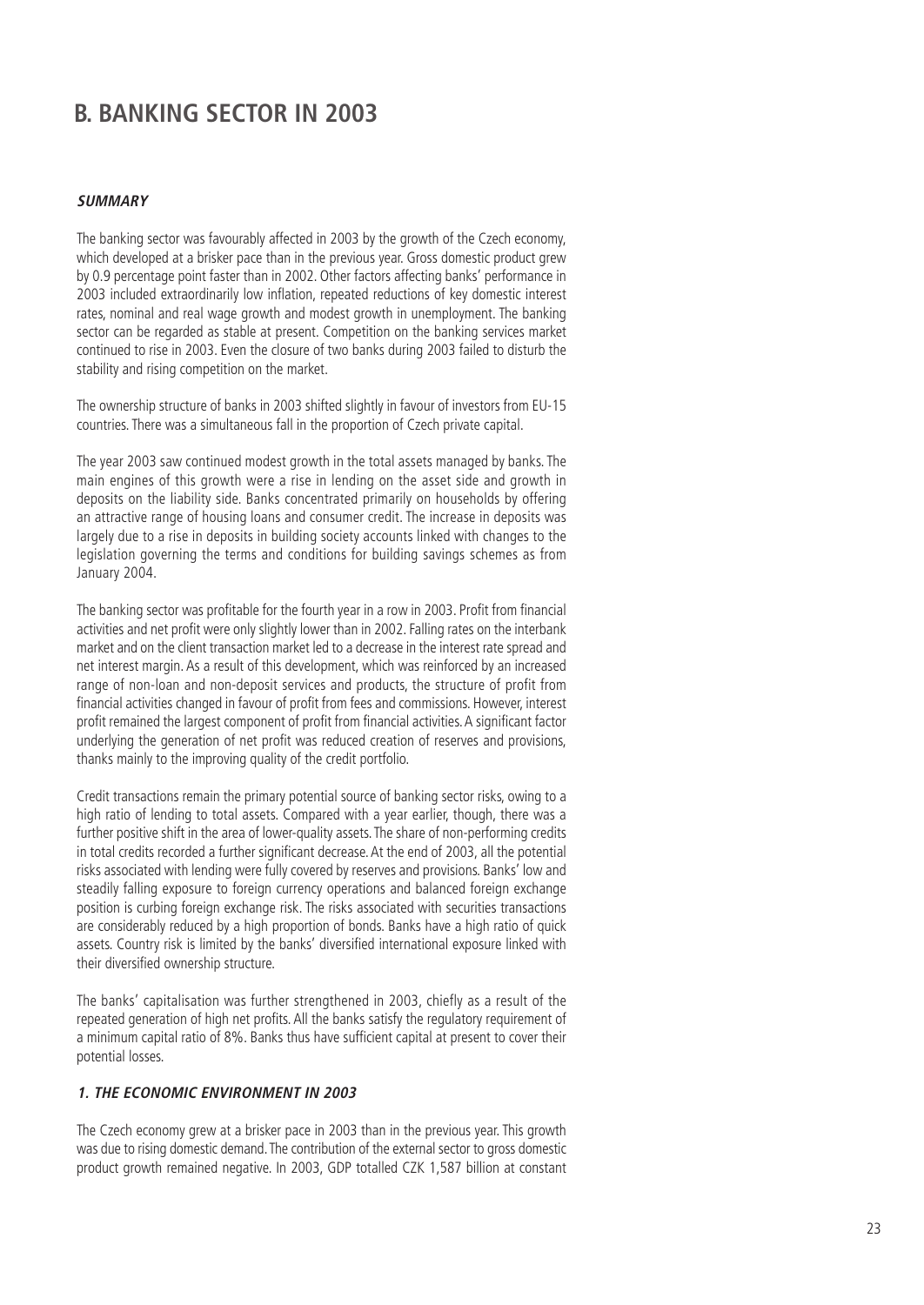prices. The rate of growth of GDP was 2.9%, an increase of 0.9 percentage point on 2002. As in the previous two years, a low-inflation environment persisted in the economy.

The favourable GDP growth trend was fostered by household consumption and gradually accelerating investment growth. The consumption behaviour of households was affected not only by growth in their disposable income, but also by the low inflation, low interest rates on loans and deposits, and also by expectations of rising prices in 2004 (linked with planned changes to excise duties and VAT). Households financed part of their consumption expenditure with consumer credit. However, housing loans – which support investment demand – recorded larger growth. The debt burden of households did not indicate any significant negative tendencies in households' ability to repay loans. Investment growth was affected by the completion of major investment projects linked with previous foreign direct investment and government investment.

The ratio of the current account deficit to GDP fluctuated around 6.5%. The high current account deficit was adversely affected by an income deficit, while the trade deficit decreased for the third consecutive year to stand at CZK 69.4 billion at the end of 2003. This improvement was linked chiefly with economic restructuring and greater competitiveness, especially on the part of engineering firms.An appreciation of the koruna's exchange rate against the dollar fostered a better position as regards imports of oil and natural gas. Industrial exporters took advantage of the koruna's favourable exchange rate against the euro, improved their EU export results and established conditions for stable growth of industrial production (of 5.8% year on year). The current account deficit of CZK 157.2 billion was fully offset by a surplus of CZK 163.9 billion on the financial account, even though the inflow of foreign direct investment fell sharply as a result of unrepeated privatisation sales in 2002.

Neither inflation abroad nor the growth in domestic demand exerted any upward pressure on consumer prices in 2003. Consumer price inflation in 2003 fell below its 2002 level and was even negative for six months. The inflation rate in December 2003 was 0.1%. The extraordinarily low inflation was fostered by favourable import prices supported by the yearon-year appreciation of the koruna-dollar exchange rate. The potential demand-pull inflationary pressures stemming from the fairly fast growth of consumer demand were attenuated by the strongly competitive environment on the retail market. A moderate rise in inflation at the end of the year (to 1%) was primarily due to faster growth in food prices resulting from a fall in the supply of agricultural commodities on the domestic market, caused in turn by adverse weather in 2003.

The contrary trends in the koruna's exchange rate against the major currencies derived from the depreciation of the dollar's rate against the euro. From an annual average of CZK 30.81 to the euro in 2002, the koruna weakened to CZK 31.84 to the euro in 2003. Its average rate against the dollar recorded a year-on-year appreciation from CZK 32.74 to CZK 28.23.

On the labour market the gap between demand and supply widened. The registered unemployment rate was 9.9% on average in 2003. It reached 10.3% in December, a rise of 0.5 percentage point on a year earlier and the highest level in the entire transformation period. The rising unemployment was due to several factors. The labour market felt the effects of restructuring processes linked with labour productivity growth and job cuts in industry. Other factors included high indirect labour costs, strong competition for unskilled jobs, and high wage growth in the enterprise sector. Moreover, the services sector failed to absorb those laid off. The performance of the domestic and external economy in 2003 fell short of the level that would have allowed a greater upswing in the demand climate in the economy.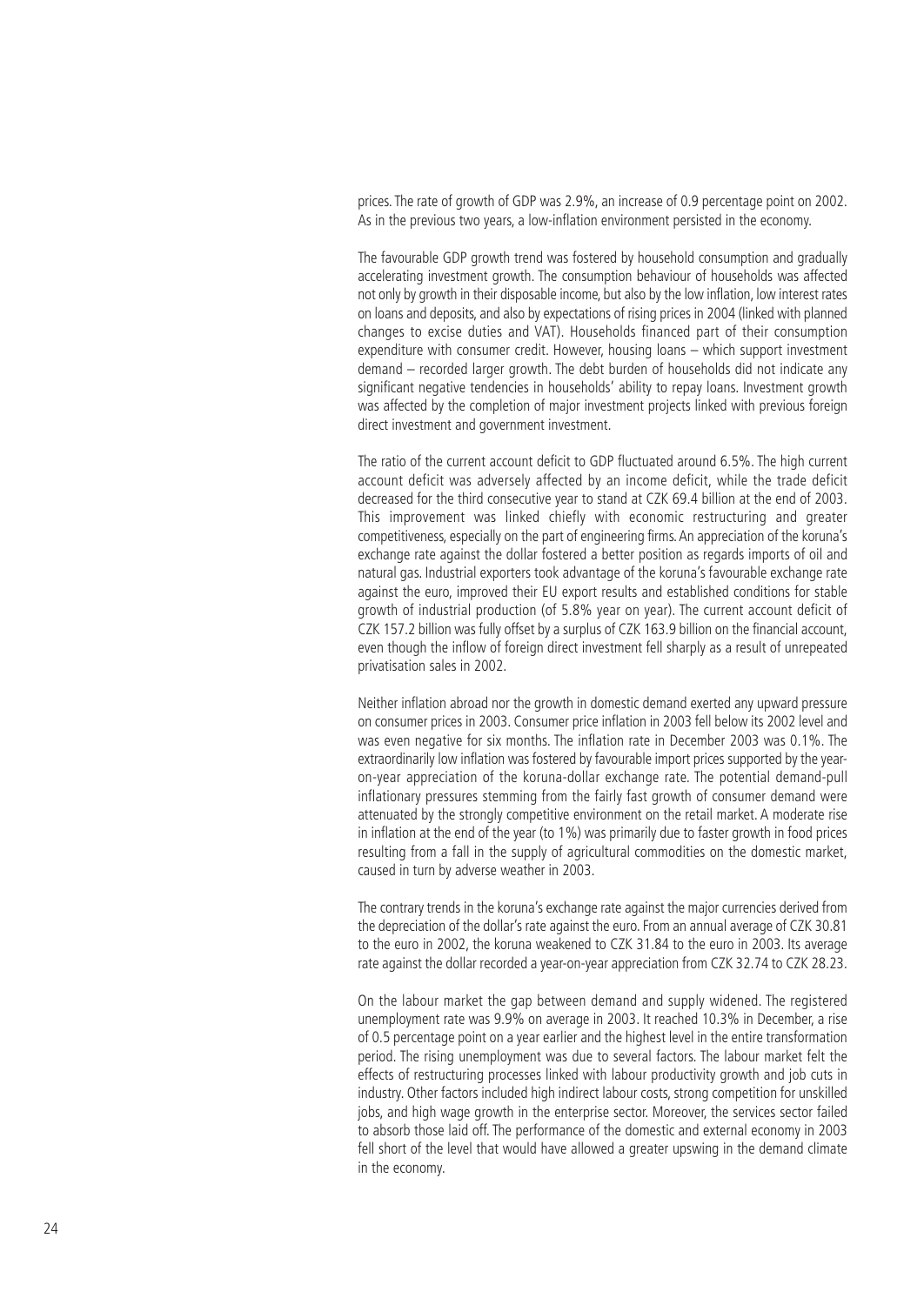In the tough competitive conditions, the productivity and real wages in industry improved in 2003. In this context, nominal unit wage costs recorded a year-on-year fall in industry and were flat in the national economy. Overall, the average nominal wage increased by 6.8% year on year and the average real wage by 6.7%. The growth in real wages reflected the low inflation rate.

Recent years have seen a widening of the Czech Republic's budget deficits.The main causes of the growth on the expenditure side still lie in the impacts of transformation costs linked with the cleaning-up of banking portfolios and spending associated with the restructuring and modernisation of the economy. Another factor is the rising proportion of mandatory social expenditures. Falling privatisation revenues, which were CZK 102 billion lower in 2003 than in 2002, are also having a negative effect. Fiscal policy and the reform of public finances are not yet fulfilling their expected function as an instrument of macroeconomic stabilisation. At the end of 2003, the state debt stood at 20.5% of GDP and the total consolidated debt of the government sector at 29.4% of GDP.

The central bank lowered its key monetary policy instruments three times during the course of 2003. The monetary policy decisions reflected the declining inflation in the context of a persisting negative output gap, and responded to the economic stagnation recorded by the Czech Republic's major trading partner economies in the EU and the interest rate reductions in the euro area. The key domestic interest rates were reduced as follows during 2003: the two-week repo rate from an initial level of 2.75% to 2%, the discount rate from an initial 1.75% to 1%, and the Lombard rate from 3.75% to 3%.

# **2. THE STRUCTURE OF THE BANKING SECTOR IN THE CZECH REPUBLIC**

#### **2.1 NUMBER OF BANKS**

(for banks with licences as of the given date)

As of 31 December 2003, the banking sector of the Czech Republic consisted of 35 banks and foreign bank branches. Compared with the preceding year, their number decreased by two banks. On 2 May 2003 the CNB revoked the licence of Union banka, a. s. The same process followed on 4 July 2003 with respect to Plzeňská banka, a. s. The reason for revocation of the banking licence of Union banka was persistence of a serious shortcoming in the bank's activity. The bank breached the Act on Banks by not maintaining permanently its solvency. The reason for revocation of the banking licence of Plzeňská banka was the judicial decision requiring that it should repay a debt which was the subject of an action, to which the bank responded by suspending its payments and closing down its outlets. Subsequently, the bank's banking licence was revoked, as the bank did not maintain permanently its solvency. Both banking institutions are now, after the declaration of bankruptcy, in liquidation and in bankruptcy proceedings.

After the withdrawal of two banks from the banking sector, the breakdown of entities in the sector by size into bank groups, the so-called "peer groups", has remained in principle unchanged. The criterion of the size of total assets determines that the decisive group is the group of large banks, i.e. banks with total assets in excess of CZK 100 billion.Altogether four banks are included in this group. The group of large banks consists of universal banks providing a wide range of banking products. Their business activities are oriented on the domestic banking market. Apart from the corporate sector, small clientele of natural persons is increasingly becoming the targeted client segment of these banks and they are beginning to address the sector of small and medium-sized companies as well. In all large banks the ownership of foreign entities predominates; in three of them it has asserted itself subsequently, after the arrival of a strategic partner as a result of privatisation of the state's stake.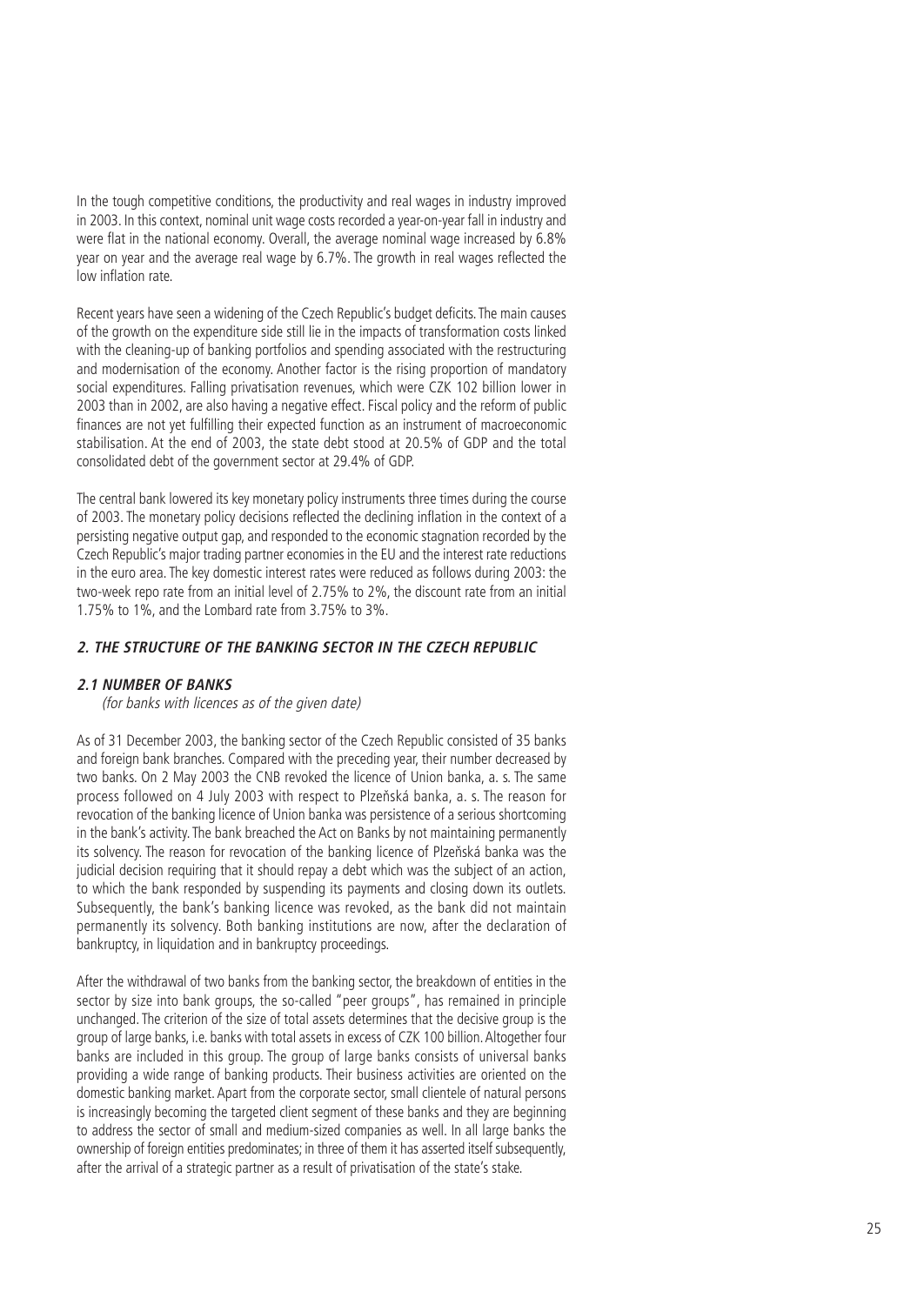In 2003, the group of building societies, which are for the most part members of large financial groups, expanded. Conducive to their mighty development was both the popularity of the state-supported product of building saving and the endeavour to make the most of the advantageous conditions valid for their clients until the end of 2003, with a possibility of transferring the conditions to the subsequent five-year period.

The process of formation of financial groups continued in the domestic banking sector. This process is not limited exclusively to the banking sector, but passes across the wide spectrum of the financial sector. In the past year the most significant banking financial groups headed by large banks operating in the Czech Republic were those of Československá obchodní banka, a. s., Česká spořitelna, a. s. and Komerční banka, a. s.The basic offer of their services is differentiated, paramount in the case of banking financial groups being the offer of banking services, the products of investment banking, investment funds, insurance companies with a diversified structure, pension funds, factoring companies, building societies, leasing companies and advisory firms.

#### **2.2 OWNERSHIP STRUCTURE**

(for banks with licences as of the given date, excluding foreign bank branches)

In 2003 the position of foreign owners in the domestic banking sector strengthened as a result of a change of its internal structure. The capital of the two banks which terminated their activities in the course of 2003 was predominantly of private domestic origin. The equity capital of domestic origin leaving the sector together with the terminating banks amounted to CZK 2.9 billion and represented 30% of the total capital of domestic origin.

As of 31 December 2003 the banking sector was equipped with capital in the total value of CZK 67.9 billion. The share of foreign capital in the total equity capital increased as of 31 December 2003, in year-on-year terms, by 3 points. Owners from the member countries of the European Union contributed most to this increase. On the contrary, a counterbalance to this is a decrease of the share of domestic private owners by 3.3 points due to the withdrawal of banks with predominantly domestic capital from the sector. The ownership interlinking of the banking sector with the U.S.A. has stabilized on the level of 8.1%.

In all bank groups foreign capital already holds the dominant position, in all of them its share exceeds 50%.

The predominating trend towards reinforcement of foreign capital has also asserted itself with regard to the individual banks. As of 31 December 2003 out of the total number of 26 banks (excluding foreign bank branches) altogether nine entities were 100% owned by foreign capital and in another eight foreign capital predominated. In contradiction to this, domestic capital prevailed in eight banks, of which, however, four were subsidiaries of Czech banks that are owned by foreign capital. One building society also continues to have a balanced share of domestic and foreign capital.

The strengthening of foreign capital manifests itself even more markedly through both direct and indirect control of total assets.Towards the end of 2003 foreign shareholders exercised direct control<sup>1</sup> over 87.1% of the total assets of the banking sector. The share and the yearon-year increase are higher, if indirect control is taken into consideration as well, i.e. if subsidiaries of the large Czech banks that are owned by foreign banks are included. In this case already 95.9% of the total assets would be controlled from abroad, which is 2.6 points







**CHART 3** STRUCTURE OF TOTAL ASSETS BY OWNER AS OF 31 DECEMBER 2003 for banks with licences as of 31 December 2003



 $\Box$  Foreign capital  $\Box$  State and municipalities  $\Box$  Czech private

<sup>1</sup> Direct control means a share in equity capital in excess of 50%, including foreign bank branches.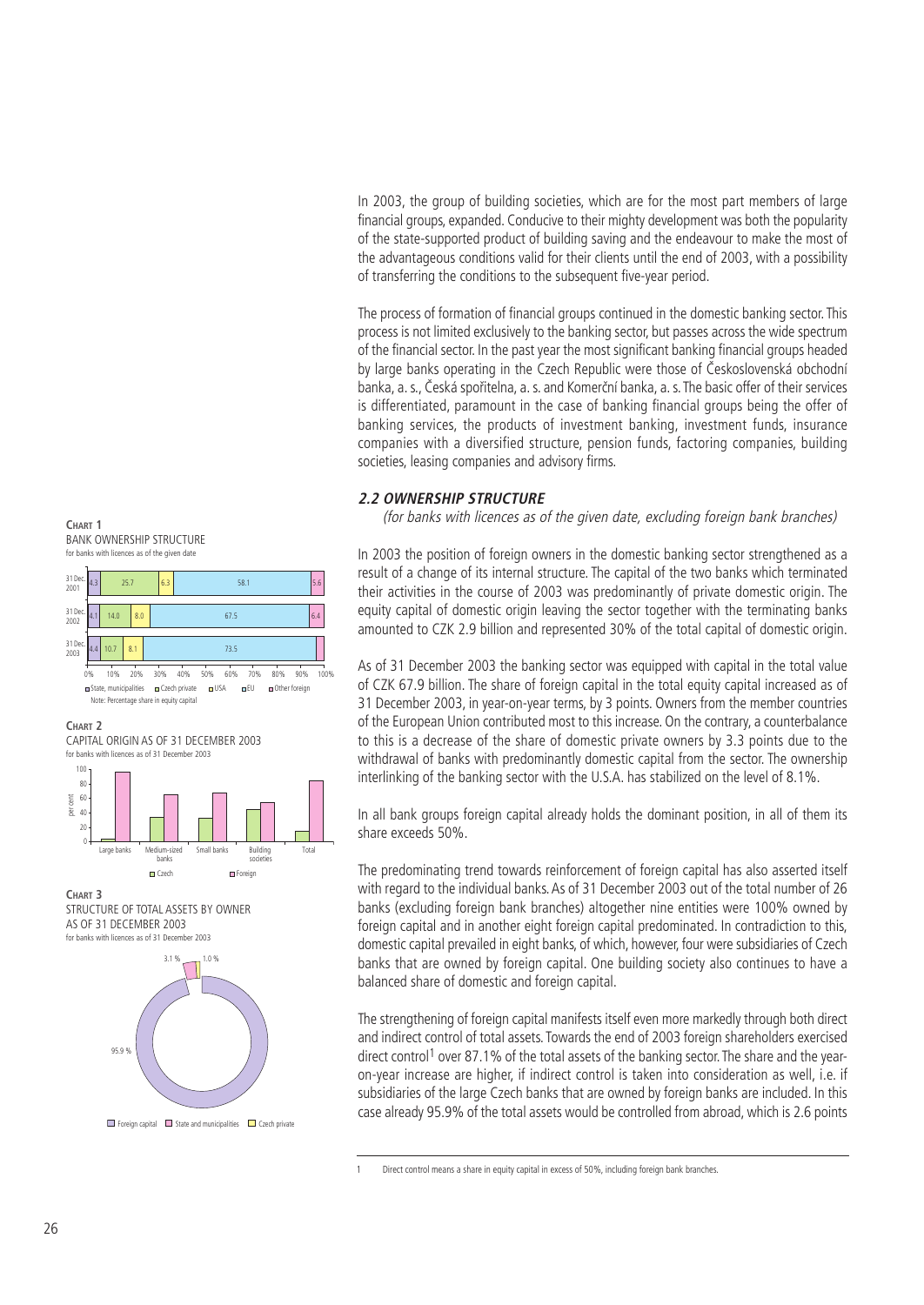more, in year-on-year terms. This increase as against 2002 occurred in particular due to a decrease in the total assets of the state banks.

#### **2.3 EMPLOYEES AND BANKING UNITS**

(banks with licences as of the given date)

In 2003, the trend towards decreasing the number of employees in the banking sector continued. At the end of 2003 there were 4% less employees working in the sector, their total number being 39,004.Altogether 1,621 persons left the banking sector (of this number 1,132 employees worked in the two closed-down banks). In the course of the year workforce reductions occurred in all bank groups, except for foreign bank branches and building societies. Large banks took the greatest share in the reduction of the number of employees.

In 2003, banks continued to expand the offer of their products and services. They used for their business expansion in particular alternative distribution channels, widening the forms of service with the use of direct banking. On the contrary, the number of banking units (banking outlets) in the banking sector as a whole decreased again this year, by 3%. As of 31 December 2003, the total number of banking outlets attained 1,670, which was 52 units less than in the previous year. By rational utilization of their business networks, banks increased the efficiency of banking business. Large banks are using their already built extensive branch networks, which they in principle do not expand any further. Building societies operating within the framework of financial groups share the distribution networks of their parent banks; the business networks themselves are stabilised.

The productivity of work indicators expressed by the number of citizens per bank, per banking outlet and per bank employee were improving in the course of the year, in line with the growth of efficiency of banking business. The population of the Czech Republic moderately increased by the end of 2003, attaining 10,211 thousand. The greater number of citizens, together with non-residents and visitors to the country meant that there was an expansion of the banking market and higher demands on its performance. In comparison with the preceding year no substantial changes occurred, the established trend of rationalisation of client service with the use of new technology and processes continued. As at 31 December 2003, the number of citizens served by one bank increased to 292 thousand, which is 6% more than in the preceding year. Banks have changed their attitude towards the client, the character of the branch and its organization are changing. The personal approach to the client, the activities of personal bankers at the branches, together with the establishment of service zones, offer higher levels of convenience to the clients in the conditions when one bank employee in one banking outlet attends to multiple clients. The decreasing of the number of employees in the banking sector occurs as a rule in banks' head offices and in their back office operations. In large banks some processes and operations, usually those which include the entire financial group, were transferred to the head offices of their parent banks abroad. The number of inhabitants per one banking unit as a result of these changes increased by 7%, to 6.1 thousand. In 2003, when the number of citizens moderately increased and the number of employees in the banking sector at the same time fell, the productivity of work increased by 4.5%; there were 262 citizens per bank employee.

The rationalisation of banking activities manifests itself also in the services provided to the clients by one banking outlet. The higher frequency of banking operations carried out by the clients is also reflected in the increasing volume of the assets managed. The Czech Republic thus both in the extent and level of its banking services approaches the advanced countries of Europe. Banking services are becoming an everyday part of the essentials of life. At the end of 2003, one banking outlet managed assets in the amount of CZK 1.5 billion, which represents an increase by 4.1% on 2002. The increase was the result of the growth of banking

#### **CHART 4** STRUCTURE OF BANKING OUTLETS AND EMPLOYEES BY BANK GROUP





#### **TABLE 1** NUMBER OF EMPLOYEES AND BANKING OUTLETS IN THE BANKING SECTOR

| for banks with licences as of the given date |            |            |            |            |            |            |
|----------------------------------------------|------------|------------|------------|------------|------------|------------|
|                                              | 31 Dec. 98 | 31 Dec. 99 | 31 Dec. 00 | 31 Dec. 01 | 31 Dec. 02 | 31 Dec. 03 |
| Number of employees (thous.)                 | 52.8       | 49.4       | 45.5       | 40.9       | 40.6       | 39.0       |
| Number of banking outlets (thous.) 2.2       |            | 2.0        | 1.8        | 1.8        | 1.8        | 1.7        |
| Number of employees                          |            |            |            |            |            |            |
| per bank (thous.)                            | 1.2        | 1.2        | 1.1        | 1.1        | 1.1        | 1.1        |
| per banking outlet                           | 23.8       | 24.6       | 25.2       | 23.3       | 22.8       | 23.4       |
| Number of citizens                           |            |            |            |            |            |            |
| per bank (thous.)                            | 228.7      | 244.7      | 256.7      | 270.3      | 275.0      | 291.7      |
| per banking outlet (thous.)                  | 4.6        | 5.1        | 5.7        | 5.9        | 5.7        | 6.1        |
| per employee                                 | 195.0      | 208.2      | 225.6      | 251.3      | 250.5      | 261.8      |



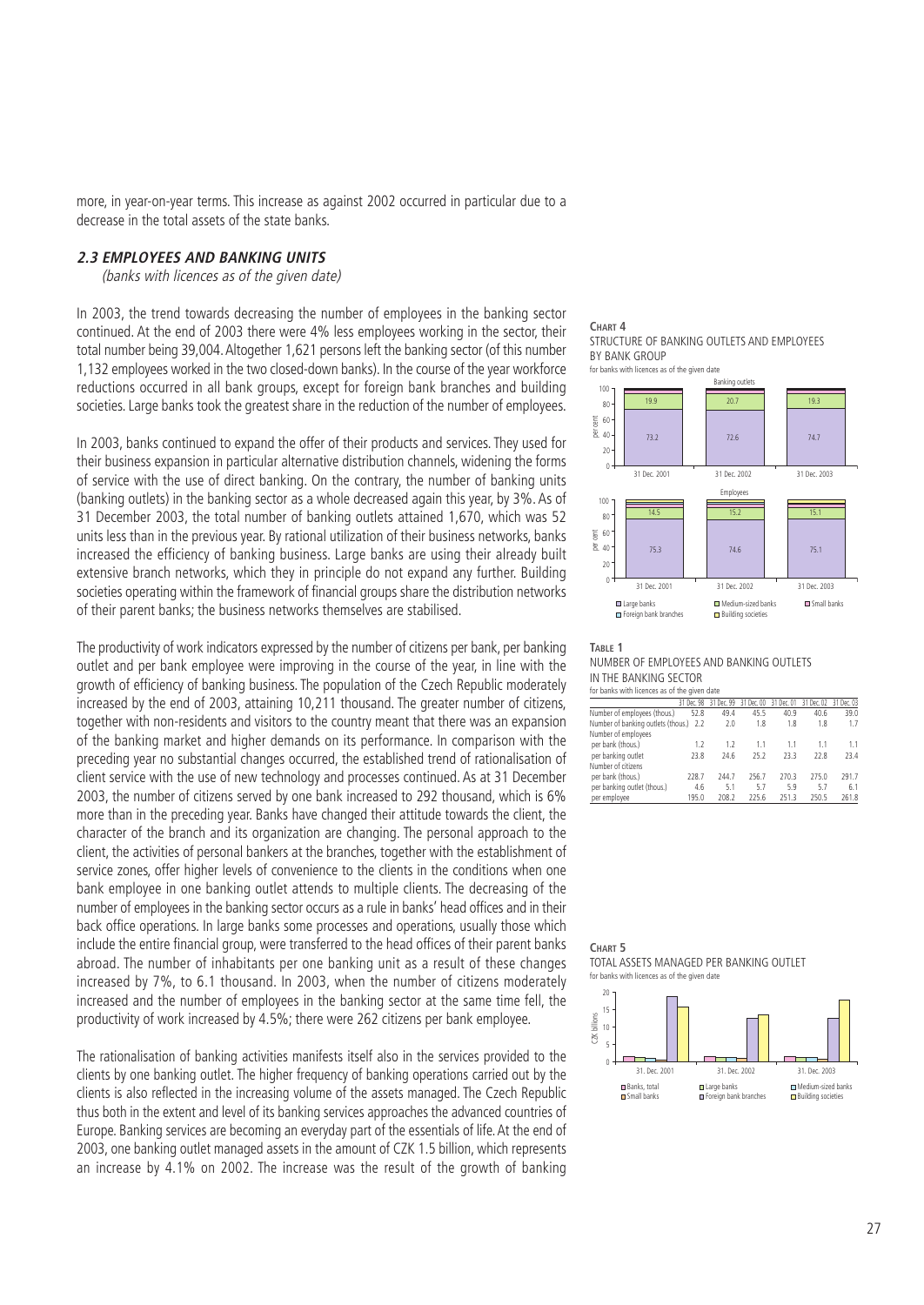transactions in large and medium-sized banks, which simultaneously increased the efficiency of utilization of their business networks. The already substantially higher value of assets managed in building societies increased by almost 30%. This result was due to the advantageousness of the building saving product and in particular to a change in the conditions for providing state support to this product towards the end of 2003. Building societies avail themselves of the opportunity to share the business networks of the banking financial groups of which they are members. They build distribution networks of their own only to a smaller extent. Small banks have endeavoured to come nearer to their clients and are expanding their business networks. Considerably bigger than average values of total assets managed by one banking outlet (almost 8.5 times) were recorded by foreign bank branches. The retail banking market, which requires a dense branch network, is not, for the most part, their business target.

Productivity measured by the size of the total assets managed by one employee shows trends which are identical with the development of productivity measured by banking outlets.At the end of 2003, one employee in the banking sector managed on average assets amounting to CZK 64.8 million. In comparison with the year 2002, this value increased by CZK 2 million per employee. Decisive in this respect is the identical trend in the large banks, where each employee manages altogether CZK 53.6 million assets. In medium-sized and small banks the assets managed by one employee decreased by 9% and 12%, respectively, in the last year, even though the reasons for this are not the same. In the group of mediumsized banks the size of total assets in the course of the past year decreased; small banks, on the contrary, are expanding their business activities and have increased their numbers of employees. In foreign bank branches banking transactions stagnated in 2003, the value of the indicator of performance of one employee measured by the size of assets administered by such employee dropped by 4%. In building societies, as a result of an amendment to the Act on Building Saving and due to the above-average increase of their business transactions, also the productivity of employees measured in this way increased by one quarter.

## **2.4 NEW TECHNOLOGY**

The utilisation of new technology, in accordance with the trends of development of world banking, has been asserting itself increasingly in the domestic banking sector. Through the mediation of this technology banks offer their clients a wider range of products, provide them with services representing higher levels of convenience and enable them to use banking services directly and continuously throughout 24 hours. New technology asserts itself also within the banking processes; it enables banks to optimise their activities when providing services to the clients and contributes towards increasing the security of banking services. Banks are using new technology as a means to cut their costs, to reduce the number of their employees and to optimise their business networks. Based on new technology is the electronic banking which enables to increase the quality and extent of banking services, together with their availability.

Banks in their offers start from the changing behaviour of their clients, from a change in the lifestyle of the population.Withdrawals of cash from ATMs and the use of payment cards have become an absolute commonplace. At present the banks orientated on the retail clientele endeavour to enrich their offers with new services of higher quality and security. There continue to exist four ATM networks in the Czech Republic.The number of ATMs is increased on a regular basis; as of 31 December 2003, altogether 2,669 ATMs were installed. The volumes of transactions implemented by means of ATMs are increasing more rapidly (by 23.4%) than the numbers of transactions (by 9.4%). This development is a consequence of the fee policies of banks, which stimulate lower frequency of transactions at higher volumes. Banks mitigate the general growth of fees connected with the use of the ATM networks by making the use of their own networks more advantageous or, as the case may be, by limiting

#### **TABLE 2** SELECTED TYPES OF PAYMENT CARDS, ATMS AND ATM NETWORKS for banks with licences as of the given date

|                                                |         | 31 Dec. 98 31 Dec. 99 31 Dec. 00 |         | 31 Dec. 01 | 31 Dec. 02 31 Dec. 03 |         |
|------------------------------------------------|---------|----------------------------------|---------|------------|-----------------------|---------|
| Number of ATM networks                         | 5       | 4                                | 4       | 4          | 4                     | 4       |
| Number of ATMs                                 | 1.463   | 1.499                            | 1.602   | 1.923      | 2.254                 | 2,669   |
| Annual number of ATM transactions (millions)   | 59.1    | 70.0                             | 85.8    | 100.7      | 106.8                 | 116.8   |
| Annual ATM transaction turnover (CZK billions) | 91.3    | 128.0                            | 175.5   | 232.7      | 285.4                 | 352.3   |
| Cash withdrawal cards (thous.)                 | 1.590.2 | 2.784.5                          | 3.976.6 | 4.556.3    | 5.768.9               | 6,373.6 |
| Debit cards (thous.)                           | 1.881.8 | 2.790.0                          | 3.960.4 | 4.516.3    | 5.658.3               | 5.803.1 |
| Credit cards (thous.)                          | 3.6     | 5.6                              | 38.7    | 53.2       | 113.2                 | 206.2   |
| Number of terminals                            | 6.628   | 8.962                            | 13.187  | 17.931     | 25.358                | 31,678  |
| Annual number of card payments (millions)      | 2.8     | 6.0                              | 14.5    | 76.6       | 41.0                  | 55.1    |
| Annual card payment turnover (CZK billions)    | 8.4     | 14.0                             | 27.0    | 44.7       | 52.5                  | 73.7    |
|                                                |         |                                  |         |            |                       |         |

Note: Cards issued by banks only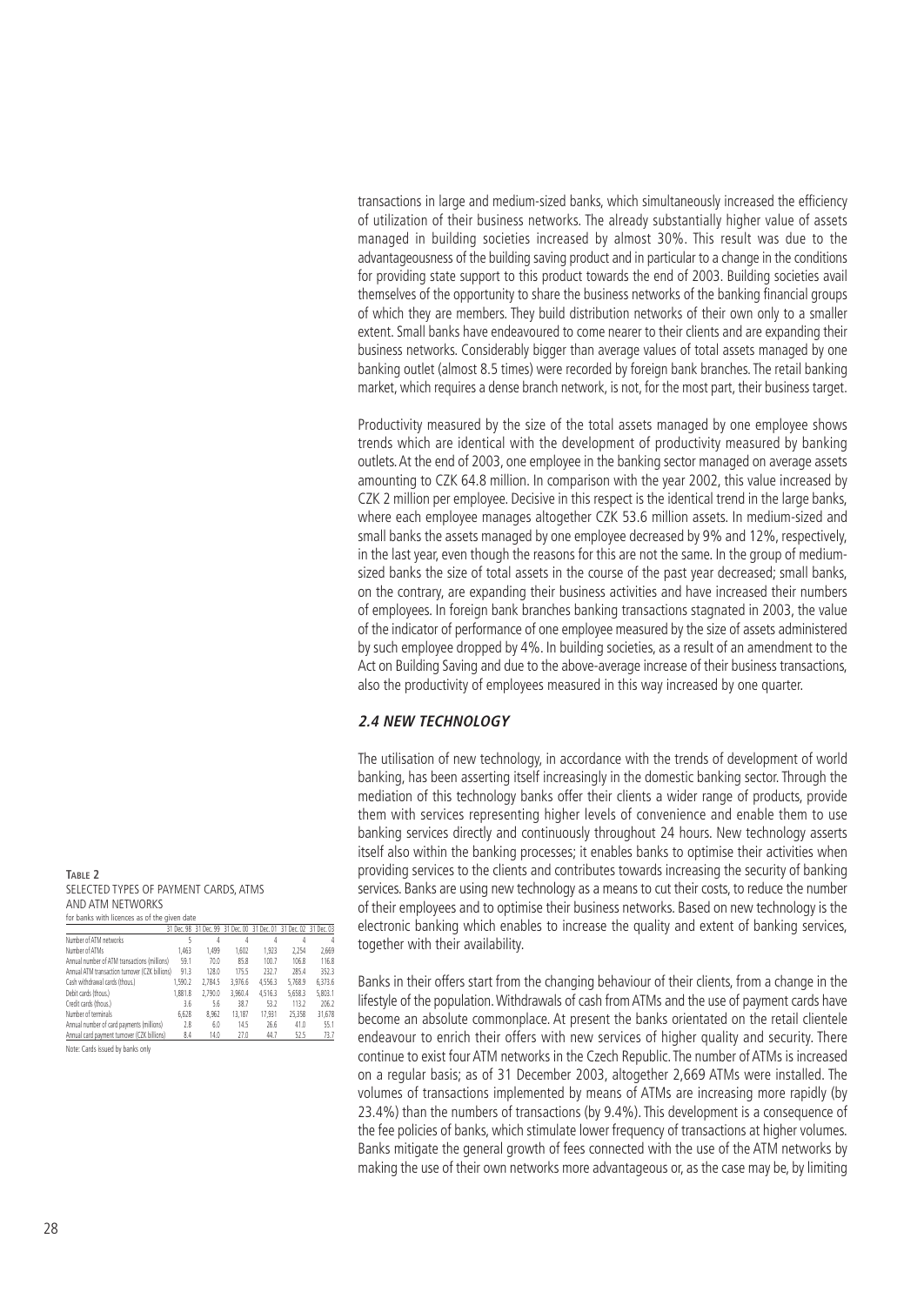the number of transactions in a given period. The average amount withdrawn by means of an ATM increased in the course of 2003 by 13% and equals CZK 3,016.

Payment cards accompany the clients of banks in all ordinary activities. Simple cards serving for withdrawal of cash from the ATM networks are supplemented with payment cards which enable to effect payments; credit cards are beginning to be used. In 2003, the number of payment cards issued increased by 10.5%. Credit cards that enable clients to draw credit under the stipulated conditions recorded growth by full 82%, with regard to their still very small base (3.2% of the issued cards with the cash withdrawal function). In spite of the dynamic development of payment cards as regards quantity and quality, cash withdrawals from ATMs still prevail in terms of transactions, for the volume of payments effected by payment cards amounts only to 20.9% of the volume of cash withdrawals from ATMs.Among the main causes of the prevalence of the use of payment cards for cash withdrawals over direct payments by them is, apart from the persisting conservativism of some clients, also the insufficiently developed network of sellers who accept the cards. Growth of direct payments can be also expected with the expansion of the use of credit cards. The optimisation of the ATM network, which is being built, and the increasing of the number of ATMs are in keeping with the current trend. The volumes and number of transactions implemented by payment cards are, of course, increasing at higher rates when compared with the use of ATMs. The annual number of transactions effected by payment cards increased by full 34% and the turnover of implemented payments by 40%. The higher rates are connected with a change in the lifestyle, the constraint on cash operations is asserted. The average amount of payments by a card increased only insignificantly, by 4.6%, and attained CZK 1,338. The reason is also an appropriately chosen fee policy of banks, which makes non-cash payments by payment cards more advantageous than cash withdrawals. The number of terminals where it is possible to pay by a card increased, year-on-year, by one quarter. Banks envisage the continuation of the newly embarked-upon trends, i.e. the increasing of the number of the ATMs that enable at the same time to pay charges through them, to deposit money into an account, to transfer funds from one account to another or to recharge the credit of a mobile phone. An expansion of chip cards is under preparation.

#### **2.5 CONCENTRATION**

(for banks with licences as of the given date)

The process of concentration and consolidation of the banking sector continued also in the year 2003. It can be expected that after the accession of the Czech Republic to the EU further changes will occur in the structure of the banking sector, above all by reason of strategic decisions of parent banks or head offices abroad. In the forthcoming period changes can be expected above all in connection with the application of the single banking licence principle, mergers or acquisitions reflecting the development in parent banking institutions abroad and the establishment of new, above all specialized, banking entities.

In terms of size of equity capital, the situation changed substantially, in comparison with the end of the year 2002, in the group of banks with capital from CZK 1 billion to 2.4 billion, as two banks left it in connection with the revocation of their licences. Further changes and shifts were caused by capital increases implemented by some banks. It can be expected that other banks will follow and strengthen their capital in the interest of maintaining their positions on the market. As at 31 December 2003, three banks recorded the minimum acceptable threshold of CZK 500 million.

In terms of distribution of equity capital as of 31 December 2003, the banks operating on the territory of the Czech Republic can be evaluated as a whole consisting of a relatively large group of banks managing similar amounts of equity capital and a group of banks, the equity capital of which is many times higher.Among the banks with the biggest capital background,

#### **TABLE 3** BREAKDOWN OF BANKS BY SIZE OF EQUITY CAPITAL for banks with licences as of the given date

| C7K billions |  |   | 31 Dec. 98 31 Dec. 99 31 Dec. 00 31 Dec. 01 31 Dec. 02 31 Dec. 03 |  |
|--------------|--|---|-------------------------------------------------------------------|--|
| over 5       |  |   |                                                                   |  |
| 2.5 to 4.9   |  |   |                                                                   |  |
| 1 to 2.4     |  |   | 10                                                                |  |
| 0.5 to 0.9   |  | h |                                                                   |  |
| 0.5          |  |   |                                                                   |  |
| under 0.5    |  |   |                                                                   |  |

#### **CHART 6**

EQUITY CAPITAL DISTRIBUTION OF BANKS AS OF 31 DECEMBER 2003 for banks with licences as of 31 December 2003

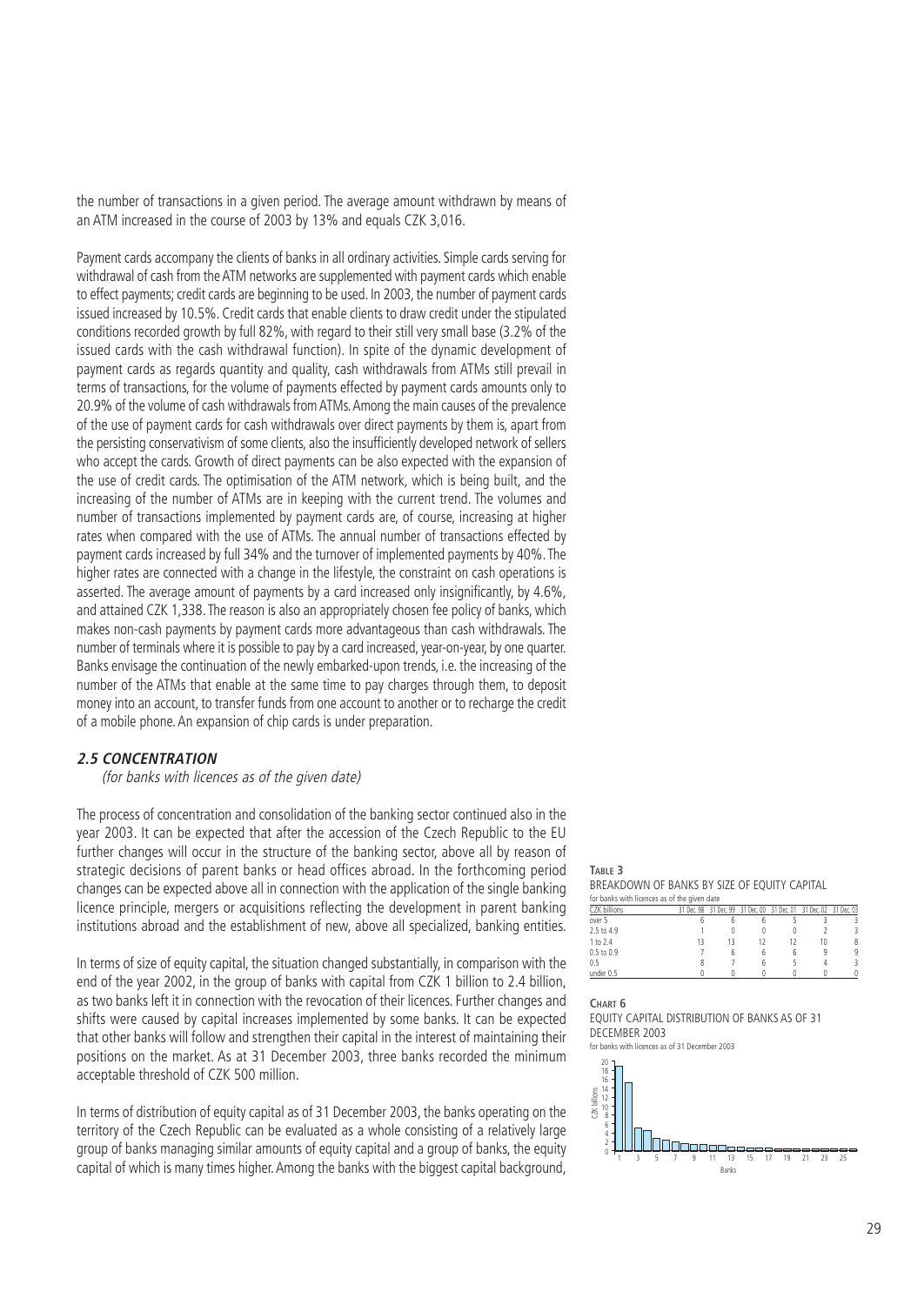**TABLE 4** BREAKDOWN OF BANKS BY SIZE OF TOTAL ASSETS

| for banks with licences as of the given date |  |                                                                   |   |
|----------------------------------------------|--|-------------------------------------------------------------------|---|
| CZK billions                                 |  | 31 Dec. 98 31 Dec. 99 31 Dec. 00 31 Dec. 01 31 Dec. 02 31 Dec. 03 |   |
| over 100                                     |  |                                                                   |   |
| 50 to 99                                     |  |                                                                   |   |
| 25 to 49                                     |  |                                                                   | 8 |
| 10 to 24                                     |  |                                                                   | 9 |
| under 10                                     |  |                                                                   |   |

**CHART 7** TOTAL ASSET DISTRIBUTION OF BANKS AS OF 31 DECEMBER 2003 for banks with licences as of 31 December 2003



**TABLE 5** PERCENTAGE SHARES OF INDIVIDUAL BANK GROUPS IN TOTAL ASSETS

| for banks with licences as of the given date |       |                                  |       |       |                                  |       |  |
|----------------------------------------------|-------|----------------------------------|-------|-------|----------------------------------|-------|--|
|                                              |       | 31 Dec. 98 31 Dec. 99 31 Dec. 00 |       |       | 31 Dec. 01 31 Dec. 02 31 Dec. 03 |       |  |
| Banks, total                                 | 100.0 | 100.0                            | 100.0 | 100.0 | 100.0                            | 100.0 |  |
| of which:                                    |       |                                  |       |       |                                  |       |  |
| large banks                                  | 65.3  | 65.1                             | 61.5  | 63.8  | 62.2                             | 62.1  |  |
| medium-sized banks                           | 15.2  | 13.2                             | 18.2  | 14.8  | 16.6                             | 15.8  |  |
| small banks                                  | 3.9   | 3.3                              | 2.6   | 2.3   | 3.4                              | 2.0   |  |
| foreign bank branches                        | 11.1  | 13.6                             | 11.8  | 12.8  | 9.6                              | 9.6   |  |
| building societies                           | 4.5   | 4.8                              | 5.2   | 6.3   | 8.2                              | 10.5  |  |
| banks under conservatorship                  | 0.0   | 0.0                              | 0.7   | 0.0   | 0.0                              | 0.0   |  |

however, a clear gradation can be seen.The first four banks, which are the strongest as regards capital, administer almost 65% of the equity capital of the banking sector.

The structure of banks by size changed above all as a result of the development of banks with lower total assets, while the number of banks administering assets in excess of CZK 50 billion remained unchanged in year-on-year comparison.

The decrease in the total number of banks administering a smaller volume of total assets was influenced above all by the development of these banks' business transactions, which resulted in the growth of their total assets and, therefore, also in their shift to higher categories.The entities which contributed to the development of active business transactions in 2003 were above all the building societies with their increasing lending. Another reason leading to the reduction of the number of banks with lower assets was the revocation of the licences of two banks.

The distribution of total assets of banks in the Czech banking sector as of 31 December 2003 shows greater differences between the individual banks than are the differences discernible in the distribution of their equity capital. While at the end of 2003 the equity capital of the largest bank exceeded the equity capital of the smallest bank approximately 40 times, the total assets recorded by the largest bank as at the same date attained a value which was approximately 800 times higher than that of the bank managing the least assets.

At the end of 2003 the group of large banks accounted for 62.1% of the total assets of the banking sector, which was 0.1 point less than in the preceding year. The overall total assets of the banking sector grew by 1.9% in 2003, above all thanks to the building societies, which increased, year-on-year, their shares in total assets and at the same time compensated for the decrease of assets in the group of medium-sized and small banks.

#### **2.6 COMPETITIVENESS**

(for banks with licences as of the given date)

The driving force of commercial banking is a functioning competitive environment based on diversified activities of banks. In this environment, the processes of expanding of the offer of services to the clients and re-distribution of the market due to sophisticated offer of new products and distribution channels are taking place.The development of the banking sector suggests that the dominating position of the large banks continues to exist not only as regards the extent of the products and services which are of interest for the clients, but also as regards the pricing policy, in spite of the fact that they are facing ever stronger pressure on the part of the other bank groups. An exception is the building societies, which by their offer of products and pricing policy represent a specific market that takes advantage of the support of the state to their clients.

As of 31 December 2003 the large banks accounted for 61.1% of the credit market. Their position on the market weakened further, by 1.7 points in year-on-year terms. In the privatised large banks the process of restructuring and "cleaning-up" of their credit portfolios was still going on, accompanied by the sale of poorer-quality credits. There was a different development in the other groups of banks which, except for foreign bank branches, in 2003 strengthened their position on the client-credit market in both relative and absolute terms. The growth of credits manifested itself most markedly in the group of building societies, the share of which showed a year-on-year increase by 1.8 points.

The distribution of the client-deposit market among the individual bank groups underwent a similar development. Here, too, the weight of the large banks is gradually decreasing, in

**CHART 8** MARKET SHARES OF BANK GROUPS IN SELECTED PRODUCTS IN PER CENT for banks with licences as of 31 December 2003

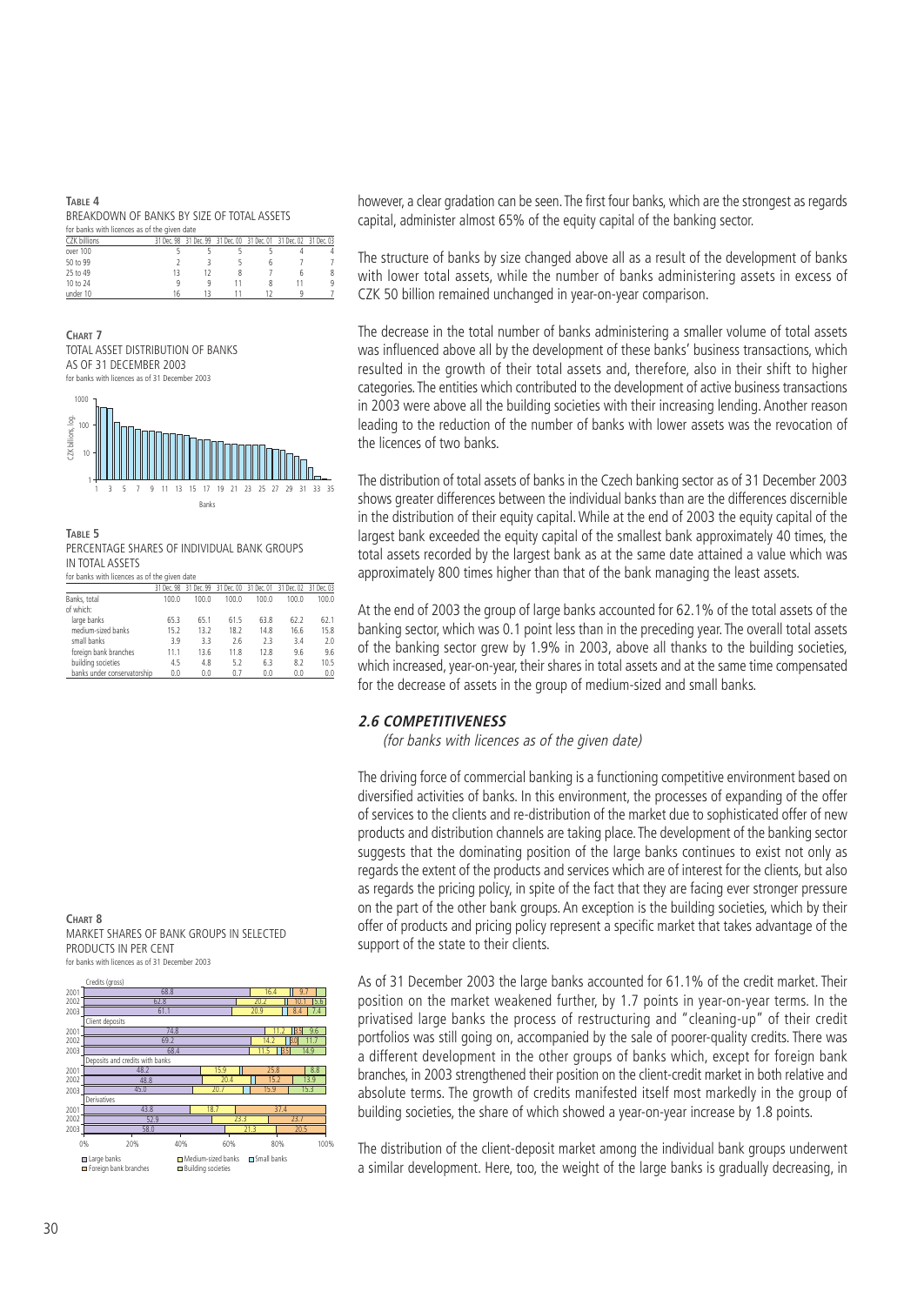spite of the fact that their share of the total deposits accepted by the banking sector continues to be dominant, amounting to 68,4% as of 31 December 2003. The large banks' share of client deposits, it is true, dropped by 0.8 point in year-on-year terms; nevertheless, it remains stronger than that of client credits. Client deposits accepted by the medium-sized banks hold, similarly as credits, the second position. When comparing the respective shares, however, it is evident that the medium-sized banks focus more intensively on credit transactions than on deposit ones. Foreign bank branches were, after the large banks, another group, which recorded a year-on-year growth of client deposits. In spite of this, client deposits in foreign bank branches are lower in both relative and absolute terms, owing to the generally lower level of activities of these branches on the Czech banking market and their orientation on specific groups of clients. For branches of foreign banks, client deposits are only a complementary source of funding, in addition to funds from other banks. Client deposits of the building societies, on the contrary, are constantly growing and strengthening significantly their share in deposits of the banking sector. At the end of 2003 they accounted for almost 15% of all deposits accepted.

The group of large banks recorded the greatest changes in the shares of receivables from banks and receivables from derivatives transactions, respectively, in year-on-year comparison with the year 2002. It follows from these figures that in 2003 the large banks devoted more attention to the development of derivatives transactions, were losing their positions on the credit market, on the deposit market and with respect to receivables from other banks. The situation is opposite with respect to client credits, client deposits and interbank assets of building societies, which were gaining and strengthening their positions in the market segments mentioned. On the credit market, apart from building societies, also the mediumsized and small banks were increasing their market shares; on the deposit market grew the share of foreign bank branches. These branches participated in the derivative market to a smaller extent than in the previous year and decreased their derivatives transactions in absolute figures as well. Their position on the credit marked was weakening. The group of small banks recorded the smallest year-on-year changes in their market shares.

The changes in the structure of the Czech banking sector and the development of market shares on the domestic banking market were reflected in the values of the Herfindahl index of market competition<sup>2</sup> for selected groups of banking transactions. In 2003 there was a decline of the Herfindahl index on the credit market, above all as a result of a drop in the volume of credits of some large banks (in connection with the completion of transfers of credits to the Czech Consolidation Agency) and some foreign bank branches. The departure of two banks, the licences of which were revocated, played an important part in the distribution of the credit and deposit markets. A decrease of the index and, therefore, also an increase of competition occurred on the expanding deposit market, where some mediumsized and small domestic banks have retreated from their previous positions. On the derivatives market, the Herfindahl index increased already for the third consecutive year, which signals rising concentration of the predominating volumes of business transactions of this type into a smaller number of banks. In terms of the activities compared, the least competition as at 31 December 2003 continued to be on the client-deposit market, above all with regard to the development of the building saving and the retail transactions of the banking sector.

The market shares of the largest banks within the framework of the banking sector are falling only gradually, in spite of the above-mentioned changes in competition and in the structure of the Czech banking sector. The activities of the sector are for the most part

The Herfindahl index of market competition can attain values in the range of 0 to 1, where 1 represents a completely uncompetitive environment. The competition on the given market increases with the decreasing value of the Herfindahl index.

#### **CHART 9**

YEAR-ON-YEAR CHANGES IN MARKET SHARES IN INDIVIDUAL MARKET SEGMENTS AS OF 31 DECEMBER 2003 (IN PERCENTAGE POINTS) for banks with licences in the given year









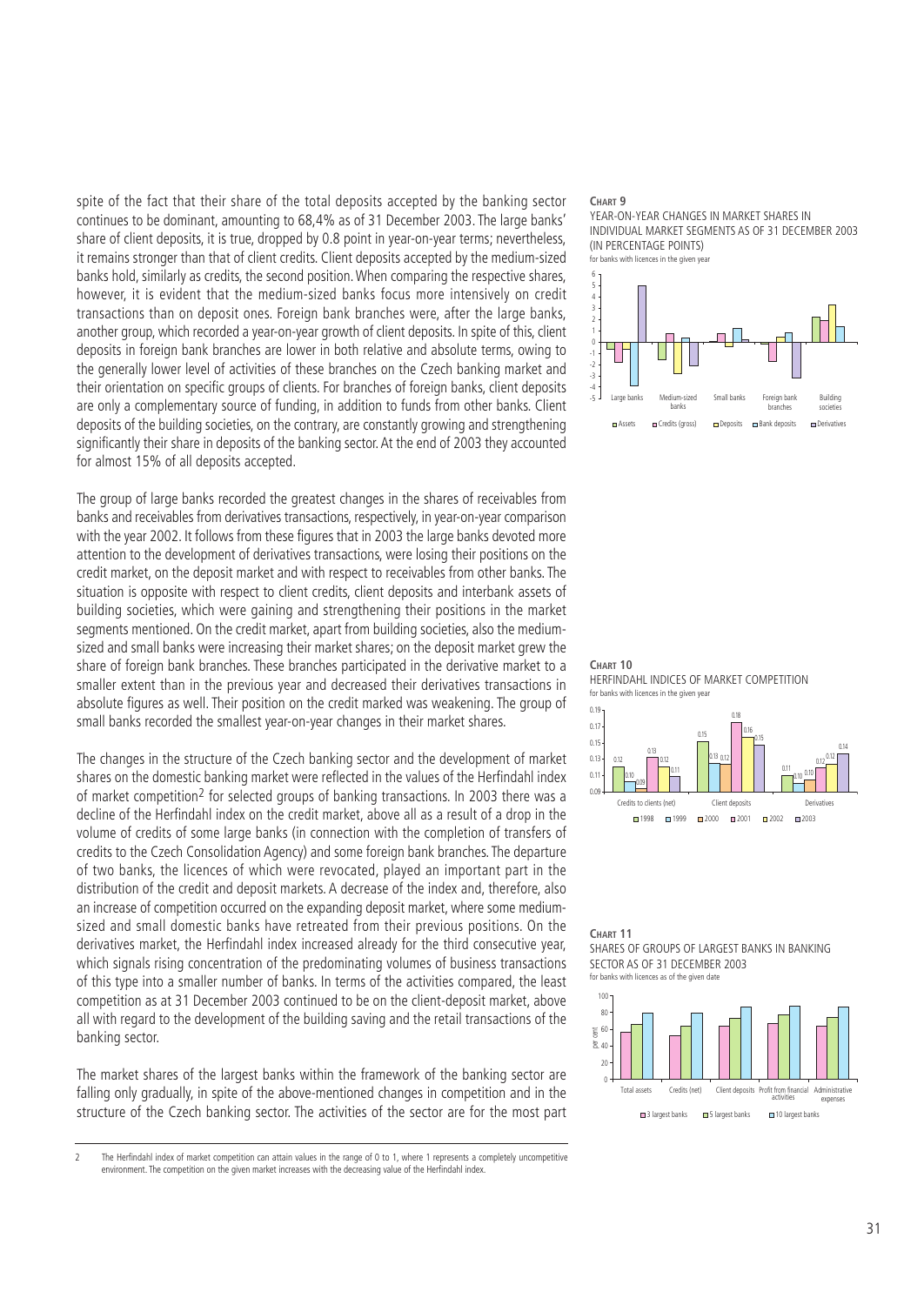

Corresponding to the high concentration of banking activities are the values attained by the three banks; they have the largest share in profit from banking activities (66.9%) and in administrative expenses (64.3%). The relatively small differences in the mentioned shares of the three, five and ten largest banks suggest the continuously maintained lead of the three dominating banks over the other banks.

#### **2.7 ASSETS AND LIABILITIES**

(for banks with licences as of 31 December 2003)

As of 31 December 2003, the total assets of the banking sector amounted to CZK 2,527.7 billion, which was 1.9% more than in 2002.This increase, in year-on-year terms, represents an acceleration of the growth rate by 1.6 points. The development of the total assets of the banking sector in the course of the year 2003 has thus confirmed the still existing potential for further growth.

The development of total assets in 2003 was again influenced mainly by the development in the group of large banks, the total assets of which at the end of 2003 accounted for 62.1% of the assets of the entire sector. Significant deviations from this main trend, however, can be identified in the development of assets of banks included in other groups. The large banks recorded only a moderate growth in the volume of their total assets, by 0.9%, which was less than the growth of assets of the entire sector.The growth of total assets was markedly drawn upwards also by the building societies and the small banks.The assets of the building societies rose by 29.4% in 2003, while their share in the total assets of the sector was 10.5%. The building societies, therefore, have become the most dynamically growing group.Although the assets of the building societies were increasing on an ongoing basis throughout the year, the most marked jump was recorded in the last quarter of 2003, when this bank group, which specializes in the housing needs of the population, as a result of the prepared amendment to the conditions governing building saving, attracted many new clients, who increased significantly the total deposits of building societies. The growth of client deposits in this bank group became the main driving force behind the growth of their total assets.The year-on-year increase attained by the group of small banks was considerably smaller, 6.3%. However, the influence of small banks on the overall development was less significant, as their share in the total assets of the banking sector as of 31 December 2003 amounted only to 2%. The medium-sized banks and the foreign bank branches, on the contrary, decreased the volumes of their assets in the past year, by 7.0% and by the very moderate 0.1%, respectively.

The structure of assets and liabilities of the banking sector has in principle remained unchanged in year-on-year comparison. The development of total assets of the entire sector and its individual groups, apart from the growth of deposits of building societies, which resulted in an increase on the liabilities side of the banking sector, was to a great extent influenced by changes in the area of credits. The overall credits granted represent permanently the decisive part of total assets.The share of client credits granted by banks, after a moderate



**CHART 13** ASSETS STRUCTURE for banks with licences as of 31 December 2003

**CHART 12**



<sup>3</sup> These banks are not identical with the official group of large banks. The structure of the group of three leading banks with a decisive share in a given type of business transactions or a balance-sheet and profit and loss statement item may differ according to the specific type of transaction or item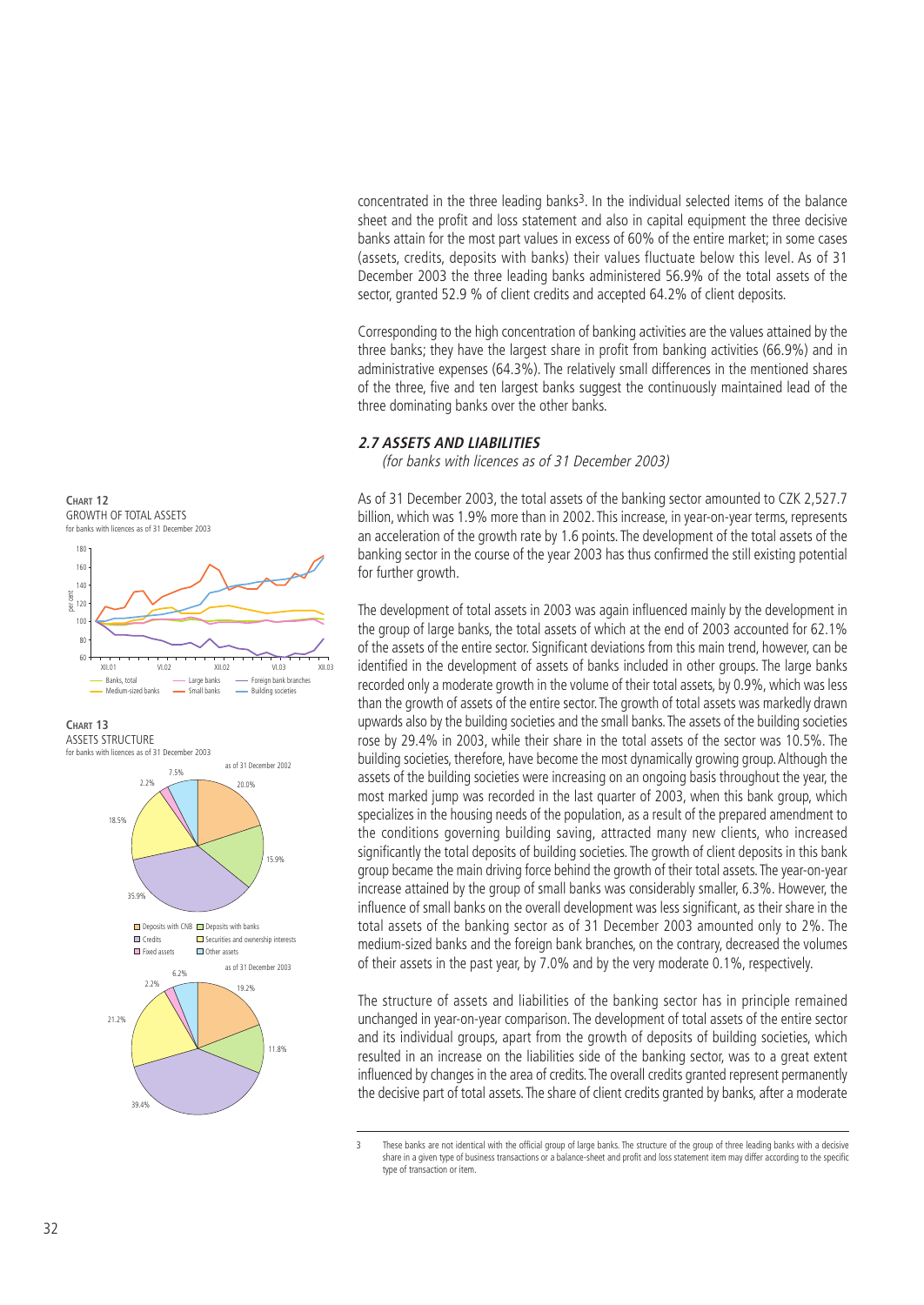decrease in 2002, strengthened again in 2003, when it increased by 3.5 points in comparison with the end of the previous year. Similarly as total assets, also client credits grew in their absolute volume. The average share of client credits in total assets as of 31 December 2003 amounted to 39.4%. The medium-sized banks, the share of credits of which approached 50% of the total assets, became the group with the greatest proportion of credits. The building societies continue to be the group, which from the point of view of its share in assets (28.5% of total assets) for the time being involves itself the least in credit transactions.

The second most important component in the structure of assets of the banking sector is securities; in 2003 their share in total assets exceeded the limit of 20%. As against them, deposits with the central bank were slightly below the 20% limit, having moderately decreased year-on-year. Deposits with other banks occupied again the fourth position in terms of size of their share in total assets. Their share in the total decreased, year-on-year, as a result of a drop in their absolute volume by 4.1 points. Fixed assets of banks, the predominating component of which is tangible assets, represented to a considerable degree by real estate (the branch network) have retained in the long term their share of total assets on a level moderately exceeding 2%.

Client deposits, with regard to the continuing orientation of domestic banks on traditional banking, represent the decisive component of the liabilities side of the balance sheet. Their share, which has been in the long term moderately increasing, approached 66% at the end of 2003. Deposits accepted from other banks, on the contrary, decreased again their share in total liabilities in 2003.

The overall own funds recorded a growth by 11.3% in 2003, amounting to CZK 177.0 billion at the year-end.At the end of 2003, the share of own funds in total assets attained on average 7%.

The decisive component of own funds is equity capital. While at the end of 2002 the share of equity capital in own funds attained 43.7%, at the end of 2003 it already dropped below the level of 40%. The aggregate value of the other components of own funds depends mainly on the profits/losses of the banking sector in previous years and in the given year. Reserve funds grew in 2003, above all as a result of the repeated attainment of profit. Their growth rate was more rapid than that of liabilities, which resulted in a year-on-year increase of the share of equity capital and reserve funds in total liabilities by 0.6 point. When comparing the structure of own funds of the individual banks and also when comparing their structure in the same bank in the individual years, markedly differing situations may arise. The evaluation of the entire banking sector showed a moderate weakening of the component made up of reserve funds, capital funds and other funds created from profit, the aggregate share of which in own funds attained 17.5% of total own funds at the end of 2003 (a year-on-year decrease by 1.2 points). There was, on the contrary, a marked growth of the aggregate value of the profits attained (by more than one third), while their share in own funds recorded an increase from 33% to 39%. The share of subordinate financial liabilities, which display the characteristics of both own funds and external funds, decreased in the course of 2003 from the level of 1% to 0.3% of total liabilities.

In the structure of external funds, primary funds strengthened further their position in 2003 and the influence of funds acquired on the interbank market continued to decrease. A change in the trend of development occurred in the area of issuance of bonds, the position of which was reinforced above all by the growing volume of the mortgage bonds issued.

Client deposits (including deposits from government bodies) constitute, in accordance with the orientation of the majority of banks operating in the territory of the Czech Republic, the decisive component of their external funds. In 2003, client deposits increased by 3.5%. Their



**CHART 15** BANKS' EXTERNAL FUNDS for banks with licences as of 31 December 2003

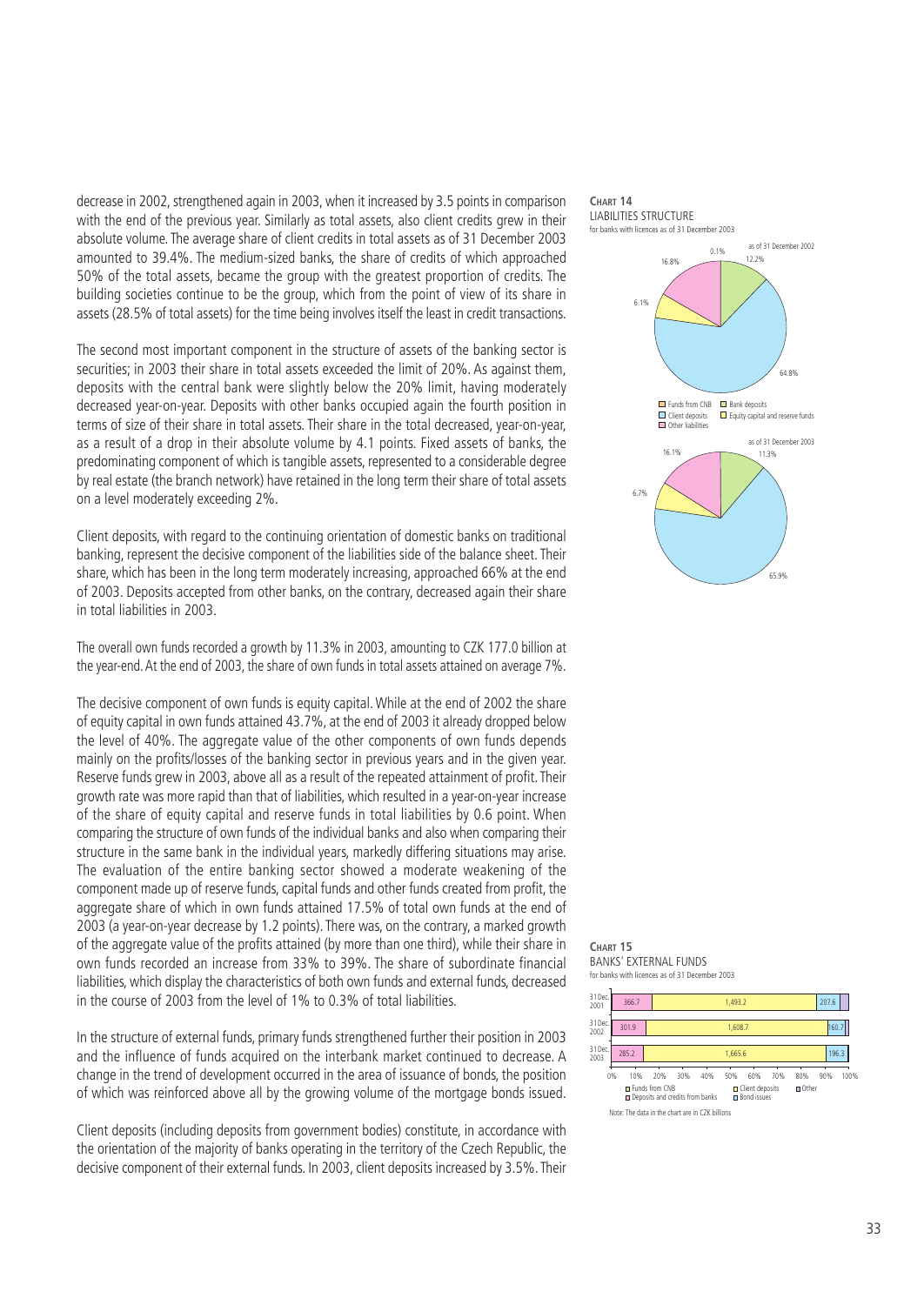share in external funds also recorded a slight growth in year-on-year comparison (by almost 1 point). The bank group which contributed to a decisive extent to the growth of client deposits in 2003 were building societies; in their case, the deposits concerned were almost exclusively household deposits. Also foreign bank branches and the large banks contributed partially to the growth of client deposits. While in the group of building societies the share of client deposits as of 31 December 2003 attained more than 90% of the liabilities side of the balance sheet, in the group of medium-sized and small banks this share in the course of the year fluctuated around 50% of the volume of total liabilities and in the group of foreign bank branches at the end of 2003 it was below one quarter of the volume of total liabilities.

Deposits accepted from other banks have remained the second most significant component of external funds also in 2003; they, however, in this year recorded again a decrease both in their absolute volume (by 5.5%) and in their relative share in external funds (by 1.1 points, to 13.2%).The reason for the decrease of deposits accepted from other banks is the continuously increasing volume of primary resources. The issue of debt securities, which increased, year-on year, by almost a quarter, at the end of 2003 occupies the third position in terms of the share in external funds (9.1%). A group, in which external funds obtained on the interbank market represent in the long term more than a half of external funds, are foreign bank branches. This item, on the contrary, becomes quite negligible in the case of building societies.

As of 31 December 2003, the total issue of bonds attained CZK 196.3 billion. The debt securities issued constitute a kind of transitory step as regards the breakdown of external funds of banks into primary and secondary sources, as the creditor of a bank may be both some other bank and a non-bank entity. In the issues of debt securities bonds with maturities under 1 year (short-term bonds) predominate; at the end of 2003 they represented approximately 55% of debt securities. This share, however, attains considerably differing values for various groups of banks. While the medium-sized banks recorded the value of less than 37% in this indicator, the foreign bank branches invest exclusively into short-term debt securities. 2003 was a year, in which banks began to issue in greater volumes also mortgage bonds, i.e. debt securities covered by receivables under mortgage credits. The issue of mortgage bonds grew, year-on-year, by more than one half and at the end of 2003 accounted for almost 60% of the total long-term debt securities issued. The reason for the increasing issue of mortgage bonds by domestic banks is the growth in the volume of the mortgage credits granted.

#### **3. RISKS IN BANKING**

Banking institutions are exposed to many risks, some of which are typical of banking or of some other financial business. The risk profiles of the individual banks may in some cases markedly differ, as they reflect the activities in which the respective bank engages and at the same time the level of its management of these risks.

The final result of the risks realised may be a loss ensuing from a certain transaction, a certain type of product or from other individual events, just as a loss resulting from a failure to manage some cross-sectional type of risk relating to the same or similar extent to an entire range of banking activities.

The most significant risk the Czech banks are exposed to, i.e. credit risk, relates, just as market risk, only to selected groups of products and services that may be its bearers. In the case of both the risks mentioned it is often possible to identify a direct link to specific banking transactions. Banks, therefore, as a part of their overall risk management often use further instruments which secure the respective risks connected with the specific transactions, thus minimising the impacts of any potential losses.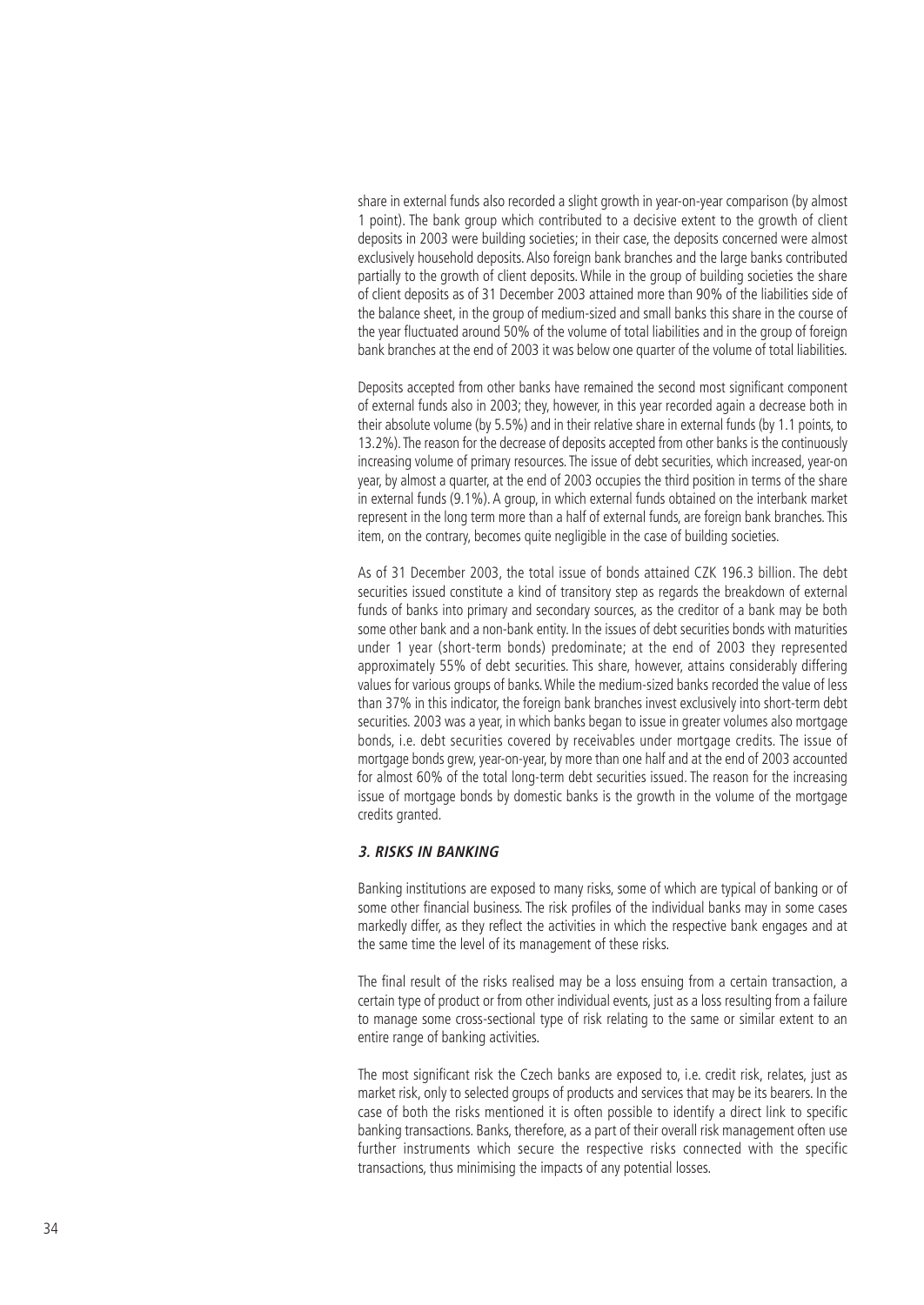Among the risks banking institutions are faced with, operational risk occupies a special position. This type of risk relates to all processes of the banking institution and may, therefore, affect the bank adversely at any point. At present, operational risk is still difficult to quantify. Liquidity risk, reputational risk or country risk currently do not represent a serious threat to the Czech banking sector. However, also these risks are given adequate attention.

## **3.1 CREDIT RISK**

Credit risk is a risk, which is most frequently associated with the banks operating in the Czech Republic. A typical characteristic of many of these banks is the predominance of traditional banking operations, i.e. a significant share of credits granted on the asset side and similarly significant client deposits on the liabilities side. Even though credit risk also appears as a part of other banking activities, it is ever more frequently associated with the granting of credits. In relation to credits, credit risk represents the inability of the debtor to fulfil the conditions of the credit contract. The potential risks of the Czech banking sector associated with credit derivatives for the time being account for only a small part of the overall credit risk.

The management of credit risk, with regard to its importance, is given extraordinary attention in banks. Today, two independent registers of credits (of debtors) have already become instruments commonly used by banks. These registers enable banks participating in a given project to share credit information.

## **3.1.1 CREDIT STRUCTURE AND CREDIT TRENDS**

(for banks with licences as of 31 December 2003)

At the end of 2003 the total volume of net client credits granted by banks<sup>4</sup> attained CZK 996.2 billion, which represents a year-on-year growth by 11.8 %. The volume of gross credits amounted to CZK 1,024.8 billion as of 31 December 2003; this represents growth on the level of 9.9% over the same period. In comparison with the development in 2002, therefore, in both cases a change of the trend occurred, from a moderate decrease of the credits granted in 2002 to their moderate growth in 2003.

Neither in 2003 was the development of the volumes of credits granted in all bank groups harmonious.The large banks recorded, year-on-year, growth approaching 10% (the decrease which occurred in this group in 2002 was influenced among other things by extraordinary transfers of credits). Also the other groups, with the exception of foreign bank branches, recorded growth in the volume of credits granted. Relatively the most successful from the point of view of the growth of credits granted were the small banks; at the end of 2003 the volume of their credits attained a 1.8 multiple of the level at the end of the previous year. In comparison with the other bank groups, however, the total credits granted item of the small banks has remained small.

The gradual growth of credits granted throughout the year 2003 is related above all to the growth of household credits, even though also some other sectors of the economy were increasing their indebtedness, if only at a slower rate. The common element that speaks in favour of the growth of credits granted to natural persons and business entities was the extraordinarily advantageous offer of low interest rates in the Czech economy in 2003. Even though banks also in 2003 observed the prudent approach towards granting new credits and strictly assessed the projects submitted to them, the year 2003 saw the first symptoms of growth of the volumes of credits granted to companies operating in the non-financial sector.





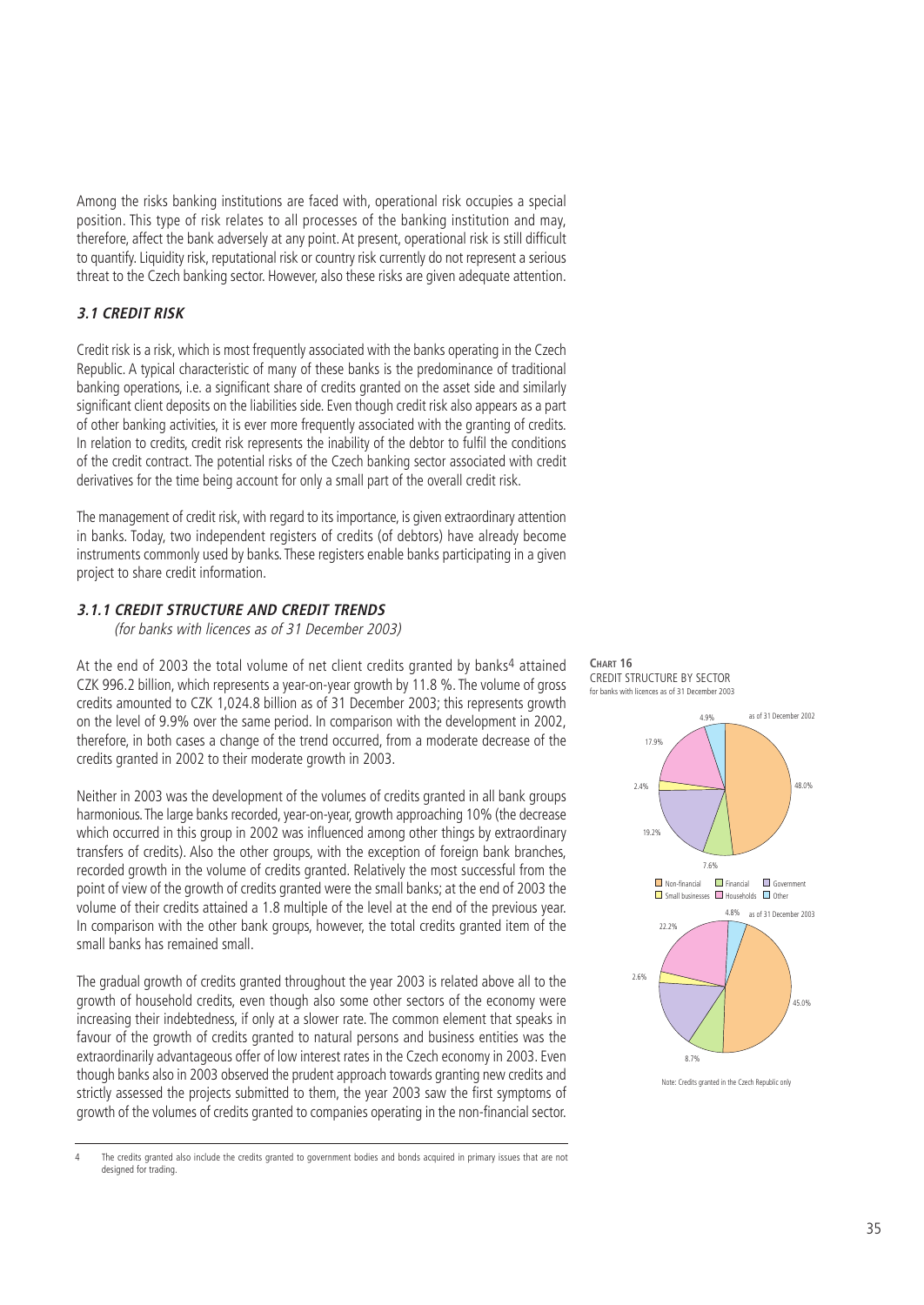Because banking institutions succeeded in maintaining the trend of granting new credits only for the purposes of quality projects and to creditworthy clients, the overall growth of bank credits granted was accompanied by an increasing quality of banks' credit portfolios. The development of client credits in 2003 was at the same time only to the minimum extent affected by non-standard operations as were, for example, transfers of poor quality assets from the portfolios of banks to entities outside the banking sector. The volume of credits granted to entities conducting business in the non-financial sphere attained CZK 427.5 billion at the end of 2003, which in comparison with the end of 2002 represents an increase by 1.7%. In spite of the fact that there was, in absolute terms,, a moderate growth and the sector of non-financial organizations continues to be the main recipient of bank credits, the share of these credits in the total amount of credits granted decreased again. At the end of 2003, owing to the higher growth rate of some other sectors, it attained 45% of total client credits, which was 3 points less in comparison with the end of 2002.

The household sector became for the first time the second most important recipient of credits; it thus overtook the government sector and shifted it to the third position. At the end of 2003 households had at their disposal an amount of CZK 210.8 billion borrowed from banks, which represents a year-on-year growth by 34.6%. Credits to the government sector fell not only in terms of their share in the total (by 2.5 points, to 16.7%), but also in absolute terms,, by 5.3%, year-on-year. The decrease in the level of credits granted to the government sector at the end of 2003 in comparison with the end of 2002 can be justified by the gradual restraining of the activities of the Czech Consolidation Agency.The year 2003 saw significant growth of credits drawn by the financial sector (by almost one quarter), which, therefore, also strengthened their overall share in the bank credits granted. Notwithstanding this intensive growth, however, the share of these credits did not exceed the level of 10%. Some banks had proclaimed already in the past years their outgoing approach towards financing of small businesses.The new trend manifested itself partially in the volume of credits granted in 2003. Bank credits granted to sole traders increased at the end of 2003 by 17.8% in comparison with their level a year before and attained CZK 24.7 billion.This growth subsequently led also to a moderate increase of the share in the total. In spite of this, small businesses continue to be the most poorly financed sector of the economy.

Mortgage credits, credits of building societies primarily designed to cover the housing needs, and consumer credits recorded further significant growth in 2003. Mortgage credits, which increased, year-on-year, by almost 48%, as at 31 December 2003 attained the total level of CZK 109.0 billion. A slightly lower growth rate was recorded in the case of credits provided by building societies (35.7%), the total amount of which was CZK 63,9 billion at the end of 2003. The decisive group of recipients of both mortgage credits and credits granted by building societies is households; however, neither business companies nor cooperatives are an exception.At the end of 2003, six building societies offered their services on the financial market and ten banks had licences for issuing mortgage credits. While the number of building societies has remained stable for several years, a further bank has newly obtained a licence for mortgage transactions in 2003. On the part of the clients, among the significant motives for acquisition of credits connected with housing needs was, apart from the acceptable level of interest rates, also a wide offer of mostly newly built houses and housing units. A gradual change occurred also in the development of perception and acceptability of this type of indebtedness from the point of view of the population, for which credits serving to satisfy its housing needs are becoming ever more common. Although the main purpose of both the types of credits mentioned is the satisfaction of a person's own housing needs, a part of these credits also served as a paid-in capital invested into real estate, as an investment. From the point of view of banks households represent a relatively least risky group of debtors. Credits provided to households to cover their housing needs are usually not only well secured, but with regard to their character their repayment becomes



31 Dec. 2001 31 Dec. 2002 31 Dec. 2003

loans

**CHART 17**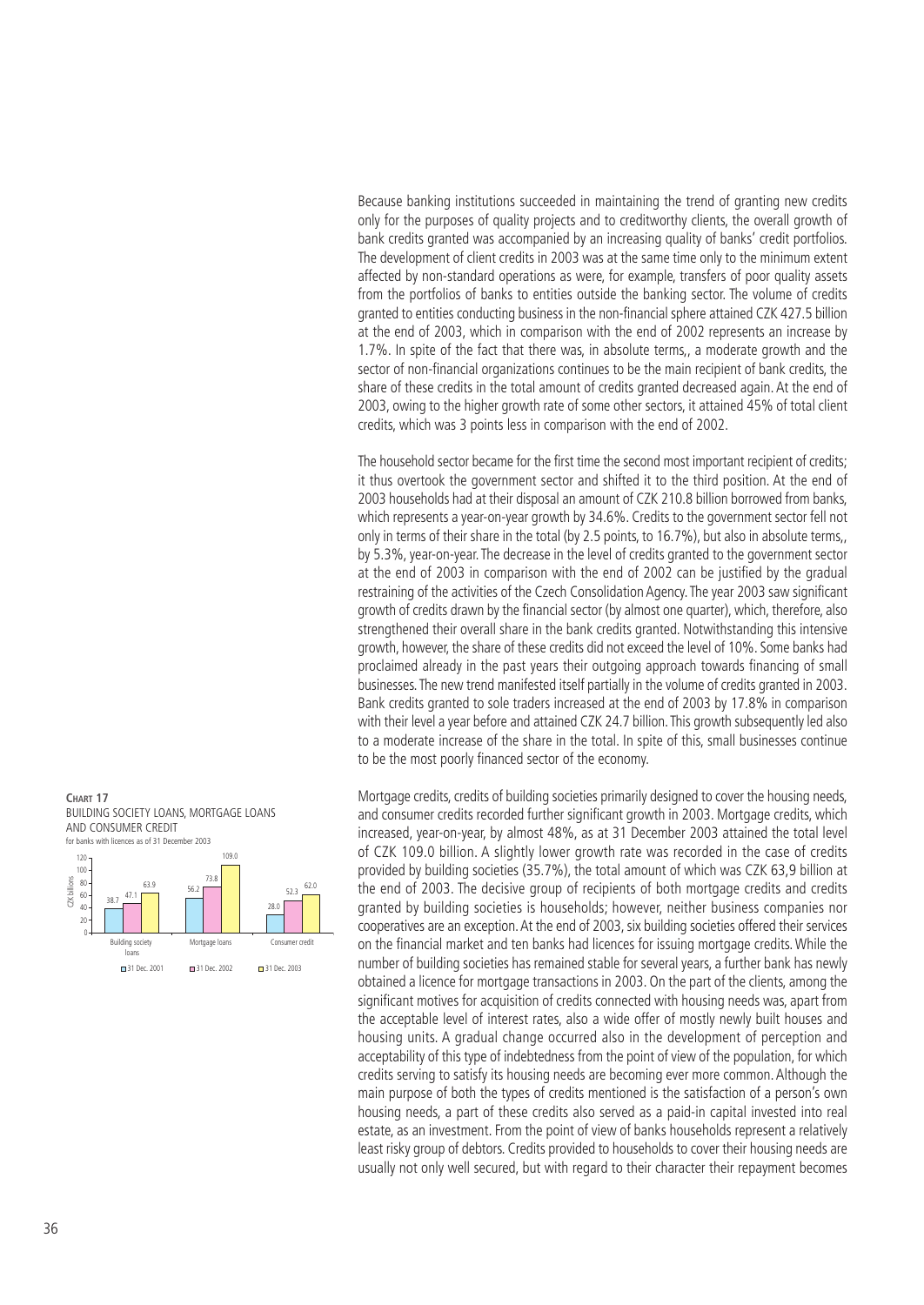a priority for the owner of the real estate, because in the event of non-repayment the debtor might lose its house or flat serving as collateral.

The development of consumer credits, which at present are already offered by many banks, in the year 2003 can be evaluated as the continuation of their trend of high growth. The popularity of consumer credits with clients, similarly as in the case of other credits granted to households, is linked to the slowly changing patterns of conduct (purchase on credit) and to the generally lower level of interest rates in 2003. Another factor which contributes to the growth of consumer credits is massive campaigns and continually growing volumes of the funds banks are willing to lend to the individual persons interested.The year-on-year growth rate of consumer credits, however, has moderately slowed down.

The structure of credits by economic sector recorded only negligible changes in year-on-year comparison.The sector of financial intermediation (i.e. financial intermediaries and the Czech Consolidation Agency) and insurance, with CZK 159.3 billion borrowed from banks at the end of 2003, became again the most significant recipient of bank credits.The second position was occupied, just as in 2002, by manufacturing, the entities of which as at 31 December 2003 disposed of bank credits in the amount of CZK 149.0 billion The credits of both these sectors increased moderately in year-on-year terms, finance and insurance by 1.8%, manufacturing industry by 0.9%. While credits provided to institutions conducting business in the sectors of financial intermediation and insurance continued in the growth trend of the year 2002, the development of credits to entities of the manufacturing industry, after the fall in 2002, showed a change of trend. From the point of view of the share in total credits granted, however, both the sectors recorded a moderate decrease in 2003. Wholesalers and retailers, hotels and restaurants are the third most important group of recipients of bank credits in terms of the economic sectors. The share of credits accepted by this sector in total credits, however, likewise declined moderately, year-on-year, in spite of the fact that also in this case the absolute volume of credits slightly increased (by 1.8%, i.e. just as it did in the case of finance and banking). The shares of the other sectors under review in total credits granted were within the range of 1.4% to 2.4% at the end of 2003. Other credits, representing above all households and some further activities and services, attained the record level of 50%.

From the point of view of maturity, the largest share in the total as of 31 December 2003 was attained by long-term credits with 43.5%. This group of credits, just as medium-term credits, recorded in the course of the year 2003 a moderate growth in both relative and absolute terms. There was a perceptible fall in credits with maturities up to 1 year. Their absolute level decreased, year-on-year, by 1.6% and their share in total credits dropped by 2.8 points, to 26.4%. The growth in the volumes of credits with maturities exceeding 12 months and also the growth of their share in total bank credits granted could be explained above all by an extraordinary growth of household loans granted for housing purposes. Mortgage loans belong mostly to the group of long-term credits (above 5 years) and also loans provided by building societies are usually repaid within the long-term, only rather exceptionally within the medium-term (1-5 years) horizon. The comparison with the year 2001 is affected by a change in the methodology, which occurred at the beginning of 2002 (the maturity period of medium-term credits was extended from 4 to 5 years).

# **3.1.2 CLASSIFIED AND NON-PERFORMING CREDITS AND THEIR COVERAGE**

(for banks with licences as of 31 December 2003)

The substantial improvement in the quality of the credit portfolio, which occurred in the course of the year 2003, is the result of three factors.The first one is the persisting increased prudence of banks when assessing credit applications, which was reflected in the almost stagnating level of credits to corporations in the course of the entire year. The main cause





#### **CHART 19** TIME STRUCTURE OF CREDITS

for banks with licences as of 31 December 2003

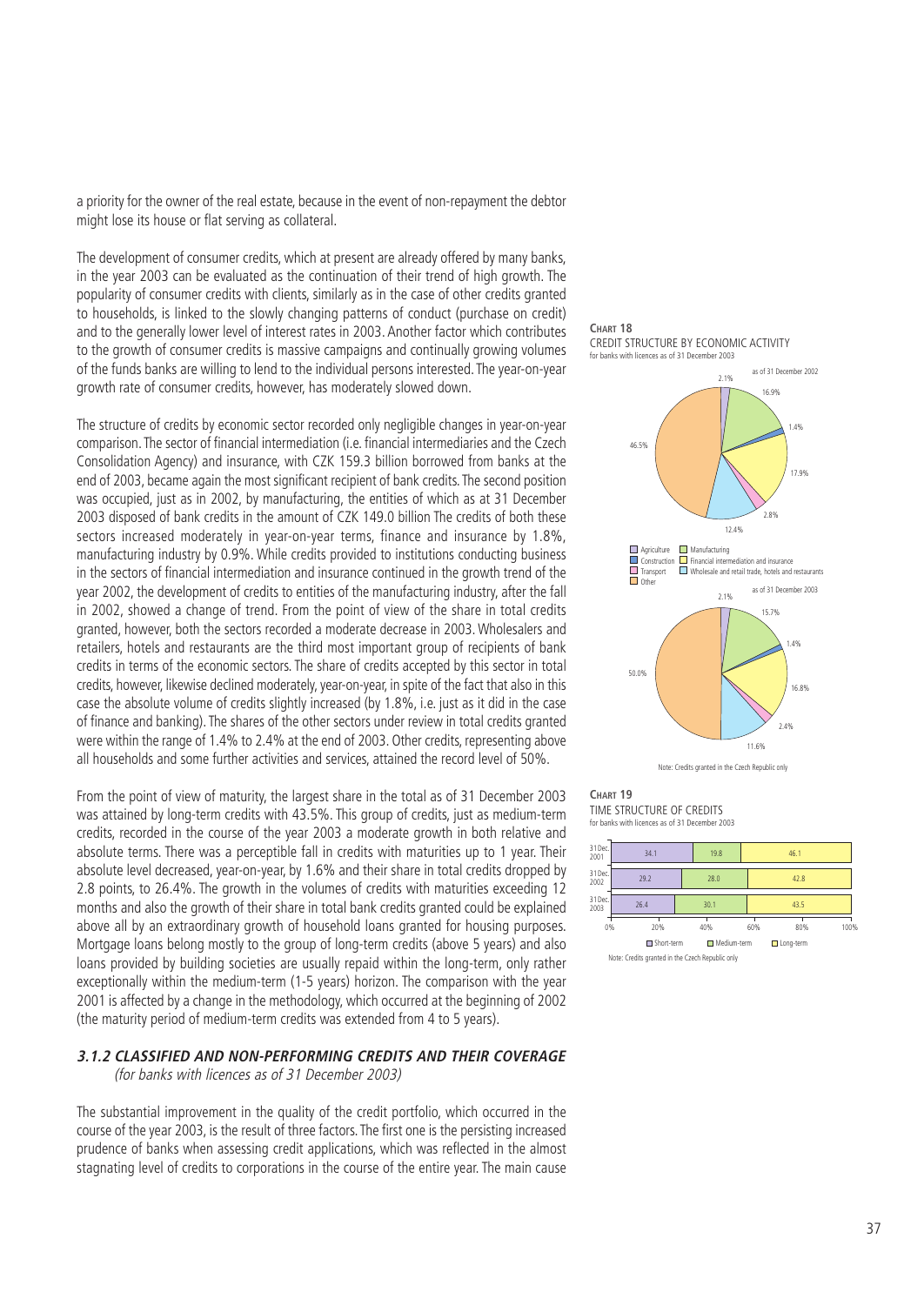of this state continues to be, in spite of a moderate improvement, the persistent weaker financial position of corporations, which have only a few projects for which credits could be effectively granted. The creditworthy corporations, mostly foreign-owned, are financing themselves predominantly from their own funds. Households, which in comparison with entrepreneurial subjects are less risky, have become the target group of the majority of banks. This is the second moment that enables the growth of the quality of client credits. The last reason was the transfers of poor-quality assets outside the banking sector. The volume of credits transferred in this manner was, however, much smaller in comparison with the year 2002.

As of 31 December 2003, classified credits amounted to CZK 114.0 billion, which represents a drop by almost 22.5% compared with the end of the preceding year. Non-performing credits attained at the same time horizon the level of CZK 49.6 billion, which represents a 4.9% share in the total.The overall volume of classified credits and the share of these credits in total credits granted were decreasing gradually, throughout the year 2003.

The improving quality of the credit portfolio is also reflected in a positive shift in the structure of classified credits, for the greatest decreases in the volumes of classified credits are recorded in the most risky categories. Loss credits, i.e. credits of the lowest quality, at the end of 2003 attained 20.5% of classified credits and doubtful credits 6.1%. In the case of loss credits there occurred, in year-on-year comparison, a decrease by more than 4 points, in the latter case by less than 2 points. Watch credits, i.e. credits involving a very low risk, with CZK 64.4 billion represented the most significant category of classified credits (56.5% of all classified credits).While watch credits in relative terms, as a proportion of total credits, recorded in the course of the year 2003 significant growth, in absolute terms their volume dropped, specifically by 9.7%.

The decreasing volume of classified credits is above all the consequence of repayment of these credits in the standard manner. While in 2001 the share of standardly repaid credits in the total decrease of watch and non-performing credits accounted for roughly 53%, in 2003 it was already more than 68%.The second most important component of the decrease was a change in the classification with respect to standard credits, which in the past 3 years fluctuated around the share of 20%. The sale of classified credits to other entities was most markedly represented in the overall decreases of classified credits in 2002, when it attained almost 17% of the total volume of these decreases. In 2003 this component was more than 10 points lower. Realisation of collateral was applied only in the total value of CZK 0.4 billion and its share is negligible.A similar situation can be seen with respect to the classified credits written-off against the provisions and reserves created (CZK 2.3 billion).

CNB Banking Supervision monitors and evaluates on a regular basis the weighted classification indicator, which enables conversion of credits with varying measure of the probability of non-repayment by the debtor to a uniform base. The weighted classification indicator thus enables to evaluate and summarise the actually non-performing classified credits with much greater precision than does the mere addition of the volumes in the individual categories of classified credits. At the end of 2003 the weighted classification of credits attained CZK 32.3 billion, which is a value exceeding only moderately 3% of the total credits granted. The weighted classification is decreasing in the long term, in the course of the year 2003 it dropped by almost 38%, in comparison with the end of 2001 by more than 64%. At the end of 2003, after taking account of the collateral for the credits, the weighted classification attained CZK 27.0 billion (2.6% of total credits). In comparison with the end of 2002, the value of the weighted classification taking account of the collateral for the credits fell by more than one third and its share in total credits decreased by 1.9 points.

| STRUCTURE OF CLASSIFIED AND NON-PERFORMING CREDITS |
|----------------------------------------------------|
| for banks with licences as of 31 December 2003     |

|                                               | 31 Dec. 01 31 Dec. 02 |         |         | 2003            |         |         |  |  |  |
|-----------------------------------------------|-----------------------|---------|---------|-----------------|---------|---------|--|--|--|
|                                               |                       |         | 31 Mar. | 30 Jun.         | 30 Sep. | 31 Dec. |  |  |  |
| Classified credits in CZK millions            | 199.285               | 147.102 | 137,712 | 128.504         | 121.534 | 114.014 |  |  |  |
| as percentage of total credits                | 20.8                  | 15.8    | 15.0    | 13.4            | 12.3    | 11.2    |  |  |  |
| Non-performing credits in CZK millions 128,94 |                       | 75,770  | 69.948  | 60.509          | 52.426  | 49.610  |  |  |  |
| as percentage of total credits                | 13.4                  | 8.1     | 7.6     | 6.3             | 5.3     | 4.9     |  |  |  |
| of which:                                     |                       |         |         | in C7K millions |         |         |  |  |  |
| watch credits                                 | 71.091                | 71.332  | 67.764  | 67.994          | 69.107  | 64.404  |  |  |  |
| substandard credits                           | 31.859                | 27.515  | 29.268  | 22.822          | 21.486  | 19.299  |  |  |  |
| doubtful credits                              | 29.447                | 11.689  | 9.311   | 8.692           | 9.222   | 6.913   |  |  |  |
| loss credits                                  | 66.889                | 36.566  | 31.370  | 28.995          | 21.719  | 23.398  |  |  |  |
| of which:                                     |                       |         |         | in per cent     |         |         |  |  |  |
| watch credits                                 | 35.7                  | 48.5    | 49.2    | 52.9            | 56.9    | 56.5    |  |  |  |
| substandard credits                           | 16.0                  | 18.7    | 21.3    | 17.8            | 17.7    | 16.9    |  |  |  |
| doubtful credits                              | 14.8                  | 7.9     | 6.8     | 6.8             | 7.6     | 6.1     |  |  |  |
| loss credits                                  | 33.6                  | 24.9    | 22.8    | 72.6            | 17.9    | 20.5    |  |  |  |

#### **CHART 20**

**TABLE 6**

#### DECREASES IN WATCH AND NON-PERFORMING CREDITS for banks with licences as of 31 December 2003

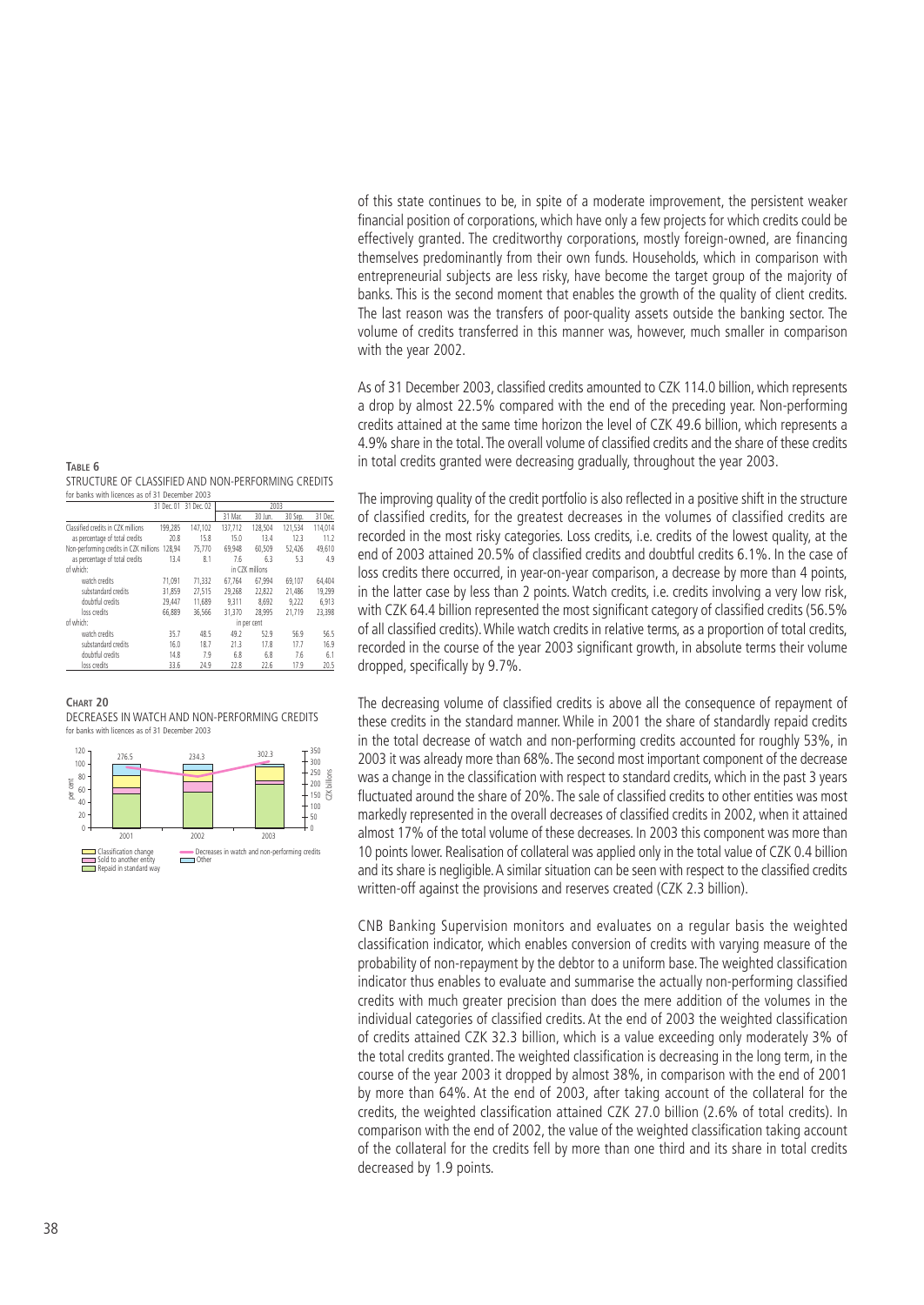The reserves, provisions and collateral created to cover potential losses from classified credits repeatedly exceeded the value of the weighted classification indicator at the end of 2003. The surplus of reserves, provisions and collateral as at 31 December 2003 amounted to CZK 38.0 billion.The ratio of respective reserves and provisions to the weighted classification was slightly exceeded 70% at the end of 2003. In 2003 reserves and provisions attained CZK 38.3 billion, and were thus substantially lower than in 2002. The lower need for provisions and reserves is a direct consequence of the improving quality of credits. Although a part of credits is also secured by quality collateral, which often has the form of real estate, at present this form represents only a certain above-the-standard, additional coverage of potential risks. All potential risks connected with the credit issue of banks expressed by the weighted classification have been fully covered with reserves and provisions ever since 2002.

## **3.2 LIQUIDITY RISK**

A bank is threatened with the liquidity risk, if it is unable to meet its financial liabilities when they become due. Lack of disposable liquid funds may thus result in a loss connected with the extraordinary costs of arranging for these funds. The liquidity risk may be also regarded from the point of view of the ability of banks to arrange, if necessary, i.e. if there is a need to cover their actually due obligations, for sufficient liquid funds in the form of a credit. Also in this case the price at which a bank is able to acquire the necessary funds is decisive for the level of the extraordinary costs incurred in this way. Maintaining harmony between the time structure of assets and liabilities is the basic prerequisite for managing this type of risk.

Quick assets generally belong to the safest investments of banks.At the same time, however, they are associated with relatively low yields. It is possible to include among liquid assets of banks also publicly tradeable securities. In this case, however, the decisive aspect is the liquidity of the given capital market on which these securities may be encashed. Also here the liquidity risk is connected with a potential loss a bank might incur if it needs to sell the securities rapidly on the secondary market under the conditions of temporarily disadvantageous prices of the shares or bonds it holds in its trading portfolio.

## **3.2.1 PRIMARY FUNDS**

(for banks with licences as of 31 December 2003)

Deposits from clients, including deposits from government bodies, continue to represent the decisive component of total disposable funds of banks. As of 31 December 2003, deposits accepted from clients amounted to CZK 1,665.6 billion. This is, in year-on-year comparison, an increase by 3.5%, which represents a slow-down in the growth rate of primary funds by 4.2 points in comparison with 2002. At the end of 2003 primary funds accounted for more than three quarters of total external funds; as compared with the end of the preceding year, this share moderately strengthened, above all as a result of a parallel decline in liabilities towards other banks.The maintenance of the growth of client deposits is connected with the overall situation on the financial markets, where it is possible only with difficulty to find a comparable level of returns while taking comparable risks. The slowed-down growth rate, however, suggests that the environment of low interest rates, which fosters the growth of credits granted and curbs the volume of banks' primary funds, has influenced, together with some attractive and to a certain extent state-supported alternatives to bank deposits (life insurance and additional pension insurance) the decision-taking of many investors from among the population. The slowly growing capital markets and the possibility of investments abroad offer further alternatives for the diversification of financial investments of both retail and corporate clients of banks. In some cases the generally low level of interest rates on deposits is no longer able to compensate for the increasing of banking fees, which is another factor that is taken into account by the present and potential bank clientele.

#### **CHART 21** COVERAGE OF POTENTIAL LOSSES FROM CREDIT PORTFOLIO for banks with licences as of 31 December 2003

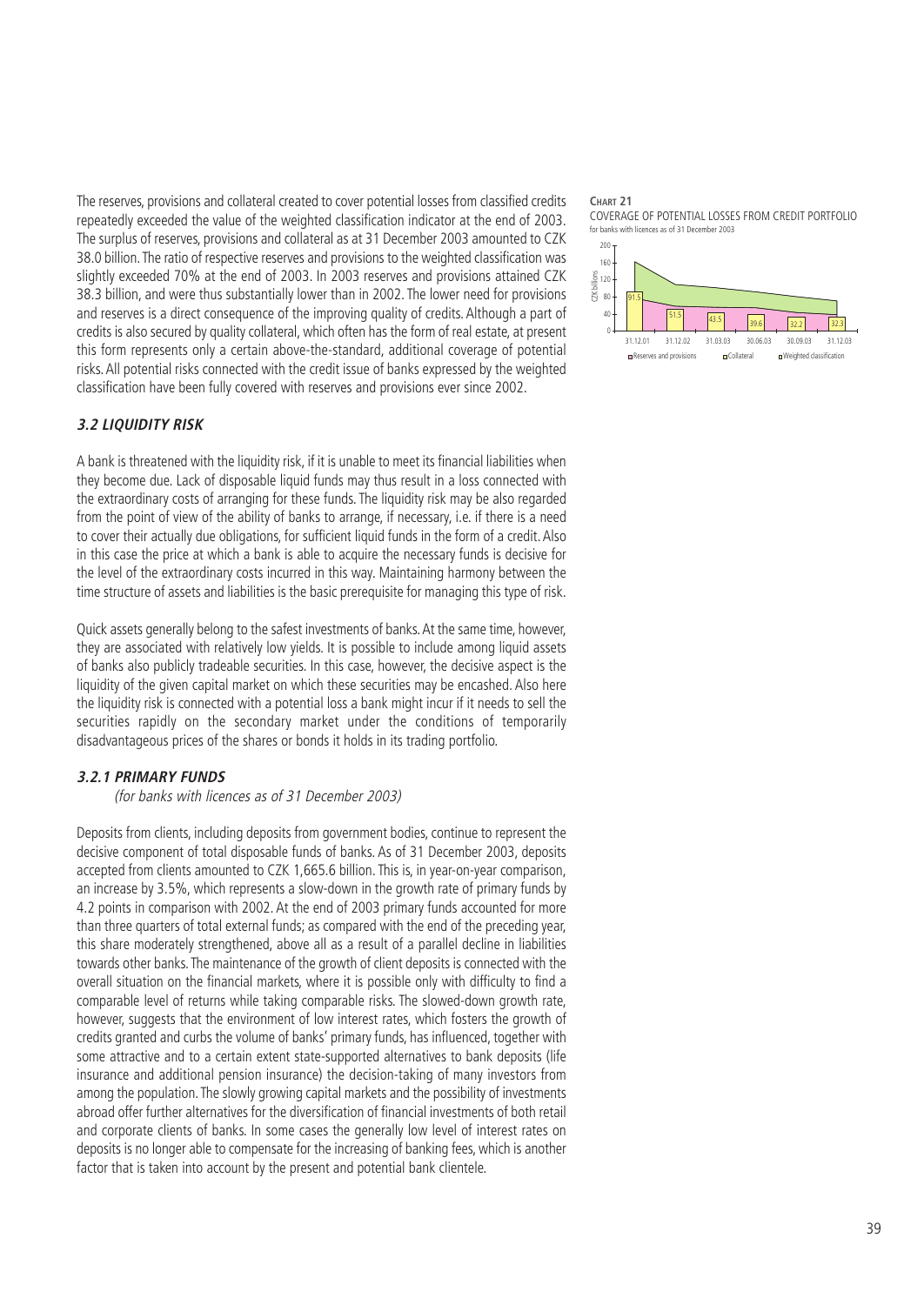



Note: Deposits accepted in the Czech Republic only

**CHART 23** DEPOSIT STRUCTURE BY ECONOMIC ACTIVITY for banks with licences as of 31 December 2003



The structure of deposits by sector recorded only partial changes at the end of 2003 in comparison with December 2002. More than a half of total client deposits as of 31 December 2003 consisted, just as in the preceding years, of deposits accepted from households. These deposits amounted to CZK 897.3 billion at the end of 2003, thus accounting for 56.2% of total client deposits. As a result of the fact that the growth rate of household deposits was higher than the overall growth of bank deposits, the share of deposits accepted from households in total deposits rose by 1.5 points. The development in 2003 thus resumed, after the decrease of bank deposits from households which occurred in the course of 2002, the preceding growth trend.The growth of deposits from households is to a considerable extent related to the amendment of the Act governing the conditions for building saving, according to which deposits made into accounts maintained with building societies by the end of the year 2003 opened for depositors with newly concluded contracts the opportunity of maintaining the existing level of yields.

Also in 2003, the non-financial sector has remained the second most important depositor. In the course of 2003 there was an increase not only in the total volume of this component of client deposits (by 9.8%, to CZK 362.1 billion), but also in its share of total deposits, by 1.4 points, to 22.7%. The growth rate of deposits from the non-financial sector in 2003, therefore, exceeded that of total deposits.

Deposits from the government sector, which in the area of bank deposits recorded an enormous upsurge in 2002 (the main reasons being the transactions of the Czech Consolidation Agency, which deposited its temporarily free funds in banks, and a methodological change with respect to the recording of deposits from the government sector, according to which also budgetary funds were newly included in deposits), have remained, in terms of their volume, in the third position in the breakdown of deposits by sector also at the end of 2003. Deposits from this sector with banks, however, markedly decreased as of 31 December 2003 in comparison with the end of 2002, specifically by more than one quarter, to CZK 117.4 billion.The share of government sector deposits in total deposits decreased by 3 points, as a result of which these deposits approached the share of deposits accepted from the institutions of the financial sector.

The structure of deposits by economic activity showed only minor shifts in the course of 2003. At the end of 2003, the most significant depositor from the point of view of the breakdown by sector has remained the sector of financial intermediation and insurance, in spite of the sudden fall, by almost one third, of the level recorded at the beginning of the year.This slump can be explained by parallel operation of several factors.A change that can be considered as significant was the change in the priorities of households, the free funds of which partially get into deposit accounts of banks indirectly, through financial intermediaries. In the environment of relatively low valuation of the capital invested on the financial and capital markets and low inflation a part of households gave priority to consumption over financial investments, while another group of investors deposited its funds in non-financial instruments, above all in real estate, in the expectation of growth of its price. At the same time the recipients of consumer credits, mortgage loans and loans provided by building societies began to repay the amounts due, which became a limiting element for further investment through the mediation of non-banking financial institutions. A further reason which can be identified was a change in the behaviour of non-banking financial intermediaries, who in the environment of low interest rates and recovering capital markets sought alternatives to banking accounts that would enable higher valuation of their clients' funds. Deposits of the financial intermediation and insurance sector in the amount of CZK 104.9 billion as of 31 December 2003 represented a 6.6% share of the total. The shares attained by the wholesale and retail trade, hotels and restaurants sector (6.2%) and by the manufacturing industry (5.8%) were only slightly lower at the end of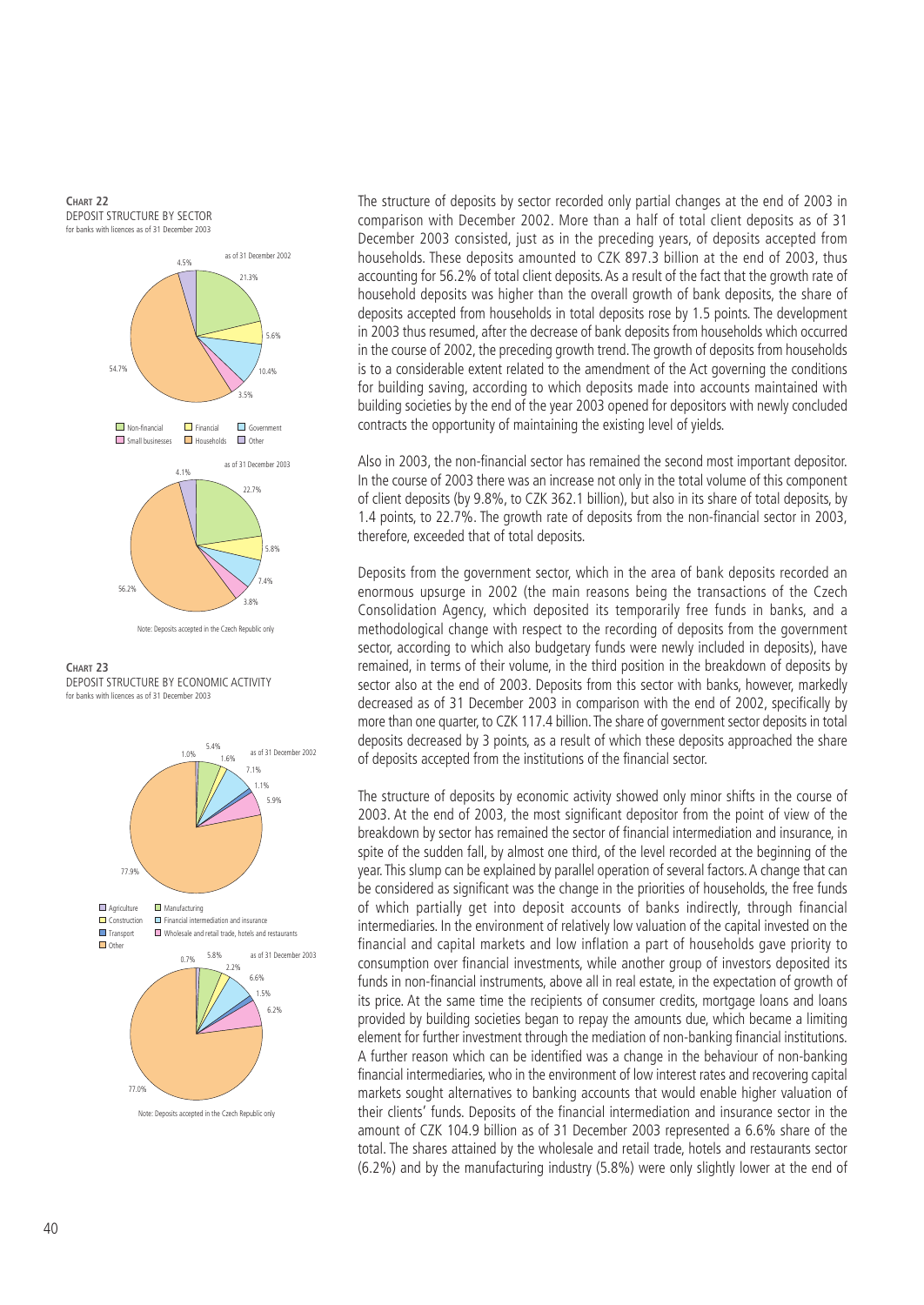2003. Both the last-mentioned sectors, however, reinforced, in year-on-year terms, their shares in total deposits as a consequence of their rapid growth rates, which exceeded the growth rate of deposits as a whole. The other economic sectors under review were fluctuating below the limit of 2.2% of the total. Their influence on primary funds of banks is, therefore, very small.

Demand deposits of banks were strengthening their share in the total throughout 2003, above all to the detriment of short-term deposits. The share of demand deposits as of 31 December 2003 significantly approached one half of the total deposits accepted (48.9%). In year-on-year comparison, demand deposits increased by 19.5% and have thus become for the first time the most significant component of deposits from the point of view of maturity.The shift in the time structure of primary deposits, above all the fact that short-term deposits were outpaced by demand deposits, is related to the development of the preferences of bank clients, for whom in 2003, owing to the falling interest rates on time deposits, it was ever more advantageous to leave their funds on current accounts which assured, under the conditions of only slightly lower yields, immediate availability of the funds deposited. Short-term deposits (with maturities within 1 year) were thus for the first time shifted to the second position from the point of view of the breakdown of bank deposits by maturity. In the course of the year 2003 their volume fell by 17.1% and their share in the total decreased by 8.4 points, to 34.5%. Medium-term deposits maturing within the range of 1 to 5 years recorded year-on-year growth in their absolute value as well as in their share of the total. At the end of 2003, the proportion of deposits of long-term character in total bank deposits was almost negligible<sup>5</sup>. At present not only the clientele from among households, but also those institutional clients which are interested in long-term financial investments are offered a range of other non-banking financial products with a possibility of attaining higher yields.

For banks the increasing share of demand deposits may, under certain circumstances, represent growth of liquidity risk due to the lack of liquid funds (although a certain level of demand deposits usually remains permanently available to banks). On the contrary, a decrease in deposits with maturities exceeding 5 years represents a reduction of the resources the bank has at its disposal in the long term.

#### **3.2.2 SECONDARY FUNDS**

(for banks with licences as of 31 December 2003)

The degree of financing of the individual banks through the mediation of the interbank market depends not only on their need to replenish their funds, but also on their opportunities and abilities to obtain such funds while expending as low costs as possible. The activities on the interbank market, therefore, reach different levels in the individual bank groups and also in the individual banks within the same group. Liabilities to other banks are, after client deposits, the second most important component of banks' financing; at the end of 2003 their value (including bonds of other banks, acquired in primary issues not designed for trading, which are to a considerable extent represented by mortgage bonds), amounted to CZK 285.3 billion. This volume represents somewhat more than 17% of client deposits and almost 50% more than the issue of debt securities. In comparison with the end of 2002 the volume of liabilities to banks decreased by approximately 6%.

#### **CHART 24** TIME STRUCTURE OF DEPOSITS for banks with licences as of 31 December 2003



Note: Deposits accepted in the Czech Republic only; the data in the chart are in CZK billions

<sup>5</sup> The comparison with the values attained in 2001 is influenced by a change in methodology, which interfered with the time structure of client deposits similarly as it did in the area of credits. According to the methodology which has been in effect since 2002, all deposits with maturities from one to five years are classified as medium-term deposits, while until the end of 2001 the upper limit for classification of a deposit as a medium-term deposit had been four years.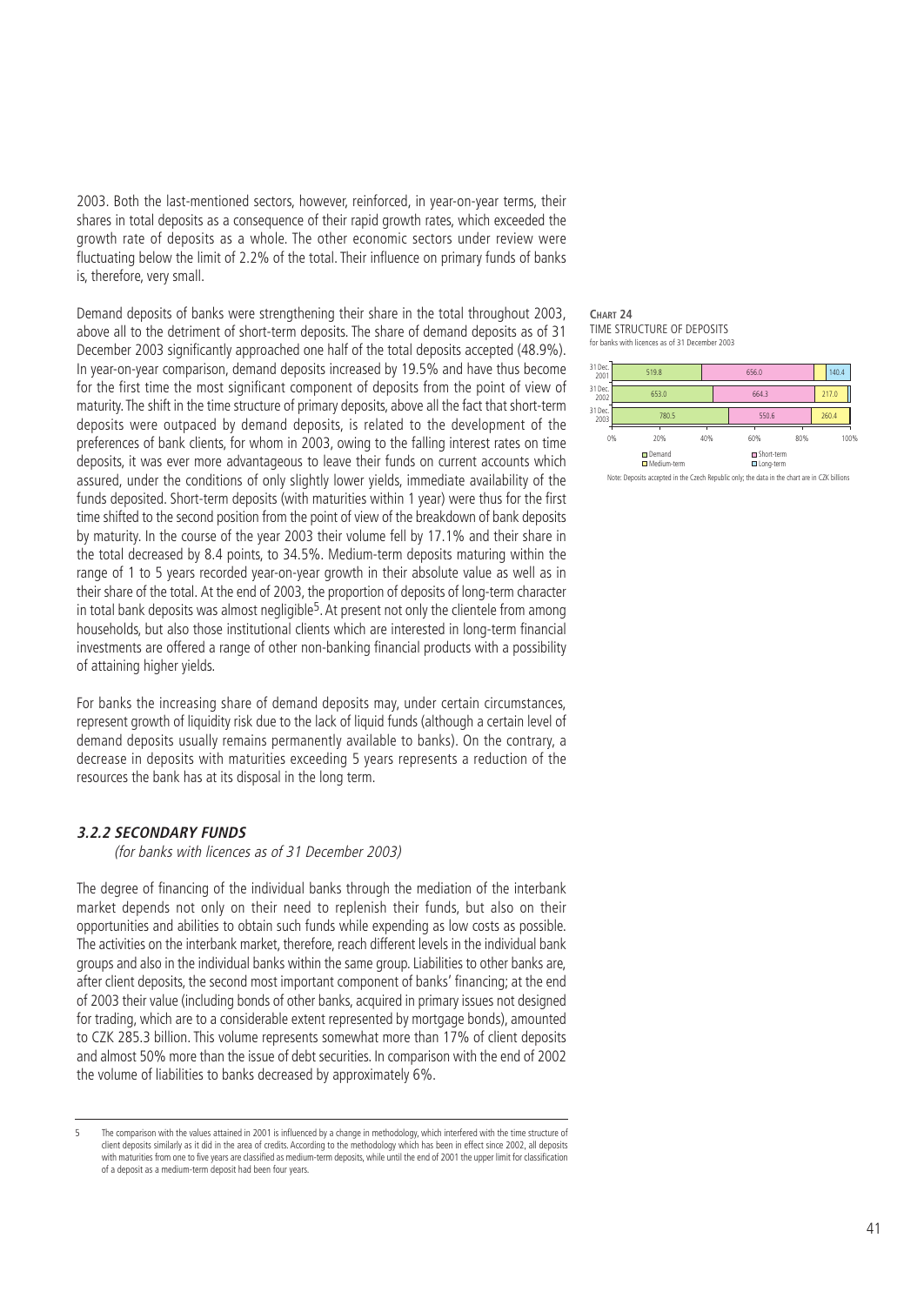**CHART 25** SECONDARY FUNDS AS A PERCENTAGE OF EXTERNAL FUNDS for banks with licences as of 31 December 2003



The need of the large banks to replenish their resources through the interbank market is very small, as these banks, thanks to their extensive branch networks, have at their disposal sufficient volumes of funds obtained directly from their clients in the form of client deposits. The share of secondary funds in external funds is even smaller in the group of building societies, where client deposits cover the need for funds almost fully, as deposits with this group of banks are preferred by the clients for reasons of a further advantage in the form of state support. The share of deposits accepted from other banks in total external funds at the end of 2003 amounted in the group of large banks to less than 8%, in building societies it did not even attain 1%, these shares being stable in the long-term.

Foreign bank branches are a group which uses funds acquired from other banks most intensively. The proportion of liabilities to banks in the case of this group was in the long term between 60% and 70%; at the end of 2002 it, however, fell to a value exceeding only slightly 60% and as of 31 December 2003 it dropped even lower, under the level of 60%. Foreign bank branches are representatives of banking institutions, which due to their limited branch network have only the minimum share of client deposits (3.5% of the total client deposits accepted by banks in the Czech Republic, while their share in total assets is 9.6%). At the same time they are institutions, which are able to obtain a credit on the interbank market under very advantageous conditions (in most cases they are branches of internationally operating and acknowledged banks).The groups of medium-sized and small banks attain a similar level of financing by means of secondary funds; at the end of 2003 in both cases it was approximately 20%.

#### **3.2.3 QUICK ASSETS**

(for banks with licences as of 31 December 2003)

The growth rate of quick assets in 2003 slowed down in 2003, and the share of quick assets in total assets also grew less dynamically. Quick assets amounted to CZK 907.7 billion at the end of 2003, liquid assets after inclusion of trading securities attained the level of CZK 933.1 billion. As at 31 December 2003 these volumes represented a share in total assets on the level of 35.9% and 36.9%, respectively. The share of both quick assets and liquid assets in total assets has been permanently increasing during the recent years. The growth rate of the liquid component of the total assets managed by the banking sector is, therefore, more rapid than the growth rate of total assets. In the course of 2003 quick assets recorded a growth by not full 12%, liquid assets by almost 13%; in both cases there was an increase of the share by more than 3 points. The comparison with the values attained at the end of 2001 is influenced by a change in the methodology, which has been in force since the beginning of the year 2002.6

Both in the course of the year 2003 and at its end, deposits and credits with the central bank remained a component, which played the main part in total quick assets.As of 31 December 2003 their share exceeded 50%, which was roughly 8 points less in comparison with the end of 2002. Deposits and credits with the CNB amounted to CZK 484.8 billion at the end of 2003, having shown a moderate decrease in year-on-year terms.The second most significant component of quick assets is treasury and other bills with a volume of CZK 347.6 billion.The total volumes of treasury bills and their shares in quick assets have repeatedly increased in the course of the past three years. Neither current accounts with banks, nor cash are very important in terms of their volume. At the end of 2003, just as during the two preceding years, their aggregate share in quick assets did not exceed 10%.





<sup>6</sup> In January 2002, quick assets of the banking sector considerably increased their volume as a result of methodological changes, which could not have been taken into consideration retroactively. Deposits with banks under 24 hours and state coupon bonds began to be newly included in the value of quick assets; these, however, were adjusted for securities within the framework of reverse repo-operations.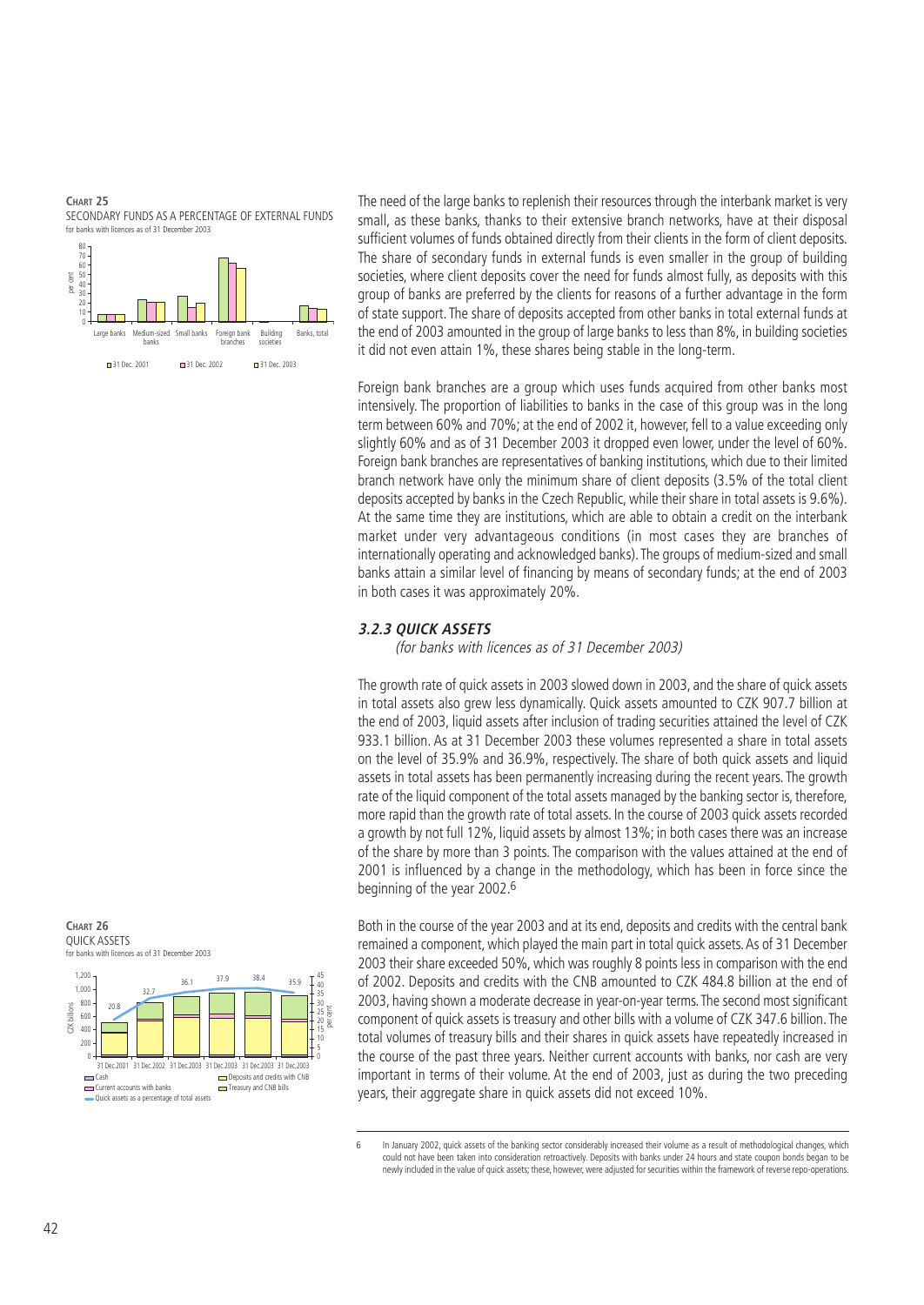Trading securities amounted to CZK 25.4 billion at the end of 2003, their decisive component being bonds, which accounted for more than 90% of them. The volume of trading securities increased by more than one half in comparison with end of the previous year. Bonds, and in particular, almost exclusively mortgage bonds, have become their main growth component.

## **3.2.4 MATCHING OF ASSET AND LIABILITY MATURITIES**

(for banks with licences as of 31 December 2003)

Banks reduce the risk of the rise of extraordinary expenses ensuing from the lack of liquid funds that are necessary to cover their actual needs by means of the maximum matching of maturities of assets and liabilities within the corresponding time horizons. The decisive criterion in this respect is the matching of the actual residual maturities of asset and liability items within the given time bands. The assets and the liabilities sides of the balance sheet are to a considerable extent represented by items payable on demand or those with very short maturities. Noticeable above all is the high, and in the course of the past year further increasing, share of demand client deposits in total liabilities of a bank (the liabilities items payable on demand maintain their volumes on certain levels and are taken account of by banks when they manage their liquidity risk). Similarly, on the asset side, there is noticeable growth of the volume of liquid and quick assets and of their share in total assets.

As of 31 December 2003, the time bands with residual maturities of less than a half-year recorded the predominance of liability items over asset items, even after the liquidity of demand deposits has been taken into consideration. The only exception was the time band from 1 week to 1 month, in which assets exceeded liabilities. The asset side of the balance sheet gained predominance in all intervals of residual maturities in excess of 2 years. The resulting net balance-sheet positions, whether positive or negative, after taking the liquidity of demand deposits into consideration, with respect to any of the time bands monitored do not exceed 6.5% of total assets. In the time bands of up to 3 months, which are considered to be decisive from the point of view of liquidity management, this percentage has in no case exceeded (in absolute terms) 3%. The liquidity position of the banking sector as a whole at the end of 2003 can be, therefore, evaluated as balanced.

At the end of 2003 the share of the cumulative net position to 3 months in total assets attained, after deducting 80% of demand deposits, in absolute terms less than 2%, therefore a value, which is appreciably better than that reached at the end of 2002. The liquidity risk of the banking sector as a whole expressed by the indicator of the cumulative net position to 1 month (including the off-balance sheet and after deducting 80% of demand deposits) in relation to total assets, signals, at the value of the indicator - 0.9% as of 31 December 2003 a very balanced situation between the most liquid assets and liabilities, with a moderately predominating liability component. The resulting value of the indicator is, therefore, almost as auspicious as was the value of the respective position a year earlier.

In the longer time bands, i.e. from the residual maturity of 1 year upwards, the cumulative net positions show the predominance of asset items over liability items. A similar situation exists in the case of assets and liabilities with maturities in excess of 5 years. In both the maturity bands, therefore, banks use funds with shorter maturities to finance their mediumterm and long-term activities, which may represent a potential risk.

## **3.3 MARKET RISK**

Market risk represents the risk of potential losses a bank may incur as a result of changes in interest rates, in exchange rates, changes in share prices on the capital market or in prices of other assets. Characteristic of all categories of market risk is, therefore, dependence on

#### **CHART 27** ASSETS AND LIABILITIES BY RESIDUAL MATURITY AS OF 31 DECEMBER 2003 for banks with licences as of 31 December 2003



#### **TABLE 7**

MATCHING OF ASSET AND LIABILITY MATURITIES for banks with licences as of 31 December 2003; percent

|                                                     |         | 31 Dec. 02 31 Mar. 03 30 Jun. 03 30 Sep. 03 31 Dec. 03 |         |         |         |
|-----------------------------------------------------|---------|--------------------------------------------------------|---------|---------|---------|
| Cumulative net position:                            |         |                                                        |         |         |         |
| to 3 months as a percentage of assets <sup>1)</sup> | $-2.49$ | $-0.36$                                                | $-0.31$ | $-0.76$ | $-1.94$ |
| to 1 month as a percentage of assets1).2)           | $-0.73$ | 0.25                                                   | $-0.31$ | $-0.70$ | $-0.94$ |
| Assets/liabilities maturing:                        |         |                                                        |         |         |         |
| within 1 month                                      | 57.39   | 58.11                                                  | 54.97   | 51.75   | 51.73   |
| in more than 1 year                                 | 227.12  | 222.11                                                 | 241.16  | 257.39  | 251.33  |
| in more than 5 years                                | 354.67  | 334.45                                                 | 412.72  | 482.40  | 498.46  |
| 1) Minus 80 % of demand deposits                    |         |                                                        |         |         |         |

1) Minus 80 % of demand deposits 2) Including off-balance sheet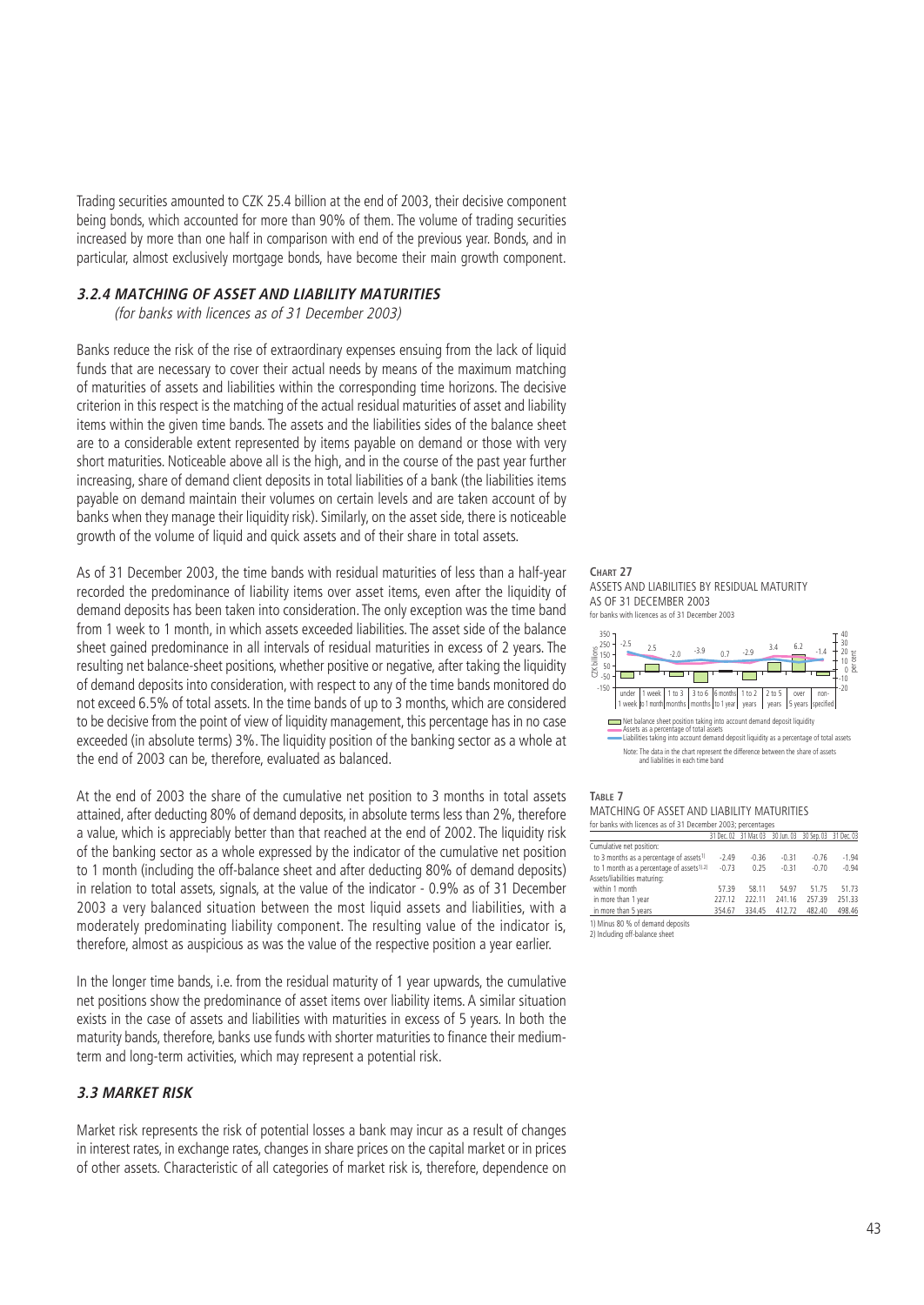the development of market prices of assets or, as the case may be, of the respective instruments. Market risk also affects the liabilities side of the balance sheet, for it may influence the level of a bank's liabilities.

## **3.3.1 FOREIGN EXCHANGE RISK**

(for banks with licences as of 31 December 2003)

Foreign exchange risk is a part of market risks. It consists in the possibility of a loss caused by movements of exchange rates. A bank is exposed to this risk in the event that it has foreign currency assets or liabilities in its balance-sheet or off-balance sheet. As the values of these assets and liabilities are expressed in Czech crowns, any changes in exchange rates automatically bring about changes in their values.The degree of a bank's exposure to foreign exchange risk depends on the proportion of foreign currency assets and liabilities in its balance sheet, which is given by the level of its involvement in foreign-currency activities. Czech banks implement most of their activities in the domestic currency.This, however, does not mean that foreign exchange risk is insignificant in the Czech banking sector.The decisive currencies are the euro and the US dollar.

In the course of the past two years the share of foreign exchange assets and liabilities in total assets and liabilities in the Czech banking sector stabilized on a level oscillating around 16%. At the end of 2003 the value of foreign exchange assets attained, at a 4% year-onyear decrease, the amount of CZK 426.0 billion (i.e. 16.3% of gross assets). The value of foreign exchange liabilities increased by 7.2%, to CZK 438.9 billion (17.4% of liabilities). The share of foreign exchange assets in total gross assets in comparison with the end of 2002 decreased by 0.9 point, while the share of foreign exchange liabilities in total liabilities increased, in year-on-year terms, by 0.9 point.

In the off-balance sheet, between the years 2002 and 2003, there occurred an increase of the foreign exchange component in both foreign exchange assets and foreign exchange liabilities. Foreign exchange off-balance-sheet assets increased to CZK 1,169 billion and, therefore, accounted for 30% of off-balance-sheet assets. Foreign exchange off-balancesheet liabilities increased to CZK 1,172 billion and accounted for 31% of off-balance-sheet liabilities. The proportion of foreign exchange off-balance sheet assets in total off-balance assets grew by 5.1 points; the proportion of foreign exchange liabilities by 2.8 points. The most significant items were assets and liabilities from fixed-term operations.

The share of foreign currencies in assets and liabilities varies significantly between the individual groups of banks.This share is considerably high in particular in the case of foreign bank branches.The high share of foreign currencies in this group of banks is a consequence of their frequent and significant transactions with their business partners in the countries where their head offices are located. This concerns especially acquisitions of funds in the country of the head office. In the case of other banks the share of foreign currencies in assets and liabilities is considerably lower, which means that the other banks are less exposed to foreign exchange risk.

Foreign exchange positions, i.e. differences between the balance-sheet and off-balance sheet assets and liabilities, recorded a very stormy development between the years 2001 and 2003. The long balance-sheet foreign-exchange position slumped in the course of 2002 from more than CZK 102 billion to less than CZK 34 billion (i.e. by 67%) and changed into a short foreign-exchange position (CZK -13 billion) in 2003. The decrease was due in particular to the falling item of other claims on other banks in foreign currencies, specifically to its component time deposits above 24 hours with other banks in foreign currencies. The foreign exchange risk of the balance-sheet was, therefore, gradually decreasing.





**CHART 29** FOREIGN EXCHANGE POSITION OF THE BANKING SECTOR for banks with licences as of 31 December 2003



0 5

**CHART 28**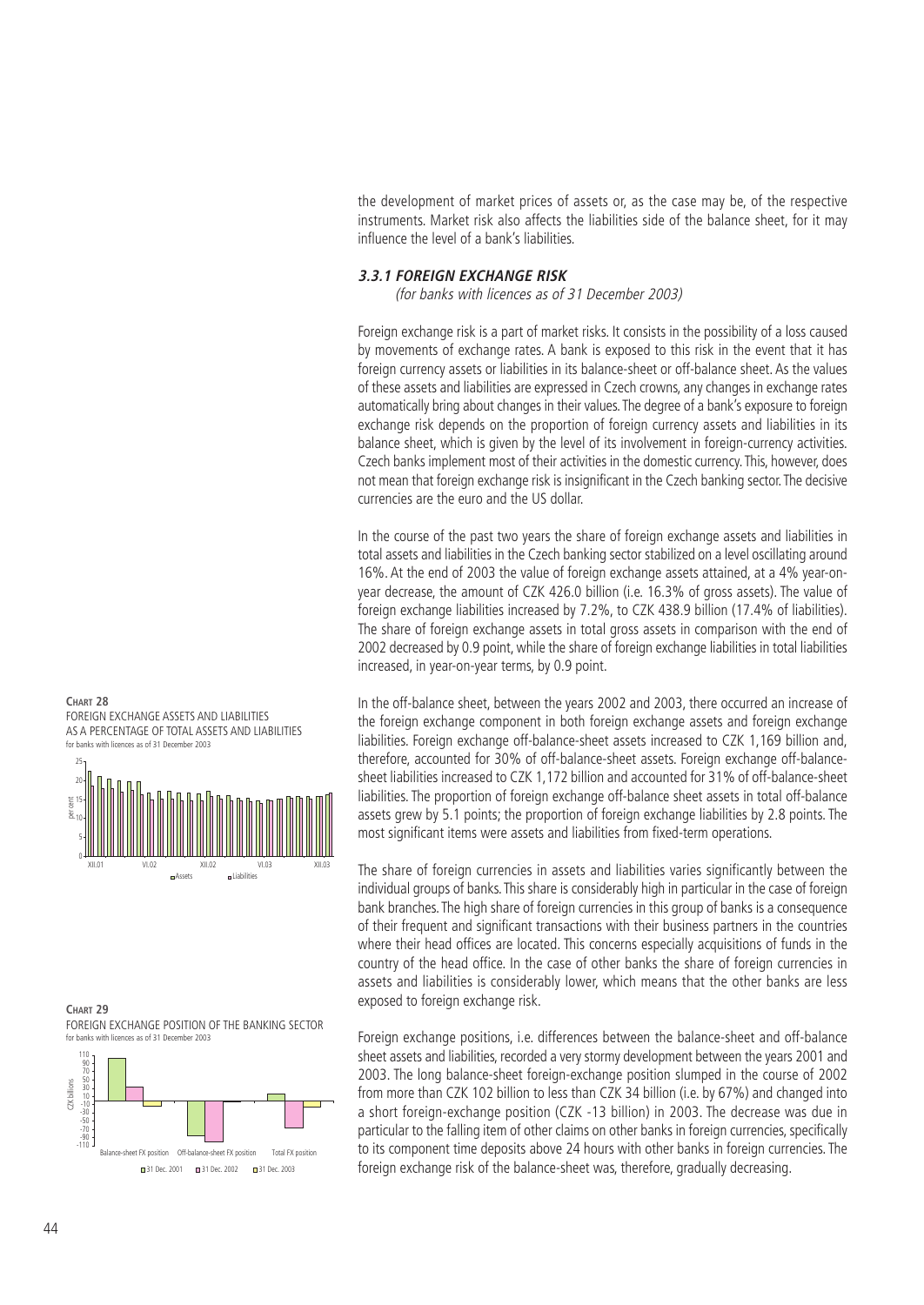Between the end of the years 2001 and 2002 the short off-balance-sheet foreign exchange position deepened, falling from CZK –85 billion to almost CZK -100 billion. In 2003, however, the opposite development occurred, i.e. the value of the short off-balance-sheet foreign exchange position decreased to CZK –3 billion. The main reason for the change of the foreign exchange position when comparing the situation at the end of the years 2002 and 2003 was the sudden growth of assets from fixed-term operations with interest-rate instruments in foreign currencies (by CZK 235 billion). An important factor was above all a decrease of the guarantees accepted. The foreign exchange risk of the off-balance sheet, therefore, after its growth in 2002 markedly decreased in 2003.

The structure of foreign exchange assets changed in 2003 due to the influence of an absolute fall of the value of foreign exchange deposits with banks (by more than 36%). This item was the most significant item of foreign exchange assets in 2002 (it accounted for 37% of these assets). In 2003, however, its share fell to less than 25%, due to which it shifted to the second position. Credits had the largest share in foreign exchange assets (37%) in 2003. However, neither their share, nor their absolute amount (CZK 158 billion) changed in year-on-year terms. Securities, on the contrary, recorded the greatest growth in the share of foreign exchange assets, as well as in the absolute amount. Their value increased, year-on-year, by more than 50% and their share in foreign exchange assets attained roughly 23%.

On the side of foreign exchange liabilities, the structure did not change very much between the years 2002 and 2003. Client deposits remained the most significant item, even though their share moderately decreased, by 3 points, to 46.3%. There was, on the contrary, moderate growth of the second most important item, specifically bank deposits. Bond issues recorded the greatest growth. However, with regard to the fact that their share is very small, this growth was not reflected to any greater extent in the overall structure of foreign exchange liabilities.

At the end of 2003 the share of the foreign exchange component in total credits granted to clients and deposits accepted from clients was fairly low (15% and 12%, respectively) and showed a repeated moderate decrease in year-on-year comparison.The share of foreign exchange in deposits and credits with banks decreased very markedly, specifically from 42% at the end of 2002 to 35% in 2003. On the contrary, a growing trend of the share of foreign exchange was recorded on the asset side in securities, on the liabilities side in bond issues and partially also in deposits and credits with banks.

The structure and volume of foreign exchange transactions differ very markedly between the individual banks. In 2003, the share of foreign exchange assets in total assets was the highest in the case of foreign bank branches (24.9%). As against 2002, however, it fell by almost 12 points. The lead of foreign bank branches is even more evident as regards the share of foreign exchange liabilities in total liabilities (49.6%), where there occurred, on the contrary, an increase by 9 points.

The medium-sized banks have the markedly highest share of foreign exchange in deposits and credits with banks; they recorded year-on-year growth by more than 20 points. The small banks are dominant as regards the proportion of foreign exchange in client deposits and credits. Large banks have the highest share of foreign exchange securities in total securities, just as they had in 2002.

The market shares of the bank groups in the individual foreign exchange items of the balance sheet of the banking sector recorded in the course of 2003 certain shifts in the areas of total assets, client credits and deposits with banks, while in client deposits they





**CHART 31** SHARE OF FOREIGN EXCHANGE IN SELECTED PRODUCTS for banks with licences as of 31 December 2003



**TABLE 8**

SHARES OF FOREIGN EXCHANGE IN ASSETS, LIABILITIES AND SELECTED TYPES OF BANKING TRANSACTIONS for banks with licences as of 31 December 2003; percentages

|                      | Large banks | Medium-sized banks | Small banks | Foreign bank branches |
|----------------------|-------------|--------------------|-------------|-----------------------|
| Assets               | 19,3        | 14,0               | 22,1        | 24,9                  |
| Liabilities          | 8,2         | 19,4               | 14,1        | 49,6                  |
| Credits provided     | 7.1         | 4,3                | 38,5        | 6,8                   |
| Deposits and credits |             |                    |             |                       |
| with banks           | 76,0        | 57,2               | 30,3        | 50,5                  |
| Securities           | 34,2        | 19,1               | 2,3         | 1,7                   |
| Deposits accepted    | 4.9         | 3.4                | 6,5         | 4,2                   |
| Deposits and credits |             |                    |             |                       |
| from banks           | 49,6        | 67,1               | 56,5        | 65,0                  |
| Derivatives          | 70,4        | 73,3               | 43,3        | 64,5                  |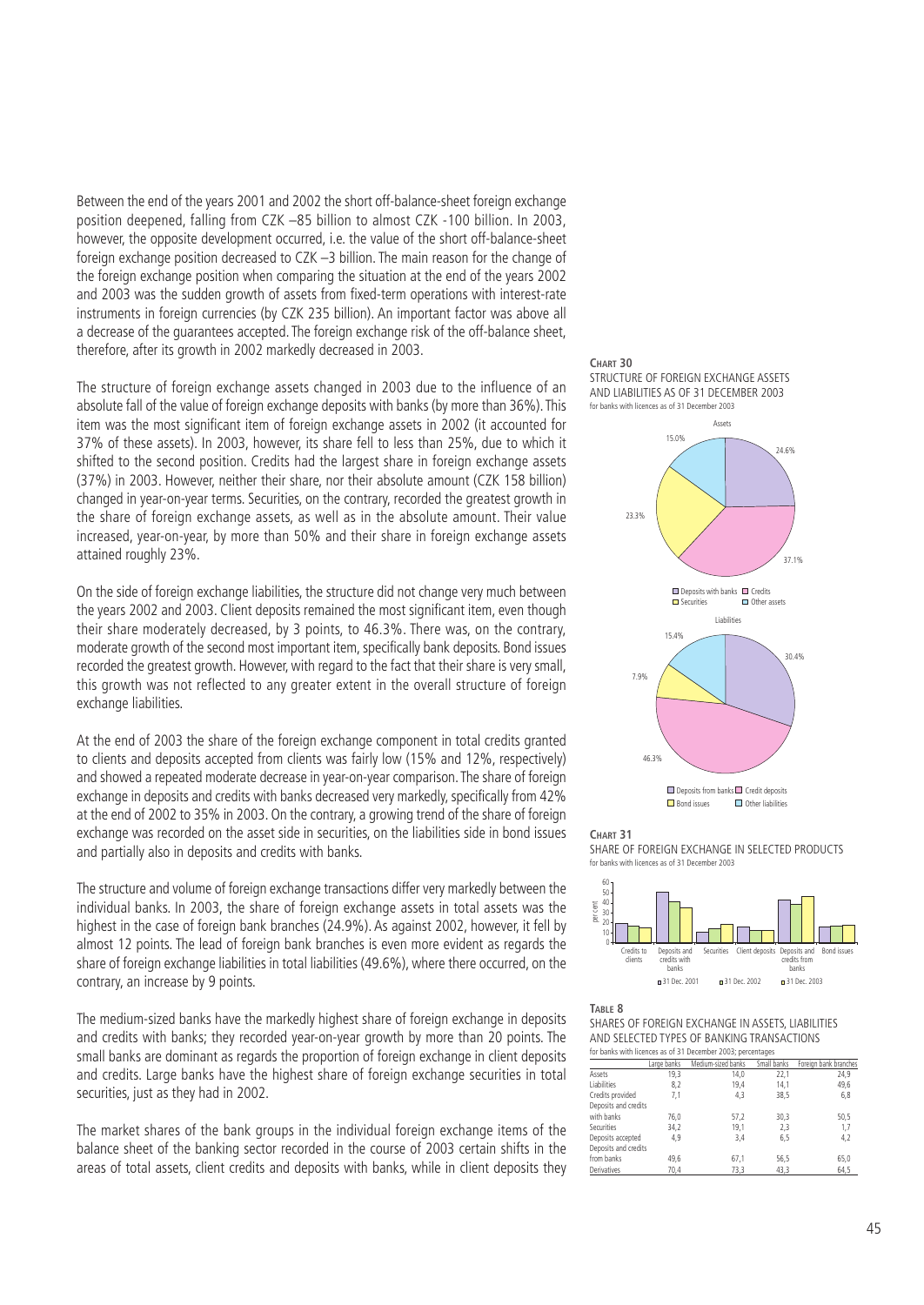**CHART 32** MARKET SHARES OF BANK GROUPS IN ASSETS AND SELECTED PRODUCTS IN FOREIGN CURRENCIES IN PER CENT for banks with licences as of 31 December 2003



changed only to the minimum extent. In 2003 the share of the large banks in foreign exchange assets amounted to 63.1%, which was almost 5 points more than in the preceding year. In 2002, the shares of the medium-sized banks and the foreign bank branches fluctuated around 20%; in 2003, however, that of the foreign bank branches fell by almost 6 points. In both the years, the share of the other bank groups in foreign exchange assets was negligible.

In client credits, the shares of the individual bank groups were similar to those relating to total foreign exchange assets. In deposits with banks, the medium-sized banks strengthened their position very significantly in year-on-year terms, (the growth by almost 18 points, to 43.4%), thus gaining the largest share of foreign exchange deposits with banks. In the case of the large banks this share, on the contrary, markedly decreased (to 40.8%). Foreign exchange client deposits are constantly most often placed with large banks (73.4%), which can be attributed above all to the large branch network of this bank group.

## **3.3.2 EQUITY RISK**

(for banks with licences as of 31 December 2003)

The securities portfolios of the banks operating in the Czech Republic contain mainly bonds. Equity securities, i.e. shares and participation certificates (participation certificates are bearers of the risk connected with the assets into which investments are made, i.e. at present above all with shares, bonds and money market instruments), currently represent only a small part of total assets of banks. Banks are, therefore, endangered by equity risk, i.e. by the risk of an unfavourable development of their prices on the capital market, only to a limited extent. With regard to the fact that the portfolios of banks also include securities issued in foreign currencies, shares can be also associated with foreign exchange risk.

Since the beginning of 2002, any changes in prices of trading shares and shares available for sale, which are recorded on the asset side of a bank's balance sheet, have been reflected directly in the values at which they are entered into the balance sheet. These securities, if they are included in the portfolio for trading or for sale, are carried to account at fair value.

In 2003 the trend towards growth in the volume of Treasury bills and CNB bills in banks' portfolios continued. It was accompanied by a decrease in the volume of securities with variable yield. A change of the trend occurred in the area of securities with fixed yield, the volume of which increased in 2003.

Securities, including Treasury bills and CNB bills, attained the volume of CZK 535.0 billion as of 31 December 2003. Their share in total assets exceeded 20%, while in the past years it repeatedly found itself below the limit of one fifth of total assets. After the deduction of Treasury bills and CNB bills the banking sector administered securities in the volume of CZK 177 billion, this component having shown a decrease by 11%, in year-on-year terms. At the end of 2003 Treasury bills and CNB bills accounted for a two-third majority of the total portfolio of securities of the banks operating in the territory of the Czech Republic with year-on-year growth approaching 40%.7

In the structure of securities by type of yield, fixed-yield securities predominate markedly in the long term over variable-yield securities. As of 31 December 2003 fixed-yield securities

#### **CHART 33** STRUCTURE OF SECURITIES PORTFOLIO BY SECURITIES TYPE for banks with licences as of 31 December 2003

| 100 % |                                                                         |  |              |  |                           |  |       |       |  |                           |  |
|-------|-------------------------------------------------------------------------|--|--------------|--|---------------------------|--|-------|-------|--|---------------------------|--|
| 80 %  | 150.4                                                                   |  | 259.6        |  | 279.7                     |  | 316.9 |       |  |                           |  |
| 60 %  | 65.2                                                                    |  |              |  |                           |  |       | 348.5 |  | 357.7                     |  |
| 40 %  |                                                                         |  | 62.7         |  |                           |  |       |       |  |                           |  |
| 20 %  | 258.5                                                                   |  | 136.5        |  | 142.2                     |  | 139.8 | 147.5 |  | 157.5                     |  |
| 0%    |                                                                         |  |              |  |                           |  |       |       |  |                           |  |
|       | 31 Dec. 2001                                                            |  | 31 Dec. 2002 |  | 31 Mar. 2003 30 Jun. 2003 |  |       |       |  | 30 Sep. 2003 31 Dec. 2003 |  |
|       | <b>□</b> Bonds<br>$\square$ Shares<br>Treasury securities and CNB bills |  |              |  |                           |  |       |       |  |                           |  |

When making a comparison with the values attained in 2001, it is necessary to take into account a change in the methodology which occurred in 2002 and which brought about an overall decline in the issue of securities in the holding of banks.Among the main changes was the carrying of securities designed for trading and sale to account at fair value and the shift of primary issues of debt securities not designed for trading among receivables.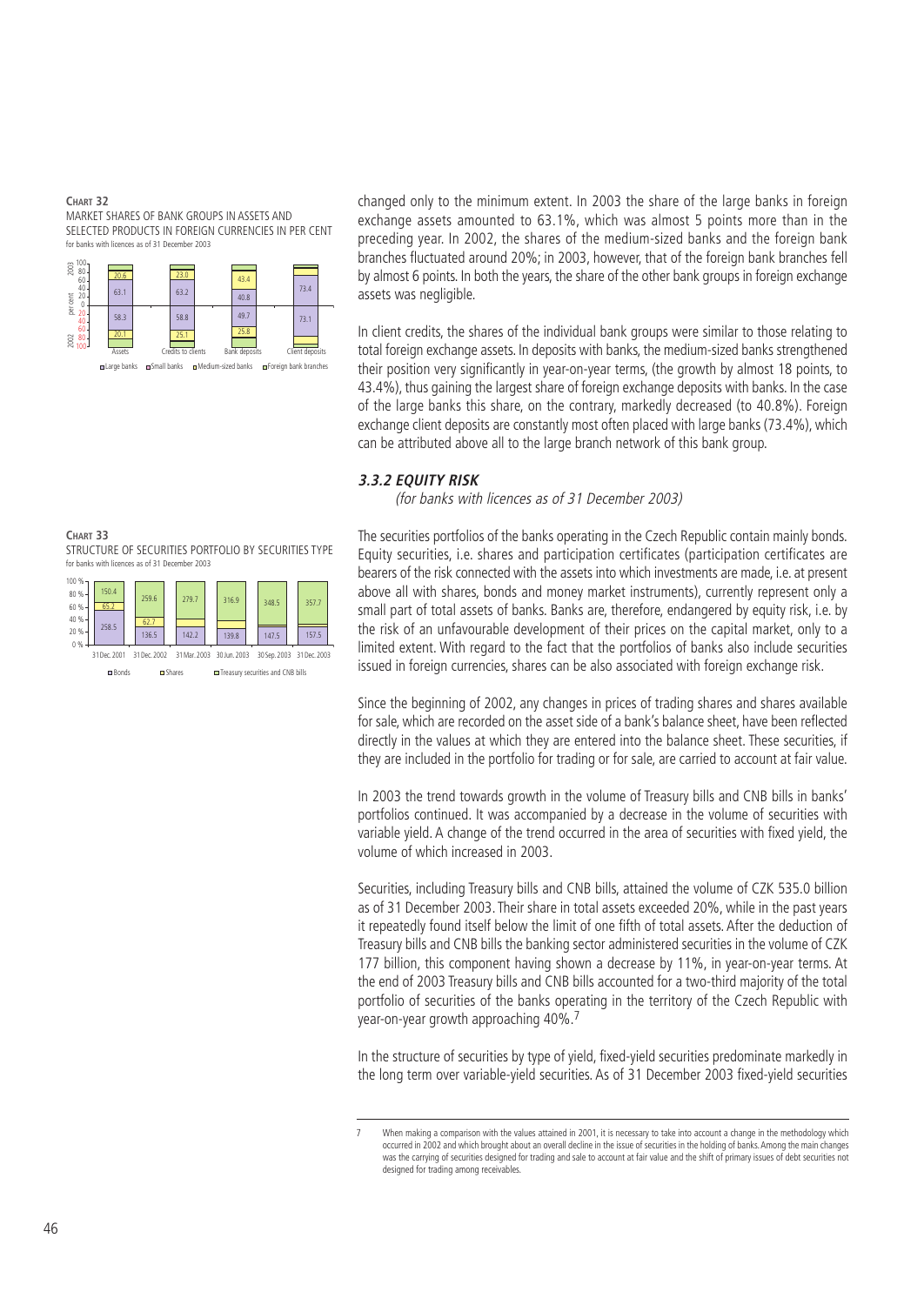were recorded in the volume of CZK 157.5 billion, which is more than an eight-multiple of the volume of variable-yield securities.While the volume of fixed-yield securities grew, yearon-year, by approximately 15%, the volume of variable-yield securities over the same period extraordinarily dropped, by more than two thirds. The reason for this decrease is the "cleanup" of the portfolio of ČSOB, from which some equity securities taken over from the former portfolio of IPB were removed.

Securities held to maturity have repeatedly formed the greatest share as regards the three types of portfolios in which securities held by banks are broken down, i.e. trading securities, securities available for sale and securities held to maturity including ownership interests.At the end of 2003 this component attained a-more-than-a-half part of the total securities portfolio. Securities held to maturity were followed by trading securities, while a year earlier the second position had been taken by securities available for sale.

The individual bank groups are characterised by different business and investment strategies. The large banks invested almost CZK 85 billion, i.e. about 57% of their overall securities portfolio, into securities held to maturity, including ownership interests; the greater part of these securities are securities with a fixed yield (over 87%). On the contrary, the medium-sized banks and the foreign bank branches invest above all in securities available for sale.<sup>8</sup> the predominating component of their portfolios being, just as in the case of the large banks, fixedinterest securities. Securities held to maturity are typical of the portfolios of building societies.

In the individual groups very differing shares of securities in total assets can be seen.At the end of 2003 the largest share, almost 50%, was recorded by the building societies. This high proportion is related to the building societies' limited possibilities for investment, which are given by law. On the contrary, the smallest share, less than 5%, was recorded by the foreign bank branches. The resulting average value of the sector, exceeding moderately 20%, is influenced in a decisive manner by the group of large banks, which at the end of 2003 held 22% of its assets in the form of securities.

#### **3.3.3 DERIVATIVES RISKS**

(for banks with licences as of 31 December 2003)

By means of derivatives transactions it is possible to transform other risks attaching to the respective underlying asset and to pass on these risks to other market participants. The importance of the potential risks associated with derivatives transactions increased again in 2003 due to the fact that the volumes of these transactions, after a moderate decrease in 2002, resumed their growth, and it continues to rise, because their range is expanding. The risks attaching to derivatives transactions are, however, substantially smaller than their share in total assets of the sector might suggest (131% at the end of 2003, which represents year-on-year growth by approximately 8 points), for a predominant part of them are hedging transactions. Hedging instruments most frequently have the character of obligations and legally enforceable contracts, by means of which it is possible to secure above all the real value of an asset or liability.

The real value of a derivative changes in dependence on changes in the value of the underlying asset; in the case of banks of the Czech banking sector the underlying assets are most frequently interest rates and exchange rates. Derivatives are relatively easily available

#### **CHART 34**

STRUCTURE OF SECURITIES PORTFOLIO BY PORTFOLIO TYPE for banks with licences as of 31 December 2003



#### **TABLE 9**

|  |  | STRUCTURE OF SECURITIES AS OF 31 DECEMBER 2003                                   |  |  |  |  |
|--|--|----------------------------------------------------------------------------------|--|--|--|--|
|  |  | for banks with licences as of 31 December 2003; excluding Treasury and CNB bills |  |  |  |  |

|                                    | Large | Medium-sized | Small           | Foriegn bank | Building  |
|------------------------------------|-------|--------------|-----------------|--------------|-----------|
|                                    | banks | banks        | banks           | branches     | societies |
| Securities, total, in CZK billions | 149.5 | 12.2         | 0.6             | 0.4          | 14.6      |
| of which:                          |       |              | in CZK billions |              |           |
| trading securities                 | 21.2  | 3.7          | 0.2             | 0.0          | 0.2       |
| securities available for sale      | 43.8  | 7.9          | 0.2             | 0.3          | 0.0       |
| securities held to maturity        |       |              |                 |              |           |
| and ownership interests            | 84.5  | 0.6          | 0.1             | 0.1          | 14.4      |
| of which:                          |       |              |                 |              |           |
| bonds                              | 130.5 | 11.7         | 0.3             | 0.4          | 14.6      |
| shares                             | 19.0  | 0.5          | 0.3             | 0.0          | 0.0       |
| of which:                          |       |              | in per cent     |              |           |
| trading securities                 | 14.2  | 30.7         | 39.0            | 0.0          | 1.6       |
| securities available for sale      | 29.3  | 64.5         | 38.7            | 79.4         | 0.0       |
| securities held to maturity        |       |              |                 |              |           |
| and ownership interests            | 56.5  | 4.8          | 22.4            | 20.6         | 98.4      |
| of which:                          |       |              |                 |              |           |
| bonds                              | 87.3  | 95.8         | 45.4            | 99.3         | 100.0     |
| shares                             | 12.7  | 4.2          | 54.6            | 0.7          | 0.0       |
|                                    |       |              |                 |              |           |

Trading securities are securities which are held for the purpose of attaining profit from price differences within a short-term period. Securities held to maturity may be both equity securities and debt securities that a bank has resolved to keep in its portfolio until their maturity. Securities available for sale are a financial asset, which is neither a trading security, nor a security held to maturity.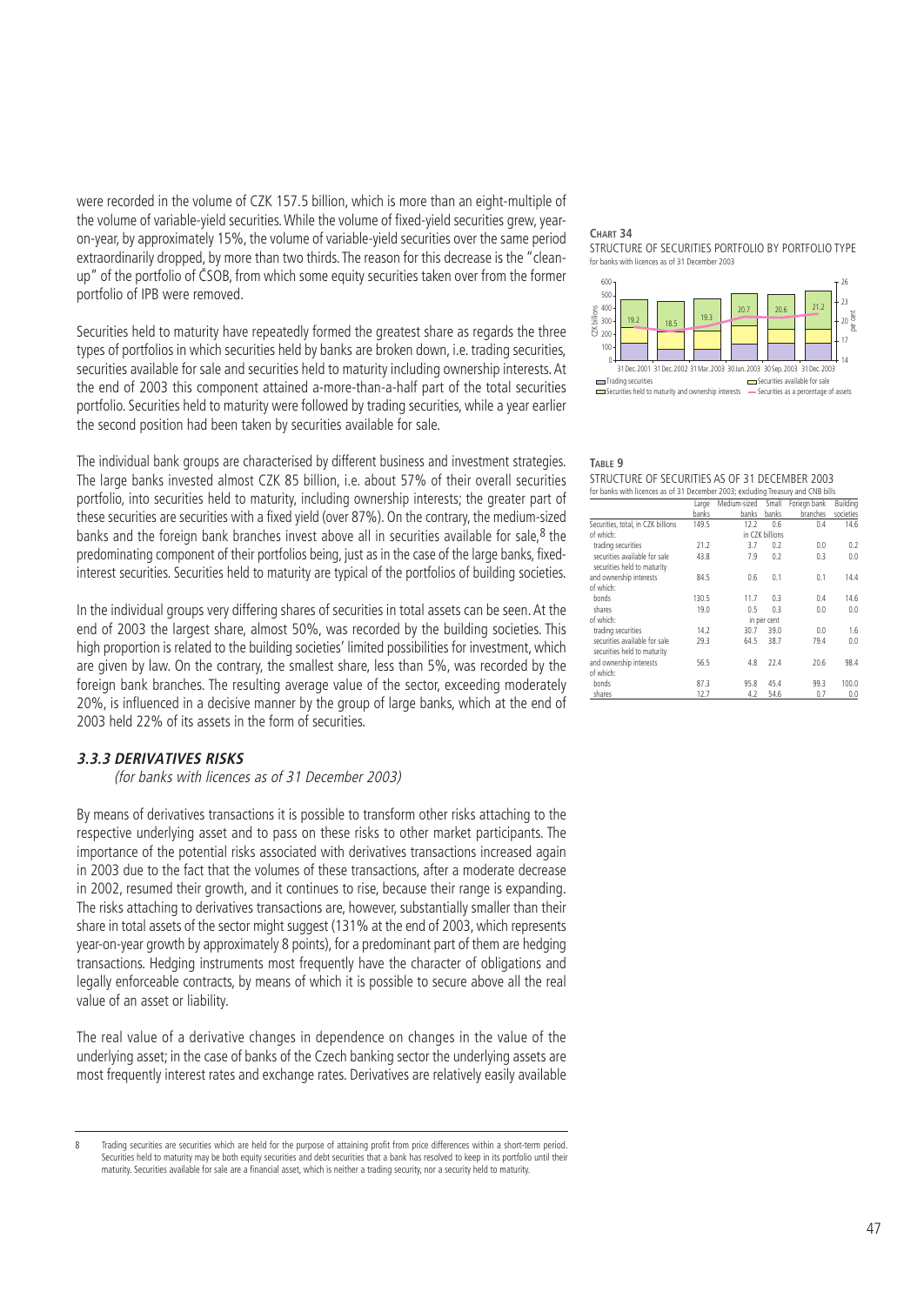**CHART 35** RECEIVABLES FROM DERIVATIVES TRANSACTIONS AS A PERCENTAGE OF TOTAL ASSETS for banks with licences as of 31 December 2003



to investors, as they require a very small initial investment, while the risk of loss exceeds this investment many times. A characteristic feature of all derivatives transactions is the settlement of the respective deal as at some future date. The volume of derivatives transactions implemented at the stock exchange is very small, in most cases the transactions concerned are OTC transactions.

The share of receivables from derivatives transactions in total assets has remained almost stable over the past three years in the case of the medium-sized banks, while it has been growing on an ongoing basis in the case of the large banks and the small banks and falling in the case of the foreign bank branches.

There are great differences between the individual groups and between the individual banks, as regards their involvement in derivatives transactions. Foreign bank branches continue to be most active in this respect, in spite of the fact that in the case of this group the ratio between receivables from derivatives transactions and total assets repeatedly decreased in 2003. In December 2003 total receivables from derivatives transactions in the case of foreign bank branches attained a level amounting to less than a treble of their total assets, while as at 31 December 2001 their level exceeded a quadruple of their assets. The next group with a significant proportion of derivatives transactions in total activities is that of the medium-sized banks; the indicator comparing their volumes of derivatives and total assets attained again, after a moderate decrease in 2002, the level from the end of 2001, i.e. a value exceeding 170%.The group of large banks, which has the decisive share in derivatives transactions of the sector, recorded in the course of 2003 their further gradual growth, thus continuing the growth of the preceding years. It was only at the end of 2003 that after the long-term growth trend there occurred a moderate decrease. In year-on-year comparison, the ratio of receivables from derivatives to total assets in the case of large banks increased by approximately 9 points, to 122.4%.The small banks are not for the time being very active in the area of derivatives transactions and the building societies until the end of 2003 had not been allowed to carry out these transactions at all. In the case of the individual banks the ratio of receivables from derivatives to total assets fluctuated within the range of almost 0% to 667%.As of 31 December 2003, twenty-two banks out of the total number of thirtyfive recorded receivables from derivatives in their accounts.

From the point of view of the underlying asset, with which also the type of risk attaching to the given derivatives transaction is related, and at the same time from the point of view of liquidity, the most strongly represented and continuously increasing component is interest rate derivatives. The following type of transactions, currency derivatives, have repeatedly decreased as regards both volume and share in the total, to the benefit of interest rate derivatives. At the end of 2003 interest rate derivatives accounted for 71% of the total receivables from derivatives (year-on-year growth by 5 points), currency derivatives for 29% (year-on-year decrease by 4 points). Equity instruments represented a quite negligible proportion; they accounted for less than 1% of total receivables from derivatives, while commodity derivatives recorded zero value. Credit derivatives began to be monitored separately for the first time in 2002. At the end of 2003 banks recorded not full CZK 1 billion of receivables from credit derivatives.

In 2003, the structure of derivatives by type of transaction remained almost unchanged in comparison with 2002; three most important components of them, however, recorded growth of their absolute value.As regards the breakdown of derivatives by type of transaction, swaps amounting to more than CZK 1.8 trillion occupy the first place. In comparison with the end of 2002, the volume of these operations increased moderately; however, it did not attain the level from the end of 2001. Forwards with more than CZK 1.3 trillion as of 31 December 2003 continue to be the second most important component; their volume is, on the

**CHART 36** DERIVATIVES STRUCTURE BY UNDERLYING ASSETS for banks with licences as of 31 December 2003



**CHART 37**

DERIVATIVES STRUCTURE BY CONTRACT TYPE for banks with licences as of 31 December 2003

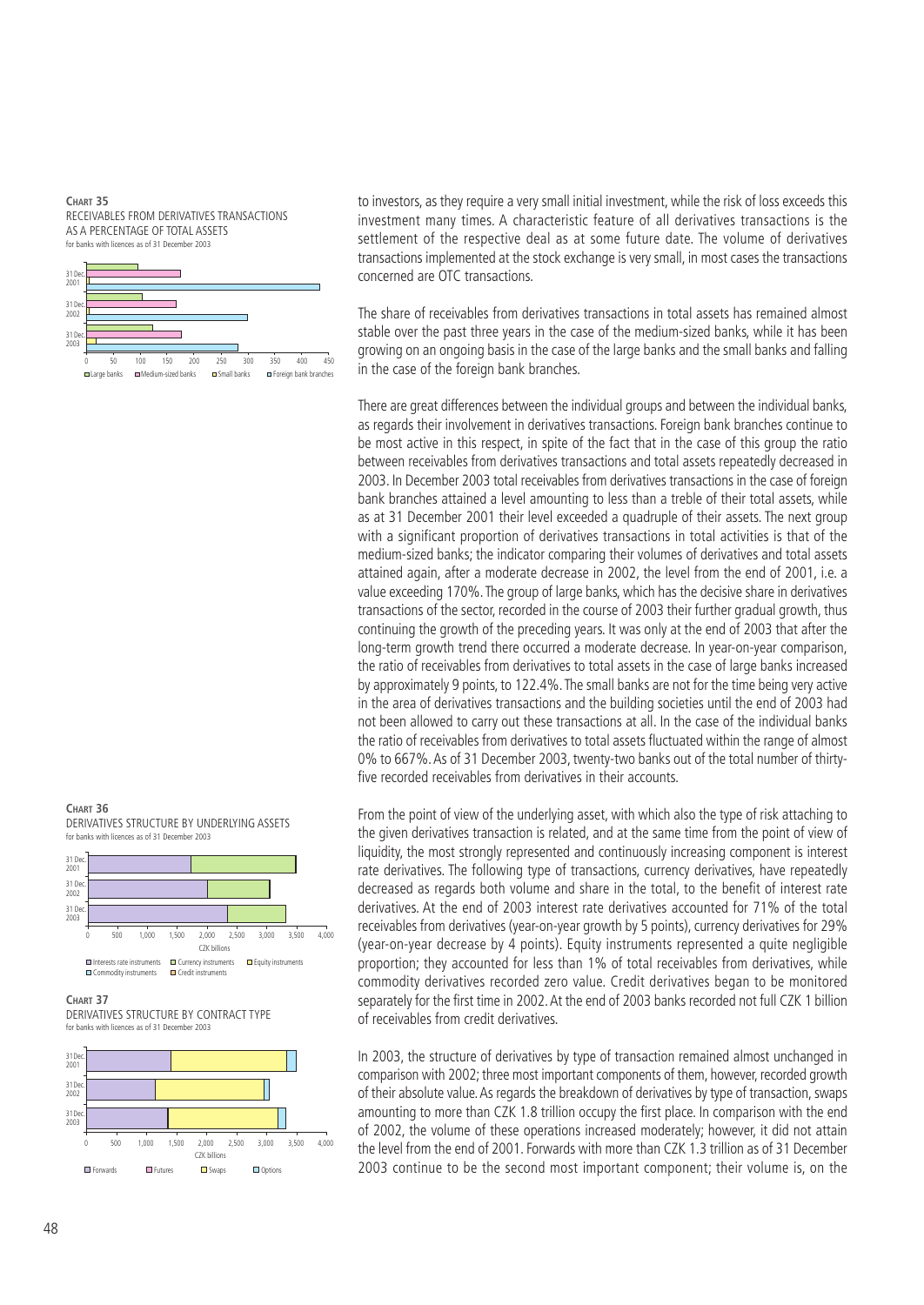contrary, higher, by 18%, in year-on-year comparison. Options are rather marginal when compared with forwards and swaps. At the end of 2003 they accounted for less than 4% of total receivables from derivatives. Also this type of transactions, however, developed further in 2003.

The banking sector as a whole recorded in 2003, just as in 2002, a profit from transactions with derivatives designed for trading. While in 2002 all the individual groups attained a profit from this type of transactions, in 2003 it was no longer so. The total profit was driven above all by the medium-sized banks and from among the individual categories of profit by profit from transactions with currency derivatives. With regard to the fact that banks use currency derivatives to hedge against foreign exchange risk, the profit or loss from this type of derivatives is compensated by a loss or profit from the exchange rate differences in the instruments hedged. Total profit from financial activities is only minimally influenced by derivatives transactions of all bank groups; this type of transactions represented less than 3% of profit from financial activities of the entire sector.

## **3.4 COUNTRY RISK**

Country risk is a risk of a potential loss related to receivables or fulfilment of other contractual obligations by entities of a certain country. The reason for non-fulfilment of the obligations is in this case common for all business partners or, as the case may be, for the country itself. It may be the mere unwillingness to fulfil one's obligations (for example on a change of the political regime) or the actual inability to meet one's duties, which may be the result of an economic crisis or a natural disaster. Country risk in the narrower definition, when it would mean only a risk from potential non-fulfilment of a financial obligation, is closely linked with credit risk. The level of country risk may be sometimes analogous for several countries in a certain region, provided they display similar basic characteristics. Quantification of country risk is not easy; it is related to the level and structure of the operations aimed at the particular country or region and to the changes that are taking place in the countries of the bank's business partners and the speed of these changes. Banks manage this risk by limiting their exposure towards certain regions and by differentiating the conditions under which their business contracts are concluded.

## **3.4.1 ACTIVITIES VIS-À-VIS NON-RESIDENTS**

(for banks with licenses as of 31 December 2003)

Activities vis-à-vis non-residents as a whole enable to determine the overall level of risk towards clients and other banks having their registered office or residence abroad. An important factor in this respect is above all the absolute level of the bank's assets and liabilities (both balance sheet, and off-balance sheet) exposure, while a further significant moment is the structure of its non-resident assets and liabilities.

In 2003 there was a repeated decrease in total assets-side transactions vis-à-vis nonresidents.As of 31 December 2003 gross non-resident assets amounted to CZK 457.6 billion, which represents a year-on-year decline approaching 10%. On parallel lines, there was also a decrease of the non-resident component in total assets. In the course of 2003 the proportion of non-resident assets in total assets fell by more than 2 points and at the end of the year it settled at 17.5%. With regard to the decreasing volumes and shares in asset transactions vis-à-vis non-residents it can be said that the risk connected with these operations is decreasing on an ongoing basis.

The share of non-resident liabilities in total liabilities as of 31 December 2003 attained 13.2%, in absolute terms CZK 333.2 billion. Non-resident liabilities thus, in contradiction

**CHART 38** NON-RESIDENT ASSETS AND LIABILITIES AS A PERCENTAGE OF TOTAL ASSETS AND LIABILITIES for banks with licences as of 31 December 2003

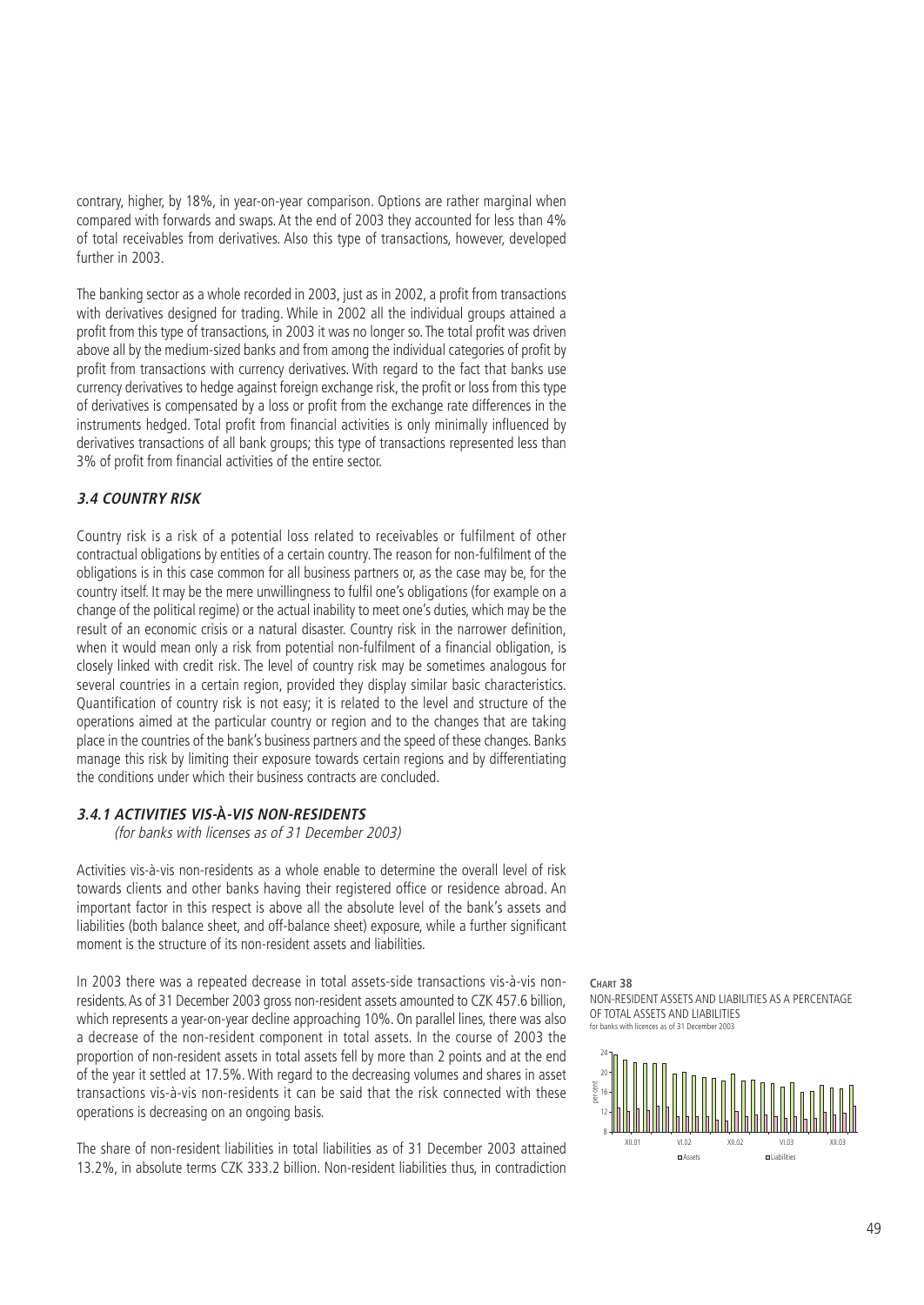to asset transactions, in 2003 recorded growth in both absolute and relative terms in relation to total assets, specifically by 10.3% and by 1 point, respectively. Liabilities transactions vis-à-vis non-residents constantly remain on a much lower level than asset operations.

The exposure of banks in the area of non-resident business transactions is to a certain extent conditional on the changes in the ownership structure of banks operating in the Czech Republic. With regard to the fact that the privatisation of the original state-owned stakes in large banks was completed already in 2001, the only other factor acting towards growth of banking transactions with non-resident partners was the expected incorporation of the Czech Republic into the European Union. This expectation was reflected within the framework of their balance-sheet transactions only on the liabilities side of the balance sheet, i.e. above all in the area of primary and secondary deposits accepted by banks with licences of the Czech National Bank.

Off-balance sheet transactions during the two past years developed analogously on the assets and liabilities sides of the balance sheet. In 2002 there was a moderate decrease in the absolute values on both sides of the off-balance sheet, which in 2003 was replaced with growth driven by derivatives transactions (on the contrary, a fall was recorded in traditional operations). Not even a change of the trend, which occurred already in the first quarter of 2003, however, sufficed to reverse the falling shares in total assets, or liabilities, monitored in the off-balance-sheet. In terms of the order, non-resident off-balance sheet activities are ten times as big as the balance-sheet items. During the past three years, the share of these activities in the total off-balance sheet transaction always fluctuated above the level of 60%.

The decrease of non-resident business transactions on the asset side in 2003, just as in 2002, occurred above all thanks to the development on the interbank market. Receivables from non-resident banks recorded a year-on-year fall by more than one quarter and at the end of 2003 their volume attained CZK 171.9 billion.The share of non-resident deposits and credits with banks in total deposits and credits with banks in the course of 2003 fluctuated around the value of 60% and at the end of 2003 attained a value which was only negligibly lower than as of 31 December 2002. In 2003 the share of non-resident deposits and credits with banks in total non-resident assets fell by 8 points, attaining 37.6% in December 2003. Another factor that contributed to the overall decrease of non-resident assets was the development of securities issued by non-residents in the portfolios of banks. The decrease of this component was, however, more moderate than the decrease of total assets vis-à-vis non-residents, which is why the overall result was an increase of the share of securities in non-resident assets (by more than 2 points). Client credits are the third decisive component of non-resident assets. In 2003 they recorded growth by 16.5%, accompanied by an increase of the share in total non-resident assets (by more than 3 points). At the end of 2003 the volume of these credits amounted to CZK 67.9 billion, which is about one half of the securities issued by foreign entities.

Interbank business transactions represent the decisive component also on the liabilities side. Liabilities vis-à-vis non-resident banks, in contradiction to receivables from non-resident banks, in the course of 2003 increased (by almost 18%, to CZK 169.8 billion). The growth of the absolute volume brought about an increase of the share in the total vis-à-vis non-residents in excess of 50%, while at the end of 2002 this component was lower by approximately 3 points. Also the issue of debt securities recorded moderate growth in 2003; these securities, however, represent only an insignificant share of the total non-resident liabilities, which in the long term does not exceed 5%; this share slightly decreased in the course of 2003.

At the end of 2003 and likewise at the end of 2002 the large banks had a decisive, more than a half, share in total non-resident assets and also in individual products. A more marked

#### **CHART 39** STRUCTURE OF ASSETS AND LIABILITIES VIS-À-VIS NON-RESIDENTS AS OF 31 DECEMBER 2003 for banks with licences as of 31 December 2003

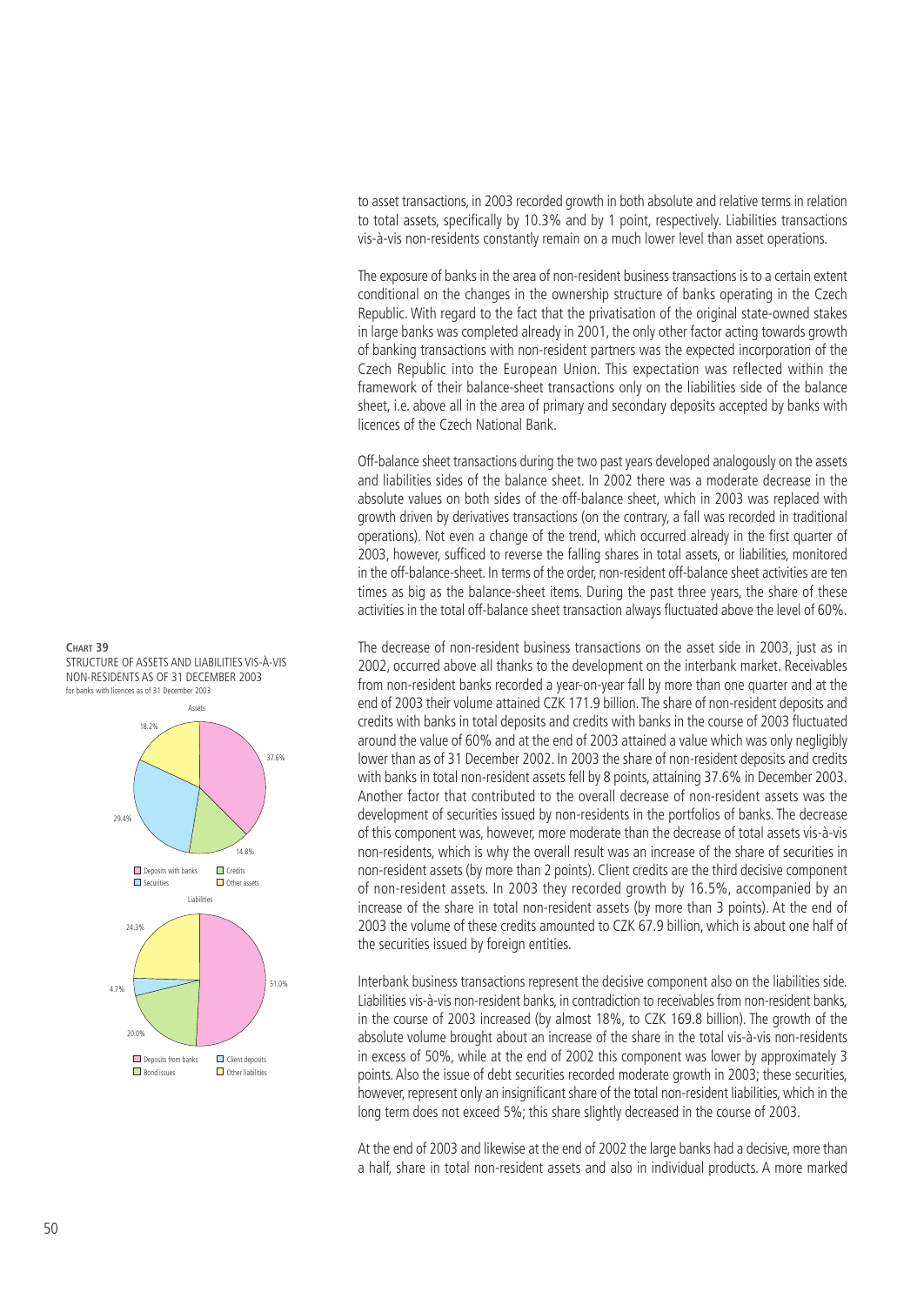decrease in the share of the large banks occurred only in the area of client credits. Deposits of clients with residences or registered offices outside the territory of the Czech Republic accepted by the large banks at the end of 2003 accounted for almost 84% of the overall nonresident deposits accepted, which is the highest share attained by the large banks among the components monitored. The position of the large banks on the market of non-resident deposits, has, therefore, strengthened further in year-on-year terms. The extraordinarily high share of non-resident deposits accepted by the group of large banks, just as the high share of credits granted to clients, is for the most part due to Československá obchodní banka, which has a relatively extensive branch network in Slovakia. The share of the large banks in the total is slightly lower in the case of credits granted to non-bank entities abroad, being moderately above the level of 65%. The large banks, therefore, decreased their share on the market of non-resident client credits, year-on-year, by almost 5 points.The medium-sized and the small banks, on the contrary, increased their shares. As regards the area of business activities vis-à-vis non-residents, the large banks repeatedly had the lowest market share on the interbank market.At the end of 2003 their share on this market was slightly below 60%, having recorded a moderate decrease in comparison with December 2002.

The shares of medium-sized banks and foreign bank branches in total non-resident asset transactions are relatively balanced (approximately 13%, foreign bank branches having a moderate predominance). Medium-sized banks are in the second position in non-resident client and bank deposits accepted. Also in the case of credits granted to clients mediumsized banks occupy the second place, being, however, closely followed by small banks. From among all the activities monitored, the share of small banks exceeded the level of 10% only in the case of client deposits (12.8%, with year-on-year growth by 5.2 points); in the other items the shares of this group continue to be very small. Banking transactions of building societies with foreign business partners are quite negligible.

Deposits with other banks and deposits accepted from other banks, respectively, are the items which recorded the greatest, or the second greatest, shares of non-resident business transactions in the total, when comparing the individual products in all bank groups. Activities vis-à-vis non-residents account for more than 50% of assets-side interbank transactions in the case of large banks, medium-sized banks and foreign bank branches.As regards liabilities-side interbank transactions, the non-resident component attains more than one half in the case of medium-sized banks, small banks and foreign bank branches, while in the case of large banks this share is immediately below the limit of 50%.

The non-resident shares also attain comparable values within the framework of derivatives transactions, which, except for small banks, fluctuate on a level close to 70% of total receivables from derivatives. Small banks, which are not very active in the area of the derivatives transactions either, had the lowest share of non-resident transactions in total derivatives transactions at the end of 2003. Building societies had been prohibited by operation of law to carry out any derivatives transactions until the end of 2003. Client deposits accepted show one of the lowest shares of business transactions with non-residents in all groups of banks; the volumes of non-resident securities are also very low in the case of small banks and foreign bank branches.

## **3.4.2 ACTIVITIES VIS-À-VIS INDIVIDUAL REGIONS AND COUNTRIES**

(for banks with licences as of 31 December 2003)

The ability to distinguish the level of exposure by specific country is very important, for nonresidents represent a very incongruous group of business partners from the point of view of their soundness. For a bank, therefore, it is much better to differentiate its international exposure in greater detail, either by regions sharing the same characteristics or, as the case may

#### **CHART 40**

MARKET SHARES OF BANK GROUPS IN ASSETS AND SELECTED PRODUCTS VIS-<sup>À</sup>-VIS NON-RESIDENTS IN PER CENT for banks with licences as of 31 December 2003



#### **TABLE 10**

SHARES OF NON-RESIDENTS IN TOTAL ASSETS, LIABILITIES AND SELECTED TYPES OF BANKING PRODUCTS AS OF 31 DECEMBER 2003 for banks with licences as of 31 December 2003; percentages

|                                 |       | Large Medium-sized | Small | Foreign bank | Banks |
|---------------------------------|-------|--------------------|-------|--------------|-------|
|                                 | banks | banks              | banks | branches     | total |
| Assets                          | 19.3  | 14.0               | 22.1  | 24.9         | 17.5  |
| Liabilities                     | 8.2   | 19.4               | 14.1  | 49.6         | 13.2  |
| Credits provided                | 7.1   | 4.3                | 38.5  | 6.8          | 6.6   |
| Deposits and credits with banks | 76.0  | 57.2               | 30.3  | 50.5         | 57.3  |
| Securities                      | 34.2  | 19.1               | 2.3   | 1.7          | 25.0  |
| Deposits accepted               | 4.9   | 3.4                | 6.5   | 4.2          | 4.0   |
| Deposits and credits from banks | 49.6  | 67.1               | 56.5  | 65.0         | 59.5  |
| Derivatives                     | 70.4  | 73.3               | 43.3  | 64.5         | 69.8  |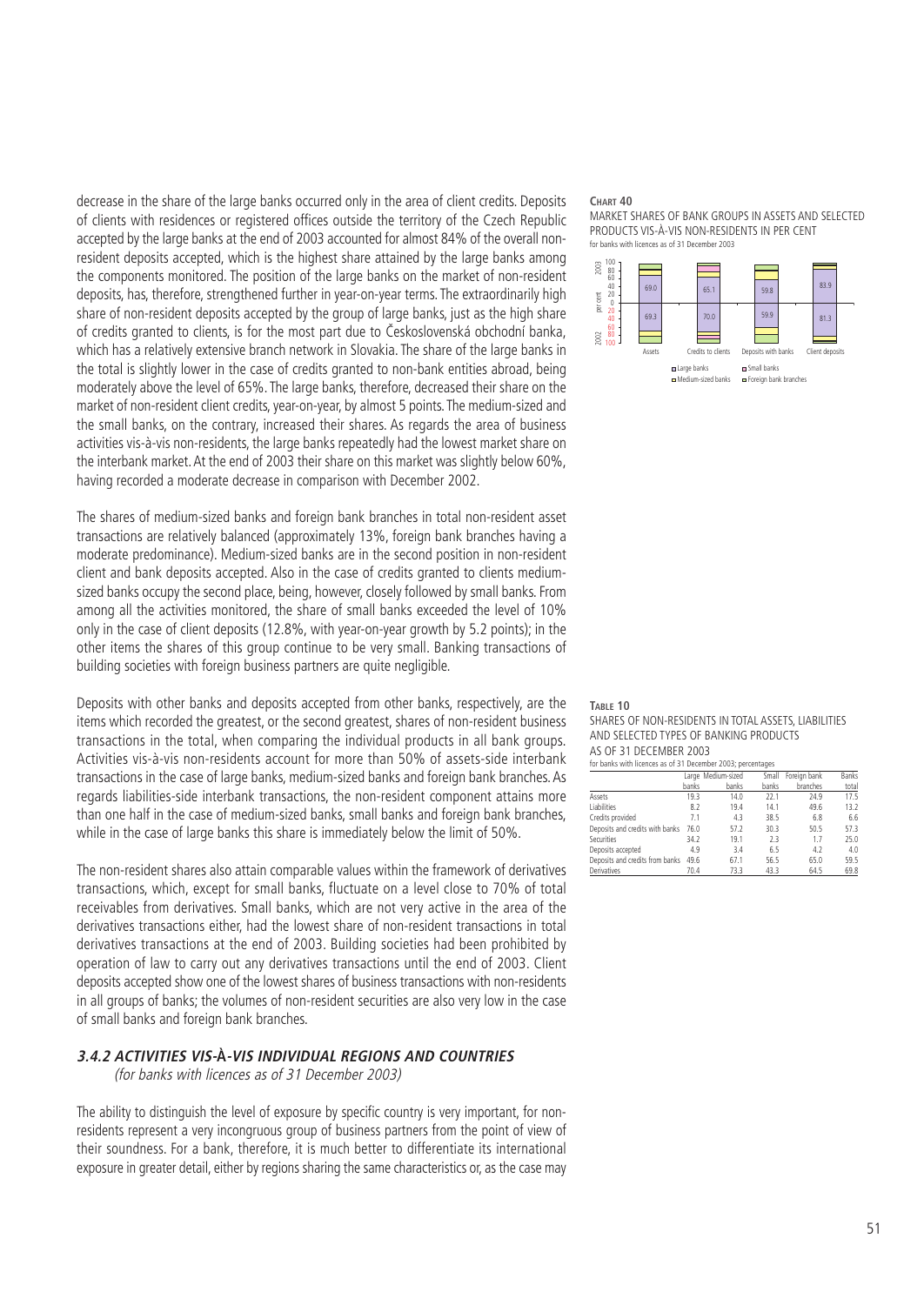# **CHART 41**

MARKET SHARES IN ASSETS AND SELECTED BALANCE-SHEET AND OFF-BALANCE-SHEET ITEMS INTERNATIONALLY IN PER CENT



be, by countries, if the countries concerned have specific features or trends of development, or if the bank's exposure towards such countries is significant in absolute or relative terms.

Banks with licences of the Czech National Bank directed their foreign transactions, both in 2002 and in 2003, mainly towards the fifteen countries of the original European Union and to the ten new countries of the European Union. In 2003, however, partial changes occurred in the structure of the individual balance-sheet items. From among the business transactions with foreign partners that are reflected on the assets side of the balancesheet of the banks constituting the Czech banking sector, the most decisive ones are above all the interbank market, derivatives transactions and purchases of securities implemented with the countries of the original EU. Credits, on the contrary, are to a decisive extent provided to clients from the countries of Central and Eastern Europe, most of which are new members of the EU.

At the end of 2003 assets vis-à-vis partners from the fifteen countries of the original European Union accounted for over 54% of the total international exposure of the Czech banking sector on the assets side (more than CZK 292 billion). In comparison with the end of 2002, therefore, there was a repeated decrease both in the absolute value of the exposure towards partners from the countries of the original European Union and in the respective share, specifically by 6 points. The international activities of Czech banks were thus, just as in 2002, shifting above all to the countries of Central and Eastern Europe.As of 31 December 2003 total assets vis-à-vis these countries accounted for 35.3% of all assets vis-à-vis abroad, which equals 65% of receivables from partners in the countries of the original European Union. In year-on-year terms, the share vis-à-vis partners from the countries of Central and Eastern Europe increased by more than four fifths.Analogously as in 2002, also in the course of 2003 there was intensive year-on-year growth within the framework of the countries of Central and Eastern Europe in the case of Hungary, Poland, Slovakia and Slovenia.Also the volumes of the assets-side business transactions with partners in Croatia increased.The total exposure of the Czech Republic vis-à-vis the European Union, owing to the decrease vis-à-vis the original countries of the EU and the current, somewhat higher, growth vis-à-vis the new members of the EU, attained a higher level in comparison with the end of 2002. The international exposure of the Czech banking sector vis-à-vis the group of countries of the former Soviet Union (which are not the new members of the EU) increased in 2003; its exposure vis-à-vis the United States of America moderately decreased.

Among the individual countries those which are most significantly represented with respect to the specific products monitored on the asset side of the balance sheet, are Slovakia in the area of credits and securities and further Germany and France on the interbank market. In the case of derivatives transactions, Czech banks attain the greatest exposure vis-à-vis the United Kingdom, Germany, Austria and France.

Also liabilities vis-à-vis non-residents arise predominantly on the basis of relations with partners having their registered office or residence in one of the original countries of the European Union, or in the new member countries. Among the countries with the greatest exposures are, just as in the case of assets items, those in which the parent banks and head offices of foreign bank branches are based.

At the end of 2003 the exposure vis-à-vis the European Union on the side of total liabilities was smaller than on the asset side of the balance sheet. At the end of 2003 the liabilities items visà-vis the original fifteen members of the European Union amounted to CZK 264.8 billion. As regards the share in the total, however, the share of the fifteen EU countries in total nonresident liabilities amounted to over 60%, which is more than the corresponding share in assets. In year-on-year comparison, the share of the existing EU countries fell by more than 15 points,

| TABLE 11                                         |
|--------------------------------------------------|
| MARKET SHARES IN LIABILITIES AND SELECTED        |
| LIABILITY-SIDE ITEMS INTERNATIONALLY IN PER CENT |
| for banks with licences as of 31 December 2003   |

|                            | Liabilities | Deposits from banks    Client deposits |      |
|----------------------------|-------------|----------------------------------------|------|
|                            |             | 2003                                   |      |
| European Union             | 63.6        | 86.3                                   | 20.9 |
| Central and Eastern Europe | 30.4        | 10.1                                   | 55.2 |
| <b>USA</b>                 | 1.9         | 1.9                                    | 2.8  |
| Former USSR                | 1.5         | 0.8                                    | 7.7  |
| Other                      | 2.6         | 0.9                                    | 13.4 |
|                            |             | 2002                                   |      |
| European Union             | 78.7        | 85.4                                   | 24.3 |
| Central and Eastern Europe | 14.8        | 8.7                                    | 53.4 |
| <b>USA</b>                 | 2.2         | 2.1                                    | 4.6  |
| Former USSR                | 2.0         | 1.7                                    | 8.8  |
| Other                      | 2.3         | 2.2                                    | 8.9  |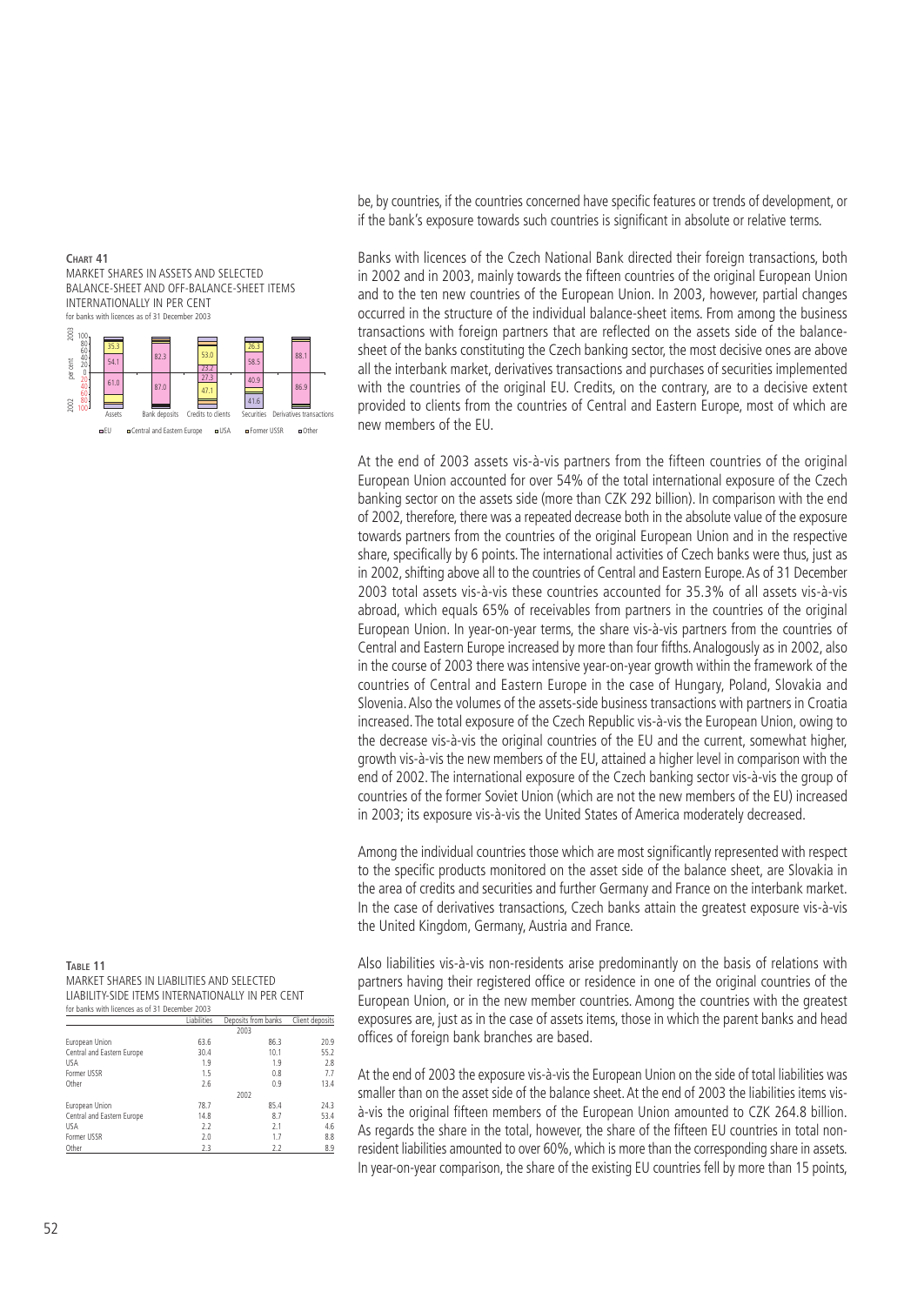which is at the same time also the value by which the share vis-à-vis partners from the countries of Central and Eastern Europe increased.

Banks with licences of the Czech National Bank accepted the greatest volumes of deposits from banks having their registered offices in Belgium, the Netherlands and Austria. The deposits made into the accounts of Czech banks were most frequently those of clients coming from Slovakia and Germany.

The values of the Herfindahl index and their development in relation to selected products and countries enable to evaluate above all the degree of concentration on the market of these products within the framework of the individual countries of the common EU area. The values and trends of the index conceived like this at the same time indicate to what extent the Czech banks are endangered in the selected products by the country risks connected with the individual economies.The concentration of banking exposure toward the countries of the European Union decreased in the course of 2003 in the area of securities and liabilities towards banks; on the contrary, it increased in the case of client business transactions and receivables from banks.

The Herfindahl index evaluating the concentration of specific products attained the highest values in the case of client deposits and receivables from clients from the twenty-five countries of the European Union, specifically 0.51 and 0.37, respectively, and in both cases its value increased, year-on-year. In comparison with end of the previous year there was also a moderate increase of the value of the Herfindahl index with respect to receivables from other banks, which as of 31 December 2003 attained the same level as liabilities to banks. The values of the index signal very good distribution of the exposure towards the individual countries of the EU in the area of the interbank market. The result attained is satisfactory, especially when we realize that the exposure of banks with licences of the CNB on the European interbank market is very high (over 80% of all deposits with foreign banks). The least degree of concentration expressed by the Herfindahl index is on the securities market, where in comparison with the end of 2002, a decrease by 0.05 to the resulting 0.12 occurred in the course of the following twelve months.

## **4. CAPITAL ADEQUACY**

(for banks with licences as of 31 December 2003)

Capital adequacy, which measures the ratio of banking capital to the capital required to cover unforeseen losses from banking operations, belongs among the most important instruments for monitoring banking prudence. If capital adequacy is sufficiently high, the capital will cover any potential losses of the bank and thus protect the deposited external funds, as are, for example, client deposits. When determining capital adequacy, various financial risks are measured. This increases further the security of the assets administered by banks. Apart from banks, capital adequacy is monitored, in a somewhat different form, also in other types of financial institutions that administer external funds.

As of 31 December 2003 the average capital adequacy attained 14.48%, which represents year-on-year growth by 0.14 point. Following a moderate decrease in the first quarter of 2003 and subsequent growth to the yearly maximum of 15.79% recorded in the second quarter of 2003, the development of capital adequacy continued first by a moderate and later by a more marked decline. While the growth attained at the end of the first half-year was due to an increase of total capital in connection with the dates of holding annual general meetings, whose decisions on the distribution of profit have a bearing on the potential incorporation of a part of profit from the previous accounting period into the bank's capital, the decrease in the last quarter was caused by a fall in total capital.

#### **CHART 42** HERFINDAHL INDEX OF CONCENTRATION OF BANKING EXPOSURE TO PRESENT AND FUTURE EU MEMBER STATES for banks with licences as of 31 December 2003

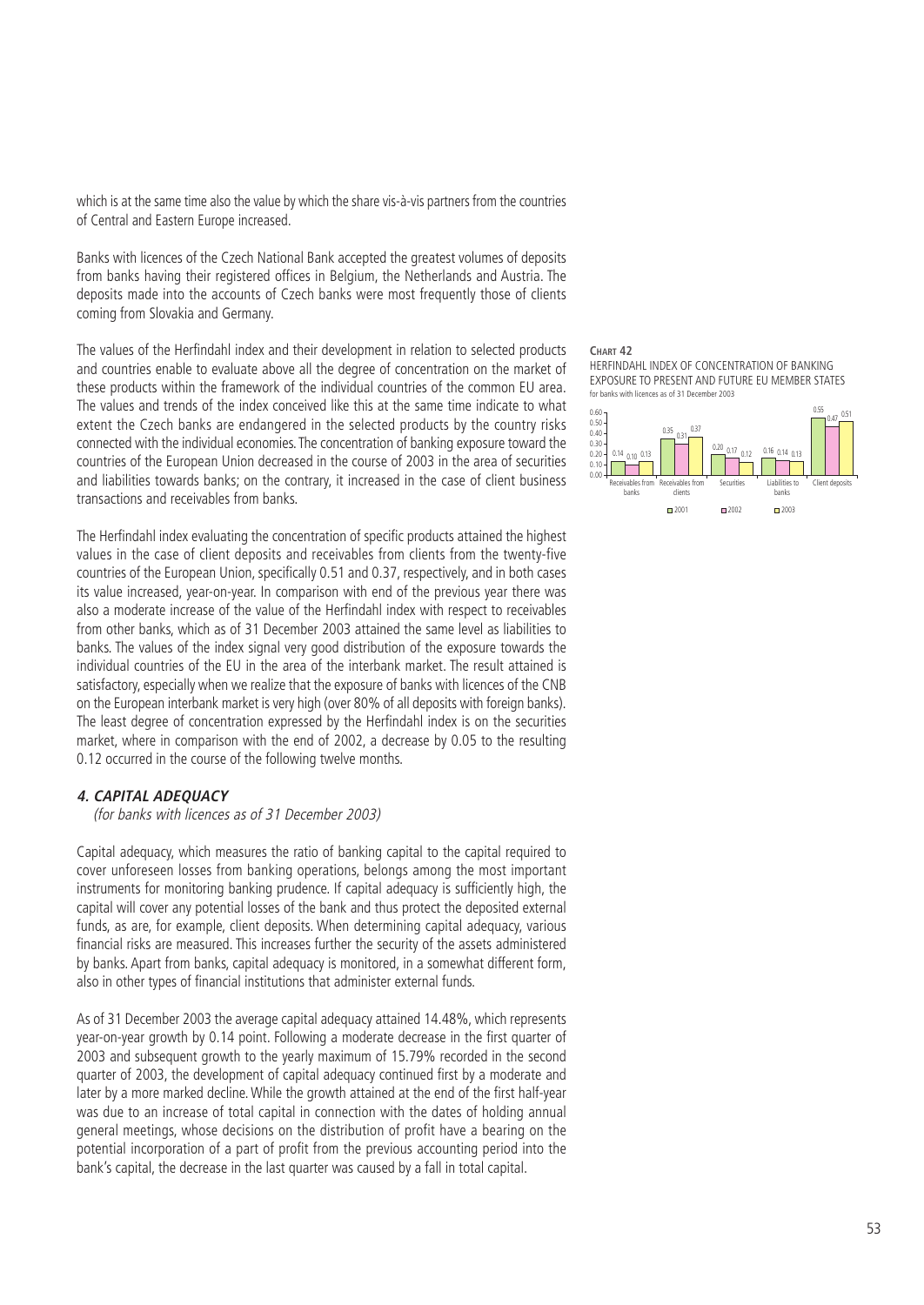**CHART 43** CAPITAL STRUCTURE for banks with licences as of 31 December 2003



At the end of 2003 banks administered total capital amounting to CZK 143.7 billion, which was 10.5% more than at the end of 2002. After the growth of total capital during the first three quarters of the year, a decrease occurred at the end of the year.The major component of total capital is Tier 1 capital, which consists above all of equity capital, reserve funds and retained profit from previous accounting periods. Newly included in this component of capital are the majority of deductible items that decrease the level of banking capital. Tier 1 grew, year-on-year, by more than 18%, to CZK 133.9 billion. The less important Tier 2 capital, which comprises in particular subordinate debt and general provisions for covering risks, fell in year-on-year terms by almost 45%, to CZK 12.0 billion, as a result of repayment of subordinate debts of two banks. Banks do not use as yet Tier 3 capital, which can also serve to strengthen capital equipment of banks.

The structure of the capital requirement is directly dependent on the structure and volume of banking activities. While the banking portfolio includes traditional financial instruments that the bank intends to hold to maturity (above all the credit portfolio), the trading portfolio is represented by financial instruments held for the purpose of trading and gaining profit from price differences within a short-term horizon. Czech banking, in particular its small banks and building societies, is still characterised by high concentration on the area of traditional banking activities; the predominance of the banking portfolio over the trading one has been maintained in the long term on a stable level.

More than 90% of the total capital requirement (which reflects the need for capital coverage of unforeseen losses arising from overall banking activities) consists of the capital requirement for the credit risk of the banking portfolio, because the predominating part of the balance sheet of the Czech banking sector are assets of the banking portfolio, which are at the same time the most risky component of assets.The total capital requirement increased in year-on-year-terms by 9.4%, to CZK 79.4 billion, while the capital requirement for covering the risks ensuing from the banking portfolio grew by 9.6%, to CZK 73.8 billion, and the capital requirement of the trading portfolio by 7.4%, to CZK 5.6 billion.

With regard to the mighty development of derivatives transactions during the few recent years the Czech banking sector saw enormous growth of the trading portfolio monitored in the off-balance sheet accounts.At the end of 2003 the off-balance-sheet items of the trading portfolio amounted to more than a quadruple of the off-balance-sheet items of the banking portfolio (which has retained its stable level). This development, recorded on an ongoing basis since 2001, has resulted in an overall moderate predominance of the trading portfolio over the banking portfolio, provided that both the balance sheet and the off-balance sheet accounts are taken into consideration. The ratio monitored may sometimes markedly differ in the individual bank groups; it attains the highest values in the group of middle-sized banks.

In the structure of risk-weighted assets, assets with 100% risk weight reinforced already for the second time their position in year-on-year terms, thus newly placing themselves in the first position, the second being occupied by risk-weighted assets with 0% risk weight.

At the end of 2003 the volume of total risk-weighted assets of the banking portfolio attained CZK 1,040 billion, which means year-on-year growth of 23.7%. With regard to the increasing level of risk attaching to the assets of the banking portfolio, this increase was higher than the growth of their accounting value. At the end of 2003 the ratio of riskweighted assets in the banking portfolio to their overall book value amounted to 46.7%, which represented a rise by 5.0 point as against the end of 2002.

The year-on-year stagnation of the average capital adequacy was reflected also in the distribution of capital adequacy of the individual banks. The number of banks falling within

**CHART 44** RATIO BETWEEN TRADING PORTFOLIO AND BANKING PORTFOLIO ASSETS INCLUDING OFF-BALANCE SHEET for banks with licences as of 31 December 2003



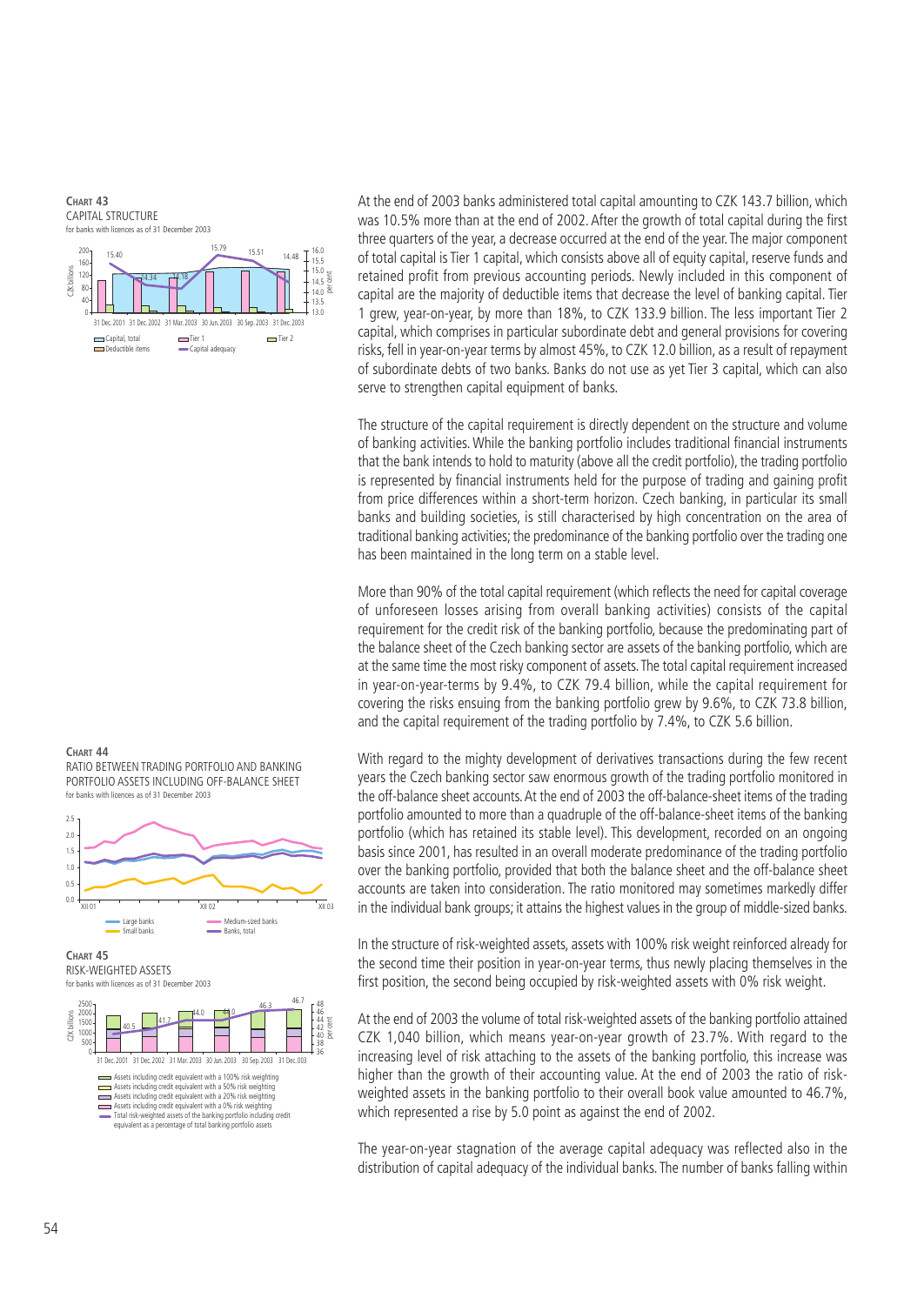the individual ranges of capital adequacy values changed above all in favour of banks attaining capital adequacy within the range of 15% to 20%.At the end of 2003 also a part of banks with originally lower capital adequacy values, as well as a part of banks, which originally recorded a higher value of this ratio, placed themselves within this category. All the banks exceeded the 8% limit and the capital adequacy values of the three largest banks were within the range of 10% to 16%.

The distribution of the capital adequacy values of banks indicates the increasing equilibrium of banks in terms of their capital equipment. An exception are the markedly high capital adequacy values of four banks which exceed 50%; this as a rule signals a specific orientation of the respective bank or, in certain cases, also its low level of activity. At the end of 2003, only two banks recorded a relatively low capital adequacy ratio, less than 10%.

#### **5. BANKING SECTOR PERFORMANCE**

(for banks with licences as of 31 December 2003)

In 2003 the banking sector attained repeatedly very good financial results. The creation of profit in 2003 was on a sufficient level and thus enabled banks to reinforce the capital which is needed to cover any contingent risks connected with the banking business.

The net profit attained by the banking sector was the result of the effort to maximise creation of profit from financial activities and minimise the costs expended. Of great importance for the overall economic results attained in 2003 was the quality of assets, the improvement of which required lower creation of provisions in comparison with the previous years. The administrative costs expended, which are closely related to the costs expended on the employees and operation of the workplaces, reflect the current state of the overall productivity and efficiency of banking activities.

## **5.1 PROFIT FROM FINANCIAL ACTIVITIES**

Profit from financial activities is the decisive component of the overall profit of the banking sector before taxation. The long-term success of banks' financial management is fully dependent on the ongoing creation of profit from financial activities, the resulting level of which is influenced on the one hand by internal factors, which are completely in the hands of the banks' managements (for example allocation of assets to gainful business transactions, diversification of risks or introduction of new technology), on the other by the external economic environment (the year 2003 was marked by of low interest rates and, therefore, also of falling margins). Other transactions, for example sale of assets, release of reserves, et alia, may also become components of net profit. Such transactions, however, are extraordinary income, which may improve the overall picture of the financial management in the short-term horizon only.

In 2003, profit from financial activities recorded in the first place the growth of profit from fees and commissions to the detriment of interest profit and profit from other activities. As regards the structure of profit from financial activities by type, the year 2003 saw the growth of profit from transactions with clients, while profit from interbank transactions showed a repeated decrease. Profit from financial activities in 2003 attained CZK 90.3 billion, which was 1.2% less than in 2002, but 2.2% more than in 2001.

Interest profit in the amount of CZK 54.3 billion was also in 2003 the major component of total profit from financial activities, to which it contributed 60.2%. The share of interest rate profit in the total decreased moderately (by 0.2 point) in year-on-year comparison, for the fall of its absolute level was somewhat faster than the decrease of overall profit from

**TABLE 12** BREAKDOWN OF BANKS BY CAPITAL ADEQUACY for banks with licences as of 31 December 2003

|            |  |  | 31 Dec. 98 31 Dec. 99 31 Dec. 00 31 Dec. 01 31 Dec. 02 31 Dec. 03 |  |
|------------|--|--|-------------------------------------------------------------------|--|
| under 8 %  |  |  |                                                                   |  |
| 8 to 12 %  |  |  |                                                                   |  |
| 12 to 15 % |  |  |                                                                   |  |
| 15 to 20 % |  |  |                                                                   |  |
| 20 to 50 % |  |  |                                                                   |  |
| over 50 %  |  |  |                                                                   |  |

STRUCTURE OF PROFIT FROM FINANCIAL ACTIVITIES BY PROFIT TYPE for banks with licences as of 31 December 2003

**CHART 46**

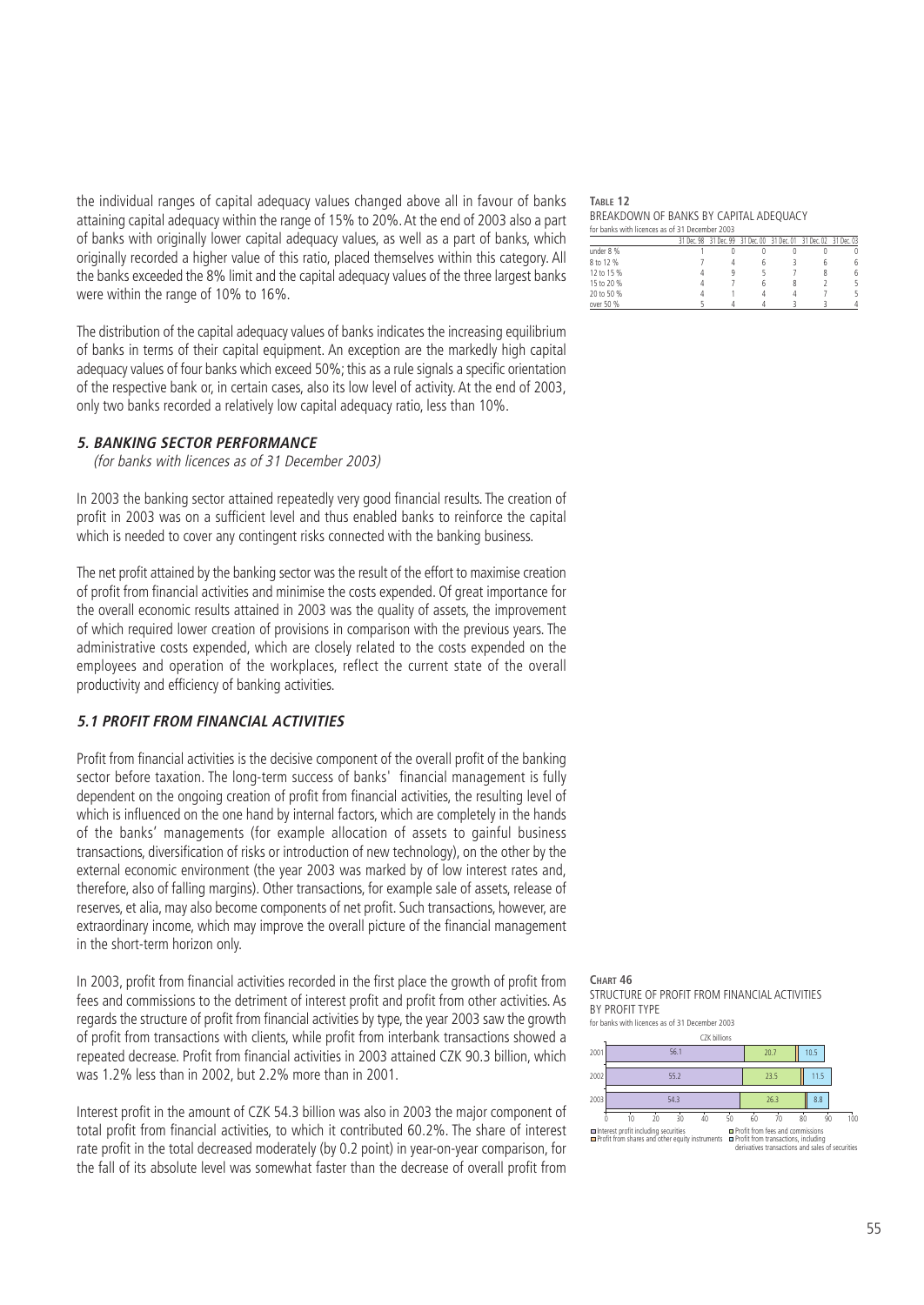financial activities. The reason for the fall of interest profit in 2003 both in absolute and relative terms was low interest rates on banking credits, which corresponded to the reflection of the rates announced by the central bank in rates prevailing on the interbank market and partly also in client interest rates.The individual components of interest profit, however, did not develop according to the same scenario in the course of 2003.While in relation towards the government and other banks there was a decrease, interest profit from client transactions, after a certain drop in 2002, showed a repeated increase as a result of the growing credit issue above all vis-à-vis households.

Profit from fees and commissions recorded a repeated growth, having increased as at 31 December 2003 in year-on-year terms by more than 12%. Annual creation of this type of profit accounted for 29.2% of the total (year-on-year growth by 3.5 points). The increasing fees charged to the clients of banks were not perceived positively by the public. Nevertheless, the growth of fees is to a considerable extent related to the growth of non-cash payments (for example salaries sent to employees' current accounts instead of salaries paid out in cash or direct debitting current accounts replacing thus payments through the post office) and to the introduction of new products and services that are not connected with interest profit and expenses, but with fees. In 2003 fees for services connected with payments formed the decisive part of total profit from fees and commissions, specifically 66%. Profits derived from other financial activities, i.e. from foreign exchange transactions, derivatives transactions and from the holding and sale of securities accounted only for about 11% of profit from financial activities.

From the point of view of the breakdown of profit by type of financial activity, profit derived from fees and commissions contributed the highest share in 2003, being closely followed by profit from client transactions.These components represent about 29% and 25%, respectively, of profit from financial activities. The share of securities transactions is below the level of 20% of total profit from financial activities and profit gained by banks from their transactions with other banking institutions generated less than 15% of the total. Foreign exchange, derivative and other transactions are less important from the point of view of creation of profit and their aggregate share in total profit from financial activities was only moderately above the level of 7% in 2003.

In year-on-year comparison, client transactions showed growth of their share in the total by 6.1 points and profit from fees and commissions by 3.5 points. On the contrary, profit attained through transactions on the interbank market fell by almost one third in comparison with 2002, as a result of which its share in the total decreased by 7.4 points. Securities transactions have retained, in both the absolute and relative evaluations, their position from the year 2002.

The repeated year-on-year fall of the indicator expressing the share of profit from financial activities in average net total assets, which as at 31 December 2003 attained 3.62% (a decrease by 0.09 point), reflects the moderate year-on-year decrease in total profit from financial activities in 2003 and the simultaneous growth of total assets.

The slowly changing structure of profit from financial activities is reflected in the development of the ratios of its individual components to average assets. Interest profit attained in 2003 amounted to 2.18% of total average assets; this value is lower by 0.06 point than in 2002 and by 0.21 point lower than it was in 2001. In parallel with the decrease of the share of interest profit in assets occurs the growth of the indicator expressing profit from fees and commissions related to total average assets. The value of this ratio has been growing constantly since 1999. At the end of 2003 this indicator attained 1.06%, which is 0.1 point more than in 2002; in comparison with 1999 the difference amounts to 0.36 point.

The year 2003 was a period when all financial institutions were carrying out their transactions in the environment of low interest rates. There was a further fall in the base

#### **CHART 47** STRUCTURE OF PROFIT FROM FINANCIAL ACTIVITIES BY ACTIVITY TYPE for banks with licences as of 31 December 2003



4.15 3.57 3.77 3.71 3.62 2.34 2.39 2.24 2.18 0.70 0.77 0.88 0.96 1.06 2.69 0 2 3 4 5 1999 2000 2001 2002 2003 per cent Profit from financial activities as a percentage of assets Interest profit as a percentage of assets Profit from fees and commissions as a percentage of assets **CHART 48** PROFIT FROM FINANCIAL ACTIVITIES AS A PERCENTAGE OF ASSETS for banks with licences as of 31 December 2003 **CHART 49** SELECTED PROFITABILITY INDICATORS for banks with licences as of 31 December 2003

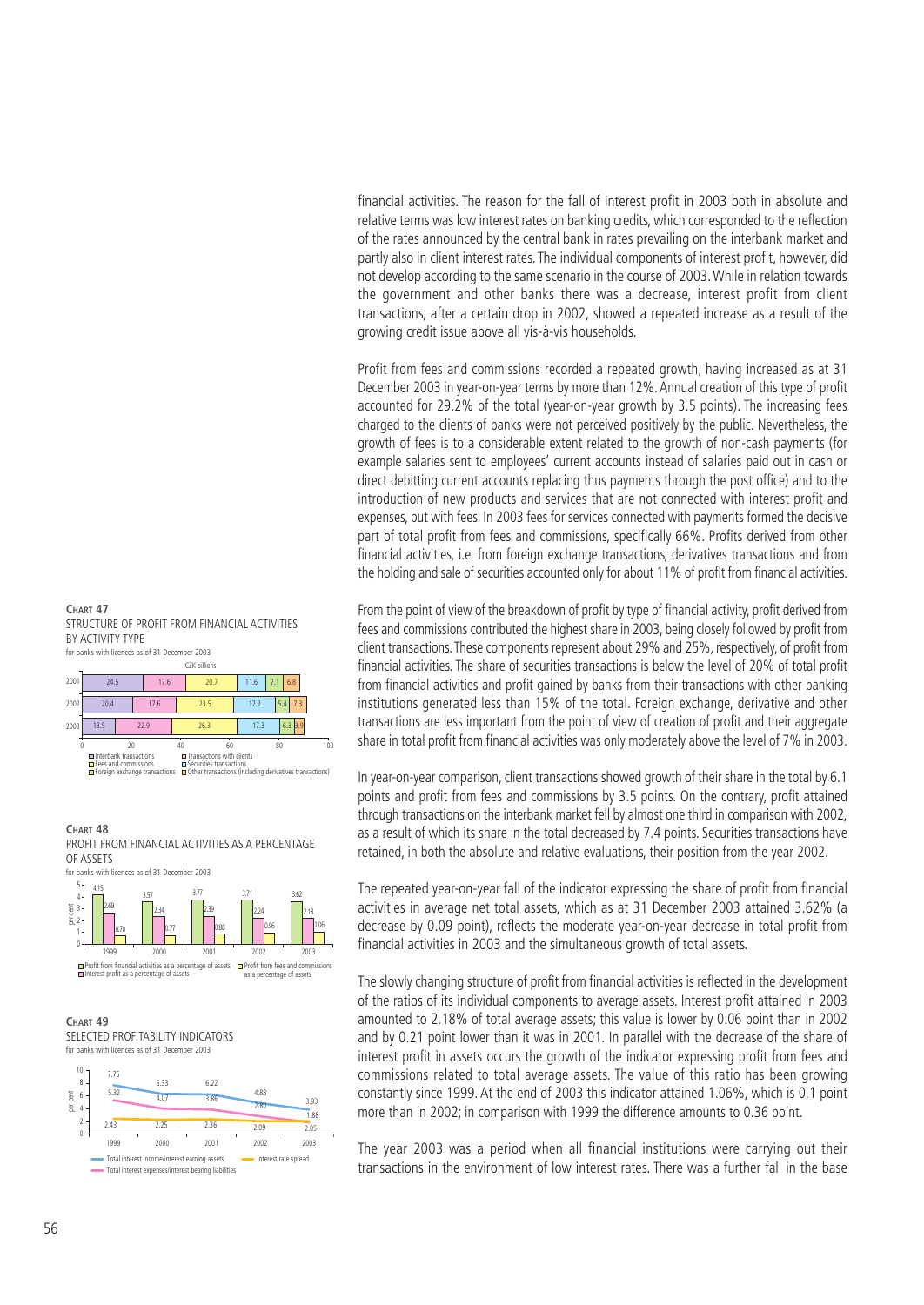interest rates announced by the Czech National Bank.The decrease of the rates announced by the central bank found response in the reaction of commercial banks, which gradually repeatedly decreased their interest rates on both the credits granted and the deposits accepted. A change of the trend occurred only at the very end of the year. Simultaneously with the decrease of commercial interest rates there was, in 2003, also a further decrease of the interest rate margin (by 0.04 point, to 2.05). Interest rate margin recorded the lowest value for the past five years.This had a negative impact on interest profit and, therefore, also on total profit from financial activities.

## **5.2 NET PROFIT**

In 2003, the net profit of the banking sector of the Czech Republic amounted to CZK 30.2 billion, which represents a moderate decrease, by 0.7 %, year-on-year. The banking sector thus succeeded in maintaining the high level of profit it had attained for the first time in 2002. The banking sector recorded profit for the fourth consecutive year.Two banks, out of the total number of thirty-five, recorded a loss at the end of 2003.

The resulting value of net profit is dependent above all on profit from financial activities, on administrative expenses and on net creation of provisions and reserves. The amount of net profit created is also influenced by other operating and extraordinary costs and by income tax.

During the past three years banks operating in the territory of the Czech Republic created profit from financial activities on a level which exceeded considerably their cost items created on a regular basis. In 2003 profit before taxation and other and extraordinary income/costs amounted to more than CZK 41 billion, which is a double of the level attained in 2001 and CZK 1,3 billion more than in 2002. In 2003, in relative terms, profit from financial activities exceeded the most significant cost items (administrative costs, creation of provisions, writeoffs and costs of transfers of receivables) by 87%, i.e. year-on-year increase of 22 points. In 2003, the growth of surplus profit from financial activities over regularly expended cost items was caused on the one hand by a decrease in cost items (altogether by almost 13%), on the other by maintaining the attained level of profit.

In 2003 (just as in 2002), the main reason for the year-on-year fall in total regular costs related to the bank's operation, covering of its risks and its costs arising as a result of sale of low-quality assets was the release of reserves and provisions.The overall level of released reserves and provisions in 2003 amounted to CZK 27.8 billion, which was roughly a double of the value attained in 2002.Administrative costs recorded again, after a moderate decrease in 2002, slight growth, by 1.1%, and their total level in 2003 amounted to CZK 47.5 billion. Write-offs and costs of transfer of receivables attained CZK 28.5 billion, with year-onyear growth by almost one third, and thus became one of the most rapidly increasing cost items.

Other operating and extraordinary costs amounted to CZK 0.7 billion in 2003, while in 2002 the results of other operating and extraordinary activities of the banking sector increased its total profit by revenues amounting to CZK 7.5 billion.The income tax paid by the banking sector in 2003 was CZK 11.1 billion, which was CZK 0.1 billion less than in 2002.

In 2003, the three most profitable banks generated more than 64% of net profit, the five banks that were the most successful as regards the creation of net profit, attained almost 79%, and the ten major banks approached 90% of the total net profit of the banking sector in the Czech Republic. These values, in all cases slightly lower than in 2002, attest to the increasing competition on the domestic market. All the individual bank groups monitored were profitable both in 2003 and in 2002.

#### **CHART 50** SUFFICIENCY OF PROFIT FROM FINANCIAL ACTIVITIES for banks with licences as of 31 December 2003





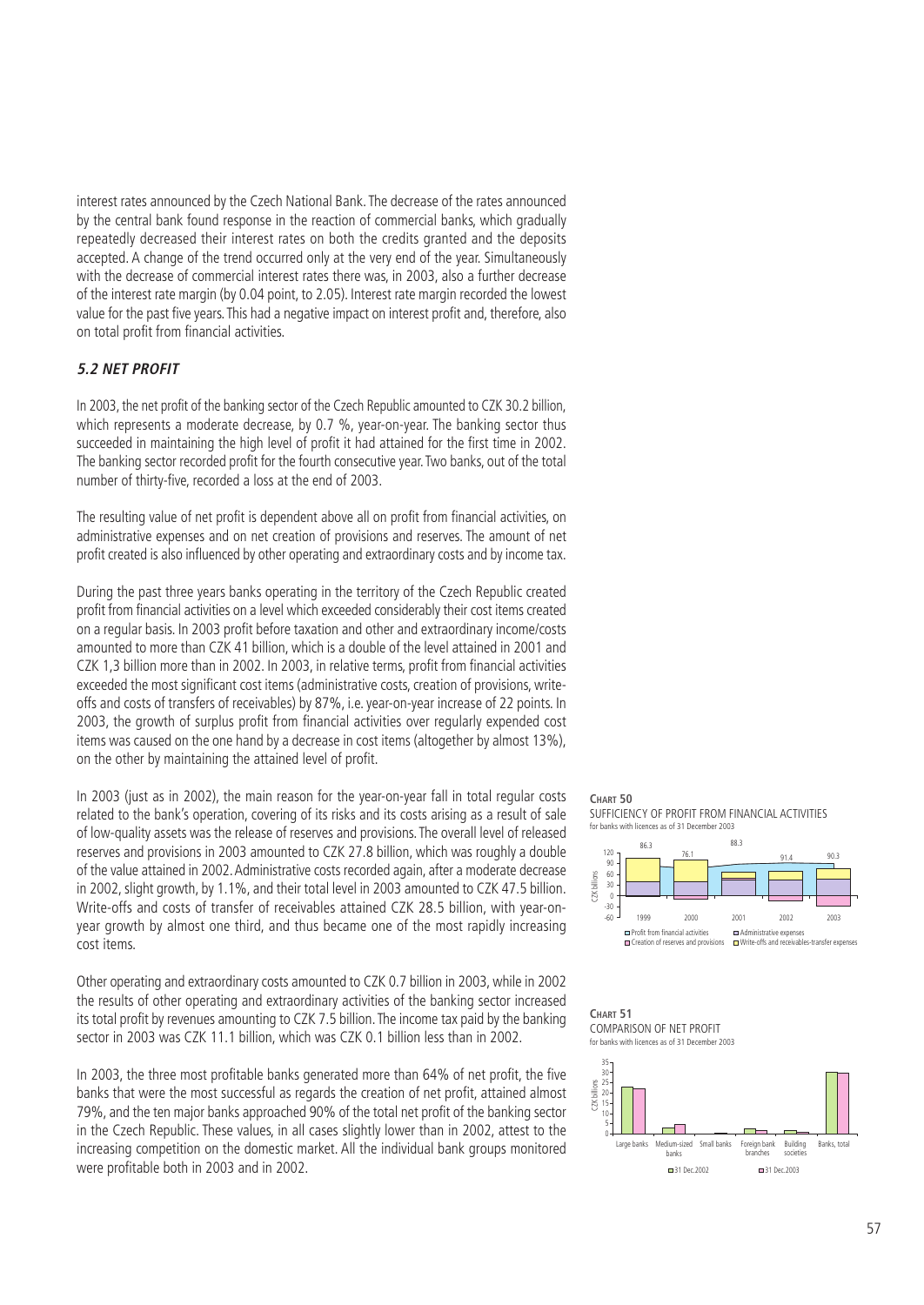

Return on equity capital Tier 1 for the entire banking sector attained the value of 23.8% in 2003. This represents a decrease by 3.6 points, in year-on-year comparison. As against the results of 2001, however, the value of the return on Tier 1 is 7.1 points higher. The resulting value of the indicator is influenced above all by the very good financial results attained in the group of large banks. The return on Tier 1 in 2003 in the case of large banks amounted to 25.8 % (which was 5.1 points less than in 2002).

The distribution of the values of return on Tier 1 capital shows their marked concentration within the range of 10% to 15%. The values attained by eight banks are within this range. The banks with return on equity within this range account for one third of total assets. Banks that attained a higher value of return on Tier 1 capital than 25% recorded an even more marked share in total assets at the end of 2003. This very high value was attained by three banks, which accounted for more than 40% of total assets. Only two banks recorded a negative value of this indicator. In both cases the banks concerned are institutions handling a small amount of total assets. The share of banks falling within this range in total assets was, therefore, almost negligible (0.5%).

#### **5.3 EFFICIENCY AND PRODUCTIVITY**

The year-on-year growth of administrative expenses by 1.1%, to CZK 47.5 billion, in 2003 was affected above all by the growth in personnel expenses. Similarly as in the past years, the contradictory trends as regards the development of the number of branches and employees of large banks on the one hand and the majority of other bank groups on the other continued. While in the case of large banks the number of employees and contact places moderately decreased in year-on-year terms, in the case of other groups, except for foreign bank branches, these figures went up. The in the long term almost stagnating administrative expenses, the continuing rationalisation of work at the head offices of large banks and the introduction of new technology into the internal organization and distribution of banking services will probably contribute towards increasing the efficiency of the administration of banks and the extent and quality of banking products also in the future.

The decrease in the administrative expenses of the large banks was outweighed by the growth of administrative expenses in other bank groups in 2003. The most important component of administrative expenses are personnel expenses, which following their 6% growth in the course of 2003 amounted to CZK 23.4 billion at the end of this year. Personnel expenses accounted for 49.2% of the overall administrative expenses and this share rose by 2.2 points in comparison with 2002. The outsourcing, advertising, audit and consultancy expenses became the second most significant item of administrative expenses in the past year; these amounted to CZK 9.4 billion and exceeded the expenses on other contracted outputs (CZK 9.2 billion). Expenses on rent and material consumption dropped by 5.6%, to  $CZK$  5.2 billion.



< 0 % 0 %-5 % 5 %-10 % 10 %-15 % 15 %-20 % 20 %-25 % >25 % ROE bands<br>Percentage of total number of banks Percentage of total assets

5

**CHART 52**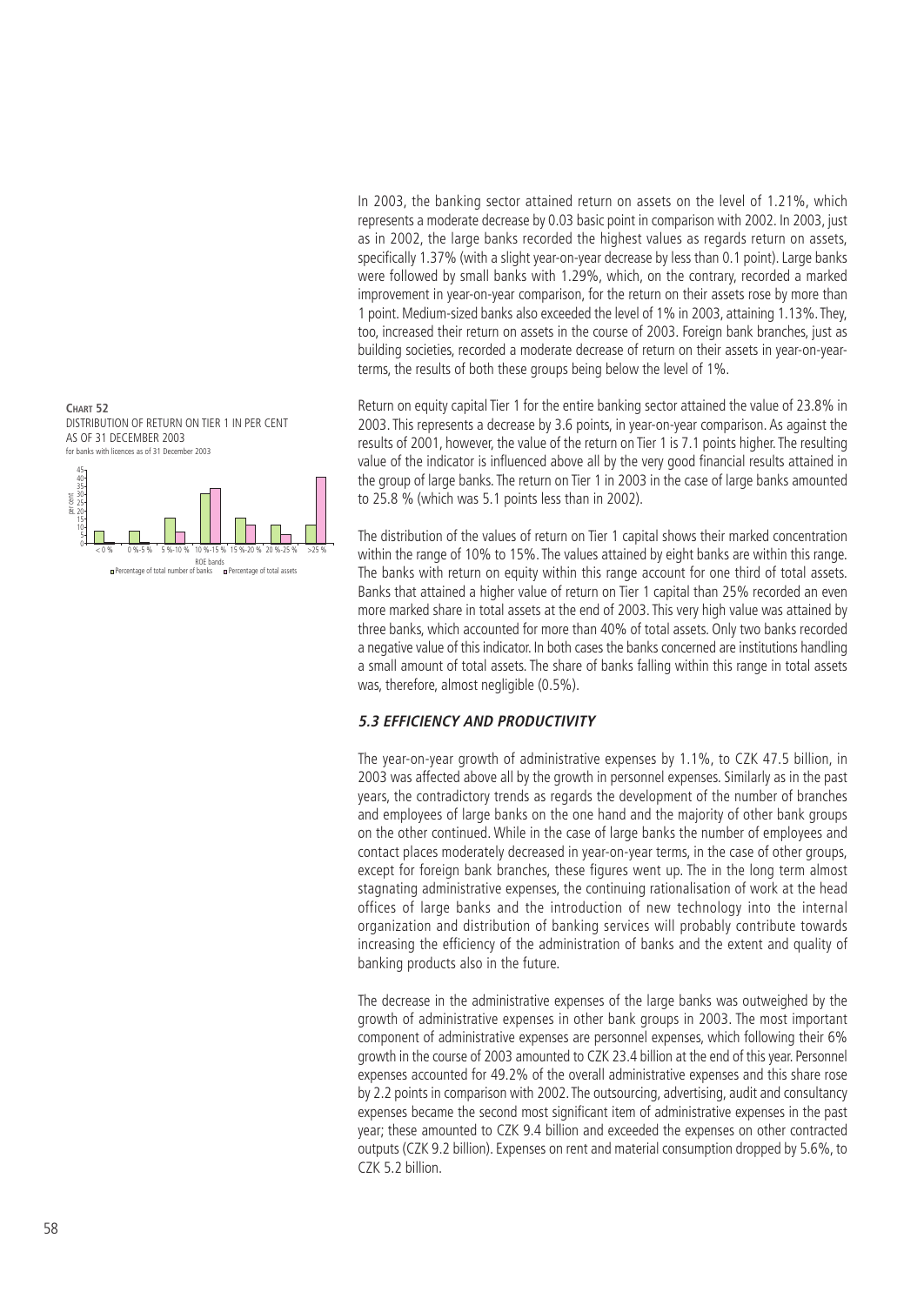The proportion between administrative expenses and total assets attained 1.9% at the end of 2003 and practically did not change as against the preceding year. Owing to the fact that the decrease in profit from financial activities was greater than the decrease in administrative expenses, the share of administrative expenses in profit from financial activities (the cost-income ratio) grew in the case of large banks in 2003. The value of this indicator also increased in the case of foreign bank branches and building societies, where, on the contrary, in both cases the growth rate of administrative expenses outpaced the growth rate of profit from financial activities. Medium-sized and small banks also succeeded in decreasing the value of the ratio between administrative expenses and profit from financial activities, for the growth dynamics of profit from financial activities markedly outstripped that of administrative expenses.The administrative expenses/profit from financial activities ratio for the entire banking sector increased from 51.4% to 52.6 % in 2003.

The ratio between administrative expenses and profit from financial activities is one of the basic indicators evaluating the efficiency of work of banking institutions. High values of this indicator point to less efficient utilisation of resources by some banks. With regard to different business orientation of the individual banks, however, a more objective evaluation could be attained by comparing banks within individual groups, for example on the basis of the differences between the efficiency values attained by banks in the same group, i.e. by banks with comparable conditions of operation and business orientation. The most balanced efficiency values are constantly attained by banks included in the group of large banks and in the group of building societies. In 2003 the difference between the lowest value of the administrative expenses/profit from financial activities indicator and the average value in these groups was 7 and 9 points, respectively. On the contrary, the lowest efficiency, according to this criterion, was recorded by small and medium-sized banks, where in 2003 the above-mentioned difference attained 43 and 30 points, respectively. The high values in the groups of small and medium-sized banks are, however, partly influenced by the greater differences in the orientation of the individual banks in these groups. The value of the indicator is also influenced by the time which has elapsed from the launching of a bank's activities, for newly-established institutions are able to attain the corresponding values of profit only after the lapse of a certain period.

As a result of a decrease in the number of employees and the parallel growth of administrative expenses, the amount of these expenses per employee increased by 2.8%, to CZK 1.22 million in 2003. Profit from financial activities per employee grew, year on year, by 0.2% to CZK 2.31 million. Similarly, the development of net profit per employee almost stagnated in 2003, and, therefore, there was net profit in the amount of CZK 0.77 million per each employee of the Czech banking sector. Owing to the decrease in the number of employees and the growth of total assets of the banking sector the overall assets administered by one employee increased by 3.2%, to CZK 64.8 million in this particular year.

#### **CHART 53** STRUCTURE OF ADMINISTRATIVE EXPENSES for banks with licences as of 31 December 2003











Note: The figures express the difference between the group average and the most cost-effective bank in that group, as measured by the cost-income ratio.



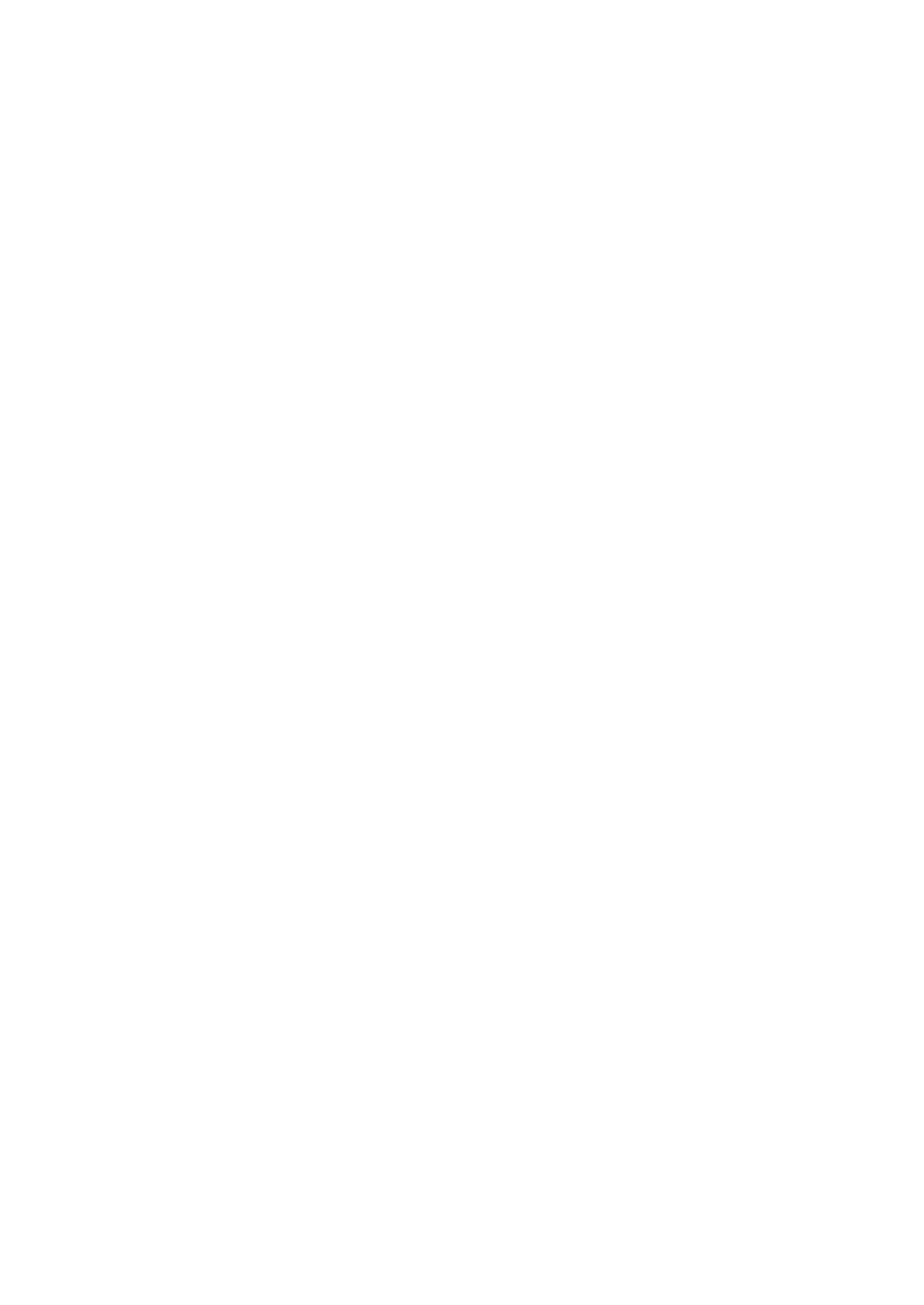# **C. APPENDICES**

## **Survey of banks and foreign bank branches as of 31 December 2003**

**I. Banks**

|                                                    | Start of     | Equity capital in CZK | Number of banking outlets | Number of |           |  |
|----------------------------------------------------|--------------|-----------------------|---------------------------|-----------|-----------|--|
| Bank                                               | operation    | millions (registered) | in Czech Rep.             | abroad    | employees |  |
| Citibank a.s.                                      | 24 Jun. 1991 | 2.925                 | $\overline{4}$            |           | 649       |  |
| CREDIT LYONNAIS BANK PRAHA, a.s.                   | 12 Nov. 1992 | 600                   |                           |           | 84        |  |
| Česká exportní banka, a.s.                         | 1 Jul. 1995  | 1,650                 | $\mathbf{0}$              |           | 125       |  |
| Česká spořitelna, a.s.                             | 1 Jan. 1969  | 15,200                | 666                       |           | 11,276    |  |
| Českomoravská hypoteční banka, a.s.                | 10 Jan. 1991 | 1,319                 | 36                        |           | 344       |  |
| Českomoravská stavební spořitelna, a.s.            | 8 Sep. 1993  | 1,500                 | 5                         |           | 610       |  |
| Českomoravská záruční a rozvojová banka, a.s.      | 1 Mar. 1992  | 2,132                 | 6                         |           | 262       |  |
| Československá obchodní banka, a.s                 | 1 Jan. 1965  | 5,105                 | 216                       | 77        | 8,599     |  |
| Dresdner Bank C7 a.s.                              | 12 May 1992  | 1,000                 | 3                         |           | 138       |  |
| eBanka, a.s.                                       | 1 Jan. 1991  | 1,042                 | 64                        |           | 816       |  |
| GE Capital Bank, a.s.                              | 22 Jun. 1998 | 510                   | 184                       |           | 2,038     |  |
| HVB Bank Czech Republic a.s.                       | 1 Jul. 1992  | 5,125                 | 24                        |           | 1,219     |  |
| HYPO stavební spořitelna a.s.                      | 1 Oct. 1994  | 500                   | 10                        |           | 110       |  |
| IC Banka, a.s.                                     | 6 Apr. 1994  | 500                   | 1                         |           | 38        |  |
| Interbanka, akciová společnost                     | 1 Feb. 1991  | 1,709                 | $\mathbf{0}$              |           | 110       |  |
| J&T BANKA, a.s.                                    | 18 Dec. 1992 | 501                   | $\Omega$                  |           | 90        |  |
| Komerční banka, a.s.                               | 1 Jan. 1990  | 19,005                | 341                       |           | 8,207     |  |
| První městská banka, a.s.                          | 1 Sep. 1993  | 500                   | $\overline{2}$            |           | 87        |  |
| Raiffeisenbank a.s.                                | 1 Jul. 1993  | 2,500                 | 43                        |           | 1,044     |  |
| Raiffeisen stavební spořitelna a.s.                | 7 Sep. 1993  | 650                   | $\mathbf{0}$              |           | 192       |  |
| Stavební spořitelna České spořitelny, a.s.         | 1 Jul. 1994  | 750                   | $\mathbf{0}$              |           | 304       |  |
| Volksbank CZ, a.s.                                 | 1 Jan. 1994  | 750                   | 18                        | 1         | 422       |  |
| Všeobecná stavební spořitelna Komerční banky, a.s. | 16 Dec. 1993 | 500                   | $\mathbf{0}$              |           | 366       |  |
| Wüstenrot hypoteční banka a.s.                     | 23 Dec. 2002 | 600                   | $\mathbf{0}$              |           | 41        |  |
| Wüstenrot - stavební spořitelna a.s.               | 11 Nov. 1993 | 550                   | $\mathbf{0}$              |           | 173       |  |
| Živnostenská banka, a.s.                           | 1868         | 1,360                 | 27                        |           | 803       |  |

## **II. Foreign bank branches**

| <b>Bank</b>                                                       | Start of<br>operation |                    | Number of local outlets |        | Number of |
|-------------------------------------------------------------------|-----------------------|--------------------|-------------------------|--------|-----------|
|                                                                   |                       | Home country       | in Czech Rep.           | abroad | employees |
| ABN AMRO Bank N.V.                                                | 6 May 1993            | <b>Netherlands</b> |                         |        | 123       |
| COMMERZBANK Aktiengesellschaft, pobočka Praha                     | 1 Dec. 1992           | Germany            |                         |        | 172       |
| Deutsche Bank Aktiengesellschaft Filiale Prag, organizační složka | 1 Dec. 1993           | Germany            |                         |        | 70        |
| HSBC Bank plc - pobočka Praha                                     | 1 May 1997            | United Kingdom     |                         |        | 43        |
| ING Bank N.V.                                                     | 1 Sep. 1993           | <b>Netherlands</b> |                         |        | 170       |
| Raiffeisenbank im Stiftland eG pobočka Cheb, odštěpný závod       | 2 Jan. 1995           | Germany            |                         |        | 29        |
| Sparkasse Mühlviertel - West banka a.s. pobočka České Budějovice  | 20 Mar. 1995          | Austria            | 6                       |        | 55        |
| Všeobecná úverová banka a.s., pobočka Praha                       | 14 Jan. 1993          | Slovakia           |                         |        | 76        |
| Waldviertler Sparkasse von 1842                                   | 1 May 1994            | Austria            | F                       |        | 119       |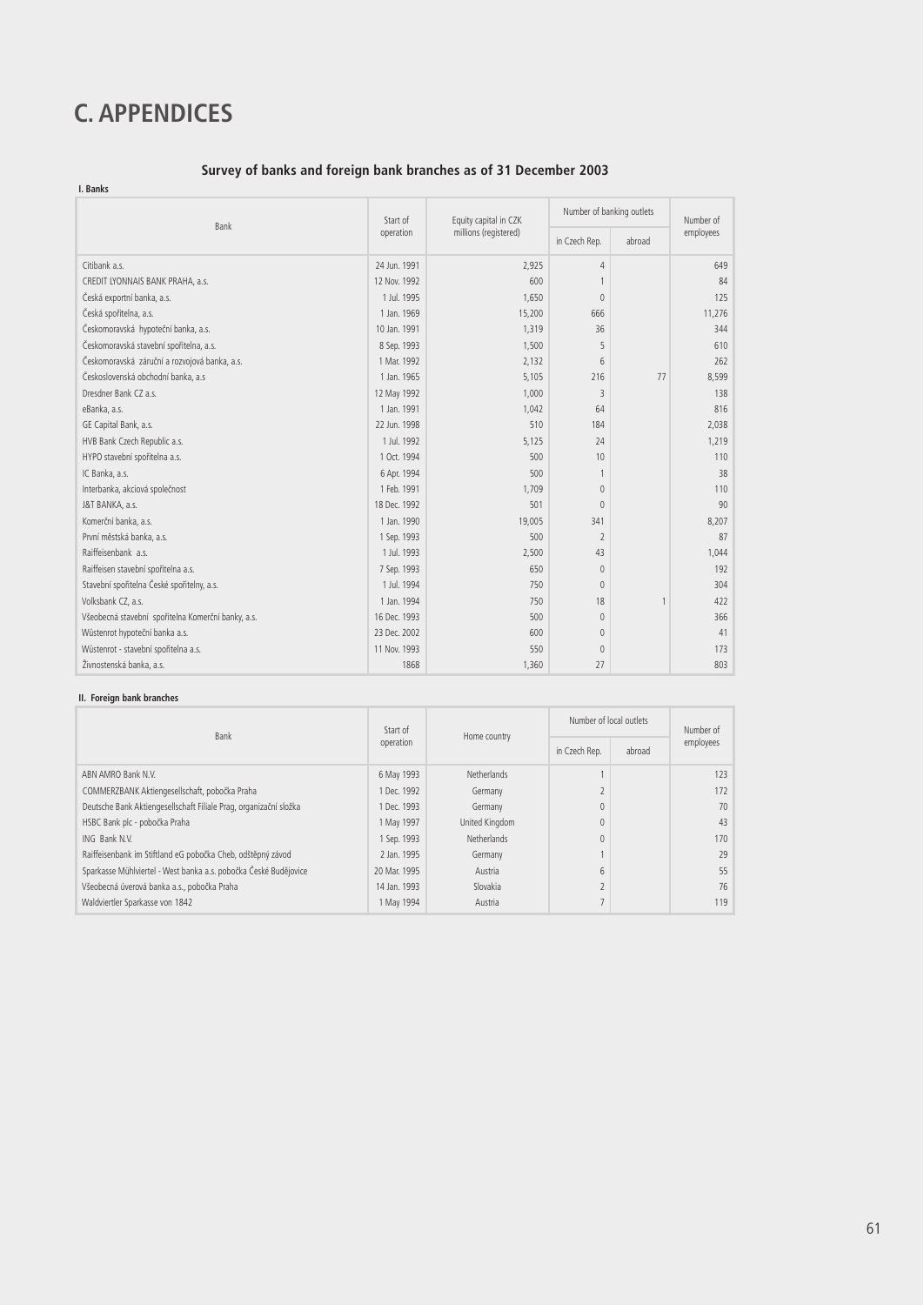#### **III. Banks in liquidation or in bankruptcy proceedings**

| Bank                                                   | Start of operation | Revocation of licence |
|--------------------------------------------------------|--------------------|-----------------------|
| AB Banka, a.s. in liquidation                          | 1 Apr. 1991        | 15 Dec. 1995          |
| Agrobanka Praha, a.s., in liquidation                  | 1 Jul. 1990        | 2 Sep. 1998           |
| Banka Bohemia, a.s. - in liquidation                   | 1 Feb. 1991        | not revoked           |
| Baska a.s., in liquidation                             | 13 Dec. 1990       | 31 Mar. 1997          |
| COOP BANKA, a.s. in liquidation                        | 24 Feb. 1992       | 6 May 1998            |
| Česká banka, akciová společnost Praha - in liquidation | 28 Feb. 1992       | 15 Dec. 1995          |
| EKOAGROBANKA, a.s. in liquidation                      | 1 Nov. 1990        | 31 May 1997           |
| Kreditní banka Plzeň, a.s. - in liquidation            | 1 Jan. 1991        | 8 Aug. 1996           |
| Kreditní a průmyslová banka a.s.                       | 1 Apr. 1991        | 31 Aug. 1995          |
| Moravia Banka, a.s. in liquidation                     | 2 Jul. 1992        | 9 Nov. 1999           |
| Plzeňská banka, a.s.                                   | 1 Oct. 1993        | 4 Jul. 2003           |
| Pragobanka, a.s.                                       | 1 Oct. 1990        | 24 Oct. 1998          |
| První slezská banka a.s., in liquidation               | 12 Jan. 1993       | 13 May 1996           |
| Realitbanka, a.s.                                      | 1 Nov. 1991        | 17 Apr. 1997          |
| Union banka, a.s. "in liquidation"                     | 15 Nov. 1991       | 2 May 2003            |
| UNIVERSAL BANKA, a.s.                                  | 15 Feb. 1993       | 10 Feb. 1999          |
| Velkomoravská banka, akciová společnost.               | 3 Nov. 1992        | 10 Jul. 1998          |

#### **IV. Banks dissolved without liquidation**

| <b>Bank</b>                                     | Start of operation    | Termination of licence | Reason                |
|-------------------------------------------------|-----------------------|------------------------|-----------------------|
| Bank Austria (ČR) a.s.                          | 1 Jan. 1992           | 30 Jun. 1998           | merger                |
| Bank Austria Creditanstalt Czech Republic, a.s. | 1 Apr. 1991           | 10ct.2001              | merger                |
| HYPO-BANK CZ a.s.                               | 26 Feb. 1992          | 31 Dec. 1998           | merger                |
| Poštovní banka a.s.                             | 1 Jan. 1991           | 1 Jan. 1994            | merger                |
| Westdeutsche Landesbank (CZ), a.s.              | operation not started | 20 Jan. 1998           | operation not started |

#### **V. Banks dissolved with liquidation**

| Bank                            | Start of operation     | Termination of licence | Completion of liquidation |
|---------------------------------|------------------------|------------------------|---------------------------|
| Evrobanka, a.s., in liquidation | <sup>1</sup> Oct. 1991 | 30 Jun. 1997           | 7 Mar. 2001               |

#### **VI. Former banks now operating only as joint-stock companies without a banking licence**

| Bank                            | Start of operation | Termination of licence |
|---------------------------------|--------------------|------------------------|
| BANKA HANÁ, a.s.                | 11 Jan. 1991       | 1 Dec. 2000            |
| Erste Bank Sparkassen (CR) a.s. | 1 Feb. 1993        | 30 Sep. 2000           |
| Foresbank, a.s.                 | 7 Sep. 1993        | 1 Mar. 1999            |
| IP Banka, a.s.                  | 1 Jan. 1990        | 7 Aug. 2002            |
| SOCIETE GENERALE BANKA, a.s.    | 15 Apr. 1991       | 18 Nov. 1999           |

#### **VII. Branches whose licences have terminated**

| Bank                            | Start of operation | Termination of licence | Reason |
|---------------------------------|--------------------|------------------------|--------|
| SOCIETE GENERALE, pobočka Praha | 1 Jan. 1998        | 31 Mar. 2002           | merger |

# **VIII. Former state financial institution** (transformed into a non-banking institution)

| Bank                             | Start of operation | Termination of licence |  |  |
|----------------------------------|--------------------|------------------------|--|--|
| Konsolidační banka Praha, s.p.ú. | 23 Feb. 1993       | 31 Aug. 2001           |  |  |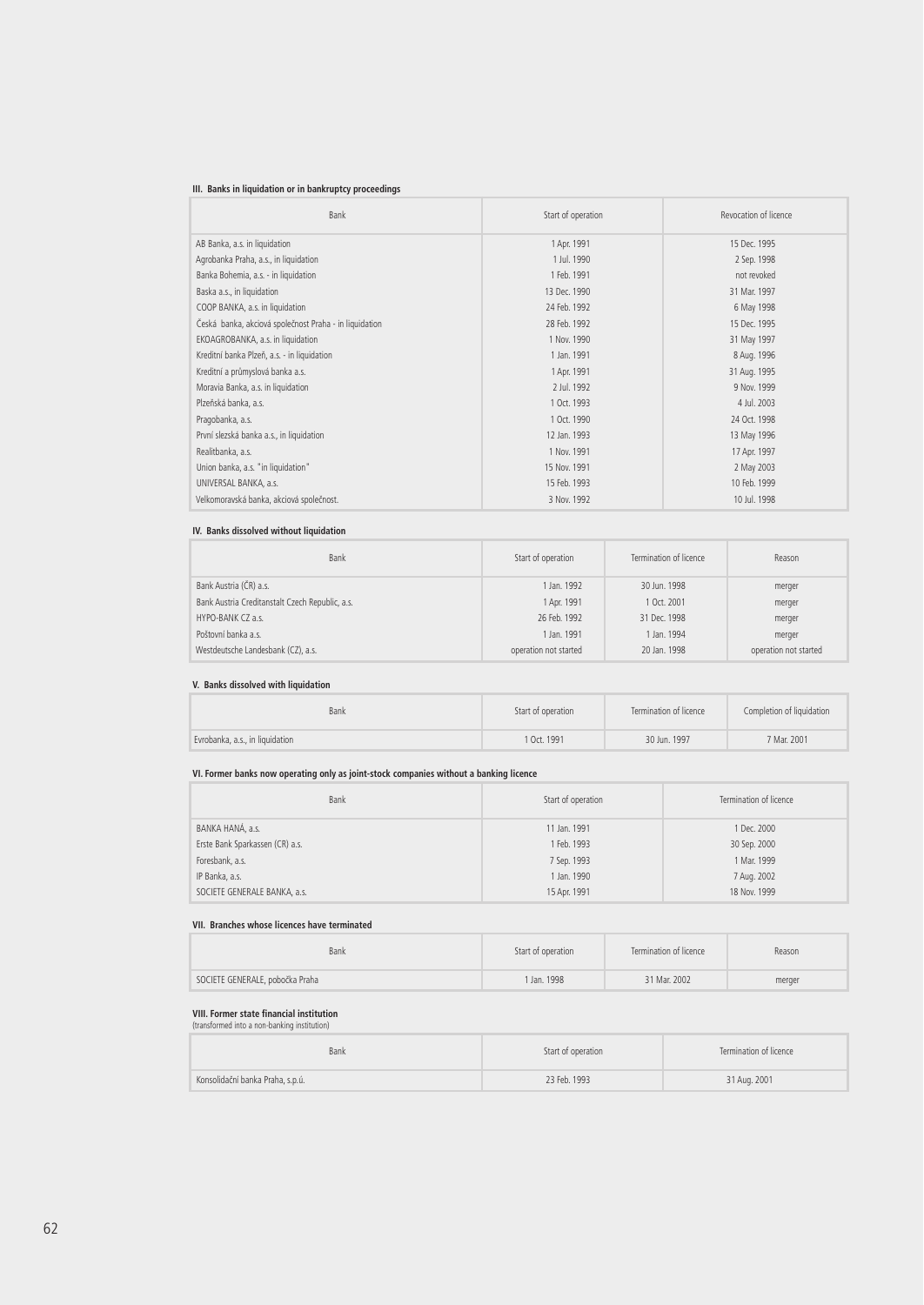# **Organisational structure of CNB Banking Supervision**

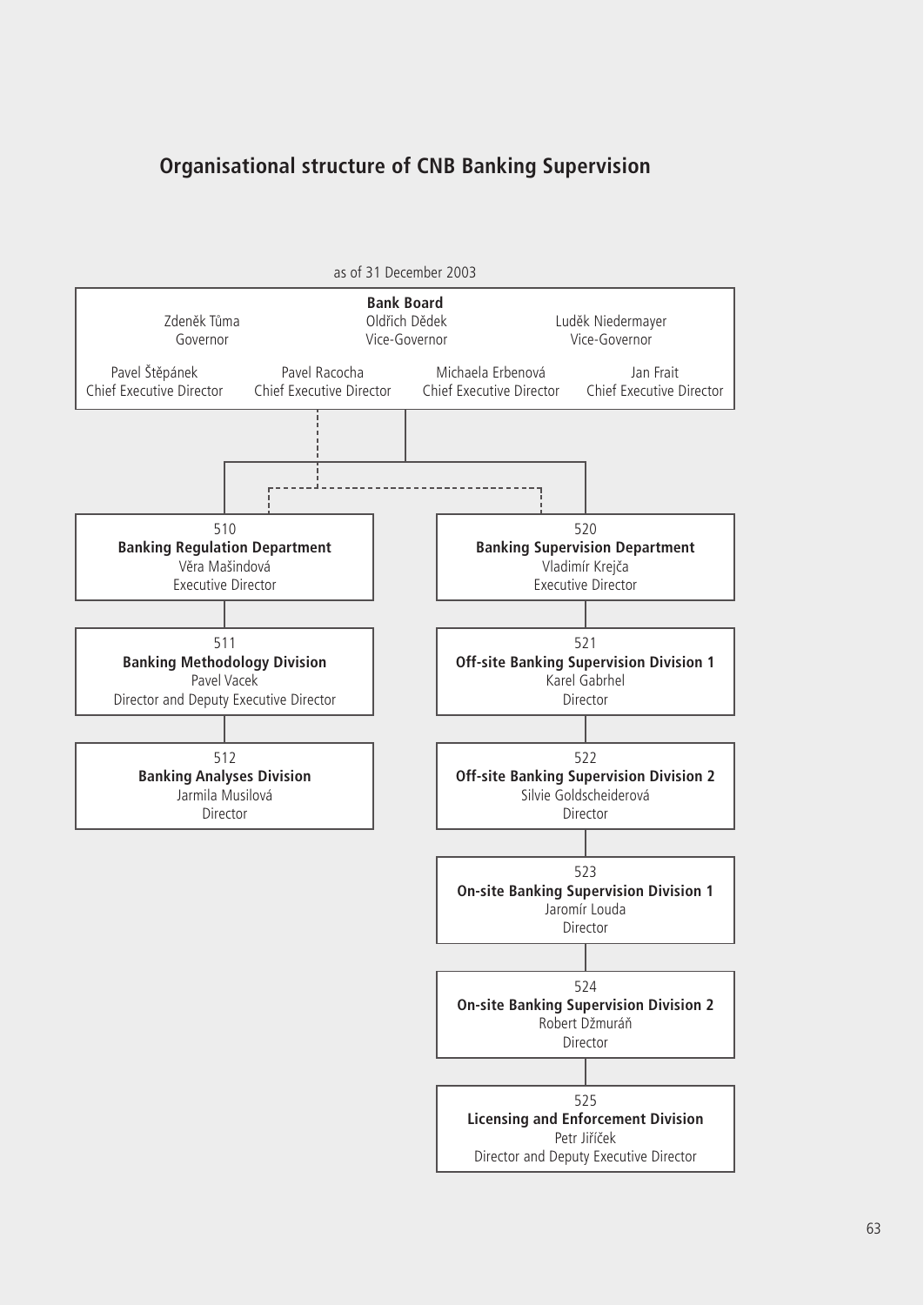## **BREAKDOWN OF BANKS INTO GROUPS**

#### **I. LARGE BANKS**

- 1. Česká spořitelna, a.s.
- 2. Československá obchodní banka, a.s.
- 3. HVB Bank Czech Republic a.s.
- 4. Komerční banka, a.s.

## **II. MEDIUM-SIZED BANKS**

- 1. Citibank a.s.
- 2. CREDIT LYONNAIS BANK PRAHA, a.s.
- 3. Česká exportní banka, a.s.
- 4. Českomoravská hypoteční banka, a.s.
- 5. Českomoravská záruční a rozvojová banka, a.s.
- 6. Dresdner Bank CZ a.s.
- 7. GE Capital Bank, a.s.
- 8. Raiffeisenbank a.s.
- 9. Volksbank CZ, a.s.
- 10. Živnostenská banka, a.s.

#### **III. SMALL BANKS**

- 1. eBanka, a.s.
- 2. IC Banka, a.s.
- 3. Interbanka, akciová společnost
- 4. J&T BANKA, a.s.
- 5. První městská banka, a.s.
- 6. Wüstenrot hypoteční banka a.s.

## **IV. FOREIGN BANK BRANCHES**

- 1. ABN AMRO Bank N.V.
- 2. COMMERZBANK Aktiegesellschaft, pobočka Praha
- 3. Deutsche Bank Aktiengesellschaft Filiale Prag, organizační složka
- 4. HSBC Bank plc pobočka Praha
- 5. ING Bank N.V.
- 6. Raiffeisenbank im Stiftland eG pobočka Cheb, odštěpný závod
- 7. Sparkasse Mühlviertel West banka a.s. pobočka České Budějovice
- 8. Všeobecná úverová banka a.s., pobočka Praha
- 9. Waldviertler Sparkasse von 1842

#### **V. BUILDING SOCIETIES**

- 1. Českomoravská stavební spořitelna, a.s.
- 2. HYPO stavební spořitelna a.s.
- 3. Raiffeisen stavební spořitelna a.s.
- 4. Stavební spořitelna České spořitelny, a.s.
- 5. Všeobecná stavební spořitelna Komerční banky, a.s.
- 6. Wüstenrot stavební spořitelna a.s.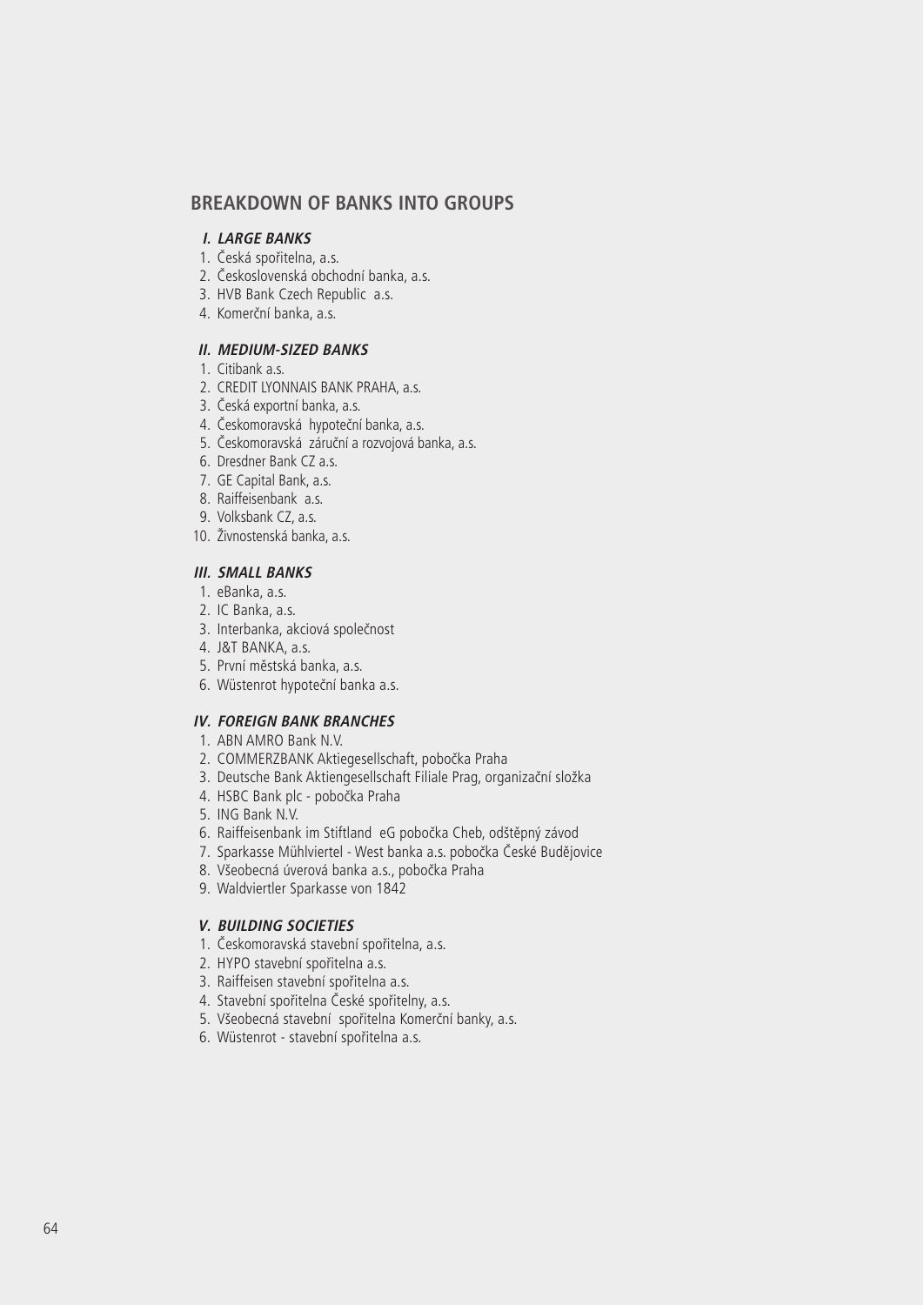## **Main indicators of monetary and economic developments in the Czech Republic**

|                                 |                                     | 1999    | 2000     | 2001     | 2002     | 2003     |
|---------------------------------|-------------------------------------|---------|----------|----------|----------|----------|
| Gross domestic product 1), 2)   | Volume (in CZK billions)            | 1,421.0 | 1,467.3  | 1,512.6  | 1,542.2  | 1,587.2  |
|                                 | Increase (in per cent)              | 0.5     | 3.3      | 3.1      | 2.0      | 2.9      |
| Output - percentage increase 2) | Industry                            | $-3.1$  | 5.4      | 6.5      | 4.8      | 5.8      |
|                                 | Construction                        | $-6.5$  | 5.3      | 9.6      | 2.5      | 8.9      |
| Prices 3)                       | Inflation rate (in per cent)        | 7.1     | 3.9      | 4.7      | 1.8      | 0.1      |
| Unemployment <sup>4)</sup>      | Unemployment rate (in per cent)     | 9.4     | 8.8      | 8.9      | 9.8      | 10.3     |
| Foreign trade                   | Exports (in CZK billions)           | 908.8   | 1,121.1  | 1,269.6  | 1,254.4  | 1,371.4  |
|                                 | Imports (in CZK billions)           | 973.2   | 1,241.9  | 1,386.3  | 1,325.7  | 1,442.6  |
|                                 | Balance (in CZK billions)           | $-64.4$ | $-120.8$ | $-116.7$ | $-71.3$  | $-71.2$  |
| Average wage 2)                 | Nominal (in per cent)               | 8.4     | 6.5      | 8.7      | 7.2      | 6.8      |
|                                 | Real (in per cent)                  | 6.3     | 2.5      | 3.8      | 6.6      | 6.7      |
| Balance of payments             | Current account (in CZK billions)   | $-50.6$ | $-104.9$ | $-124.5$ | $-136.4$ | $-157.2$ |
|                                 | Financial account (in CZK billions) | 106.6   | 148.0    | 172.9    | 347.8    | 163.9    |
| Exchange rate 5)                | CZK/USD                             | 34.59   | 38.59    | 38.04    | 32.74    | 28.23    |
|                                 | CZK/EUR                             | 36.88   | 35.61    | 34.08    | 30.81    | 31.84    |
| Average interbank               | 7-day                               | 6.85    | 5.29     | 5.15     | 3.61     | 2.30     |
| deposit rate (PRIBOR)           | 3-month                             | 6.85    | 5.36     | 5.18     | 3.55     | 2.30     |
| in per cent 5)                  | 6-month                             | 6.89    | 5.48     | 5.21     | 3.56     | 2.28     |
| Discount rate (in per cent) 4)  |                                     | 5.00    | 5.00     | 3.75     | 1.75     | 1.00     |
| Lombard rate (in per cent) 4)   |                                     | 7.50    | 7.50     | 5.75     | 3.75     | 3.00     |
| 2W repo rate (in per cent) 4)   |                                     | 5.25    | 5.25     | 4.75     | 2.75     | 2.00     |
| PX50 capital market index 5)    |                                     | 455.2   | 551.9    | 411.5    | 437.5    | 549.9    |

1) At constant 1995 prices

2) Percentage increase on a year earlier

3) Inflation rate in December of the given year

4) End-of-period figures

5) Annual averages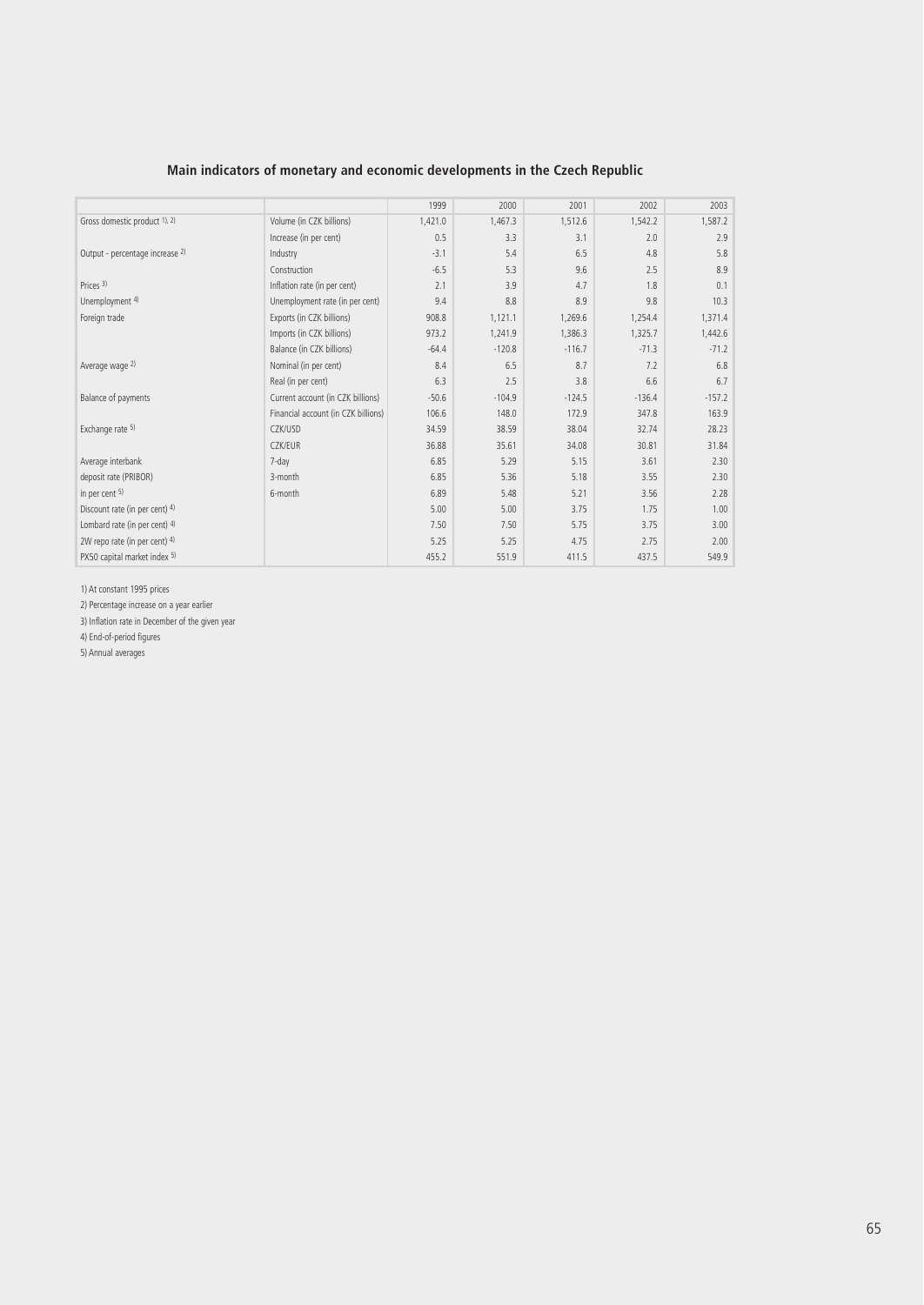## (for banks with licences as of 31 December 2003)

#### **Assets**

|                                                            | 31 Dec. 2001    | 31 Dec. 2002 | 2003        |           |              |              |
|------------------------------------------------------------|-----------------|--------------|-------------|-----------|--------------|--------------|
|                                                            |                 |              | 31 Mar.     | 30 Jun.   | 30 Sep.      | 31 Dec.      |
|                                                            | in CZK millions |              |             |           |              |              |
| Cash and deposits with central banks                       | 79,215          | 69,884       | 58,105      | 60,701    | 67,867       | 65,677       |
| of which: cash                                             | 37,613          | 35,442       | 28,631      | 28,646    | 28,149       | 35,278       |
| deposits with central banks                                | 41,602          | 34,442       | 29,473      | 32,055    | 39,718       | 30,398       |
| Government and central bank bonds accepted for refinancing | 142,070         | 214,048      | 220,682     | 249,935   | 268,813      | 304,476      |
| Receivables from banks                                     | 833,861         | 860,247      | 880,131     | 838,958   | 814,137      | 756,953      |
| of which: payable on demand                                | 18,156          | 38,868       | 46,118      | 77,850    | 57,802       | 40,260       |
| other receivables from banks                               | 815,705         | 821,378      | 834,013     | 761,108   | 756,336      | 716.693      |
| of which: central banks                                    | 275,126         | 464,856      | 531,504     | 510,125   | 502,608      | 457,493      |
| others                                                     | 540,579         | 356,522      | 302,508     | 250,983   | 253,727      | 259,200      |
| Receivables from clients                                   | 907,072         | 890,758      | 892,647     | 930,316   | 967,509      | 996,200      |
| of which: payable on demand                                | 46,954          | 16,737       | 18,989      | 20,737    | 19,265       | 18.916       |
| other receivables from clients                             | 860,118         | 874,021      | 873,658     | 909,578   | 948,244      | 977,284      |
| Debt securities                                            | 266,890         | 182,060      | 201,180     | 206,763   | 227,209      | 210,733      |
| of which: issued by government institutions                | 361             | 45,521       | 58,980      | 66,985    | 79,713       | 53,239       |
| issued by other entities                                   | 266,529         | 136,540      | 142,199     | 139,777   | 147,496      | 157,494      |
| Shares, units and other interests                          | 51,030          | 47,085       | 45,699      | 50,707    | 7,961        | 7,673        |
| Substantial interests                                      | 4,108           | 4,258        | 995         | 881       | 1,326        | 1,326        |
| Controlling interests                                      | 10,046          | 11,329       | 11,317      | 9,591     | 9,136        | 10,820       |
| Intangible assets                                          | 6,307           | 9,858        | 9,489       | 9,168     | 8,910        | 11,473       |
| Tangible assets                                            | 50,278          | 45,377       | 44,535      | 44,213    | 43,441       | 43,560       |
| Other assets                                               | 104,789         | 140,934      | 116,411     | 91,446    | 78,614       | 112,659      |
| Receivables from shareholders                              | 364             | 660          | 14          | 272       | $\mathbf{0}$ | $\mathbf{0}$ |
| Deferred revenues and accrued expenses                     | 17,944          | 4,619        | 5,579       | 5,251     | 6,514        | 6,150        |
| Total assets                                               | 2,473,974       | 2,481,118    | 2,486,785   | 2,498,200 | 2,501,436    | 2,527,701    |
|                                                            |                 |              | in per cent |           |              |              |
| Cash and deposits with central banks                       | 3.20            | 2.82         | 2.34        | 2.43      | 2.71         | 2.60         |
| of which: cash                                             | 1.52            | 1.43         | 1.15        | 1.15      | 1.13         | 1.40         |
| deposits with central banks                                | 1.68            | 1.39         | 1.19        | 1.28      | 1.59         | 1.20         |
| Government and central bank bonds accepted for refinancing | 5.74            | 8.63         | 8.87        | 10.00     | 10.75        | 12.05        |
| Receivables from banks                                     | 33.71           | 34.67        | 35.39       | 33.58     | 32.55        | 29.95        |
| of which: payable on demand                                | 0.73            | 1.57         | 1.85        | 3.12      | 2.31         | 1.59         |
| other receivables from banks                               | 32.97           | 33.11        | 33.54       | 30.47     | 30.24        | 28.35        |
| of which: central banks                                    | 11.12           | 18.74        | 21.37       | 20.42     | 20.09        | 18.10        |
| others                                                     | 21.85           | 14.37        | 12.16       | 10.05     | 10.14        | 10.25        |
| Receivables from clients                                   | 36.66           | 35.90        | 35.90       | 37.24     | 38.68        | 39.41        |
| of which: payable on demand                                | 1.90            | 0.67         | 0.76        | 0.83      | 0.77         | 0.75         |
| other receivables from clients                             | 34.77           | 35.23        | 35.13       | 36.41     | 37.91        | 38.66        |
| Debt securities                                            | 10.79           | 7.34         | 8.09        | 8.28      | 9.08         | 8.34         |
| of which: issued by government institutions                | 0.01            | 1.83         | 2.37        | 2.68      | 3.19         | 2.11         |
| issued by other entities                                   | 10.77           | 5.50         | 5.72        | 5.60      | 5.90         | 6.23         |
| Shares, units and other interests                          | 2.06            | 1.90         | 1.84        | 2.03      | 0.32         | 0.30         |
| Substantial interests                                      | 0.17            | 0.17         | 0.04        | 0.04      | 0.05         | 0.05         |
| Controlling interests                                      | 0.41            | 0.46         | 0.46        | 0.38      | 0.37         | 0.43         |
| Intangible assets                                          | 0.25            | 0.40         | 0.38        | 0.37      | 0.36         | 0.45         |
| Tangible assets                                            | 2.03            | 1.83         | 1.79        | 1.77      | 1.74         | 1.72         |
| Other assets                                               | 4.24            | 5.68         | 4.68        | 3.66      | 3.14         | 4.46         |
| Receivables from shareholders                              | 0.01            | 0.03         | 0.00        | 0.01      | 0.00         | 0.00         |
| Deferred revenues and accrued expenses                     | 0.73            | 0.19         | 0.22        | 0.21      | 0.26         | 0.24         |
| Total assets                                               | 100.00          | 100.00       | 100.00      | 100.00    | 100.00       | 100.00       |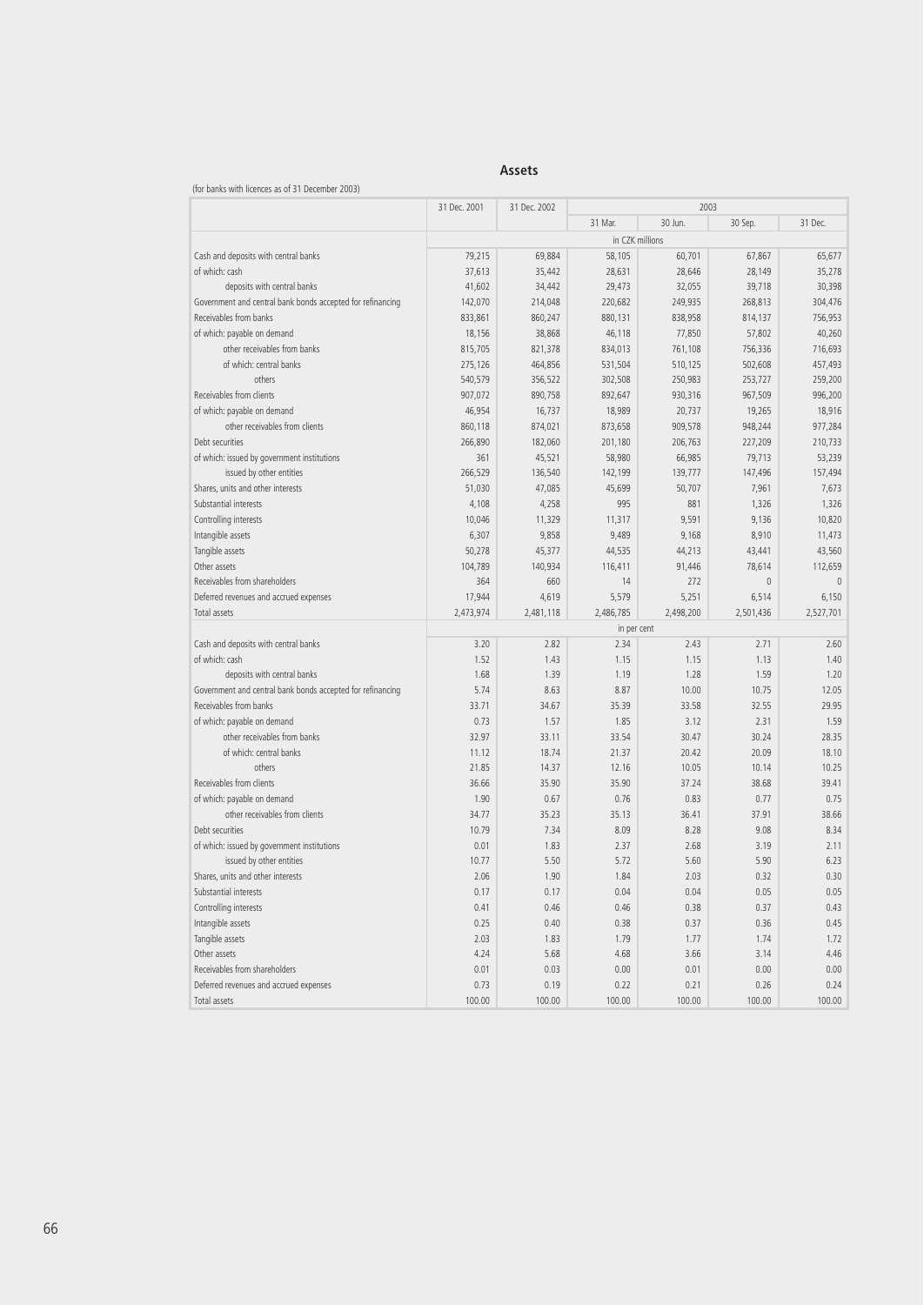#### **Liabilities**

#### (for banks with licences as of 31 December 2003)

|                                                                      | 31 Dec. 2001     | 31 Dec. 2002     |                  |                  | 2003             |                 |
|----------------------------------------------------------------------|------------------|------------------|------------------|------------------|------------------|-----------------|
|                                                                      |                  |                  | 31 Mar.          | 30 Jun.          | 30 Sep.          | 31 Dec.         |
|                                                                      |                  |                  | in CZK millions  |                  |                  |                 |
| Liabilities to banks                                                 | 371,406          | 304,705          | 304,028          | 271,891          | 283,246          | 285,320         |
| of which: liabilities to banks payable on demand                     | 18,901           | 29,560           | 61,968           | 66,183           | 76,653           | 45,943          |
| central banks                                                        |                  | 2,659            | 34               | 19               | 22               | 28              |
| other banks                                                          | 14,817           | 26,901           | 61,934           | 66,165           | 76,632           | 45,915          |
| other liabilities to banks                                           | 352,505          | 275,145          | 242,060          | 205,707          | 206,593          | 239,377         |
| central banks                                                        | 634              | 114              | 103              | 104              | 93               | 106             |
| other banks                                                          | 351,871          | 275,031          | 241,957          | 205,603          | 206,500          | 239,271         |
| Liabilities to clients                                               | 1,493,198        | 1,608,747        | 1,621,983        | 1,637,646        | 1,666,466        | 1,665,587       |
| of which: payable on demand                                          | 551,018          | 661,729          | 675,566          | 705,333          | 762,365          | 792,201         |
| other liabilities                                                    | 942,181          | 947,018          | 946,417          | 932,313          | 904,101          | 873,386         |
| Liabilities from debt securities                                     | 268,884          | 167,457          | 174,434          | 177,361          | 196,006          | 201,980         |
| of which: issued debt securities                                     | 207,640          | 160,746          | 163,594          | 163,143          | 187,761          | 196,310         |
| short-term                                                           | 127,683          | 92,123           | 91,647           | 89,140           | 107,954          | 107,554         |
| long-term                                                            | 79,956           | 68,623           | 71,947           | 74,002           | 79,807           | 88,756          |
| other payables                                                       | 61,245           | 6,711            | 10,840           | 14,218           | 8,245            | 5,670           |
| Other liabilities                                                    | 121,935          | 171,010          | 147,730          | 187,805          | 129,405          | 152,493         |
| Deferred revenues and accrued expenses                               | 13,502           | 5,558            | 7,973            | 7,372            | 8,731            | 12,580          |
| Reserves<br>Subordinated liabilities                                 | 44,911<br>26,193 | 37,624<br>25,334 | 38,098<br>25,669 | 38,324<br>13,397 | 33,231<br>13,765 | 23,654<br>7,829 |
| Equity capital                                                       | 68,325           | 69,461           | 69,131           | 67,324           | 67,854           | 68,272          |
| Own shares                                                           |                  | 560              | 928              | 677              | 879              | 617             |
| Share premium                                                        | 7,533            | 8,036            | 8,033            | 7,995            | 8,321            | 8,609           |
| Reserve funds and other funds created from profit                    | 28,703           | 28,805           | 29,051           | 30,672           | 30,783           | 30,456          |
| Reserve fund for new valuation                                       |                  | $\mathbf{0}$     | $\mathbf{0}$     | $\mathbf{0}$     | $\theta$         | $\theta$        |
| Capital funds                                                        | 854              | 1,039            | 1,039            | 762              | 749              | 524             |
| Valuation differences                                                | 63               | 1,636            | 2,468            | 2,580            | 2,100            | 1,273           |
| Retained profits (accumulated losses) from previous periods          | 11,349           | 21,309           | 50,235           | 41,072           | 39,629           | 38,948          |
| Profit (loss) for the accounting period                              | 17,118           | 30,396           | 6,912            | 14,001           | 21,150           | 30,176          |
| <b>Total liabilities</b>                                             | 2,473,974        | 2,481,118        | 2,486,785        | 2,498,200        | 2,501,436        | 2,527,701       |
|                                                                      |                  |                  | in per cent      |                  |                  |                 |
| Liabilities to banks                                                 | 15.01            | 12.28            | 12.23            | 10.88            | 11.32            | 11.29           |
| of which: liabilities to banks payable on demand                     | 0.76             | 1.19             | 2.49             | 2.65             | 3.06             | 1.82            |
| central banks                                                        |                  | 0.11             | 0.00             | 0.00             | 0.00             | 0.00            |
| other banks                                                          | 0.60             | 1.08             | 2.49             | 2.65             | 3.06             | 1.82            |
| other liabilities to banks                                           | 14.25            | 11.09            | 9.73             | 8.23             | 8.26             | 9.47            |
| central banks                                                        | 0.03             | 0.00             | 0.00             | 0.00             | 0.00             | 0.00            |
| other banks                                                          | 14.22            | 11.08            | 9.73             | 8.23             | 8.26             | 9.47            |
| Liabilities to clients                                               | 60.36            | 64.84            | 65.22            | 65.55            | 66.62            | 65.89           |
| of which: payable on demand                                          | 22.27            | 26.67            | 27.17            | 28.23            | 30.48            | 31.34           |
| other liabilities                                                    | 38.08            | 38.17            | 38.06            | 37.32            | 36.14            | 34.55           |
| Liabilities from debt securities<br>of which: issued debt securities | 10.87<br>8.39    | 6.75             | 7.01<br>6.58     | 7.10<br>6.53     | 7.84             | 7.99<br>7.77    |
| short-term                                                           | 5.16             | 6.48<br>3.71     | 3.69             | 3.57             | 7.51<br>4.32     | 4.26            |
| long-term                                                            | 3.23             | 2.77             | 2.89             | 2.96             | 3.19             | 3.51            |
| other payables                                                       | 2.48             | 0.27             | 0.44             | 0.57             | 0.33             | 0.22            |
| Other liabilities                                                    | 4.93             | 6.89             | 5.94             | 7.52             | 5.17             | 6.03            |
| Deferred revenues and accrued expenses                               | 0.55             | 0.22             | 0.32             | 0.30             | 0.35             | 0.50            |
| Reserves                                                             | 1.82             | 1.52             | 1.53             | 1.53             | 1.33             | 0.94            |
| Subordinated liabilities                                             | 1.06             | 1.02             | 1.03             | 0.54             | 0.55             | 0.31            |
| Equity capital                                                       | 2.76             | 2.80             | 2.78             | 2.69             | 2.71             | 2.70            |
| Own shares                                                           | 0.00             | 0.02             | 0.04             | 0.03             | 0.04             | 0.02            |
| Share premium                                                        | 0.30             | 0.32             | 0.32             | 0.32             | 0.33             | 0.34            |
| Reserve funds and other funds created from profit                    | 1.16             | 1.16             | 1.17             | 1.23             | 1.23             | 1.20            |
| Reserve fund for new valuation                                       | 0.00             | 0.00             | 0.00             | 0.00             | 0.00             | 0.00            |
| Capital funds                                                        | 0.03             | 0.04             | 0.04             | 0.03             | 0.03             | 0.02            |
| Valuation differences                                                | 0.00             | 0.07             | 0.10             | 0.10             | 0.08             | 0.05            |
| Retained profits (accumulated losses) from previous periods          | 0.46             | 0.86             | 2.02             | 1.64             | 1.58             | 1.54            |
| Profit (loss) for the accounting period                              | 0.69             | 1.23             | 0.28             | 0.56             | 0.85             | 1.19            |
| <b>Total liabilities</b>                                             | 100.00           | 100.00           | 100.00           | 100.00           | 100.00           | 100.00          |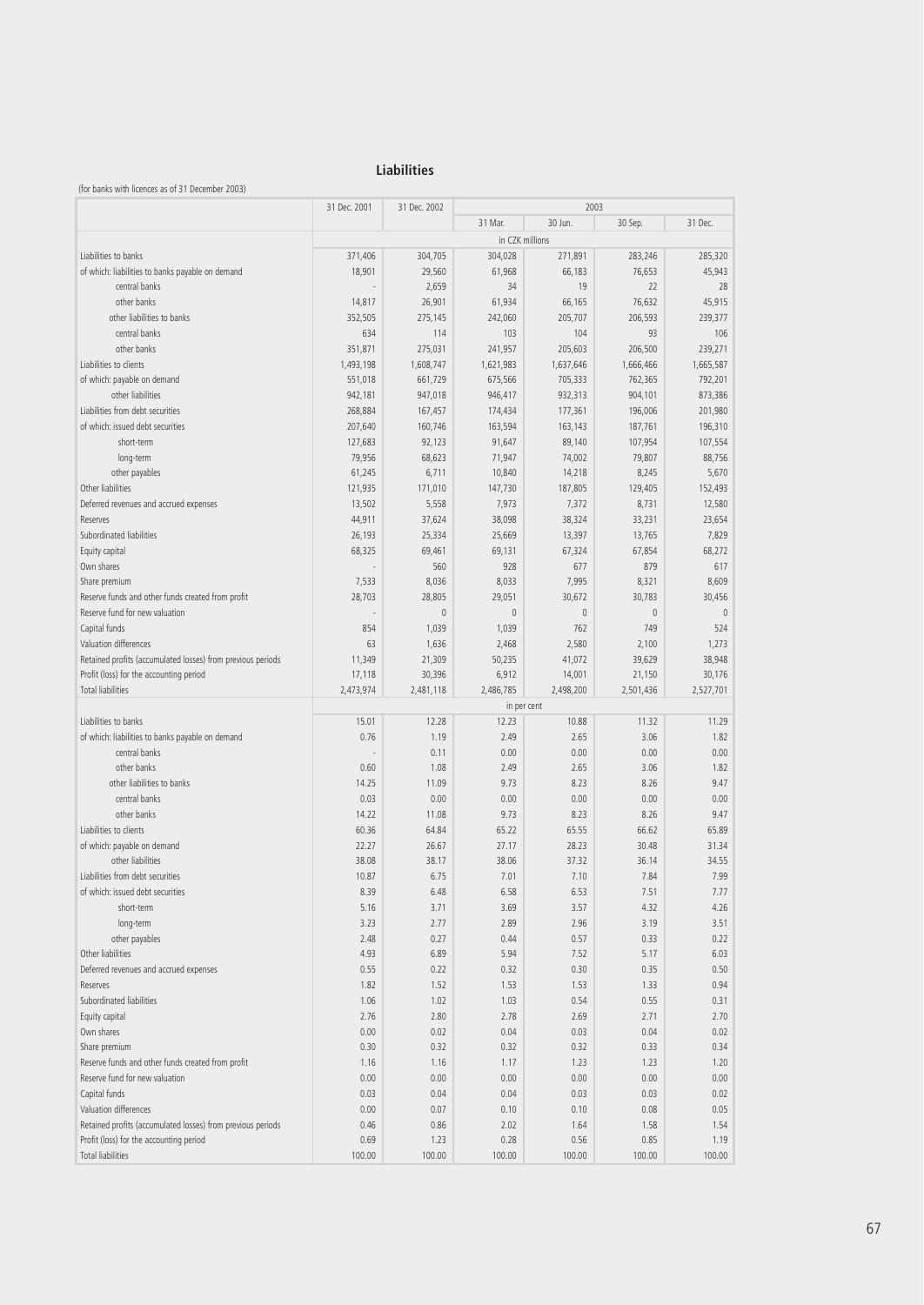## **Off-balance-sheet assets**

(for banks with licences as of 31 December 2003)

|                                                          | 31 Dec. 2001 | 31 Dec. 2002 |                 | 2003      |           |           |
|----------------------------------------------------------|--------------|--------------|-----------------|-----------|-----------|-----------|
|                                                          |              |              | 31 Mar.         | 30 Jun.   | 30 Sep.   | 31 Dec.   |
|                                                          |              |              | in C7K millions |           |           |           |
| Credit commitments provided                              | 212,697      | 385,552      | 378,941         | 380,662   | 389,616   | 397,907   |
| Receivables from quarantees                              | 87,403       | 102,119      | 100,933         | 92,923    | 96,636    | 98,929    |
| Receivables from letters of credit and bills of exchange | 7,756        | 6,567        | 5,653           | 5,674     | 4,847     | 6,498     |
| Receivables from spot transactions                       | 73,312       | 91,876       | 108,381         | 138,860   | 139,874   | 85,674    |
| Receivables from derivatives transactions, total         | 3,489,272    | 3,047,083    | 3,162,667       | 3,229,284 | 3,342,682 | 3,314,140 |
| of which: forwards                                       | 1,395,874    | 1,141,255    | 1,171,666       | 1,229,335 | 1,265,795 | 1,346,389 |
| futures                                                  | 229          | $\theta$     | 219             | 1,610     | 923       | 1,069     |
| swaps                                                    | 1,946,372    | 1,813,791    | 1,869,045       | 1,846,370 | 1,908,130 | 1,841,004 |
| options                                                  | 146,796      | 92,037       | 121,737         | 151,969   | 167,834   | 125,677   |
| of which: interest rate and credit instruments           | 1,723,200    | 2,023,780    | 2,098,574       | 2,233,454 | 2,373,788 | 2,340,394 |
| currency instruments                                     | 1,756,702    | 1,021,091    | 1,061,973       | 994,605   | 967,873   | 971,366   |
| equity instruments                                       | 3,528        | 1,126        | 106             | 107       | 115       | 2,379     |
| commodity instruments                                    | 5,842        | 1,086        | 2,014           | 1,117     | 906       | $\Omega$  |
| Total off-balance-sheet assets                           | 3,870,441    | 3,633,197    | 3,756,575       | 3,847,404 | 3,973,655 | 3,903,147 |
|                                                          |              |              | in per cent     |           |           |           |
| Credit commitments provided                              | 5.50         | 10.61        | 10.09           | 9.89      | 9.80      | 10.19     |
| Receivables from quarantees                              | 2.26         | 2.81         | 2.69            | 2.42      | 2.43      | 2.53      |
| Receivables from letters of credit and bills of exchange | 0.20         | 0.18         | 0.15            | 0.15      | 0.12      | 0.17      |
| Receivables from spot transactions                       | 1.89         | 2.53         | 2.89            | 3.61      | 3.52      | 2.20      |
| Receivables from derivatives transactions, total         | 90.15        | 83.87        | 84.19           | 83.93     | 84.12     | 84.91     |
| of which: forwards                                       | 36.06        | 31.41        | 31.19           | 31.95     | 31.85     | 34.49     |
| futures                                                  | 0.01         | 0.00         | 0.01            | 0.04      | 0.02      | 0.03      |
| swaps                                                    | 50.29        | 49.92        | 49.75           | 47.99     | 48.02     | 47.17     |
| options                                                  | 3.79         | 2.53         | 3.24            | 3.95      | 4.22      | 3.22      |
| of which: interest rate and credit instruments           | 44.52        | 55.70        | 55.86           | 58.05     | 59.74     | 59.96     |
| currency instruments                                     | 45.39        | 28.10        | 28.27           | 25.85     | 24.36     | 24.89     |
| equity instruments                                       | 0.09         | 0.03         | 0.00            | 0.00      | 0.00      | 0.06      |
| commodity instruments                                    | 0.15         | 0.03         | 0.05            | 0.03      | 0.02      | 0.00      |
| Total off-balance-sheet assets                           | 100.00       | 100.00       | 100.00          | 100.00    | 100.00    | 100.00    |

### **Off-balance-sheet liabilities**

| (for banks with licences as of 31 December 2003)      |              |              |           |                 |           |           |
|-------------------------------------------------------|--------------|--------------|-----------|-----------------|-----------|-----------|
|                                                       | 31 Dec. 2001 | 31 Dec. 2002 |           |                 | 2003      |           |
|                                                       |              |              | 31 Mar.   | 30 Jun.         | 30 Sep.   | 31 Dec.   |
|                                                       |              |              |           | in C7K millions |           |           |
| Credit commitments accepted                           | 24,681       | 27,333       | 21,675    | 20,422          | 20,613    | 22,503    |
| Payables from quarantees                              | 305,722      | 360,970      | 314,587   | 308,335         | 340,675   | 338,824   |
| Payables from letters of credit and bills of exchange | 11,283       | 8,082        | 7,507     | 8,147           | 8,878     | 9,188     |
| Payables from spot transactions                       | 73,538       | 90,980       | 116,982   | 133,748         | 137,382   | 87,551    |
| Payables from derivatives transactions, total         | 3,485,574    | 3,043,319    | 3,159,264 | 3,223,678       | 3,337,820 | 3,303,589 |
| of which: forwards                                    | 1,397,740    | 1,145,997    | 1,176,752 | 1,223,218       | 1,266,116 | 1,341,152 |
| futures                                               | 206          | $\Omega$     | 224       | 1,610           | 923       | 1,069     |
| swaps                                                 | 1,943,555    | 1,805,595    | 1,860,906 | 1,847,547       | 1,903,742 | 1,836,375 |
| options                                               | 144,073      | 91,726       | 121,382   | 151,302         | 167,039   | 124,993   |
| of which: interest rate and credit instruments        | 1,726,259    | 2,025,620    | 2,100,773 | 2,233,743       | 2,374,210 | 2,334,415 |
| currency instruments                                  | 1,749,909    | 1,015,487    | 1,056,370 | 988,712         | 962,590   | 966,797   |
| equity instruments                                    | 3,563        | 1.126        | 106       | 107             | 115       | 2,377     |
| commodity instruments                                 | 5,842        | 1,086        | 2,014     | 1,116           | 905       | $\Omega$  |
| Total off-balance-sheet liabilities                   | 3,900,798    | 3,530,683    | 3,620,014 | 3,694,330       | 3,845,369 | 3,761,656 |
|                                                       |              |              |           | in per cent     |           |           |
| Credit commitments accepted                           | 0.63         | 0.77         | 0.60      | 0.55            | 0.54      | 0.60      |
| Payables from quarantees                              | 7.84         | 10.22        | 8.69      | 8.35            | 8.86      | 9.01      |
| Payables from letters of credit and bills of exchange | 0.29         | 0.23         | 0.21      | 0.22            | 0.23      | 0.24      |
| Payables from spot transactions                       | 1.89         | 2.58         | 3.23      | 3.62            | 3.57      | 2.33      |
| Payables from derivatives transactions, total         | 89.36        | 86.20        | 87.27     | 87.26           | 86.80     | 87.82     |
| of which: forwards                                    | 35.83        | 32.46        | 32.51     | 33.11           | 32.93     | 35.65     |
| futures                                               | 0.01         | 0.00         | 0.01      | 0.04            | 0.02      | 0.03      |
| swaps                                                 | 49.82        | 51.14        | 51.41     | 50.01           | 49.51     | 48.82     |
| options                                               | 3.69         | 2.60         | 3.35      | 4.10            | 4.34      | 3.32      |
| of which: interest rate and credit instruments        | 44.25        | 57.37        | 58.03     | 60.46           | 61.74     | 62.06     |
| currency instruments                                  | 44.86        | 28.76        | 29.18     | 26.76           | 25.03     | 25.70     |
| equity instruments                                    | 0.09         | 0.03         | 0.00      | 0.00            | 0.00      | 0.06      |
| commodity instruments                                 | 0.15         | 0.03         | 0.06      | 0.03            | 0.02      | 0.00      |
| Total off-balance-sheet liabilities                   | 100.00       | 100.00       | 100.00    | 100.00          | 100.00    | 100.00    |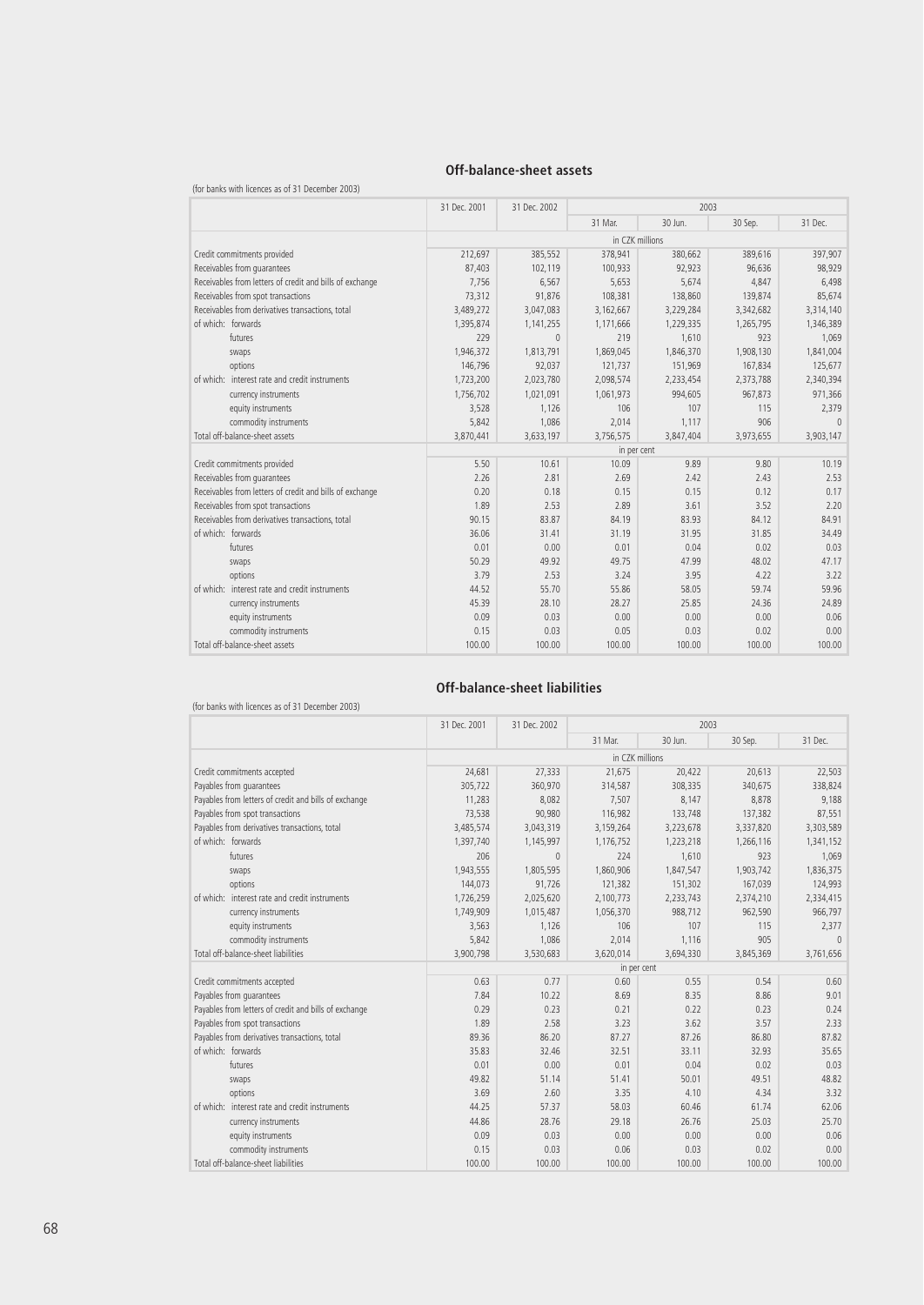# **Income and expenses**

# (for banks with licences as of 31 December 2003; in CZK millions)

|                                                                    | 31 Dec. 2001 | 31 Dec. 2002 |          | 2003    |          |         |
|--------------------------------------------------------------------|--------------|--------------|----------|---------|----------|---------|
|                                                                    |              |              | 31 Mar.  | 30 Jun. | 30 Sep.  | 31 Dec. |
| Interest income                                                    | 141,360      | 121,162      | 25,764   | 50,946  | 75,375   | 99,773  |
| Interest expenses                                                  | 85,234       | 65,962       | 12,809   | 24,627  | 35,219   | 45,470  |
| Interest profit (including securities)                             | 56,126       | 55,201       | 12,956   | 26,318  | 40,156   | 54,303  |
| Income from fees and commissions                                   | 25,488       | 29,647       | 7,660    | 15,834  | 24,318   | 35,657  |
| Expenses from fees and commissions                                 | 4,755        | 6,133        | 1,743    | 3,193   | 4,886    | 9,314   |
| Profit from fees and commissions                                   | 20,733       | 23,514       | 5,916    | 12,642  | 19,433   | 26,343  |
| Interest profit (including fees and commissions)                   | 76,859       | 78,715       | 18,872   | 38,960  | 59,588   | 80,645  |
| Profit from shares and other equity instruments                    | 907          | 1,122        | $\Omega$ | 461     | 562      | 824     |
| Profit from foreign exchange transactions                          | 7,059        | 5,441        | 1,410    | 2,624   | 4,251    | 6,347   |
| Profit from other transactions (including derivatives transactions |              |              |          |         |          |         |
| and sales of securities)                                           | 3,477        | 6,088        | 1,369    | 2,995   | 3,073    | 2,436   |
| Profit from financial activities                                   | 88,301       | 91,367       | 21,651   | 45,040  | 67,474   | 90,252  |
| Administrative expenses                                            | 47,115       | 46,975       | 10,599   | 22,243  | 33,767   | 47,513  |
| Creation of reserves and provisions, write-offs and receivables    |              |              |          |         |          |         |
| transfer losses (net)                                              | 20,169       | 8,537        | 4,020    | 7,231   | 3,599    | 744     |
| Other operating income $(+)$ / expenses $(-)$                      | 1,310        | 5,763        | 2,183    | 3,394   | $-1,353$ | $-744$  |
| Gross operating profit                                             | 20,590       | 39,914       | 9,205    | 18,965  | 28,740   | 41,240  |
| Extraordinary income $(+)$ / expenses $(-)$                        | 1,736        | 1,705        | 10       | $-5$    | 14       | 11      |
| Pre-tax gross profit                                               | 22,327       | 41,619       | 9,215    | 18,960  | 28,754   | 41,251  |
| Taxes                                                              | 5,172        | 11,223       | 2,303    | 4,959   | 7,605    | 11,074  |
| Net profit                                                         | 17,154       | 30,396       | 6,912    | 14,001  | 21,150   | 30,176  |

# **Profitability and efficiency**

| (for banks with licences as of 31 December 2003)              |              |              |         |         |         |         |
|---------------------------------------------------------------|--------------|--------------|---------|---------|---------|---------|
|                                                               | 31 Dec. 2001 | 31 Dec. 2002 |         |         | 2003    |         |
|                                                               |              |              | 31 Mar. | 30 Jun. | 30 Sep. | 31 Dec. |
| Profit from banking activities/assets in per cent             | 3.77         | 3.71         | 3.48    | 3.63    | 3.62    | 3.62    |
| Gross profit/assets in per cent                               | 0.95         | 1.69         | 1.48    | 1.53    | 1.54    | 1.65    |
| Net profit/assets in per cent                                 | 0.73         | 1.24         | 1.11    | 1.13    | 1.14    | 1.21    |
| Net profit/Tier 1 in per cent                                 | 16.64        | 27.41        | 24.35   | 23.48   | 22.71   | 23.78   |
| Total interest income/interest earning credits in per cent    | 6.22         | 4.88         | 4.06    | 4.05    | 3.98    | 3.93    |
| Total interest expenses/interest bearing deposits in per cent | 3.86         | 2.80         | 2.11    | 2.02    | 1.93    | 1.88    |
| Interest rate spread in per cent                              | 2.36         | 2.09         | 1.95    | 2.03    | 2.06    | 2.05    |
| Net interest margin in per cent                               | 2.46         | 2.34         | 2.17    | 2.23    | 2.25    | 2.27    |
| Number of employees in banking sector                         | 39,720       | 39,493       | 39,596  | 39,717  | 39,349  | 39,004  |
| Per employee in CZK thousands:                                |              |              |         |         |         |         |
| total assets                                                  | 62,285       | 62,824       | 62,804  | 62,900  | 63,571  | 64,806  |
| profit from financial activities                              | 2,223        | 2,313        | 2,187   | 2,268   | 2,286   | 2,314   |
| net profit                                                    | 432          | 770          | 698     | 705     | 717     | 774     |
| administrative expenses                                       | 1,186        | 1,189        | 1.071   | 1.120   | 1,144   | 1.218   |
| personnel expenses                                            | 571          | 559          | 525     | 551     | 572     | 600     |
| Administrative expenses/assets in per cent                    | 2.01         | 1.91         | 1.70    | 1.79    | 1.81    | 1.90    |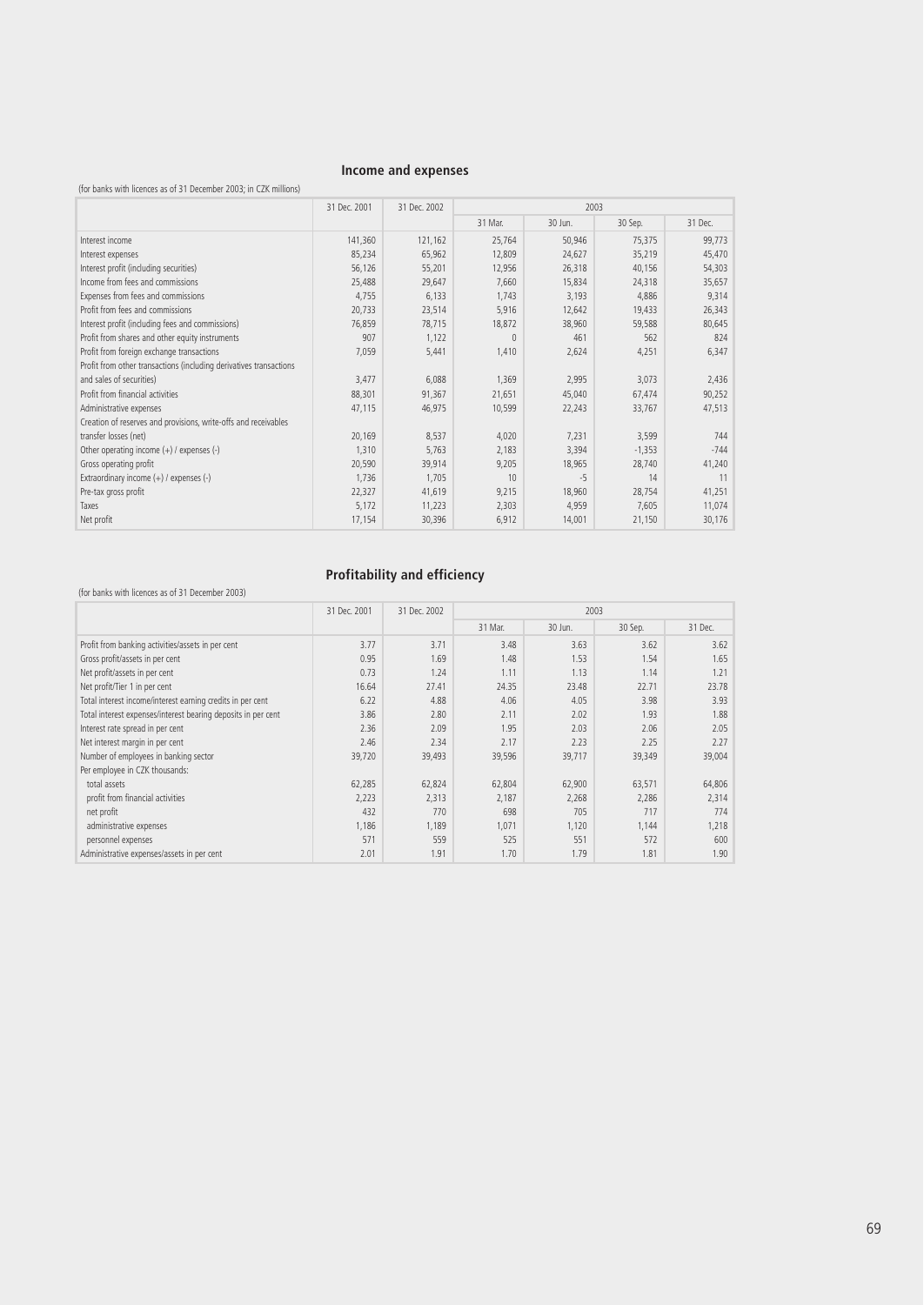## **Credits**

(for banks with licences as of 31 December 2003; gross credits granted in the Czech Republic; in CZK millions; since March 2002 change in methodology from time perspective)

|                                                    | 31 Dec. 2001 | 31 Dec. 2002 | 2003    |         |         |         |
|----------------------------------------------------|--------------|--------------|---------|---------|---------|---------|
|                                                    |              |              | 31 Mar. | 30 Jun. | 30 Sep. | 31 Dec. |
| Total credits                                      | 927,732      | 875,315      | 874,434 | 903,817 | 919,496 | 950,685 |
| of which: short-term                               | 316,362      | 255,227      | 231,841 | 238,184 | 246,780 | 251,185 |
| medium-term                                        | 183,616      | 245,217      | 255,027 | 272,612 | 271,842 | 286,104 |
| long-term                                          | 427,754      | 374,871      | 387,566 | 393,021 | 400,874 | 413,396 |
| Total credits                                      | 927,732      | 875,315      | 874,434 | 903,817 | 919,496 | 950,685 |
| of which: non-financial sector                     | 515,028      | 420,495      | 424,874 | 424,927 | 424,438 | 427,572 |
| financial sector                                   | 59,643       | 66,694       | 62,348  | 73,319  | 74,588  | 83,016  |
| government sector                                  | 162,474      | 167,585      | 159,207 | 165,377 | 165,376 | 158,731 |
| small businesses                                   | 22,354       | 20,949       | 21,740  | 22,729  | 20,858  | 24,677  |
| households                                         | 115,887      | 156,568      | 164,709 | 176,120 | 191,245 | 210,810 |
| other                                              | 52,346       | 43,024       | 41,556  | 41,345  | 42,991  | 45,879  |
| Total credits                                      | 927,732      | 875,315      | 874,434 | 903,817 | 919,496 | 950,685 |
| of which: agriculture and forestry                 | 18,003       | 18,402       | 18,266  | 19,427  | 19,830  | 20,399  |
| manufacturing                                      | 178,829      | 147,669      | 150,950 | 149,047 | 149,622 | 148,962 |
| construction                                       | 13,271       | 12,588       | 14,641  | 15,098  | 14,732  | 13,368  |
| financial intermediation and insurance             | 153,418      | 156,560      | 158,660 | 162,660 | 156,771 | 159,330 |
| transport                                          | 25,282       | 24,667       | 24,622  | 23,501  | 23,822  | 23,001  |
| wholesale and retail trade; hotels and restaurants | 127,879      | 108,353      | 112,166 | 115,436 | 115,742 | 110,327 |
| other                                              | 411,050      | 407,076      | 395,129 | 418,648 | 438,977 | 475,298 |

#### **Deposits**

(for banks with licences as of 31 December 2003; gross credits granted in the Czech Republic; in CZK millions; since September 2002 change in methodology from time perspective)

|                                                    | 31 Dec. 2001 | 31 Dec. 2002 | 2003      |           |           |           |
|----------------------------------------------------|--------------|--------------|-----------|-----------|-----------|-----------|
|                                                    |              |              | 31 Mar.   | 30 Jun.   | 30 Sep.   | 31 Dec.   |
| Total deposits                                     | 1,391,064    | 1,549,601    | 1,567,973 | 1,577,054 | 1,607,972 | 1,596,381 |
| of which: demand                                   | 519,849      | 652,951      | 666,869   | 695,876   | 752,303   | 780,503   |
| time                                               | 871,215      | 896,650      | 901,104   | 881,178   | 855,669   | 815,878   |
| of which: short-term                               | 655,994      | 664,302      | 660,225   | 631,235   | 601,512   | 550,640   |
| medium-term                                        | 74,850       | 217,008      | 224,563   | 239,782   | 244,001   | 260,356   |
| long-term                                          | 140,371      | 15,340       | 16,316    | 10,161    | 10,156    | 4,882     |
| Total deposits                                     | 1,391,064    | 1,549,601    | 1,567,973 | 1,577,054 | 1,607,972 | 1,596,381 |
| of which: non-financial sector                     | 286,230      | 329,720      | 288,256   | 294,162   | 316,103   | 362,076   |
| financial sector                                   | 67,105       | 87,112       | 77,631    | 83,568    | 75,839    | 93,986    |
| government sector                                  | 74,595       | 160,493      | 213,810   | 190,373   | 199,079   | 117,426   |
| small businesses                                   | 48,432       | 54,200       | 60,625    | 64,327    | 69,346    | 60,502    |
| households                                         | 853,765      | 849,017      | 859,422   | 878,687   | 882,533   | 897,288   |
| other                                              | 60,937       | 69,059       | 68,229    | 65,937    | 65,072    | 65,103    |
| Total deposits                                     | 1,391,064    | 1,549,601    | 1,567,973 | 1,577,054 | 1,607,972 | 1,596,381 |
| of which: agriculture and forestry                 | 13,352       | 11,562       | 10,515    | 11,214    | 10,790    | 11,822    |
| manufacturing                                      | 75,440       | 87,087       | 79,655    | 77,768    | 85,412    | 92,370    |
| construction                                       | 21,720       | 29,020       | 20,482    | 21,059    | 24,347    | 34,437    |
| financial intermediation and insurance             | 99,328       | 153,656      | 134,406   | 107,361   | 96,225    | 104,891   |
| transport                                          | 15,582       | 17,921       | 18,312    | 20,058    | 25,058    | 23,586    |
| wholesale and retail trade; hotels and restaurants | 83,084       | 94,062       | 81,639    | 82,136    | 85,361    | 99,293    |
| other                                              | 1,082,558    | 1,156,293    | 1,222,964 | 1,257,458 | 1,280,779 | 1,229,982 |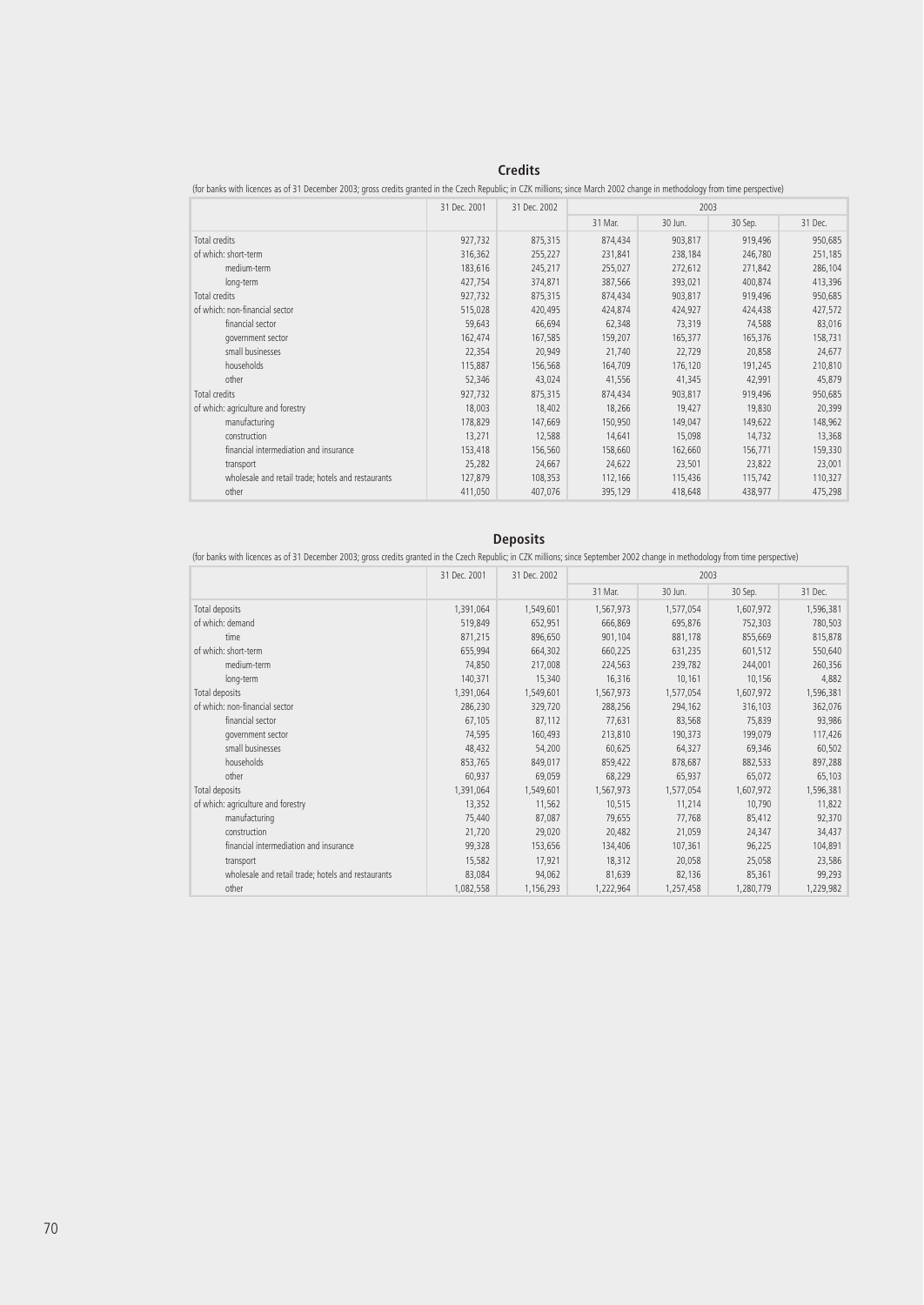# **Capital, capital requirements and capital adequacy**

(for banks with licences as of 31 December 2003; in CZK millions)

|                                           | 31 Dec. 2001 | 31 Dec. 2002 | 2003    |         |         |         |
|-------------------------------------------|--------------|--------------|---------|---------|---------|---------|
|                                           |              |              | 31 Mar. | 30 Jun. | 30 Sep. | 31 Dec. |
| Tier 1                                    | 105.582      | 113,323      | 113.537 | 133,466 | 136,116 | 133,910 |
| Tier 2                                    | 25,651       | 21,702       | 22,437  | 18,756  | 17,338  | 11,993  |
| Deductible items                          | 1.701        | 4,976        | 4,531   | 2,654   | 2,699   | 2,227   |
| Total capital                             | 129,533      | 130,049      | 131,443 | 149,567 | 150,755 | 143,676 |
| Total capital requirement                 | 67.309       | 72.544       | 74.179  | 75,783  | 77.774  | 79,392  |
| Capital requirement A - banking portfolio | 61.897       | 67.338       | 68.177  | 69.473  | 71.325  | 73,776  |
| Capital requirement B - trading portfolio | 5,412        | 5,207        | 6,002   | 6,310   | 6,448   | 5,617   |
| Capital adequacy in per cent              | 15.40        | 14.34        | 14.18   | 15.79   | 15.51   | 14.48   |

# **Quick assets**

(for banks with licences as of 31 December 2003; in CZK millions)

|                                                       | 31 Dec. 2001 | 31 Dec. 2002 |         | 2003    |         |          |
|-------------------------------------------------------|--------------|--------------|---------|---------|---------|----------|
|                                                       |              |              | 31 Mar. | 30 Jun. | 30 Sep. | 31 Dec.  |
| Cash                                                  | 40,488       | 37,247       | 29,666  | 30,036  | 29,570  | 37,503   |
| Deposits and credits with CNB                         | 316,728      | 496,592      | 560,246 | 541,393 | 542,245 | 484,836  |
| of which: required reserves                           | 29,873       | 27,950       | 25,156  | 28,087  | 36,063  | 21,215   |
| Current accounts with banks and 24 hour time deposits | 6,435        | 35,593       | 42,631  | 71,217  | 49,878  | 37,772   |
| Treasury bills                                        | 142,431      | 238,043      | 262,006 | 297,876 | 321,433 | 334,417  |
| CNB bills                                             | 7,999        | 3,213        | 2,580   | 5,775   | 17,189  | 13,161   |
| Total quick assets                                    | 514,081      | 810,687      | 897,129 | 946,297 | 960,314 | 907,689  |
| Trading securities                                    | 51,079       | 17,081       | 15,482  | 26,032  | 24,577  | 25,435   |
| of which: bonds                                       | 48,904       | 16,107       | 14,801  | 25,150  | 23,776  | 23,944   |
| equity securities                                     | 658          | 395          | 382     | 519     | 778     | 1,491    |
| bills of exchange                                     | 1,517        | 580          | 299     | 363     | 24      | $\Omega$ |
| Total liquid assets                                   | 565,160      | 827,768      | 912,612 | 972,329 | 984,891 | 933,124  |
| Percentage share in total assets:                     |              |              |         |         |         |          |
| quick assets                                          | 20.78        | 32.67        | 36.08   | 37.89   | 38.39   | 35.91    |
| liquid assets                                         | 22.84        | 33.36        | 36.70   | 38.92   | 39.37   | 36.92    |

# **Classified and non-performing credits**

|                                                                         | 31 Dec. 2001 | 31 Dec. 2002 |         |         | 2003    |         |
|-------------------------------------------------------------------------|--------------|--------------|---------|---------|---------|---------|
|                                                                         |              |              | 31 Mar. | 30 Jun. | 30 Sep. | 31 Dec. |
| Classified credits in CZK millions                                      | 199,285      | 147,102      | 137,712 | 128,504 | 121,534 | 114,014 |
| as a percentage of total credit volume                                  | 20.79        | 15.78        | 14.96   | 13.44   | 12.34   | 11.15   |
| of which: watch credits                                                 | 71,091       | 71,332       | 67,764  | 67,994  | 69,107  | 64,404  |
| substandard credits                                                     | 31,859       | 27,515       | 29,268  | 22,822  | 21,486  | 19,299  |
| doubtful credits                                                        | 29,447       | 11,689       | 9,311   | 8.692   | 9,222   | 6,913   |
| loss credits                                                            | 66,889       | 36,566       | 31,370  | 28,995  | 21,719  | 23,398  |
| Non-performing credits, in CZK millions                                 | 128,194      | 75,770       | 69,948  | 60,509  | 52,426  | 49,610  |
| as a percentage of total credit volume                                  | 13.37        | 8.13         | 7.60    | 6.33    | 5.32    | 4.85    |
| Classified credits taking into account collateral, in CZK millions      | 113,928      | 97,074       | 91,507  | 90,779  | 84,983  | 81,998  |
| as a percentage of total credit volume                                  | 11.89        | 10.41        | 9.94    | 9.49    | 8.63    | 8.02    |
| Weighted classification in CZK millions                                 | 91,538       | 51,480       | 43,497  | 39,576  | 32,198  | 32,299  |
| as a percentage of total credit volume                                  | 9.55         | 5.52         | 4.72    | 4.14    | 3.27    | 3.16    |
| Weighted classification taking into account collateral, in CZK millions | 53,561       | 41,964       | 35,953  | 33,730  | 25,847  | 26,957  |
| as a percentage of total credit volume                                  | 5.59         | 4.50         | 3.91    | 3.53    | 2.62    | 2.64    |
| Reserves and provisions in CZK millions                                 | 77,283       | 58,689       | 56,062  | 54,210  | 43,735  | 38,265  |
| Surplus(+)/shortfall(-) of reserves, provisions and collateral,         |              |              |         |         |         |         |
| in CZK millions                                                         | 23,721       | 16,725       | 20.109  | 20,480  | 17,888  | 11,309  |
| as a percentage of total credit volume                                  | 2.47         | 1.79         | 2.18    | 2.14    | 1.82    | 1.11    |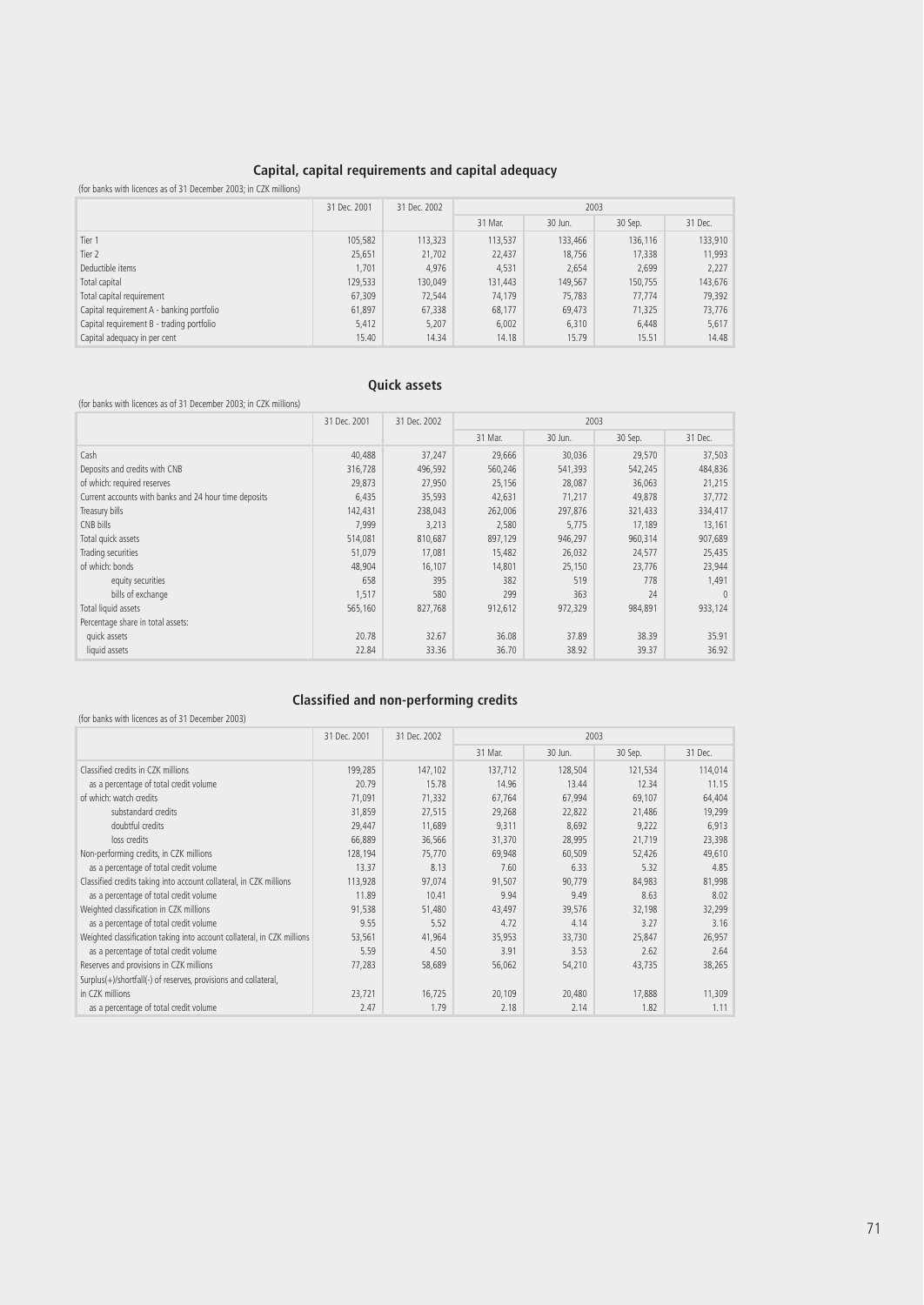#### **Assets and liabilities by residual maturity as of 31 December 2002**

| (for banks with licences as of 31 December 2003; in CZK millions) |  |  |
|-------------------------------------------------------------------|--|--|
|-------------------------------------------------------------------|--|--|

|                                        | Total     |           |            |            |            | of which   |            |            |           |           |
|----------------------------------------|-----------|-----------|------------|------------|------------|------------|------------|------------|-----------|-----------|
|                                        |           | under 1   | 1 week     | 1 to 3     | $3$ to $6$ | 6 months   | 1 to 2     | $2$ to 5   | over      | non-      |
|                                        |           | week      | to 1 month | months     | months     | to 1 year  | years      | years      | 5 years   | specified |
| Total assets                           | 2.481.116 | 476.444   | 375.791    | 176.029    | 138.481    | 170.684    | 175,312    | 349.093    | 278.762   | 340,520   |
| <b>Total liabilities</b>               | 2.481.116 | 1.212.319 | 272,715    | 155.923    | 86.124     | 98.864     | 139,443    | 135,593    | 78,597    | 301,539   |
| Net balance sheet position             | X         | (735.875) | 103.076    | 20.106     | 52,357     | 71.819     | 35,870     | 213,500    | 200.166   | 38,981    |
| Cumulative net balance sheet position  | X         | (735.875) | (632, 799) | (612, 693) | (560, 336) | (488.517)  | (452, 647) | (239.147)  | (38, 981) | $\Omega$  |
| as a percentage of total assets        | X         | (29.66)   | (25.50)    | (24.69)    | (22.58)    | (19.69)    | (18.24)    | (9.64)     | (1.57)    | 0.00      |
| Liabilities taking into account demand |           |           |            |            |            |            |            |            |           |           |
| deposit liquidity                      | 2.481.116 | 523.688   | 341.578    | 224,786    | 223,850    | 202.159    | 242,737    | 238.887    | 181.891   | 301,539   |
| Net balance sheet position             | X         | (47.244)  | 34,213     | (48.757)   | (85, 369)  | (31, 475)  | (67, 425)  | 110,206    | 96.871    | 38,981    |
| Cumulative net balance sheet position  | X         | (47, 244) | (13,031)   | (61, 788)  | (147, 158) | (178, 633) | (246, 058) | (135, 852) | (38, 981) | $\bigcap$ |
| as a percentage of total assets        | X         | (1.90)    | (0.53)     | (2.49)     | (5.93)     | (7.20)     | (9.92)     | (5.48)     | (1.57)    | 0.00      |

### **Assets and liabilities by residual maturity as of 31 December 2003**

(for banks with licences as of 31 December 2003; in CZK millions)

|                                        | Total     |           |            |            |           | of which  |            |            |         |           |
|----------------------------------------|-----------|-----------|------------|------------|-----------|-----------|------------|------------|---------|-----------|
|                                        |           | under 1   | week       | 1 to 3     | 3 to 6    | 6 months  | 1 to 2     | 2 to 5     | over    | non-      |
|                                        |           | week      | to 1 month | months     | months    | to 1 year | years      | years      | 5 years | specified |
| Total assets                           | 2.527.701 | 431.593   | 375.826    | 165.169    | 167.824   | 234,823   | 176.265    | 376.065    | 352,648 | 247,488   |
| <b>Total liabilities</b>               | 2,527,701 | 1.332.676 | 228.171    | 131,273    | 99.944    | 91,910    | 124.749    | 164.580    | 70.748  | 283,649   |
| Net balance sheet position             | X         | (901.083) | 147.655    | 33,896     | 67.879    | 142.913   | 51.515     | 211.485    | 281,900 | (36, 161) |
| Cumulative net balance sheet position  | X         | (901.083) | (753.428)  | (719, 532) | (651.653) | (508.740) | (457.225)  | (245.740)  | 36,161  | $\Omega$  |
| as a percentage of total assets        | X         | (35.65)   | (29.81)    | (28.47)    | (25.78)   | (20.13)   | (18.09)    | (9.72)     | 1.43    | 0.00      |
| Liabilities taking into account demand |           |           |            |            |           |           |            |            |         |           |
| deposit liquidity                      | 2.527.701 | 494.560   | 311,982    | 215,085    | 267.567   | 217.627   | 250.467    | 290.297    | 196.465 | 283,649   |
| Net balance sheet position             | X         | (62.968)  | 63.844     | (49.916)   | (99.744)  | 17.195    | (74.202)   | 85,768     | 156.183 | (36, 161) |
| Cumulative net balance sheet position  | X         | (62, 968) | 876        | (49.040)   | (148.784) | (131.588) | (205, 790) | (120, 022) | 36,161  | $\bigcap$ |
| as a percentage of total assets        | X         | (2.49)    | 0.03       | (1.94)     | (5.89)    | (5.21)    | (8.14)     | (4.75)     | 1.43    | 0.00      |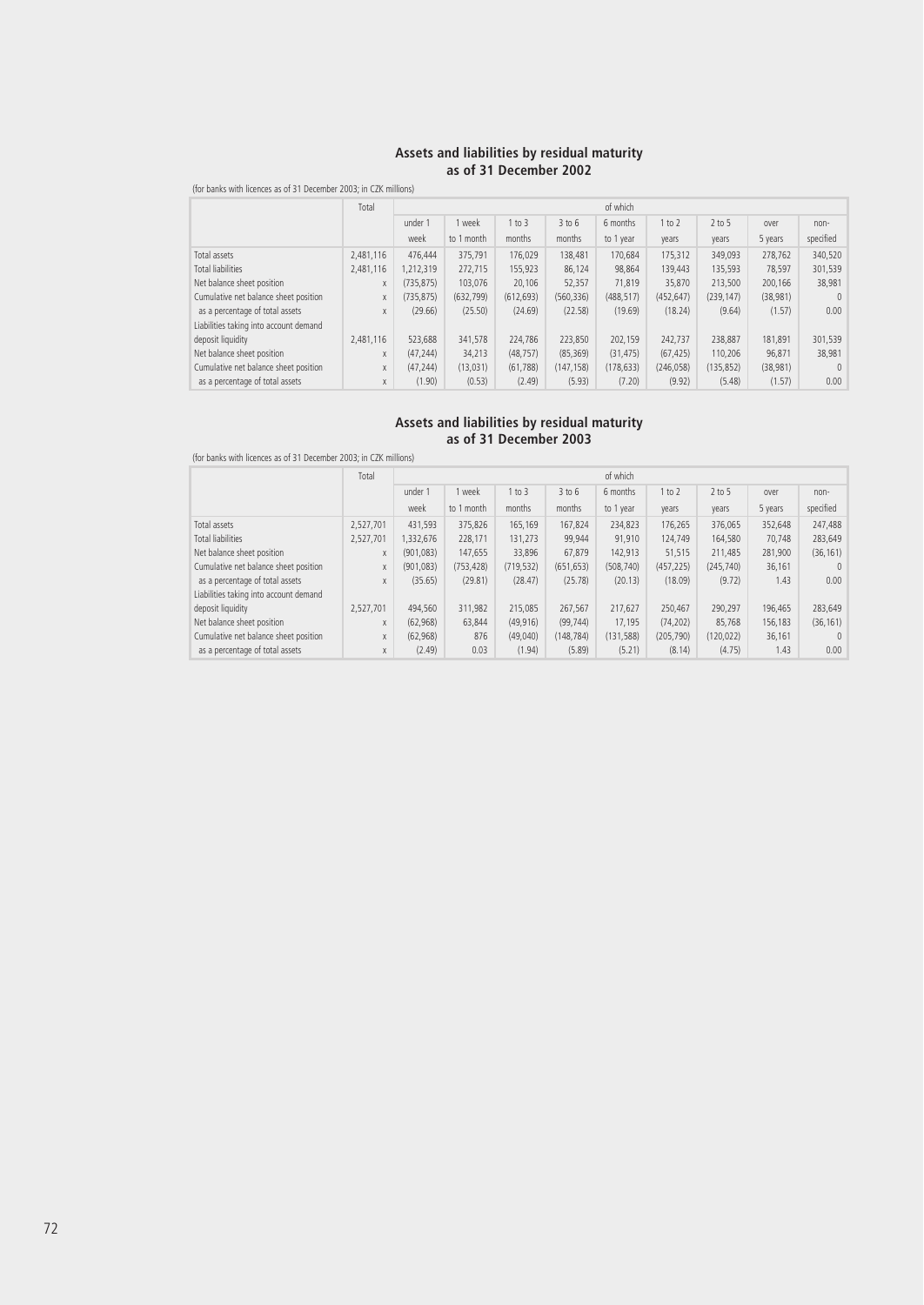# **Foreign exchange activities**

|                                         | 31 Dec. 2001                                                                                                     | 31 Dec. 2002 | 2003                                                                           |                          |                      |                      |  |
|-----------------------------------------|------------------------------------------------------------------------------------------------------------------|--------------|--------------------------------------------------------------------------------|--------------------------|----------------------|----------------------|--|
|                                         |                                                                                                                  |              | 31 Mar.                                                                        | 30 Jun.                  | 30 Sep.              | 31 Dec.              |  |
|                                         | Assets                                                                                                           |              |                                                                                |                          |                      |                      |  |
|                                         | in CZK millions                                                                                                  |              |                                                                                |                          |                      |                      |  |
| Credits granted (gross)                 | 189,324                                                                                                          | 160,526      | 152,813                                                                        | 150,415                  | 151,458              | 158,115              |  |
| Securities (gross)                      | 53,964                                                                                                           | 64,896       | 74,208                                                                         | 82,326                   | 103,360              | 99,111               |  |
| Deposits and credits with banks (gross) | 285,985                                                                                                          | 164,846      | 129,364                                                                        | 120,186                  | 115,902              | 105,114              |  |
| Other (gross)                           | 51,807                                                                                                           | 52,680       | 43,904                                                                         |                          | 38,248               | 63,668               |  |
| Total assets (gross)                    | 581,080                                                                                                          | 442,948      | 400,289                                                                        | 388,298                  | 408,968              | 426,008              |  |
|                                         | as a percentage of foreign exchange assets                                                                       |              |                                                                                |                          |                      |                      |  |
| Credits granted (gross)                 | 32.58                                                                                                            | 36.24        | 38.18                                                                          | 38.74                    | 37.03                | 37.12                |  |
| Securities (gross)                      | 9.29                                                                                                             | 14.65        | 18.54                                                                          | 21.20                    | 25.27                | 23.27                |  |
| Deposits and credits with banks (gross) | 49.22                                                                                                            | 37.22        | 32.32                                                                          | 30.95                    | 28.34                | 24.67                |  |
| Other (gross)                           | 8.92                                                                                                             | 11.89        | 10.97                                                                          | 9.11                     | 9.35                 | 14.95                |  |
| Total assets (gross)                    | 100.00                                                                                                           | 100.00       | 100.00                                                                         | 100.00                   | 100.00               | 100.00               |  |
|                                         | as a percentage of the total in foreign currencies and CZK                                                       |              |                                                                                |                          |                      |                      |  |
| Credits granted (gross)                 | 19.75                                                                                                            | 17.22        | 16.41                                                                          | 15.55                    | 15.19                | 15.43                |  |
| Securities (gross)                      | 11.23                                                                                                            | 14.04        | 15.37                                                                          | 15.80                    | 19.98                | 18.41                |  |
| Deposits and credits with banks (gross) | 51.18                                                                                                            | 41.68        | 37.10                                                                          | 36.52                    | 37.17                | 35.01                |  |
| Other (gross)                           | 4.56                                                                                                             | 4.47         | 3.78                                                                           | 3.22                     | 3.57                 | 6.07                 |  |
| Total assets (gross)                    | 22.56                                                                                                            | 17.21        | 15.53                                                                          | 15.00                    | 15.82                | 16.31                |  |
|                                         |                                                                                                                  |              |                                                                                | Liabilities              |                      |                      |  |
|                                         |                                                                                                                  |              |                                                                                | in CZK millions          |                      |                      |  |
| Deposits received                       | 239,746                                                                                                          | 200,240      | 195,280                                                                        | 206,874                  | 203,138              | 203,138              |  |
| Deposits and credits from banks         | 159,348                                                                                                          | 117,262      | 116,754                                                                        | 111,569                  | 129,994              | 133,434              |  |
| <b>Bond issues</b>                      | 33,721                                                                                                           | 26,993       | 27,239                                                                         | 24,623                   | 27,325               | 34,735               |  |
| Other<br><b>Total liabilities</b>       | 45,852                                                                                                           | 64,805       | 42,243                                                                         | 37,517                   | 35,830               | 67,616               |  |
|                                         | 478,667                                                                                                          | 409,301      | 381,516<br>as a percentage of foreign exchange liabilities                     | 380,583                  | 396,287              | 438,922              |  |
| Deposits received                       | 50.09                                                                                                            | 48.92        | 51.19                                                                          | 54.36                    | 51.26                | 46.28                |  |
| Deposits and credits from banks         | 33.29                                                                                                            | 28.65        | 30.60                                                                          | 29.32                    | 32.80                | 30.40                |  |
| <b>Bond issues</b>                      | 7.04                                                                                                             | 6.59         | 7.14                                                                           | 6.47                     | 6.90                 | 7.91                 |  |
| Other                                   | 9.58                                                                                                             | 15.83        | 11.07                                                                          | 9.86                     | 9.04                 | 15.40                |  |
| <b>Total liabilities</b>                | 100.00                                                                                                           |              | 100.00                                                                         | 100.00                   | 100.00               | 100.00               |  |
|                                         | 100.00<br>as a percentage of the total in foreign currencies and CZK                                             |              |                                                                                |                          |                      |                      |  |
| Deposits received                       | 16.06                                                                                                            | 12.45        | 12.04                                                                          | 12.63                    | 12.19                | 12.20                |  |
| Deposits and credits from banks         | 43.46                                                                                                            | 38.84        | 38.42                                                                          | 41.05                    | 45.91                | 46.79                |  |
| <b>Bond issues</b>                      | 16.24                                                                                                            | 16.79        | 16.65                                                                          | 15.09                    | 14.55                | 17.69                |  |
| Other                                   | 11.28                                                                                                            | 15.82        | 10.63                                                                          | 8.81                     | 9.84                 | 17.76                |  |
| <b>Total liabilities</b>                | 19.35                                                                                                            | 16.50        | 15.34                                                                          | 15.23                    | 15.84                | 17.36                |  |
|                                         |                                                                                                                  |              |                                                                                | Off-balance-sheet assets |                      |                      |  |
|                                         |                                                                                                                  |              |                                                                                | in CZK millions          |                      |                      |  |
| Derivatives transactions                | 1,052,626                                                                                                        | 761,466      | 844,029                                                                        | 911,472                  | 949,553              | 1,049,812            |  |
| Other off-balance-sheet transactions    | 138,645                                                                                                          | 140,883      | 152,196                                                                        | 156,308                  | 170,146              | 119,148              |  |
| Total off-balance-sheet assets          | 1,191,271                                                                                                        | 902,350      | 996,225                                                                        | 1,067,780                | 1,119,699            | 1,168,960            |  |
|                                         |                                                                                                                  |              | as a percentage of foreign exchange off-balance-sheet assets                   |                          |                      |                      |  |
| Derivatives transactions                | 88.36                                                                                                            | 84.39        | 84.72                                                                          | 85.36                    | 84.80                | 89.81                |  |
| Other off-balance-sheet transactions    | 11.64                                                                                                            | 15.61        | 15.28                                                                          | 14.64                    | 15.20                | 10.19                |  |
| Total off-balance-sheet assets          | 100.00                                                                                                           | 100.00       | 100.00                                                                         | 100.00                   | 100.00               | 100.00               |  |
|                                         |                                                                                                                  |              | as a percentage of the total in foreign currencies and CZK                     |                          |                      |                      |  |
| Derivatives transactions                | 30.17                                                                                                            | 24.99        | 26.69                                                                          | 28.23                    | 28.41                | 31.68                |  |
| Other off-balance-sheet transactions    | 36.37                                                                                                            | 24.04        | 25.63                                                                          | 25.29                    | 26.97                | 20.23                |  |
| Total off-balance-sheet assets          | 30.78                                                                                                            | 24.84        | 26.52                                                                          | 27.75                    | 28.18                | 29.95                |  |
|                                         | Off-balance-sheet liabilities<br>in CZK millions                                                                 |              |                                                                                |                          |                      |                      |  |
| Derivatives transactions                |                                                                                                                  | 785,754      |                                                                                |                          |                      |                      |  |
| Other off-balance-sheet transactions    | 1,144,061                                                                                                        |              | 863,118                                                                        | 913,793                  | 971,998              | 1,021,878<br>149,679 |  |
| Total off-balance-sheet liabilities     | 132,490                                                                                                          | 215,354      | 186,470                                                                        | 191,774                  | 185,542<br>1,157,539 |                      |  |
|                                         | 1,276,552                                                                                                        | 1,001,109    | 1,049,588<br>as a percentage of foreign exchange off-balance-sheet liabilities | 1,105,567                |                      | 1,171,557            |  |
| Derivatives transactions                | 89.62                                                                                                            | 78.49        | 82.23                                                                          | 82.65                    | 83.97                | 87.22                |  |
| Other off-balance-sheet transactions    | 10.38                                                                                                            | 21.51        | 17.77                                                                          | 17.35                    | 16.03                | 12.78                |  |
| Total off-balance-sheet liabilities     | 100.00                                                                                                           | 100.00       | 100.00                                                                         | 100.00                   | 100.00               | 100.00               |  |
|                                         |                                                                                                                  |              |                                                                                |                          |                      |                      |  |
| Derivatives transactions                | as a percentage of the total in foreign currencies and CZK<br>29.33<br>22.26<br>23.84<br>24.74<br>25.28<br>27.17 |              |                                                                                |                          |                      |                      |  |
| Other off-balance-sheet transactions    | 31.91                                                                                                            | 44.19        | 40.47                                                                          | 40.75                    | 36.56                | 32.68                |  |
| Total off-balance-sheet liabilities     | 32.73                                                                                                            | 28.35        | 28.99                                                                          | 29.93                    | 30.10                | 31.14                |  |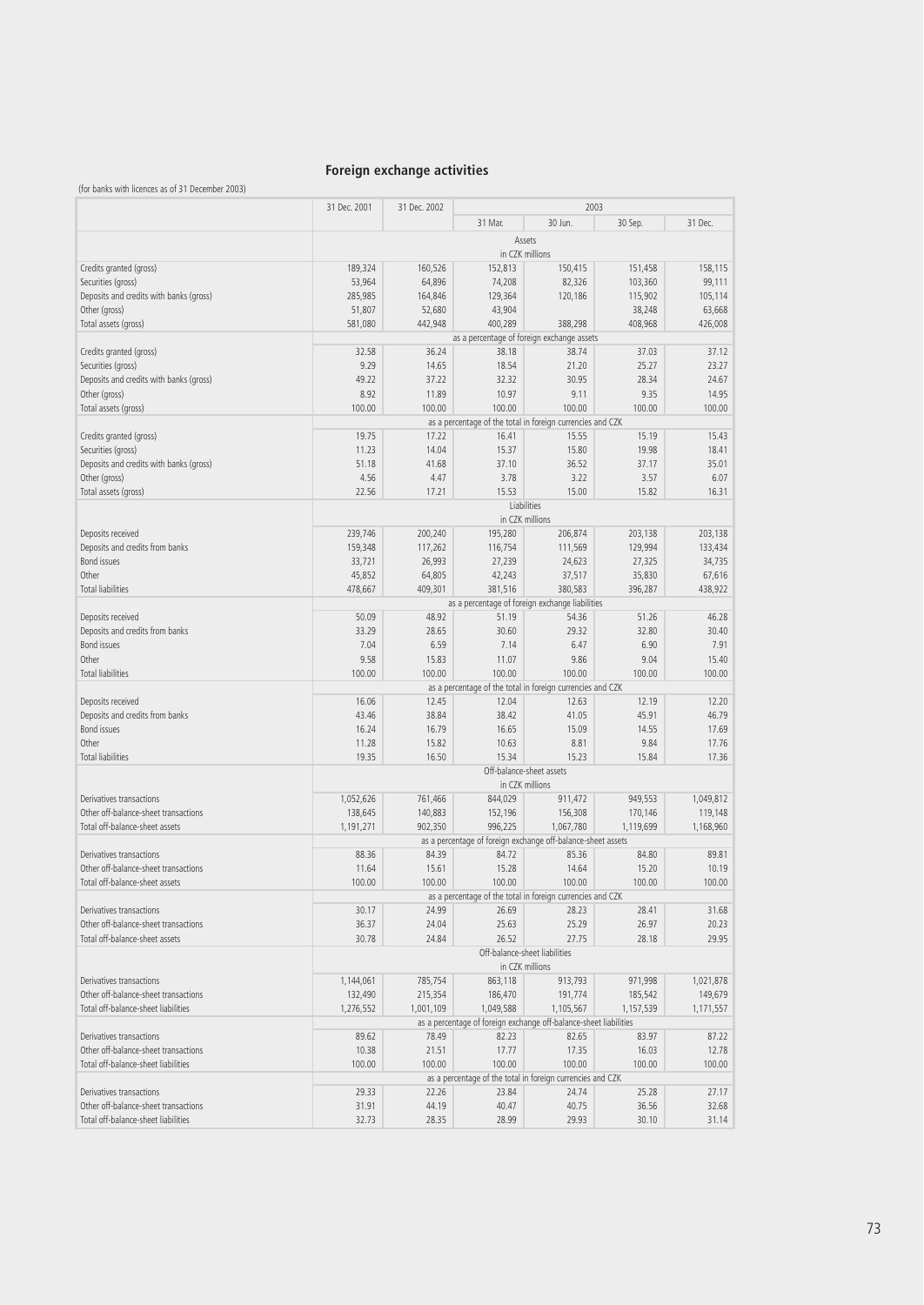# **Activities vis-à-vis non-residents**

|                                         | 31 Dec. 2001                                                                                  | 31 Dec. 2002 | 2003            |                                                                          |           |                |  |  |
|-----------------------------------------|-----------------------------------------------------------------------------------------------|--------------|-----------------|--------------------------------------------------------------------------|-----------|----------------|--|--|
|                                         |                                                                                               |              | 31 Mar.         | 30 Jun.                                                                  | 30 Sep.   | 31 Dec.        |  |  |
|                                         | Assets<br>in CZK millions                                                                     |              |                 |                                                                          |           |                |  |  |
| Credits granted (gross)                 | 56,137                                                                                        | 58,273       | 58,917          | 60,348                                                                   | 64,383    | 67,915         |  |  |
| Securities (gross)                      | 125,660                                                                                       | 137,560      | 141,477         | 150,145                                                                  | 132,649   | 134,591        |  |  |
| Deposits and credits with banks (gross) | 367,434                                                                                       | 230,558      | 191,271         | 195,399                                                                  | 191,100   | 171,881        |  |  |
| Other (gross)                           | 55,331                                                                                        | 79,458       | 68,521          | 59,686                                                                   | 60,457    | 83,213         |  |  |
| Total assets (gross)                    | 604,563                                                                                       | 505,849      | 460,186         | 465,578                                                                  | 448,588   | 457,600        |  |  |
|                                         |                                                                                               |              |                 |                                                                          |           |                |  |  |
| Credits granted (gross)                 | as a percentage of assets vis-à-vis non-residents<br>9.29<br>11.52<br>12.80<br>12.96<br>14.35 |              |                 |                                                                          |           |                |  |  |
| Securities (gross)                      | 20.79                                                                                         | 27.19        | 30.74           | 32.25                                                                    | 29.57     | 14.84<br>29.41 |  |  |
|                                         |                                                                                               |              |                 |                                                                          |           |                |  |  |
| Deposits and credits with banks (gross) | 60.78                                                                                         | 45.58        | 41.56           | 41.97                                                                    | 42.60     | 37.56          |  |  |
| Other (gross)                           | 9.15                                                                                          | 15.71        | 14.89           | 12.82                                                                    | 13.48     | 18.18          |  |  |
| Total assets (gross)                    | 100.00                                                                                        | 100.00       | 100.00          | 100.00                                                                   | 100.00    | 100.00         |  |  |
|                                         |                                                                                               |              |                 | as a percentage of the total vis-à-vis residents and non-residents       |           |                |  |  |
| Credits granted (gross)                 | 5.86                                                                                          | 6.25         | 6.33            | 6.24                                                                     | 6.46      | 6.63           |  |  |
| Securities (gross)                      | 26.16                                                                                         | 29.76        | 29.29           | 28.82                                                                    | 25.64     | 25.00          |  |  |
| Deposits and credits with banks (gross) | 65.75                                                                                         | 58.30        | 54.85           | 59.37                                                                    | 61.29     | 57.25          |  |  |
| Other (gross)                           | 4.87                                                                                          | 6.74         | 5.89            | 5.43                                                                     | 5.65      | 7.93           |  |  |
| Total assets (gross)                    | 23.47                                                                                         | 19.66        | 17.86           | 17.99                                                                    | 17.35     | 17.52          |  |  |
|                                         |                                                                                               |              | in CZK millions | Liabilities                                                              |           |                |  |  |
| Deposits received                       | 74,857                                                                                        | 64,197       | 60,757          | 62,640                                                                   | 62,260    | 66,710         |  |  |
| Deposits and credits from banks         | 178,263                                                                                       | 143,971      | 154,211         | 149,622                                                                  | 177,545   | 169,795        |  |  |
| Bond issues                             | 13,286                                                                                        | 14,306       | 13,125          | 11,164                                                                   | 11,477    | 15,672         |  |  |
| Other                                   | 52,988                                                                                        | 79,425       | 57,362          | 53,701                                                                   | 49,511    | 81,005         |  |  |
| <b>Total liabilities</b>                | 319,394                                                                                       | 301,899      | 285,454         | 277,127                                                                  | 300,793   | 333,182        |  |  |
|                                         |                                                                                               |              |                 | as a percentage of liabilities vis-à-vis non-residents                   |           |                |  |  |
| Deposits received                       | 23.44                                                                                         | 21.26        | 21.28           | 22.60                                                                    | 20.70     | 20.02          |  |  |
| Deposits and credits from banks         | 55.81                                                                                         | 47.69        | 54.02           | 53.99                                                                    | 59.03     | 50.96          |  |  |
| Bond issues                             | 4.16                                                                                          | 4.74         | 4.60            | 4.03                                                                     | 3.82      | 4.70           |  |  |
| Other                                   | 16.59                                                                                         | 26.31        | 20.09           | 19.38                                                                    | 16.46     | 24.31          |  |  |
|                                         |                                                                                               |              |                 |                                                                          |           |                |  |  |
| <b>Total liabilities</b>                | 100.00                                                                                        | 100.00       | 100.00          | 100.00                                                                   | 100.00    | 100.00         |  |  |
|                                         |                                                                                               |              |                 | as a percentage of the total vis-à-vis residents and non-residents       |           |                |  |  |
| Deposits received                       | 5.01                                                                                          | 3.99         | 3.75            | 3.82                                                                     | 3.74      | 4.01           |  |  |
| Deposits and credits from banks         | 48.61                                                                                         | 47.68        | 50.75           | 55.05                                                                    | 62.71     | 59.54          |  |  |
| Bond issues                             | 6.40                                                                                          | 8.90         | 8.02            | 6.84                                                                     | 6.11      | 7.98           |  |  |
| Other                                   | 13.04                                                                                         | 19.39        | 14.44           | 12.62                                                                    | 13.60     | 21.28          |  |  |
| <b>Total liabilities</b>                | 12.91<br>12.17<br>11.48<br>11.09<br>12.02<br>13.18                                            |              |                 |                                                                          |           |                |  |  |
|                                         | Off-balance-sheet assets<br>in CZK millions                                                   |              |                 |                                                                          |           |                |  |  |
| Derivatives transactions                | 2,256,213                                                                                     | 2,156,608    | 2,199,773       | 2,230,452                                                                | 2,334,500 | 2,311,561      |  |  |
| Other off-balance-sheet transactions    | 81,603                                                                                        | 109,576      | 105,625         | 132,671                                                                  | 133,471   | 83,630         |  |  |
| Total off-balance-sheet assets          | 2,337,816                                                                                     | 2,266,184    | 2,305,398       | 2,363,123                                                                | 2,467,972 | 2,395,191      |  |  |
|                                         |                                                                                               |              |                 | as a percentage of off-balance-sheet assets vis-à-vis non-residents      |           |                |  |  |
| Derivatives transactions                | 96.51                                                                                         | 95.16        | 95.42           | 94.39                                                                    | 94.59     | 96.51          |  |  |
| Other off-balance-sheet transactions    | 3.49                                                                                          | 4.84         | 4.58            | 5.61                                                                     | 5.41      | 3.49           |  |  |
| Total off-balance-sheet assets          | 100.00                                                                                        | 100.00       | 100.00          | 100.00                                                                   | 100.00    | 100.00         |  |  |
|                                         | as a percentage of the total vis-à-vis residents and non-residents                            |              |                 |                                                                          |           |                |  |  |
| Derivatives transactions                | 64.66                                                                                         | 70.78        | 69.55           | 69.07                                                                    | 69.84     | 69.75          |  |  |
| Other off-balance-sheet transactions    | 21.41                                                                                         | 18.70        | 17.78           | 21.46                                                                    | 21.15     | 14.20          |  |  |
| Total off-balance-sheet assets          | 60.40                                                                                         | 62.37        | 61.37           | 61.42                                                                    | 62.11     | 61.37          |  |  |
|                                         | Off-balance-sheet liabilities<br>in CZK millions                                              |              |                 |                                                                          |           |                |  |  |
| Derivatives transactions                | 2,266,937                                                                                     | 2,159,498    | 2,209,625       | 2,224,431                                                                | 2,323,639 | 2,299,093      |  |  |
| Other off-balance-sheet transactions    | 129,796                                                                                       | 199,639      | 169,018         | 176,272                                                                  | 177,476   | 158,170        |  |  |
| Total off-balance-sheet liabilities     | 2,396,734                                                                                     | 2,359,138    | 2,378,644       | 2,400,704                                                                | 2,501,114 | 2,457,263      |  |  |
|                                         |                                                                                               |              |                 | as a percentage of off-balance-sheet liabilities vis-à-vis non-residents |           |                |  |  |
| Derivatives transactions                | 94.58                                                                                         | 91.54        | 92.89           | 92.66                                                                    | 92.90     | 93.56          |  |  |
| Other off-balance-sheet transactions    | 5.42                                                                                          | 8.46         | 7.11            | 7.34                                                                     | 7.10      | 6.44           |  |  |
| Total off-balance-sheet liabilities     | 100.00                                                                                        | 100.00       | 100.00          | 100.00                                                                   | 100.00    | 100.00         |  |  |
|                                         | as a percentage of the total vis-à-vis residents and non-residents                            |              |                 |                                                                          |           |                |  |  |
| Derivatives transactions                | 65.04<br>70.96<br>69.94<br>69.00<br>69.62<br>69.59                                            |              |                 |                                                                          |           |                |  |  |
| Other off-balance-sheet transactions    | 31.26                                                                                         | 40.96        | 36.68           | 37.45                                                                    | 34.97     | 34.53          |  |  |
| Total off-balance-sheet liabilities     | 61.44                                                                                         | 66.82        | 65.71           | 64.98                                                                    | 65.04     | 65.32          |  |  |
|                                         |                                                                                               |              |                 |                                                                          |           |                |  |  |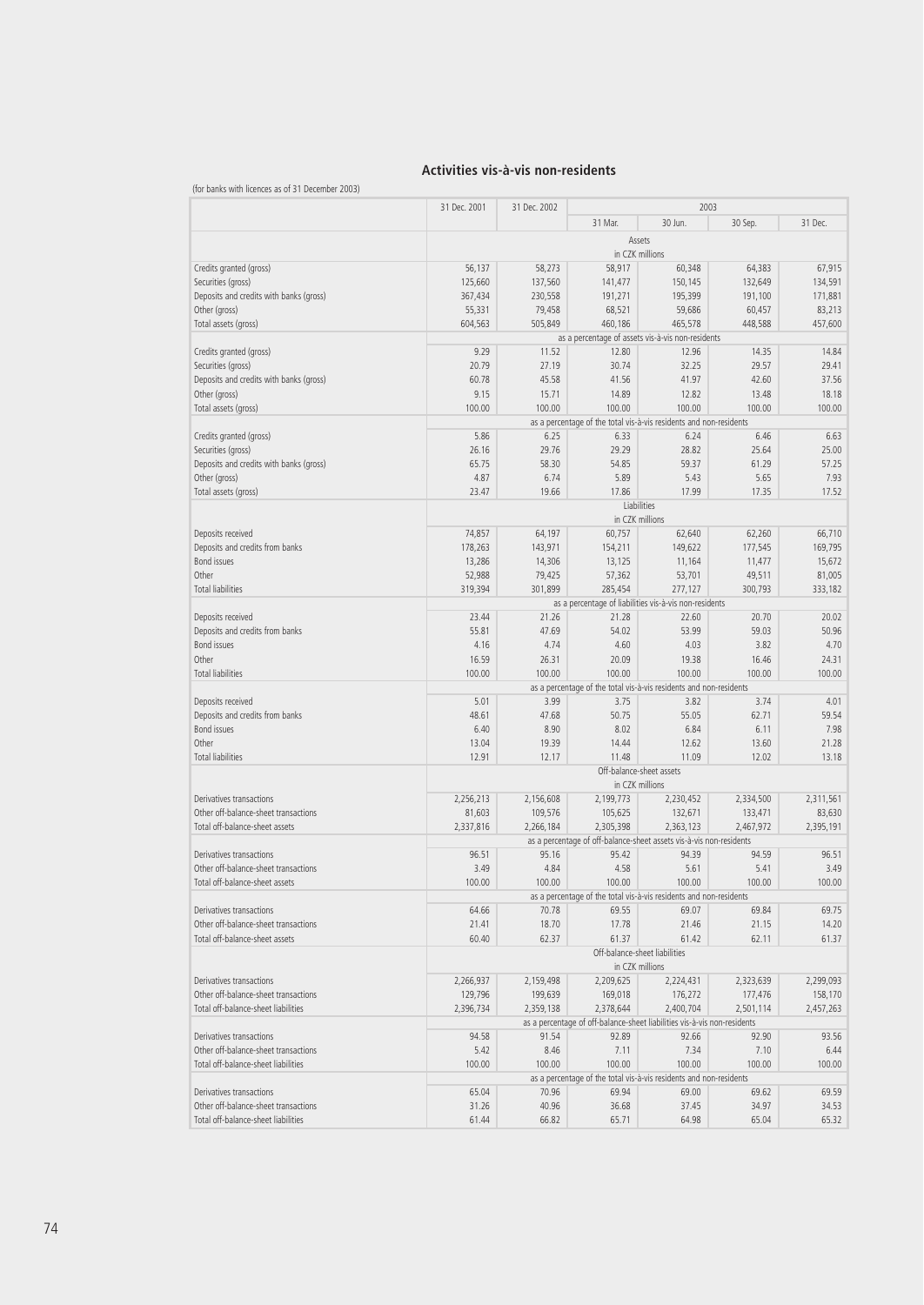# **Selected bank group indicators**

| 31 Mar.<br>30 Jun.<br>30 Sep.<br>31 Dec.<br>Large banks<br>1,569,840<br>Total assets (in CZK millions)<br>1,614,537<br>1,556,412<br>1,588,942<br>1,627,473<br>1,614,441<br>Credits granted (net) (in CZK millions)<br>616,489<br>553,614<br>555,786<br>575,068<br>587,806<br>608,082<br>Deposits received (in CZK millions)<br>1,117,284<br>1,112,761<br>1,133,683<br>1,152,957<br>1,165,617<br>1,139,463<br>Total off-balance-sheet assets (in CZK millions)<br>1,724,642<br>1,987,690<br>2,106,280<br>2,243,527<br>2,332,169<br>2,303,095<br>Receivables from derivatives transactions (in CZK millions)<br>1,529,857<br>1,612,764<br>1,717,920<br>1,846,300<br>1,923,389<br>1,921,196<br>Profit from financial activities (in CZK millions)<br>66,925<br>67,790<br>15,220<br>32,127<br>48,294<br>64,508<br>Net profit (in CZK millions)<br>15,770<br>21.934<br>11,480<br>23,154<br>4,616<br>10,646<br>Non-performing credits / total credits (in per cent)<br>17.24<br>10.13<br>9.35<br>7.21<br>5.89<br>5.15<br>Capital adequacy (in per cent)<br>14.82<br>13.16<br>15.32<br>14.78<br>13.56<br>13.41<br>Quick assets / total assets (in per cent)<br>23.22<br>33.17<br>35.23<br>37.80<br>39.38<br>36.51<br>Medium-sized banks<br>Total assets (in CZK millions)<br>372,483<br>430,249<br>427,301<br>404,960<br>416,421<br>400,233<br>Credits granted (net) (in CZK millions)<br>151,167<br>180,584<br>187,922<br>196,159<br>202,107<br>205,912<br>Deposits received (in CZK millions)<br>167,503<br>227,985<br>221,538<br>197,281<br>204,394<br>192,132<br>Total off-balance-sheet assets (in CZK millions)<br>744,405<br>839,086<br>898,684<br>913,126<br>899,444<br>831,876<br>Receivables from derivatives transactions (in CZK millions)<br>652,000<br>711,221<br>782,324<br>781,390<br>771,172<br>705,734<br>Profit from financial activities (in CZK millions)<br>12,907<br>14,818<br>11,854<br>3,349<br>7,242<br>11,100<br>Net profit (in CZK millions)<br>3,180<br>892<br>1,311<br>2,811<br>4,771<br>3,132<br>Non-performing credits / total credits (in per cent)<br>6.65<br>6.44<br>5.88<br>6.55<br>6.14<br>5.75<br>Capital adequacy (in per cent)<br>16.28<br>15.98<br>15.84<br>16.37<br>16.77<br>16.29<br>Quick assets / total assets (in per cent)<br>24.02<br>34.66<br>35.08<br>33.25<br>32.15<br>29.71<br>Small banks<br>Total assets (in CZK millions)<br>29,258<br>47,586<br>40,642<br>43,327<br>44,908<br>50,592<br>8,835<br>11,940<br>11,972<br>16,600<br>19,425<br>21,258<br>Credits granted (net) (in CZK millions)<br>Deposits received (in CZK millions)<br>13,255<br>31,973<br>24,588<br>23,261<br>26,206<br>26,807<br>Total off-balance-sheet assets (in CZK millions)<br>5,500<br>7,794<br>8,867<br>7,444<br>14,108<br>20,089<br>Receivables from derivatives transactions (in CZK millions)<br>1,420<br>2,178<br>2,445<br>1,782<br>8,178<br>9,277<br>Profit from financial activities (in CZK millions)<br>976<br>1,292<br>890<br>1,249<br>1,630<br>2,120<br>Net profit (in CZK millions)<br>107<br>594<br>581<br>550<br>572<br>61<br>9.50<br>Classified credits / total credits (in per cent)<br>20.50<br>16.30<br>15.39<br>8.92<br>10.49<br>Capital adequacy (in per cent)<br>29.18<br>37.19<br>40.70<br>35.26<br>32.17<br>29.00<br>Quick assets / total assets (in per cent)<br>33.78<br>49.27<br>46.49<br>48.67<br>44.24<br>39.13<br>Foreign bank branches<br>301,332<br>241,556<br>241,357<br>Total assets (in CZK millions)<br>210,630<br>196,230<br>192,831<br>85,319<br>91,869<br>93,036<br>82,787<br>82,086<br>88,297<br>Credits granted (net) (in CZK millions)<br>Deposits received (in CZK millions)<br>52,197<br>48,010<br>47,249<br>55,339<br>53,464<br>58,451<br>668,977<br>739,051<br>Total off-balance-sheet assets (in CZK millions)<br>1,391,747<br>789,572<br>727,828<br>715,654<br>720,920<br>659,978<br>599,812<br>639,944<br>677,932<br>Receivables from derivatives transactions (in CZK millions)<br>1,305,994<br>Profit from financial activities (in CZK millions)<br>4,722<br>996<br>2,048<br>2,911<br>3,958<br>4,447<br>Net profit (in CZK millions)<br>2,473<br>419<br>745<br>1,018<br>1,769<br>1,171<br>Non-performing credits / total credits (in per cent)<br>1.48<br>1.34<br>1.64<br>1.76<br>1.63<br>1.84<br>Capital adequacy (in per cent)<br>0.00<br>0.00<br>0.00<br>0.00<br>0.00<br>0.00<br>8.85<br>17.91<br>35.96<br>35.40<br>32.44<br>33.19<br>Quick assets / total assets (in per cent)<br><b>Building societies</b><br>Total assets (in CZK millions)<br>156,365<br>205,314<br>219,270<br>226,211<br>232,835<br>265,678<br>51,583<br>69,874<br>Credits granted (net) (in CZK millions)<br>38,713<br>54,180<br>60,403<br>75,629<br>142,959<br>188,017<br>194,925<br>208,808<br>216,785<br>248,734<br>Deposits received (in CZK millions)<br>4,147<br>9,055<br>14,916<br>14,329<br>12,280<br>9,036<br>Total off-balance-sheet assets (in CZK millions)<br>$\mathbb O$<br>Receivables from derivatives transactions (in CZK millions)<br>$\mathbb O$<br>$\theta$<br>$\theta$<br>$\Omega$<br>$\Omega$<br>Profit from financial activities (in CZK millions)<br>1,196<br>2,375<br>3,539<br>4,849<br>4,100<br>4,656<br>Net profit (in CZK millions)<br>1,216<br>1,576<br>392<br>718<br>1,002<br>1,129<br>1.92<br>Non-performing credits / total credits (in per cent)<br>1.54<br>1.77<br>1.89<br>1.92<br>1.76<br>13.99<br>13.28<br>Capital adequacy (in per cent)<br>16.20<br>13.59<br>13.79<br>13.91<br>Quick assets / total assets (in per cent)<br>8.39<br>42.32<br>46.92<br>46.50<br>43.58<br>38.31 | 31 Dec. 2001 | 31 Dec. 2002 | 2003 |  |  |  |  |
|--------------------------------------------------------------------------------------------------------------------------------------------------------------------------------------------------------------------------------------------------------------------------------------------------------------------------------------------------------------------------------------------------------------------------------------------------------------------------------------------------------------------------------------------------------------------------------------------------------------------------------------------------------------------------------------------------------------------------------------------------------------------------------------------------------------------------------------------------------------------------------------------------------------------------------------------------------------------------------------------------------------------------------------------------------------------------------------------------------------------------------------------------------------------------------------------------------------------------------------------------------------------------------------------------------------------------------------------------------------------------------------------------------------------------------------------------------------------------------------------------------------------------------------------------------------------------------------------------------------------------------------------------------------------------------------------------------------------------------------------------------------------------------------------------------------------------------------------------------------------------------------------------------------------------------------------------------------------------------------------------------------------------------------------------------------------------------------------------------------------------------------------------------------------------------------------------------------------------------------------------------------------------------------------------------------------------------------------------------------------------------------------------------------------------------------------------------------------------------------------------------------------------------------------------------------------------------------------------------------------------------------------------------------------------------------------------------------------------------------------------------------------------------------------------------------------------------------------------------------------------------------------------------------------------------------------------------------------------------------------------------------------------------------------------------------------------------------------------------------------------------------------------------------------------------------------------------------------------------------------------------------------------------------------------------------------------------------------------------------------------------------------------------------------------------------------------------------------------------------------------------------------------------------------------------------------------------------------------------------------------------------------------------------------------------------------------------------------------------------------------------------------------------------------------------------------------------------------------------------------------------------------------------------------------------------------------------------------------------------------------------------------------------------------------------------------------------------------------------------------------------------------------------------------------------------------------------------------------------------------------------------------------------------------------------------------------------------------------------------------------------------------------------------------------------------------------------------------------------------------------------------------------------------------------------------------------------------------------------------------------------------------------------------------------------------------------------------------------------------------------------------------------------------------------------------------------------------------------------------------------------------------------------------------------------------------------------------------------------------------------------------------------------------------------------------------------------------------------------------------------------------------------------------------------------------------------------------------------------------------------------------------------------------------------------------------------------------------------------------------------------------------------------------------------------------------------------------------------------------------------------------------------------------------------------------------------|--------------|--------------|------|--|--|--|--|
|                                                                                                                                                                                                                                                                                                                                                                                                                                                                                                                                                                                                                                                                                                                                                                                                                                                                                                                                                                                                                                                                                                                                                                                                                                                                                                                                                                                                                                                                                                                                                                                                                                                                                                                                                                                                                                                                                                                                                                                                                                                                                                                                                                                                                                                                                                                                                                                                                                                                                                                                                                                                                                                                                                                                                                                                                                                                                                                                                                                                                                                                                                                                                                                                                                                                                                                                                                                                                                                                                                                                                                                                                                                                                                                                                                                                                                                                                                                                                                                                                                                                                                                                                                                                                                                                                                                                                                                                                                                                                                                                                                                                                                                                                                                                                                                                                                                                                                                                                                                                                                                                                                                                                                                                                                                                                                                                                                                                                                                                                                                                                                          |              |              |      |  |  |  |  |
|                                                                                                                                                                                                                                                                                                                                                                                                                                                                                                                                                                                                                                                                                                                                                                                                                                                                                                                                                                                                                                                                                                                                                                                                                                                                                                                                                                                                                                                                                                                                                                                                                                                                                                                                                                                                                                                                                                                                                                                                                                                                                                                                                                                                                                                                                                                                                                                                                                                                                                                                                                                                                                                                                                                                                                                                                                                                                                                                                                                                                                                                                                                                                                                                                                                                                                                                                                                                                                                                                                                                                                                                                                                                                                                                                                                                                                                                                                                                                                                                                                                                                                                                                                                                                                                                                                                                                                                                                                                                                                                                                                                                                                                                                                                                                                                                                                                                                                                                                                                                                                                                                                                                                                                                                                                                                                                                                                                                                                                                                                                                                                          |              |              |      |  |  |  |  |
|                                                                                                                                                                                                                                                                                                                                                                                                                                                                                                                                                                                                                                                                                                                                                                                                                                                                                                                                                                                                                                                                                                                                                                                                                                                                                                                                                                                                                                                                                                                                                                                                                                                                                                                                                                                                                                                                                                                                                                                                                                                                                                                                                                                                                                                                                                                                                                                                                                                                                                                                                                                                                                                                                                                                                                                                                                                                                                                                                                                                                                                                                                                                                                                                                                                                                                                                                                                                                                                                                                                                                                                                                                                                                                                                                                                                                                                                                                                                                                                                                                                                                                                                                                                                                                                                                                                                                                                                                                                                                                                                                                                                                                                                                                                                                                                                                                                                                                                                                                                                                                                                                                                                                                                                                                                                                                                                                                                                                                                                                                                                                                          |              |              |      |  |  |  |  |
|                                                                                                                                                                                                                                                                                                                                                                                                                                                                                                                                                                                                                                                                                                                                                                                                                                                                                                                                                                                                                                                                                                                                                                                                                                                                                                                                                                                                                                                                                                                                                                                                                                                                                                                                                                                                                                                                                                                                                                                                                                                                                                                                                                                                                                                                                                                                                                                                                                                                                                                                                                                                                                                                                                                                                                                                                                                                                                                                                                                                                                                                                                                                                                                                                                                                                                                                                                                                                                                                                                                                                                                                                                                                                                                                                                                                                                                                                                                                                                                                                                                                                                                                                                                                                                                                                                                                                                                                                                                                                                                                                                                                                                                                                                                                                                                                                                                                                                                                                                                                                                                                                                                                                                                                                                                                                                                                                                                                                                                                                                                                                                          |              |              |      |  |  |  |  |
|                                                                                                                                                                                                                                                                                                                                                                                                                                                                                                                                                                                                                                                                                                                                                                                                                                                                                                                                                                                                                                                                                                                                                                                                                                                                                                                                                                                                                                                                                                                                                                                                                                                                                                                                                                                                                                                                                                                                                                                                                                                                                                                                                                                                                                                                                                                                                                                                                                                                                                                                                                                                                                                                                                                                                                                                                                                                                                                                                                                                                                                                                                                                                                                                                                                                                                                                                                                                                                                                                                                                                                                                                                                                                                                                                                                                                                                                                                                                                                                                                                                                                                                                                                                                                                                                                                                                                                                                                                                                                                                                                                                                                                                                                                                                                                                                                                                                                                                                                                                                                                                                                                                                                                                                                                                                                                                                                                                                                                                                                                                                                                          |              |              |      |  |  |  |  |
|                                                                                                                                                                                                                                                                                                                                                                                                                                                                                                                                                                                                                                                                                                                                                                                                                                                                                                                                                                                                                                                                                                                                                                                                                                                                                                                                                                                                                                                                                                                                                                                                                                                                                                                                                                                                                                                                                                                                                                                                                                                                                                                                                                                                                                                                                                                                                                                                                                                                                                                                                                                                                                                                                                                                                                                                                                                                                                                                                                                                                                                                                                                                                                                                                                                                                                                                                                                                                                                                                                                                                                                                                                                                                                                                                                                                                                                                                                                                                                                                                                                                                                                                                                                                                                                                                                                                                                                                                                                                                                                                                                                                                                                                                                                                                                                                                                                                                                                                                                                                                                                                                                                                                                                                                                                                                                                                                                                                                                                                                                                                                                          |              |              |      |  |  |  |  |
|                                                                                                                                                                                                                                                                                                                                                                                                                                                                                                                                                                                                                                                                                                                                                                                                                                                                                                                                                                                                                                                                                                                                                                                                                                                                                                                                                                                                                                                                                                                                                                                                                                                                                                                                                                                                                                                                                                                                                                                                                                                                                                                                                                                                                                                                                                                                                                                                                                                                                                                                                                                                                                                                                                                                                                                                                                                                                                                                                                                                                                                                                                                                                                                                                                                                                                                                                                                                                                                                                                                                                                                                                                                                                                                                                                                                                                                                                                                                                                                                                                                                                                                                                                                                                                                                                                                                                                                                                                                                                                                                                                                                                                                                                                                                                                                                                                                                                                                                                                                                                                                                                                                                                                                                                                                                                                                                                                                                                                                                                                                                                                          |              |              |      |  |  |  |  |
|                                                                                                                                                                                                                                                                                                                                                                                                                                                                                                                                                                                                                                                                                                                                                                                                                                                                                                                                                                                                                                                                                                                                                                                                                                                                                                                                                                                                                                                                                                                                                                                                                                                                                                                                                                                                                                                                                                                                                                                                                                                                                                                                                                                                                                                                                                                                                                                                                                                                                                                                                                                                                                                                                                                                                                                                                                                                                                                                                                                                                                                                                                                                                                                                                                                                                                                                                                                                                                                                                                                                                                                                                                                                                                                                                                                                                                                                                                                                                                                                                                                                                                                                                                                                                                                                                                                                                                                                                                                                                                                                                                                                                                                                                                                                                                                                                                                                                                                                                                                                                                                                                                                                                                                                                                                                                                                                                                                                                                                                                                                                                                          |              |              |      |  |  |  |  |
|                                                                                                                                                                                                                                                                                                                                                                                                                                                                                                                                                                                                                                                                                                                                                                                                                                                                                                                                                                                                                                                                                                                                                                                                                                                                                                                                                                                                                                                                                                                                                                                                                                                                                                                                                                                                                                                                                                                                                                                                                                                                                                                                                                                                                                                                                                                                                                                                                                                                                                                                                                                                                                                                                                                                                                                                                                                                                                                                                                                                                                                                                                                                                                                                                                                                                                                                                                                                                                                                                                                                                                                                                                                                                                                                                                                                                                                                                                                                                                                                                                                                                                                                                                                                                                                                                                                                                                                                                                                                                                                                                                                                                                                                                                                                                                                                                                                                                                                                                                                                                                                                                                                                                                                                                                                                                                                                                                                                                                                                                                                                                                          |              |              |      |  |  |  |  |
|                                                                                                                                                                                                                                                                                                                                                                                                                                                                                                                                                                                                                                                                                                                                                                                                                                                                                                                                                                                                                                                                                                                                                                                                                                                                                                                                                                                                                                                                                                                                                                                                                                                                                                                                                                                                                                                                                                                                                                                                                                                                                                                                                                                                                                                                                                                                                                                                                                                                                                                                                                                                                                                                                                                                                                                                                                                                                                                                                                                                                                                                                                                                                                                                                                                                                                                                                                                                                                                                                                                                                                                                                                                                                                                                                                                                                                                                                                                                                                                                                                                                                                                                                                                                                                                                                                                                                                                                                                                                                                                                                                                                                                                                                                                                                                                                                                                                                                                                                                                                                                                                                                                                                                                                                                                                                                                                                                                                                                                                                                                                                                          |              |              |      |  |  |  |  |
|                                                                                                                                                                                                                                                                                                                                                                                                                                                                                                                                                                                                                                                                                                                                                                                                                                                                                                                                                                                                                                                                                                                                                                                                                                                                                                                                                                                                                                                                                                                                                                                                                                                                                                                                                                                                                                                                                                                                                                                                                                                                                                                                                                                                                                                                                                                                                                                                                                                                                                                                                                                                                                                                                                                                                                                                                                                                                                                                                                                                                                                                                                                                                                                                                                                                                                                                                                                                                                                                                                                                                                                                                                                                                                                                                                                                                                                                                                                                                                                                                                                                                                                                                                                                                                                                                                                                                                                                                                                                                                                                                                                                                                                                                                                                                                                                                                                                                                                                                                                                                                                                                                                                                                                                                                                                                                                                                                                                                                                                                                                                                                          |              |              |      |  |  |  |  |
|                                                                                                                                                                                                                                                                                                                                                                                                                                                                                                                                                                                                                                                                                                                                                                                                                                                                                                                                                                                                                                                                                                                                                                                                                                                                                                                                                                                                                                                                                                                                                                                                                                                                                                                                                                                                                                                                                                                                                                                                                                                                                                                                                                                                                                                                                                                                                                                                                                                                                                                                                                                                                                                                                                                                                                                                                                                                                                                                                                                                                                                                                                                                                                                                                                                                                                                                                                                                                                                                                                                                                                                                                                                                                                                                                                                                                                                                                                                                                                                                                                                                                                                                                                                                                                                                                                                                                                                                                                                                                                                                                                                                                                                                                                                                                                                                                                                                                                                                                                                                                                                                                                                                                                                                                                                                                                                                                                                                                                                                                                                                                                          |              |              |      |  |  |  |  |
|                                                                                                                                                                                                                                                                                                                                                                                                                                                                                                                                                                                                                                                                                                                                                                                                                                                                                                                                                                                                                                                                                                                                                                                                                                                                                                                                                                                                                                                                                                                                                                                                                                                                                                                                                                                                                                                                                                                                                                                                                                                                                                                                                                                                                                                                                                                                                                                                                                                                                                                                                                                                                                                                                                                                                                                                                                                                                                                                                                                                                                                                                                                                                                                                                                                                                                                                                                                                                                                                                                                                                                                                                                                                                                                                                                                                                                                                                                                                                                                                                                                                                                                                                                                                                                                                                                                                                                                                                                                                                                                                                                                                                                                                                                                                                                                                                                                                                                                                                                                                                                                                                                                                                                                                                                                                                                                                                                                                                                                                                                                                                                          |              |              |      |  |  |  |  |
|                                                                                                                                                                                                                                                                                                                                                                                                                                                                                                                                                                                                                                                                                                                                                                                                                                                                                                                                                                                                                                                                                                                                                                                                                                                                                                                                                                                                                                                                                                                                                                                                                                                                                                                                                                                                                                                                                                                                                                                                                                                                                                                                                                                                                                                                                                                                                                                                                                                                                                                                                                                                                                                                                                                                                                                                                                                                                                                                                                                                                                                                                                                                                                                                                                                                                                                                                                                                                                                                                                                                                                                                                                                                                                                                                                                                                                                                                                                                                                                                                                                                                                                                                                                                                                                                                                                                                                                                                                                                                                                                                                                                                                                                                                                                                                                                                                                                                                                                                                                                                                                                                                                                                                                                                                                                                                                                                                                                                                                                                                                                                                          |              |              |      |  |  |  |  |
|                                                                                                                                                                                                                                                                                                                                                                                                                                                                                                                                                                                                                                                                                                                                                                                                                                                                                                                                                                                                                                                                                                                                                                                                                                                                                                                                                                                                                                                                                                                                                                                                                                                                                                                                                                                                                                                                                                                                                                                                                                                                                                                                                                                                                                                                                                                                                                                                                                                                                                                                                                                                                                                                                                                                                                                                                                                                                                                                                                                                                                                                                                                                                                                                                                                                                                                                                                                                                                                                                                                                                                                                                                                                                                                                                                                                                                                                                                                                                                                                                                                                                                                                                                                                                                                                                                                                                                                                                                                                                                                                                                                                                                                                                                                                                                                                                                                                                                                                                                                                                                                                                                                                                                                                                                                                                                                                                                                                                                                                                                                                                                          |              |              |      |  |  |  |  |
|                                                                                                                                                                                                                                                                                                                                                                                                                                                                                                                                                                                                                                                                                                                                                                                                                                                                                                                                                                                                                                                                                                                                                                                                                                                                                                                                                                                                                                                                                                                                                                                                                                                                                                                                                                                                                                                                                                                                                                                                                                                                                                                                                                                                                                                                                                                                                                                                                                                                                                                                                                                                                                                                                                                                                                                                                                                                                                                                                                                                                                                                                                                                                                                                                                                                                                                                                                                                                                                                                                                                                                                                                                                                                                                                                                                                                                                                                                                                                                                                                                                                                                                                                                                                                                                                                                                                                                                                                                                                                                                                                                                                                                                                                                                                                                                                                                                                                                                                                                                                                                                                                                                                                                                                                                                                                                                                                                                                                                                                                                                                                                          |              |              |      |  |  |  |  |
|                                                                                                                                                                                                                                                                                                                                                                                                                                                                                                                                                                                                                                                                                                                                                                                                                                                                                                                                                                                                                                                                                                                                                                                                                                                                                                                                                                                                                                                                                                                                                                                                                                                                                                                                                                                                                                                                                                                                                                                                                                                                                                                                                                                                                                                                                                                                                                                                                                                                                                                                                                                                                                                                                                                                                                                                                                                                                                                                                                                                                                                                                                                                                                                                                                                                                                                                                                                                                                                                                                                                                                                                                                                                                                                                                                                                                                                                                                                                                                                                                                                                                                                                                                                                                                                                                                                                                                                                                                                                                                                                                                                                                                                                                                                                                                                                                                                                                                                                                                                                                                                                                                                                                                                                                                                                                                                                                                                                                                                                                                                                                                          |              |              |      |  |  |  |  |
|                                                                                                                                                                                                                                                                                                                                                                                                                                                                                                                                                                                                                                                                                                                                                                                                                                                                                                                                                                                                                                                                                                                                                                                                                                                                                                                                                                                                                                                                                                                                                                                                                                                                                                                                                                                                                                                                                                                                                                                                                                                                                                                                                                                                                                                                                                                                                                                                                                                                                                                                                                                                                                                                                                                                                                                                                                                                                                                                                                                                                                                                                                                                                                                                                                                                                                                                                                                                                                                                                                                                                                                                                                                                                                                                                                                                                                                                                                                                                                                                                                                                                                                                                                                                                                                                                                                                                                                                                                                                                                                                                                                                                                                                                                                                                                                                                                                                                                                                                                                                                                                                                                                                                                                                                                                                                                                                                                                                                                                                                                                                                                          |              |              |      |  |  |  |  |
|                                                                                                                                                                                                                                                                                                                                                                                                                                                                                                                                                                                                                                                                                                                                                                                                                                                                                                                                                                                                                                                                                                                                                                                                                                                                                                                                                                                                                                                                                                                                                                                                                                                                                                                                                                                                                                                                                                                                                                                                                                                                                                                                                                                                                                                                                                                                                                                                                                                                                                                                                                                                                                                                                                                                                                                                                                                                                                                                                                                                                                                                                                                                                                                                                                                                                                                                                                                                                                                                                                                                                                                                                                                                                                                                                                                                                                                                                                                                                                                                                                                                                                                                                                                                                                                                                                                                                                                                                                                                                                                                                                                                                                                                                                                                                                                                                                                                                                                                                                                                                                                                                                                                                                                                                                                                                                                                                                                                                                                                                                                                                                          |              |              |      |  |  |  |  |
|                                                                                                                                                                                                                                                                                                                                                                                                                                                                                                                                                                                                                                                                                                                                                                                                                                                                                                                                                                                                                                                                                                                                                                                                                                                                                                                                                                                                                                                                                                                                                                                                                                                                                                                                                                                                                                                                                                                                                                                                                                                                                                                                                                                                                                                                                                                                                                                                                                                                                                                                                                                                                                                                                                                                                                                                                                                                                                                                                                                                                                                                                                                                                                                                                                                                                                                                                                                                                                                                                                                                                                                                                                                                                                                                                                                                                                                                                                                                                                                                                                                                                                                                                                                                                                                                                                                                                                                                                                                                                                                                                                                                                                                                                                                                                                                                                                                                                                                                                                                                                                                                                                                                                                                                                                                                                                                                                                                                                                                                                                                                                                          |              |              |      |  |  |  |  |
|                                                                                                                                                                                                                                                                                                                                                                                                                                                                                                                                                                                                                                                                                                                                                                                                                                                                                                                                                                                                                                                                                                                                                                                                                                                                                                                                                                                                                                                                                                                                                                                                                                                                                                                                                                                                                                                                                                                                                                                                                                                                                                                                                                                                                                                                                                                                                                                                                                                                                                                                                                                                                                                                                                                                                                                                                                                                                                                                                                                                                                                                                                                                                                                                                                                                                                                                                                                                                                                                                                                                                                                                                                                                                                                                                                                                                                                                                                                                                                                                                                                                                                                                                                                                                                                                                                                                                                                                                                                                                                                                                                                                                                                                                                                                                                                                                                                                                                                                                                                                                                                                                                                                                                                                                                                                                                                                                                                                                                                                                                                                                                          |              |              |      |  |  |  |  |
|                                                                                                                                                                                                                                                                                                                                                                                                                                                                                                                                                                                                                                                                                                                                                                                                                                                                                                                                                                                                                                                                                                                                                                                                                                                                                                                                                                                                                                                                                                                                                                                                                                                                                                                                                                                                                                                                                                                                                                                                                                                                                                                                                                                                                                                                                                                                                                                                                                                                                                                                                                                                                                                                                                                                                                                                                                                                                                                                                                                                                                                                                                                                                                                                                                                                                                                                                                                                                                                                                                                                                                                                                                                                                                                                                                                                                                                                                                                                                                                                                                                                                                                                                                                                                                                                                                                                                                                                                                                                                                                                                                                                                                                                                                                                                                                                                                                                                                                                                                                                                                                                                                                                                                                                                                                                                                                                                                                                                                                                                                                                                                          |              |              |      |  |  |  |  |
|                                                                                                                                                                                                                                                                                                                                                                                                                                                                                                                                                                                                                                                                                                                                                                                                                                                                                                                                                                                                                                                                                                                                                                                                                                                                                                                                                                                                                                                                                                                                                                                                                                                                                                                                                                                                                                                                                                                                                                                                                                                                                                                                                                                                                                                                                                                                                                                                                                                                                                                                                                                                                                                                                                                                                                                                                                                                                                                                                                                                                                                                                                                                                                                                                                                                                                                                                                                                                                                                                                                                                                                                                                                                                                                                                                                                                                                                                                                                                                                                                                                                                                                                                                                                                                                                                                                                                                                                                                                                                                                                                                                                                                                                                                                                                                                                                                                                                                                                                                                                                                                                                                                                                                                                                                                                                                                                                                                                                                                                                                                                                                          |              |              |      |  |  |  |  |
|                                                                                                                                                                                                                                                                                                                                                                                                                                                                                                                                                                                                                                                                                                                                                                                                                                                                                                                                                                                                                                                                                                                                                                                                                                                                                                                                                                                                                                                                                                                                                                                                                                                                                                                                                                                                                                                                                                                                                                                                                                                                                                                                                                                                                                                                                                                                                                                                                                                                                                                                                                                                                                                                                                                                                                                                                                                                                                                                                                                                                                                                                                                                                                                                                                                                                                                                                                                                                                                                                                                                                                                                                                                                                                                                                                                                                                                                                                                                                                                                                                                                                                                                                                                                                                                                                                                                                                                                                                                                                                                                                                                                                                                                                                                                                                                                                                                                                                                                                                                                                                                                                                                                                                                                                                                                                                                                                                                                                                                                                                                                                                          |              |              |      |  |  |  |  |
|                                                                                                                                                                                                                                                                                                                                                                                                                                                                                                                                                                                                                                                                                                                                                                                                                                                                                                                                                                                                                                                                                                                                                                                                                                                                                                                                                                                                                                                                                                                                                                                                                                                                                                                                                                                                                                                                                                                                                                                                                                                                                                                                                                                                                                                                                                                                                                                                                                                                                                                                                                                                                                                                                                                                                                                                                                                                                                                                                                                                                                                                                                                                                                                                                                                                                                                                                                                                                                                                                                                                                                                                                                                                                                                                                                                                                                                                                                                                                                                                                                                                                                                                                                                                                                                                                                                                                                                                                                                                                                                                                                                                                                                                                                                                                                                                                                                                                                                                                                                                                                                                                                                                                                                                                                                                                                                                                                                                                                                                                                                                                                          |              |              |      |  |  |  |  |
|                                                                                                                                                                                                                                                                                                                                                                                                                                                                                                                                                                                                                                                                                                                                                                                                                                                                                                                                                                                                                                                                                                                                                                                                                                                                                                                                                                                                                                                                                                                                                                                                                                                                                                                                                                                                                                                                                                                                                                                                                                                                                                                                                                                                                                                                                                                                                                                                                                                                                                                                                                                                                                                                                                                                                                                                                                                                                                                                                                                                                                                                                                                                                                                                                                                                                                                                                                                                                                                                                                                                                                                                                                                                                                                                                                                                                                                                                                                                                                                                                                                                                                                                                                                                                                                                                                                                                                                                                                                                                                                                                                                                                                                                                                                                                                                                                                                                                                                                                                                                                                                                                                                                                                                                                                                                                                                                                                                                                                                                                                                                                                          |              |              |      |  |  |  |  |
|                                                                                                                                                                                                                                                                                                                                                                                                                                                                                                                                                                                                                                                                                                                                                                                                                                                                                                                                                                                                                                                                                                                                                                                                                                                                                                                                                                                                                                                                                                                                                                                                                                                                                                                                                                                                                                                                                                                                                                                                                                                                                                                                                                                                                                                                                                                                                                                                                                                                                                                                                                                                                                                                                                                                                                                                                                                                                                                                                                                                                                                                                                                                                                                                                                                                                                                                                                                                                                                                                                                                                                                                                                                                                                                                                                                                                                                                                                                                                                                                                                                                                                                                                                                                                                                                                                                                                                                                                                                                                                                                                                                                                                                                                                                                                                                                                                                                                                                                                                                                                                                                                                                                                                                                                                                                                                                                                                                                                                                                                                                                                                          |              |              |      |  |  |  |  |
|                                                                                                                                                                                                                                                                                                                                                                                                                                                                                                                                                                                                                                                                                                                                                                                                                                                                                                                                                                                                                                                                                                                                                                                                                                                                                                                                                                                                                                                                                                                                                                                                                                                                                                                                                                                                                                                                                                                                                                                                                                                                                                                                                                                                                                                                                                                                                                                                                                                                                                                                                                                                                                                                                                                                                                                                                                                                                                                                                                                                                                                                                                                                                                                                                                                                                                                                                                                                                                                                                                                                                                                                                                                                                                                                                                                                                                                                                                                                                                                                                                                                                                                                                                                                                                                                                                                                                                                                                                                                                                                                                                                                                                                                                                                                                                                                                                                                                                                                                                                                                                                                                                                                                                                                                                                                                                                                                                                                                                                                                                                                                                          |              |              |      |  |  |  |  |
|                                                                                                                                                                                                                                                                                                                                                                                                                                                                                                                                                                                                                                                                                                                                                                                                                                                                                                                                                                                                                                                                                                                                                                                                                                                                                                                                                                                                                                                                                                                                                                                                                                                                                                                                                                                                                                                                                                                                                                                                                                                                                                                                                                                                                                                                                                                                                                                                                                                                                                                                                                                                                                                                                                                                                                                                                                                                                                                                                                                                                                                                                                                                                                                                                                                                                                                                                                                                                                                                                                                                                                                                                                                                                                                                                                                                                                                                                                                                                                                                                                                                                                                                                                                                                                                                                                                                                                                                                                                                                                                                                                                                                                                                                                                                                                                                                                                                                                                                                                                                                                                                                                                                                                                                                                                                                                                                                                                                                                                                                                                                                                          |              |              |      |  |  |  |  |
|                                                                                                                                                                                                                                                                                                                                                                                                                                                                                                                                                                                                                                                                                                                                                                                                                                                                                                                                                                                                                                                                                                                                                                                                                                                                                                                                                                                                                                                                                                                                                                                                                                                                                                                                                                                                                                                                                                                                                                                                                                                                                                                                                                                                                                                                                                                                                                                                                                                                                                                                                                                                                                                                                                                                                                                                                                                                                                                                                                                                                                                                                                                                                                                                                                                                                                                                                                                                                                                                                                                                                                                                                                                                                                                                                                                                                                                                                                                                                                                                                                                                                                                                                                                                                                                                                                                                                                                                                                                                                                                                                                                                                                                                                                                                                                                                                                                                                                                                                                                                                                                                                                                                                                                                                                                                                                                                                                                                                                                                                                                                                                          |              |              |      |  |  |  |  |
|                                                                                                                                                                                                                                                                                                                                                                                                                                                                                                                                                                                                                                                                                                                                                                                                                                                                                                                                                                                                                                                                                                                                                                                                                                                                                                                                                                                                                                                                                                                                                                                                                                                                                                                                                                                                                                                                                                                                                                                                                                                                                                                                                                                                                                                                                                                                                                                                                                                                                                                                                                                                                                                                                                                                                                                                                                                                                                                                                                                                                                                                                                                                                                                                                                                                                                                                                                                                                                                                                                                                                                                                                                                                                                                                                                                                                                                                                                                                                                                                                                                                                                                                                                                                                                                                                                                                                                                                                                                                                                                                                                                                                                                                                                                                                                                                                                                                                                                                                                                                                                                                                                                                                                                                                                                                                                                                                                                                                                                                                                                                                                          |              |              |      |  |  |  |  |
|                                                                                                                                                                                                                                                                                                                                                                                                                                                                                                                                                                                                                                                                                                                                                                                                                                                                                                                                                                                                                                                                                                                                                                                                                                                                                                                                                                                                                                                                                                                                                                                                                                                                                                                                                                                                                                                                                                                                                                                                                                                                                                                                                                                                                                                                                                                                                                                                                                                                                                                                                                                                                                                                                                                                                                                                                                                                                                                                                                                                                                                                                                                                                                                                                                                                                                                                                                                                                                                                                                                                                                                                                                                                                                                                                                                                                                                                                                                                                                                                                                                                                                                                                                                                                                                                                                                                                                                                                                                                                                                                                                                                                                                                                                                                                                                                                                                                                                                                                                                                                                                                                                                                                                                                                                                                                                                                                                                                                                                                                                                                                                          |              |              |      |  |  |  |  |
|                                                                                                                                                                                                                                                                                                                                                                                                                                                                                                                                                                                                                                                                                                                                                                                                                                                                                                                                                                                                                                                                                                                                                                                                                                                                                                                                                                                                                                                                                                                                                                                                                                                                                                                                                                                                                                                                                                                                                                                                                                                                                                                                                                                                                                                                                                                                                                                                                                                                                                                                                                                                                                                                                                                                                                                                                                                                                                                                                                                                                                                                                                                                                                                                                                                                                                                                                                                                                                                                                                                                                                                                                                                                                                                                                                                                                                                                                                                                                                                                                                                                                                                                                                                                                                                                                                                                                                                                                                                                                                                                                                                                                                                                                                                                                                                                                                                                                                                                                                                                                                                                                                                                                                                                                                                                                                                                                                                                                                                                                                                                                                          |              |              |      |  |  |  |  |
|                                                                                                                                                                                                                                                                                                                                                                                                                                                                                                                                                                                                                                                                                                                                                                                                                                                                                                                                                                                                                                                                                                                                                                                                                                                                                                                                                                                                                                                                                                                                                                                                                                                                                                                                                                                                                                                                                                                                                                                                                                                                                                                                                                                                                                                                                                                                                                                                                                                                                                                                                                                                                                                                                                                                                                                                                                                                                                                                                                                                                                                                                                                                                                                                                                                                                                                                                                                                                                                                                                                                                                                                                                                                                                                                                                                                                                                                                                                                                                                                                                                                                                                                                                                                                                                                                                                                                                                                                                                                                                                                                                                                                                                                                                                                                                                                                                                                                                                                                                                                                                                                                                                                                                                                                                                                                                                                                                                                                                                                                                                                                                          |              |              |      |  |  |  |  |
|                                                                                                                                                                                                                                                                                                                                                                                                                                                                                                                                                                                                                                                                                                                                                                                                                                                                                                                                                                                                                                                                                                                                                                                                                                                                                                                                                                                                                                                                                                                                                                                                                                                                                                                                                                                                                                                                                                                                                                                                                                                                                                                                                                                                                                                                                                                                                                                                                                                                                                                                                                                                                                                                                                                                                                                                                                                                                                                                                                                                                                                                                                                                                                                                                                                                                                                                                                                                                                                                                                                                                                                                                                                                                                                                                                                                                                                                                                                                                                                                                                                                                                                                                                                                                                                                                                                                                                                                                                                                                                                                                                                                                                                                                                                                                                                                                                                                                                                                                                                                                                                                                                                                                                                                                                                                                                                                                                                                                                                                                                                                                                          |              |              |      |  |  |  |  |
|                                                                                                                                                                                                                                                                                                                                                                                                                                                                                                                                                                                                                                                                                                                                                                                                                                                                                                                                                                                                                                                                                                                                                                                                                                                                                                                                                                                                                                                                                                                                                                                                                                                                                                                                                                                                                                                                                                                                                                                                                                                                                                                                                                                                                                                                                                                                                                                                                                                                                                                                                                                                                                                                                                                                                                                                                                                                                                                                                                                                                                                                                                                                                                                                                                                                                                                                                                                                                                                                                                                                                                                                                                                                                                                                                                                                                                                                                                                                                                                                                                                                                                                                                                                                                                                                                                                                                                                                                                                                                                                                                                                                                                                                                                                                                                                                                                                                                                                                                                                                                                                                                                                                                                                                                                                                                                                                                                                                                                                                                                                                                                          |              |              |      |  |  |  |  |
|                                                                                                                                                                                                                                                                                                                                                                                                                                                                                                                                                                                                                                                                                                                                                                                                                                                                                                                                                                                                                                                                                                                                                                                                                                                                                                                                                                                                                                                                                                                                                                                                                                                                                                                                                                                                                                                                                                                                                                                                                                                                                                                                                                                                                                                                                                                                                                                                                                                                                                                                                                                                                                                                                                                                                                                                                                                                                                                                                                                                                                                                                                                                                                                                                                                                                                                                                                                                                                                                                                                                                                                                                                                                                                                                                                                                                                                                                                                                                                                                                                                                                                                                                                                                                                                                                                                                                                                                                                                                                                                                                                                                                                                                                                                                                                                                                                                                                                                                                                                                                                                                                                                                                                                                                                                                                                                                                                                                                                                                                                                                                                          |              |              |      |  |  |  |  |
|                                                                                                                                                                                                                                                                                                                                                                                                                                                                                                                                                                                                                                                                                                                                                                                                                                                                                                                                                                                                                                                                                                                                                                                                                                                                                                                                                                                                                                                                                                                                                                                                                                                                                                                                                                                                                                                                                                                                                                                                                                                                                                                                                                                                                                                                                                                                                                                                                                                                                                                                                                                                                                                                                                                                                                                                                                                                                                                                                                                                                                                                                                                                                                                                                                                                                                                                                                                                                                                                                                                                                                                                                                                                                                                                                                                                                                                                                                                                                                                                                                                                                                                                                                                                                                                                                                                                                                                                                                                                                                                                                                                                                                                                                                                                                                                                                                                                                                                                                                                                                                                                                                                                                                                                                                                                                                                                                                                                                                                                                                                                                                          |              |              |      |  |  |  |  |
|                                                                                                                                                                                                                                                                                                                                                                                                                                                                                                                                                                                                                                                                                                                                                                                                                                                                                                                                                                                                                                                                                                                                                                                                                                                                                                                                                                                                                                                                                                                                                                                                                                                                                                                                                                                                                                                                                                                                                                                                                                                                                                                                                                                                                                                                                                                                                                                                                                                                                                                                                                                                                                                                                                                                                                                                                                                                                                                                                                                                                                                                                                                                                                                                                                                                                                                                                                                                                                                                                                                                                                                                                                                                                                                                                                                                                                                                                                                                                                                                                                                                                                                                                                                                                                                                                                                                                                                                                                                                                                                                                                                                                                                                                                                                                                                                                                                                                                                                                                                                                                                                                                                                                                                                                                                                                                                                                                                                                                                                                                                                                                          |              |              |      |  |  |  |  |
|                                                                                                                                                                                                                                                                                                                                                                                                                                                                                                                                                                                                                                                                                                                                                                                                                                                                                                                                                                                                                                                                                                                                                                                                                                                                                                                                                                                                                                                                                                                                                                                                                                                                                                                                                                                                                                                                                                                                                                                                                                                                                                                                                                                                                                                                                                                                                                                                                                                                                                                                                                                                                                                                                                                                                                                                                                                                                                                                                                                                                                                                                                                                                                                                                                                                                                                                                                                                                                                                                                                                                                                                                                                                                                                                                                                                                                                                                                                                                                                                                                                                                                                                                                                                                                                                                                                                                                                                                                                                                                                                                                                                                                                                                                                                                                                                                                                                                                                                                                                                                                                                                                                                                                                                                                                                                                                                                                                                                                                                                                                                                                          |              |              |      |  |  |  |  |
|                                                                                                                                                                                                                                                                                                                                                                                                                                                                                                                                                                                                                                                                                                                                                                                                                                                                                                                                                                                                                                                                                                                                                                                                                                                                                                                                                                                                                                                                                                                                                                                                                                                                                                                                                                                                                                                                                                                                                                                                                                                                                                                                                                                                                                                                                                                                                                                                                                                                                                                                                                                                                                                                                                                                                                                                                                                                                                                                                                                                                                                                                                                                                                                                                                                                                                                                                                                                                                                                                                                                                                                                                                                                                                                                                                                                                                                                                                                                                                                                                                                                                                                                                                                                                                                                                                                                                                                                                                                                                                                                                                                                                                                                                                                                                                                                                                                                                                                                                                                                                                                                                                                                                                                                                                                                                                                                                                                                                                                                                                                                                                          |              |              |      |  |  |  |  |
|                                                                                                                                                                                                                                                                                                                                                                                                                                                                                                                                                                                                                                                                                                                                                                                                                                                                                                                                                                                                                                                                                                                                                                                                                                                                                                                                                                                                                                                                                                                                                                                                                                                                                                                                                                                                                                                                                                                                                                                                                                                                                                                                                                                                                                                                                                                                                                                                                                                                                                                                                                                                                                                                                                                                                                                                                                                                                                                                                                                                                                                                                                                                                                                                                                                                                                                                                                                                                                                                                                                                                                                                                                                                                                                                                                                                                                                                                                                                                                                                                                                                                                                                                                                                                                                                                                                                                                                                                                                                                                                                                                                                                                                                                                                                                                                                                                                                                                                                                                                                                                                                                                                                                                                                                                                                                                                                                                                                                                                                                                                                                                          |              |              |      |  |  |  |  |
|                                                                                                                                                                                                                                                                                                                                                                                                                                                                                                                                                                                                                                                                                                                                                                                                                                                                                                                                                                                                                                                                                                                                                                                                                                                                                                                                                                                                                                                                                                                                                                                                                                                                                                                                                                                                                                                                                                                                                                                                                                                                                                                                                                                                                                                                                                                                                                                                                                                                                                                                                                                                                                                                                                                                                                                                                                                                                                                                                                                                                                                                                                                                                                                                                                                                                                                                                                                                                                                                                                                                                                                                                                                                                                                                                                                                                                                                                                                                                                                                                                                                                                                                                                                                                                                                                                                                                                                                                                                                                                                                                                                                                                                                                                                                                                                                                                                                                                                                                                                                                                                                                                                                                                                                                                                                                                                                                                                                                                                                                                                                                                          |              |              |      |  |  |  |  |
|                                                                                                                                                                                                                                                                                                                                                                                                                                                                                                                                                                                                                                                                                                                                                                                                                                                                                                                                                                                                                                                                                                                                                                                                                                                                                                                                                                                                                                                                                                                                                                                                                                                                                                                                                                                                                                                                                                                                                                                                                                                                                                                                                                                                                                                                                                                                                                                                                                                                                                                                                                                                                                                                                                                                                                                                                                                                                                                                                                                                                                                                                                                                                                                                                                                                                                                                                                                                                                                                                                                                                                                                                                                                                                                                                                                                                                                                                                                                                                                                                                                                                                                                                                                                                                                                                                                                                                                                                                                                                                                                                                                                                                                                                                                                                                                                                                                                                                                                                                                                                                                                                                                                                                                                                                                                                                                                                                                                                                                                                                                                                                          |              |              |      |  |  |  |  |
|                                                                                                                                                                                                                                                                                                                                                                                                                                                                                                                                                                                                                                                                                                                                                                                                                                                                                                                                                                                                                                                                                                                                                                                                                                                                                                                                                                                                                                                                                                                                                                                                                                                                                                                                                                                                                                                                                                                                                                                                                                                                                                                                                                                                                                                                                                                                                                                                                                                                                                                                                                                                                                                                                                                                                                                                                                                                                                                                                                                                                                                                                                                                                                                                                                                                                                                                                                                                                                                                                                                                                                                                                                                                                                                                                                                                                                                                                                                                                                                                                                                                                                                                                                                                                                                                                                                                                                                                                                                                                                                                                                                                                                                                                                                                                                                                                                                                                                                                                                                                                                                                                                                                                                                                                                                                                                                                                                                                                                                                                                                                                                          |              |              |      |  |  |  |  |
|                                                                                                                                                                                                                                                                                                                                                                                                                                                                                                                                                                                                                                                                                                                                                                                                                                                                                                                                                                                                                                                                                                                                                                                                                                                                                                                                                                                                                                                                                                                                                                                                                                                                                                                                                                                                                                                                                                                                                                                                                                                                                                                                                                                                                                                                                                                                                                                                                                                                                                                                                                                                                                                                                                                                                                                                                                                                                                                                                                                                                                                                                                                                                                                                                                                                                                                                                                                                                                                                                                                                                                                                                                                                                                                                                                                                                                                                                                                                                                                                                                                                                                                                                                                                                                                                                                                                                                                                                                                                                                                                                                                                                                                                                                                                                                                                                                                                                                                                                                                                                                                                                                                                                                                                                                                                                                                                                                                                                                                                                                                                                                          |              |              |      |  |  |  |  |
|                                                                                                                                                                                                                                                                                                                                                                                                                                                                                                                                                                                                                                                                                                                                                                                                                                                                                                                                                                                                                                                                                                                                                                                                                                                                                                                                                                                                                                                                                                                                                                                                                                                                                                                                                                                                                                                                                                                                                                                                                                                                                                                                                                                                                                                                                                                                                                                                                                                                                                                                                                                                                                                                                                                                                                                                                                                                                                                                                                                                                                                                                                                                                                                                                                                                                                                                                                                                                                                                                                                                                                                                                                                                                                                                                                                                                                                                                                                                                                                                                                                                                                                                                                                                                                                                                                                                                                                                                                                                                                                                                                                                                                                                                                                                                                                                                                                                                                                                                                                                                                                                                                                                                                                                                                                                                                                                                                                                                                                                                                                                                                          |              |              |      |  |  |  |  |
|                                                                                                                                                                                                                                                                                                                                                                                                                                                                                                                                                                                                                                                                                                                                                                                                                                                                                                                                                                                                                                                                                                                                                                                                                                                                                                                                                                                                                                                                                                                                                                                                                                                                                                                                                                                                                                                                                                                                                                                                                                                                                                                                                                                                                                                                                                                                                                                                                                                                                                                                                                                                                                                                                                                                                                                                                                                                                                                                                                                                                                                                                                                                                                                                                                                                                                                                                                                                                                                                                                                                                                                                                                                                                                                                                                                                                                                                                                                                                                                                                                                                                                                                                                                                                                                                                                                                                                                                                                                                                                                                                                                                                                                                                                                                                                                                                                                                                                                                                                                                                                                                                                                                                                                                                                                                                                                                                                                                                                                                                                                                                                          |              |              |      |  |  |  |  |
|                                                                                                                                                                                                                                                                                                                                                                                                                                                                                                                                                                                                                                                                                                                                                                                                                                                                                                                                                                                                                                                                                                                                                                                                                                                                                                                                                                                                                                                                                                                                                                                                                                                                                                                                                                                                                                                                                                                                                                                                                                                                                                                                                                                                                                                                                                                                                                                                                                                                                                                                                                                                                                                                                                                                                                                                                                                                                                                                                                                                                                                                                                                                                                                                                                                                                                                                                                                                                                                                                                                                                                                                                                                                                                                                                                                                                                                                                                                                                                                                                                                                                                                                                                                                                                                                                                                                                                                                                                                                                                                                                                                                                                                                                                                                                                                                                                                                                                                                                                                                                                                                                                                                                                                                                                                                                                                                                                                                                                                                                                                                                                          |              |              |      |  |  |  |  |
|                                                                                                                                                                                                                                                                                                                                                                                                                                                                                                                                                                                                                                                                                                                                                                                                                                                                                                                                                                                                                                                                                                                                                                                                                                                                                                                                                                                                                                                                                                                                                                                                                                                                                                                                                                                                                                                                                                                                                                                                                                                                                                                                                                                                                                                                                                                                                                                                                                                                                                                                                                                                                                                                                                                                                                                                                                                                                                                                                                                                                                                                                                                                                                                                                                                                                                                                                                                                                                                                                                                                                                                                                                                                                                                                                                                                                                                                                                                                                                                                                                                                                                                                                                                                                                                                                                                                                                                                                                                                                                                                                                                                                                                                                                                                                                                                                                                                                                                                                                                                                                                                                                                                                                                                                                                                                                                                                                                                                                                                                                                                                                          |              |              |      |  |  |  |  |
|                                                                                                                                                                                                                                                                                                                                                                                                                                                                                                                                                                                                                                                                                                                                                                                                                                                                                                                                                                                                                                                                                                                                                                                                                                                                                                                                                                                                                                                                                                                                                                                                                                                                                                                                                                                                                                                                                                                                                                                                                                                                                                                                                                                                                                                                                                                                                                                                                                                                                                                                                                                                                                                                                                                                                                                                                                                                                                                                                                                                                                                                                                                                                                                                                                                                                                                                                                                                                                                                                                                                                                                                                                                                                                                                                                                                                                                                                                                                                                                                                                                                                                                                                                                                                                                                                                                                                                                                                                                                                                                                                                                                                                                                                                                                                                                                                                                                                                                                                                                                                                                                                                                                                                                                                                                                                                                                                                                                                                                                                                                                                                          |              |              |      |  |  |  |  |
|                                                                                                                                                                                                                                                                                                                                                                                                                                                                                                                                                                                                                                                                                                                                                                                                                                                                                                                                                                                                                                                                                                                                                                                                                                                                                                                                                                                                                                                                                                                                                                                                                                                                                                                                                                                                                                                                                                                                                                                                                                                                                                                                                                                                                                                                                                                                                                                                                                                                                                                                                                                                                                                                                                                                                                                                                                                                                                                                                                                                                                                                                                                                                                                                                                                                                                                                                                                                                                                                                                                                                                                                                                                                                                                                                                                                                                                                                                                                                                                                                                                                                                                                                                                                                                                                                                                                                                                                                                                                                                                                                                                                                                                                                                                                                                                                                                                                                                                                                                                                                                                                                                                                                                                                                                                                                                                                                                                                                                                                                                                                                                          |              |              |      |  |  |  |  |
|                                                                                                                                                                                                                                                                                                                                                                                                                                                                                                                                                                                                                                                                                                                                                                                                                                                                                                                                                                                                                                                                                                                                                                                                                                                                                                                                                                                                                                                                                                                                                                                                                                                                                                                                                                                                                                                                                                                                                                                                                                                                                                                                                                                                                                                                                                                                                                                                                                                                                                                                                                                                                                                                                                                                                                                                                                                                                                                                                                                                                                                                                                                                                                                                                                                                                                                                                                                                                                                                                                                                                                                                                                                                                                                                                                                                                                                                                                                                                                                                                                                                                                                                                                                                                                                                                                                                                                                                                                                                                                                                                                                                                                                                                                                                                                                                                                                                                                                                                                                                                                                                                                                                                                                                                                                                                                                                                                                                                                                                                                                                                                          |              |              |      |  |  |  |  |
|                                                                                                                                                                                                                                                                                                                                                                                                                                                                                                                                                                                                                                                                                                                                                                                                                                                                                                                                                                                                                                                                                                                                                                                                                                                                                                                                                                                                                                                                                                                                                                                                                                                                                                                                                                                                                                                                                                                                                                                                                                                                                                                                                                                                                                                                                                                                                                                                                                                                                                                                                                                                                                                                                                                                                                                                                                                                                                                                                                                                                                                                                                                                                                                                                                                                                                                                                                                                                                                                                                                                                                                                                                                                                                                                                                                                                                                                                                                                                                                                                                                                                                                                                                                                                                                                                                                                                                                                                                                                                                                                                                                                                                                                                                                                                                                                                                                                                                                                                                                                                                                                                                                                                                                                                                                                                                                                                                                                                                                                                                                                                                          |              |              |      |  |  |  |  |
|                                                                                                                                                                                                                                                                                                                                                                                                                                                                                                                                                                                                                                                                                                                                                                                                                                                                                                                                                                                                                                                                                                                                                                                                                                                                                                                                                                                                                                                                                                                                                                                                                                                                                                                                                                                                                                                                                                                                                                                                                                                                                                                                                                                                                                                                                                                                                                                                                                                                                                                                                                                                                                                                                                                                                                                                                                                                                                                                                                                                                                                                                                                                                                                                                                                                                                                                                                                                                                                                                                                                                                                                                                                                                                                                                                                                                                                                                                                                                                                                                                                                                                                                                                                                                                                                                                                                                                                                                                                                                                                                                                                                                                                                                                                                                                                                                                                                                                                                                                                                                                                                                                                                                                                                                                                                                                                                                                                                                                                                                                                                                                          |              |              |      |  |  |  |  |
|                                                                                                                                                                                                                                                                                                                                                                                                                                                                                                                                                                                                                                                                                                                                                                                                                                                                                                                                                                                                                                                                                                                                                                                                                                                                                                                                                                                                                                                                                                                                                                                                                                                                                                                                                                                                                                                                                                                                                                                                                                                                                                                                                                                                                                                                                                                                                                                                                                                                                                                                                                                                                                                                                                                                                                                                                                                                                                                                                                                                                                                                                                                                                                                                                                                                                                                                                                                                                                                                                                                                                                                                                                                                                                                                                                                                                                                                                                                                                                                                                                                                                                                                                                                                                                                                                                                                                                                                                                                                                                                                                                                                                                                                                                                                                                                                                                                                                                                                                                                                                                                                                                                                                                                                                                                                                                                                                                                                                                                                                                                                                                          |              |              |      |  |  |  |  |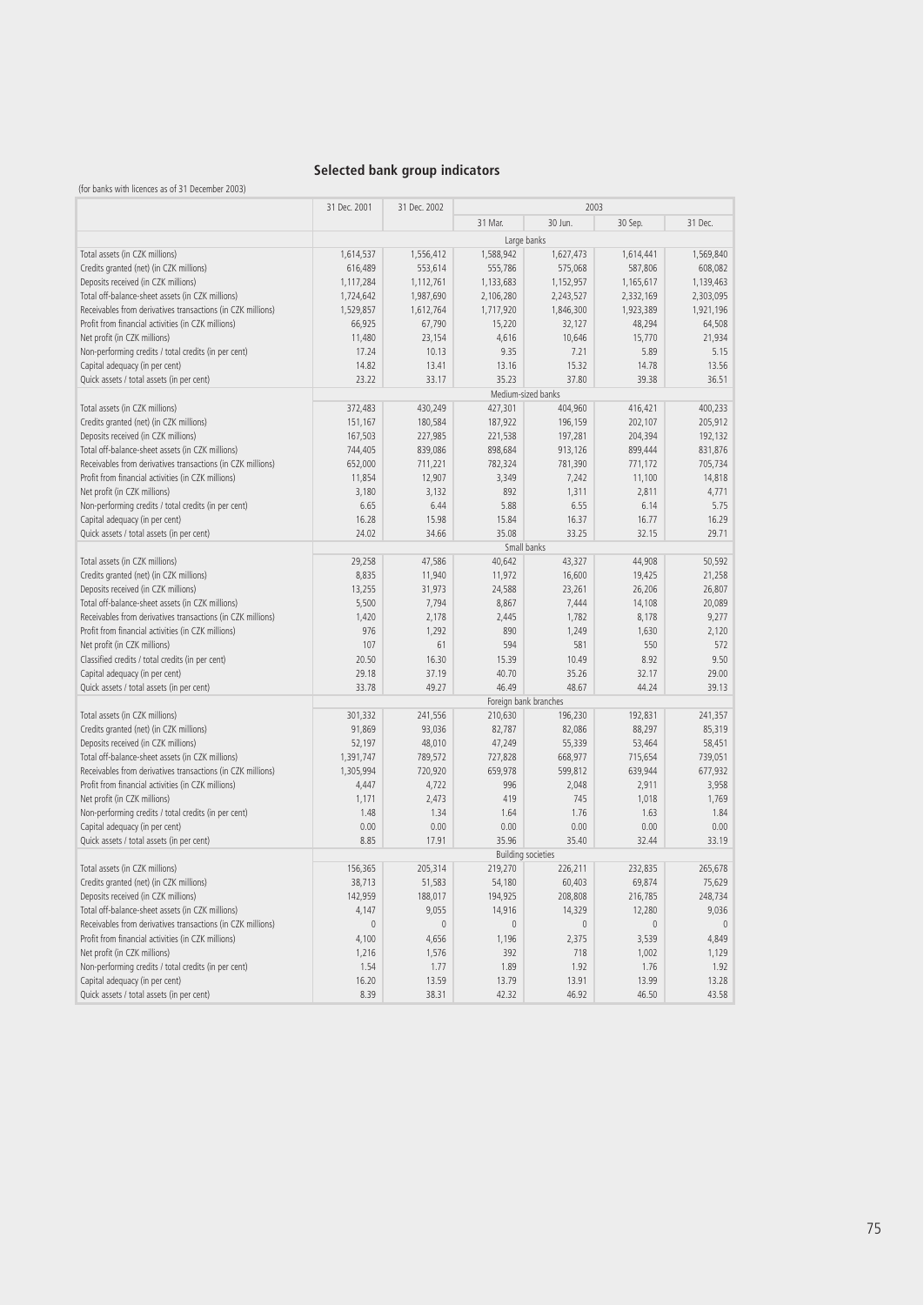## **Concentration**

# (for banks with licences as of the given date)

|                                                          | 31 Dec. 2001                       | 31 Dec. 2002 | 2003            |                  |         |         |  |
|----------------------------------------------------------|------------------------------------|--------------|-----------------|------------------|---------|---------|--|
|                                                          |                                    |              | 31 Mar.         | 30 Jun.          | 30 Sep. | 31 Dec. |  |
|                                                          | Percentage share in banking sector |              |                 |                  |         |         |  |
|                                                          | 3 largest banks                    |              |                 |                  |         |         |  |
| Total assets (net)                                       | 58.77                              | 57.18        | 58.42           | 59.59            | 59.32   | 56.88   |  |
| Credits granted to clients (net)                         | 59.27                              | 53.51        | 53.87           | 53.54            | 52.66   | 52.88   |  |
| Deposits and credits with banks (net)                    | 43.34                              | 47.07        | 50.06           | 46.98            | 48.93   | 43.87   |  |
| Securities excluding Treasury bills and CNB bills (net)  | 73.98                              | 81.60        | 80.12           | 80.85            | 74.43   | 77.97   |  |
| Tangible and intangible assets                           | 79.78                              | 80.06        | 80.08           | 81.49            | 81.42   | 81.86   |  |
| Deposits received from clients                           | 69.14                              | 64.24        | 65.07           | 65.67            | 65.52   | 64.16   |  |
| Issues of short-term and long-term bonds                 | 48.91                              | 53.81        | 54.47           | 52.99            | 49.00   | 49.27   |  |
| Total off-balance-sheet assets                           | 45.93                              | 48.71        | 49.59           | 51.83            | 51.62   | 51.12   |  |
| Receivables from derivatives transactions                | 49.67                              | 51.64        | 52.69           | 55.27            | 53.46   | 51.12   |  |
| Profit from financial activities                         | 68.78                              | 68.21        | 64.99           | 66.49            | 66.99   | 66.87   |  |
|                                                          | 65.86                              | 65.81        | 64.42           | 65.68            | 65.48   | 64.32   |  |
| Administrative expenses                                  | 57.24                              | 70.17        | 60.62           | 68.72            | 67.56   | 64.32   |  |
| Net profit (profitable banks only)<br>Classified credits |                                    |              |                 |                  |         |         |  |
|                                                          | 78.82                              | 67.96        | 66.25           | 69.37            | 64.68   | 65.67   |  |
| Quick assets                                             | 64.86                              | 59.25        | 57.93           | 60.24            | 62.77   | 59.39   |  |
| Tier 1                                                   | 59.01                              | 57.50        | 58.00           | 60.85            | 59.71   | 59.41   |  |
| Total capital                                            | 60.12                              | 57.04        | 57.43           | 59.51            | 58.38   | 56.34   |  |
| Foreign exchange assets                                  | 55.09                              | 56.32        | 59.02           | 56.61            | 58.85   | 54.57   |  |
| Assets vis-à-vis non-residents                           | 58.28                              | 66.36        | 74.95           | 70.92            | 69.82   | 65.24   |  |
|                                                          |                                    |              | 5 largest banks |                  |         |         |  |
| Total assets (net)                                       | 68.38                              | 65.75        | 66.89           | 68.43            | 67.89   | 65.77   |  |
| Credits granted to clients (net)                         | 70.66                              | 65.47        | 64.98           | 65.40            | 64.05   | 64.45   |  |
| Deposits and credits with banks (net)                    | 59.04                              | 58.08        | 60.54           | 57.54            | 59.89   | 55.23   |  |
| Securities excluding Treasury bills and CNB bills (net)  | 84.48                              | 89.82        | 89.59           | 90.24            | 87.12   | 87.79   |  |
| Tangible and intangible assets                           | 84.97                              | 85.06        | 85.05           | 86.47            | 86.35   | 86.55   |  |
| Deposits received from clients                           | 76.86                              | 72.29        | 73.23           | 74.92            | 74.53   | 73.57   |  |
| Issues of short-term and long-term bonds                 | 63.95                              | 70.08        | 70.09           | 68.86            | 65.76   | 65.91   |  |
| Total off-balance-sheet assets                           | 67.36                              | 74.35        | 72.54           | 74.33            | 72.81   | 74.53   |  |
| Receivables from derivatives transactions                | 70.24                              | 75.60        | 73.65           | 74.69            | 73.46   | 75.41   |  |
| Profit from financial activities                         | 78.01                              | 77.40        | 74.79           | 76.88            | 77.47   | 77.74   |  |
| Administrative expenses                                  | 75.54                              | 74.82        | 74.19           | 75.37            | 75.22   | 74.77   |  |
| Net profit (profitable banks only)                       | 70.28                              | 79.62        | 74.55           | 79.42            | 77.64   | 78.88   |  |
| Classified credits                                       | 87.16                              | 80.80        | 80.46           | 81.65            | 78.19   | 77.40   |  |
| Quick assets                                             | 77.02                              | 69.50        | 66.80           | 68.46            | 69.80   | 66.99   |  |
| Tier 1                                                   | 73.48                              | 71.48        | 72.17           | 74.17            | 73.52   | 73.40   |  |
| Total capital                                            | 73.55                              | 70.60        | 71.05           | 72.84            | 71.90   | 70.38   |  |
| Foreign exchange assets (gross)                          | 67.64                              | 70.66        | 72.43           | 70.76            | 74.40   | 73.08   |  |
| Assets vis-à-vis non-residents (gross)                   | 74.73                              | 79.29        | 81.27           | 77.65            | 78.05   | 77.02   |  |
|                                                          |                                    |              |                 | 10 largest banks |         |         |  |
| Total assets (net)                                       | 80.60                              | 79.78        | 79.37           | 80.43            | 80.24   | 79.38   |  |
| Credits granted to clients (net)                         | 82.99                              | 79.96        | 79.81           | 80.18            | 79.12   | 79.50   |  |
| Deposits and credits with banks (net)                    | 76.31                              | 77.91        | 78.05           | 77.51            | 79.89   | 78.18   |  |
| Securities excluding Treasury bills and CNB bills (net)  | 94.94                              | 95.88        | 96.66           | 97.54            | 97.02   | 97.83   |  |
| Tangible and intangible assets                           | 92.80                              | 92.33        | 92.26           | 92.48            | 92.45   | 92.60   |  |
| Deposits received from clients                           | 87.96                              | 85.41        | 85.96           | 87.34            | 87.10   | 86.99   |  |
| Issues of short-term and long-term bonds                 | 89.19                              | 94.27        | 91.44           | 91.19            | 92.47   | 89.93   |  |
| Total off-balance-sheet assets                           | 92.38                              | 94.43        | 93.97           | 94.62            | 94.35   | 94.45   |  |
| Receivables from derivatives transactions                | 95.38                              | 96.22        | 96.06           | 96.41            | 96.18   | 96.16   |  |
| Profit from financial activities                         | 87.14                              | 86.81        | 85.80           | 86.98            | 87.47   | 87.65   |  |
| Administrative expenses                                  | 85.61                              | 85.94        | 85.56           | 86.58            | 86.55   | 86.72   |  |
| Net profit (profitable banks only)                       | 86.71                              | 91.06        | 88.25           | 89.68            | 89.60   | 89.68   |  |
| Classified credits                                       | 95.05                              | 91.90        | 91.83           | 91.38            | 89.52   | 89.66   |  |
| Quick assets                                             | 88.33                              | 83.78        | 79.99           | 81.29            | 82.27   | 81.09   |  |
| Tier 1                                                   | 86.29                              | 85.83        | 86.77           | 88.05            | 87.18   | 87.02   |  |
| Total capital                                            | 86.91                              | 86.01        | 86.48           | 87.54            | 86.81   | 86.21   |  |
| Foreign exchange assets (gross)                          | 86.81                              | 88.44        | 89.06           | 87.36            | 89.91   | 89.66   |  |
| Assets vis-à-vis non-residents (gross)                   | 90.82                              | 91.70        | 91.69           | 90.90            | 90.49   | 88.99   |  |